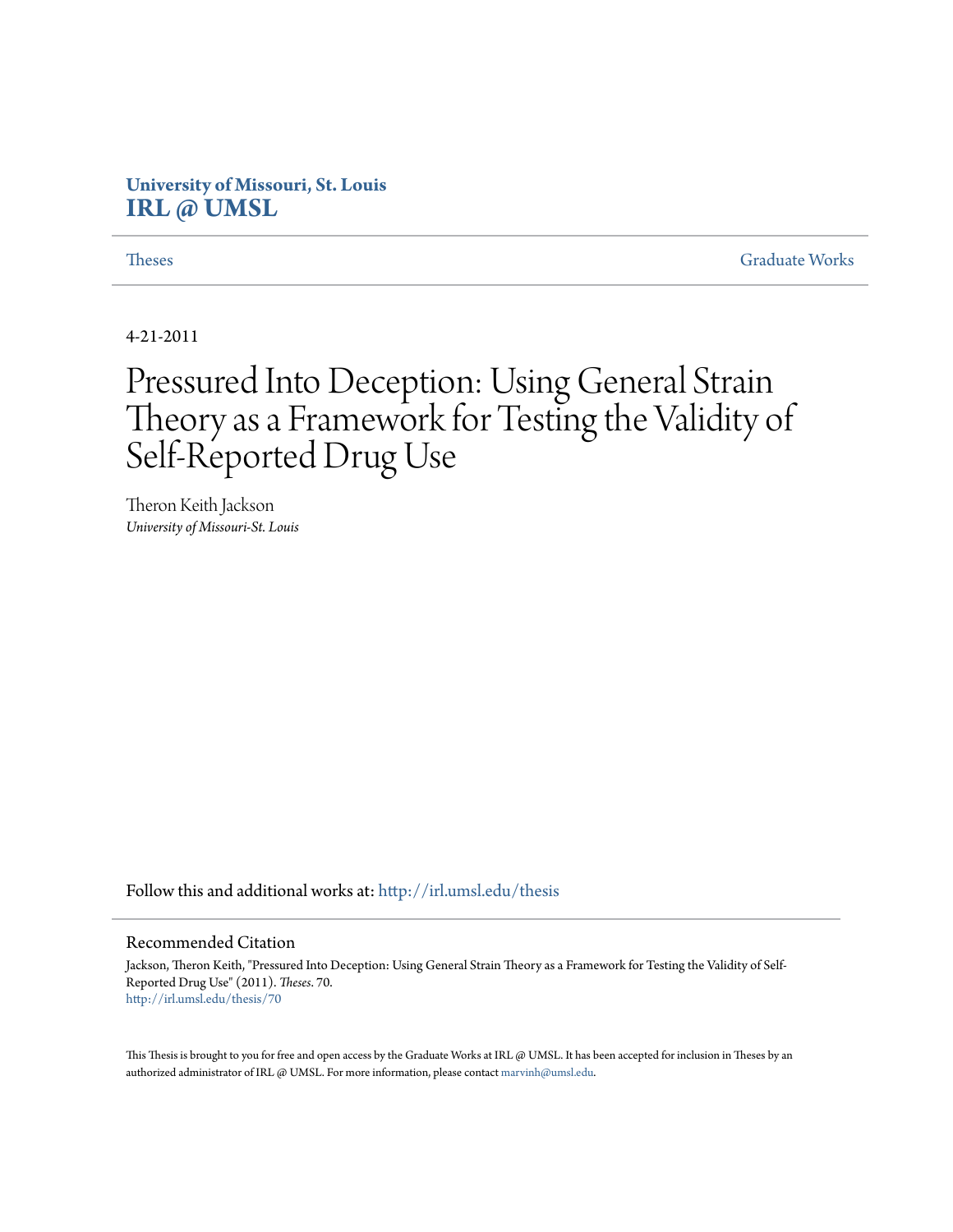## Pressured Into Deception: Using General Strain Theory as a Framework for Testing the Validity of Self-Reported Drug Use

Theron Keith Jackson B.S., Criminology, Missouri State University, 2005 B.S., Psychology, Missouri State University, 2005

A Thesis Submitted to The Graduate School at the University of Missouri – St. Louis in partial fulfillment of the requirements for the degree Master of Arts in Criminology and Criminal Justice

May 2011

Advisory Committee

Richard Rosenfeld, Ph.D. Chairperson

Lee Ann Slocum, Ph.D.

Richard Wright, Ph.D.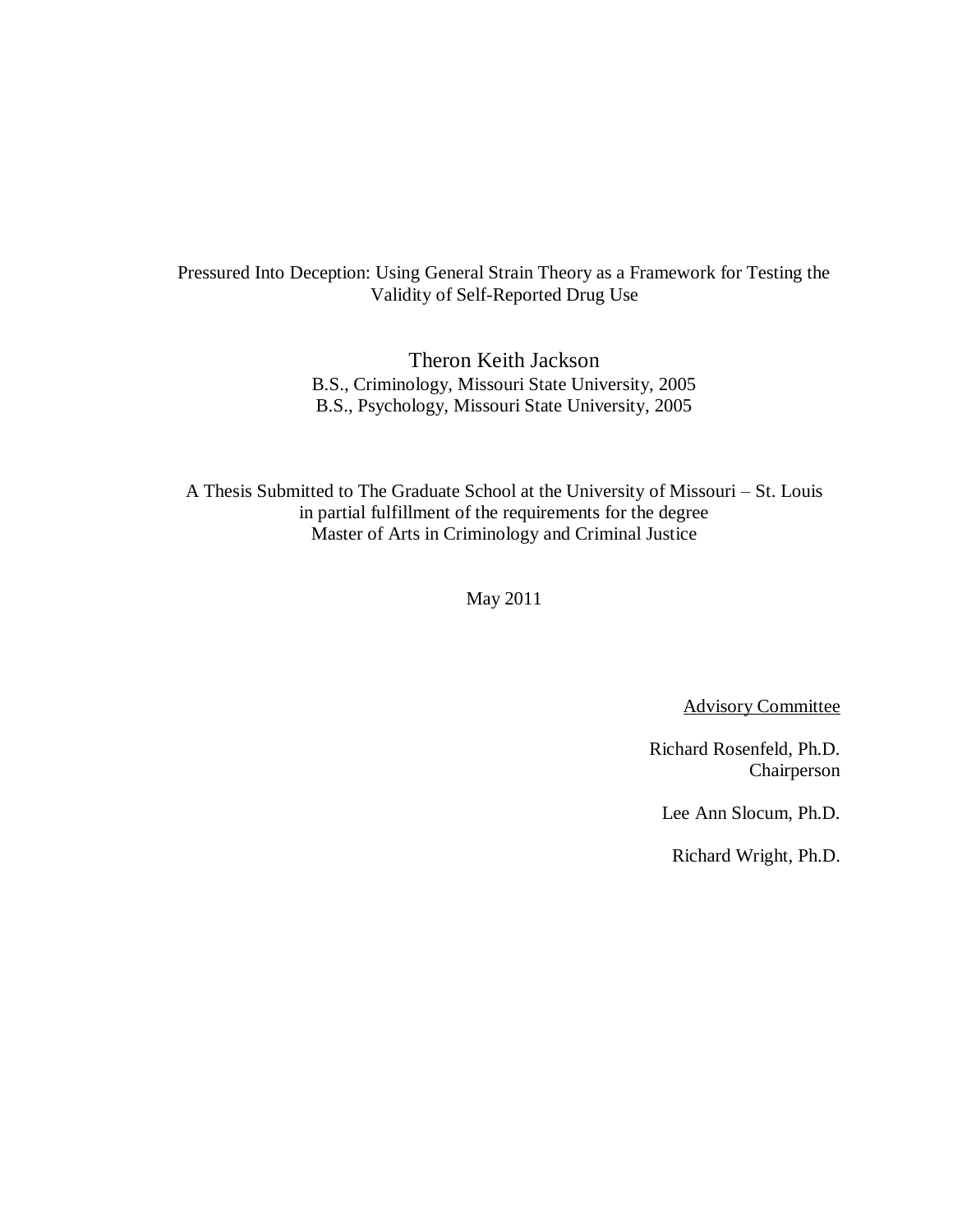# Table of Contents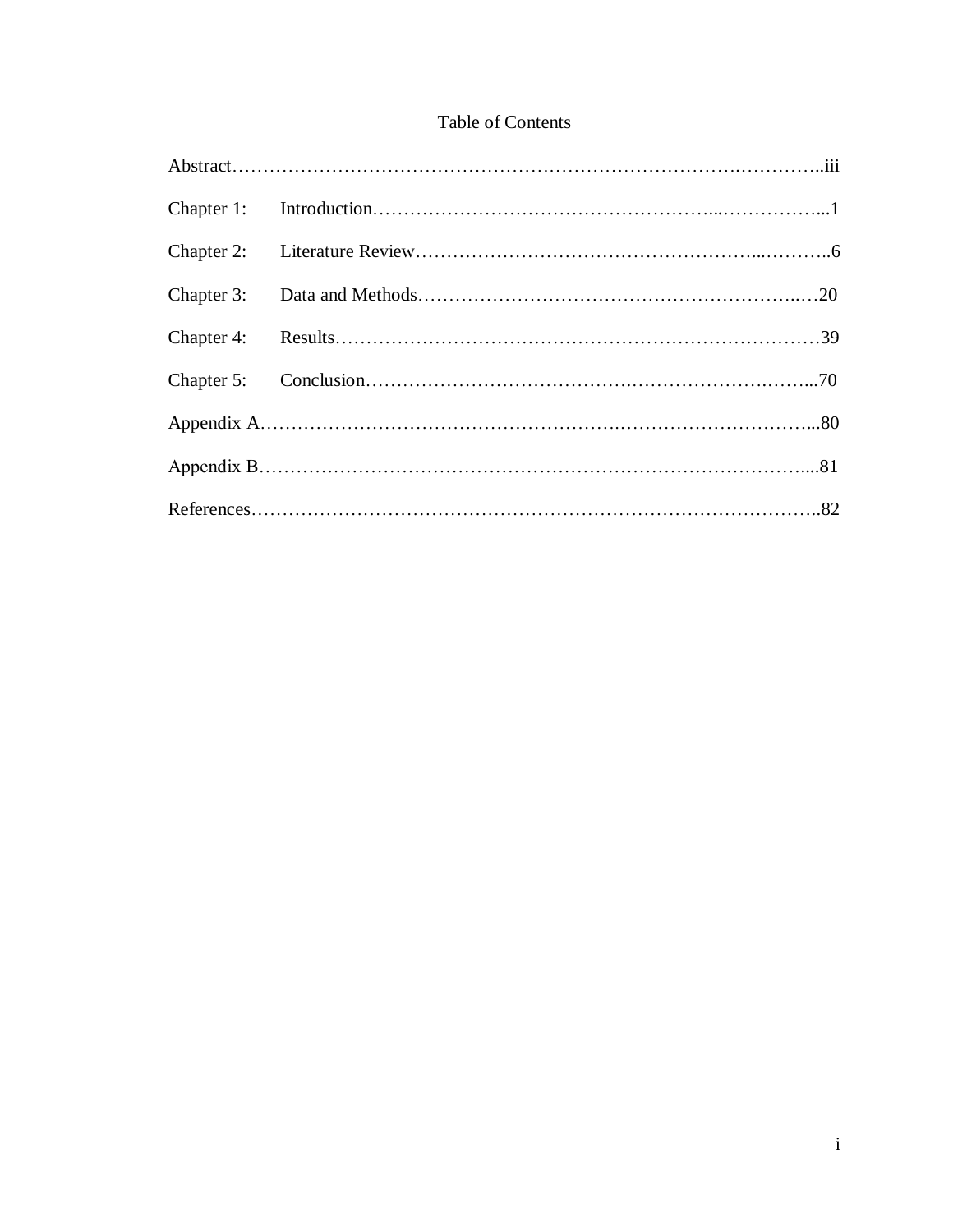# List of Tables

| Table 1: Coding Scheme of Dependent, Independent, and Control Variables24           |  |
|-------------------------------------------------------------------------------------|--|
|                                                                                     |  |
|                                                                                     |  |
| Table 4: Descriptive Statistics for Accuracy of Self-Reports, Indicators of Strain, |  |
|                                                                                     |  |
| Table 5: Correlation Between the Accuracy of Self-Reported Drug Use and             |  |
|                                                                                     |  |
| Table 6: Regression Estimates for the Accuracy of Self-Reported Cocaine Use         |  |
| Among Predictors of Strain, Personal Attributes, and Interviewer                    |  |
|                                                                                     |  |
| Table 7: Regression Estimates for the Accuracy of Self-Reported Opiate Use          |  |
| Among Predictors of Strain, Personal Attributes, and Interviewer                    |  |
|                                                                                     |  |
| Table 8: Regression Estimates for the Accuracy of Self-Reported Methamphetamine     |  |
| Use Among Predictors of Strain, Personal Attributes, and Interviewer                |  |
|                                                                                     |  |
| Table 9: Regression Estimates for the Accuracy of Self-Reported Marijuana Use       |  |
| Among Predictors of Strain, Personal Attributes, and Interviewer                    |  |
|                                                                                     |  |
| Table 10: Regression Estimates for the Accuracy of Self-Reported Benzodiazepine     |  |
| Use Among Predictors of Strain, Personal Attributes, and Interviewer                |  |
|                                                                                     |  |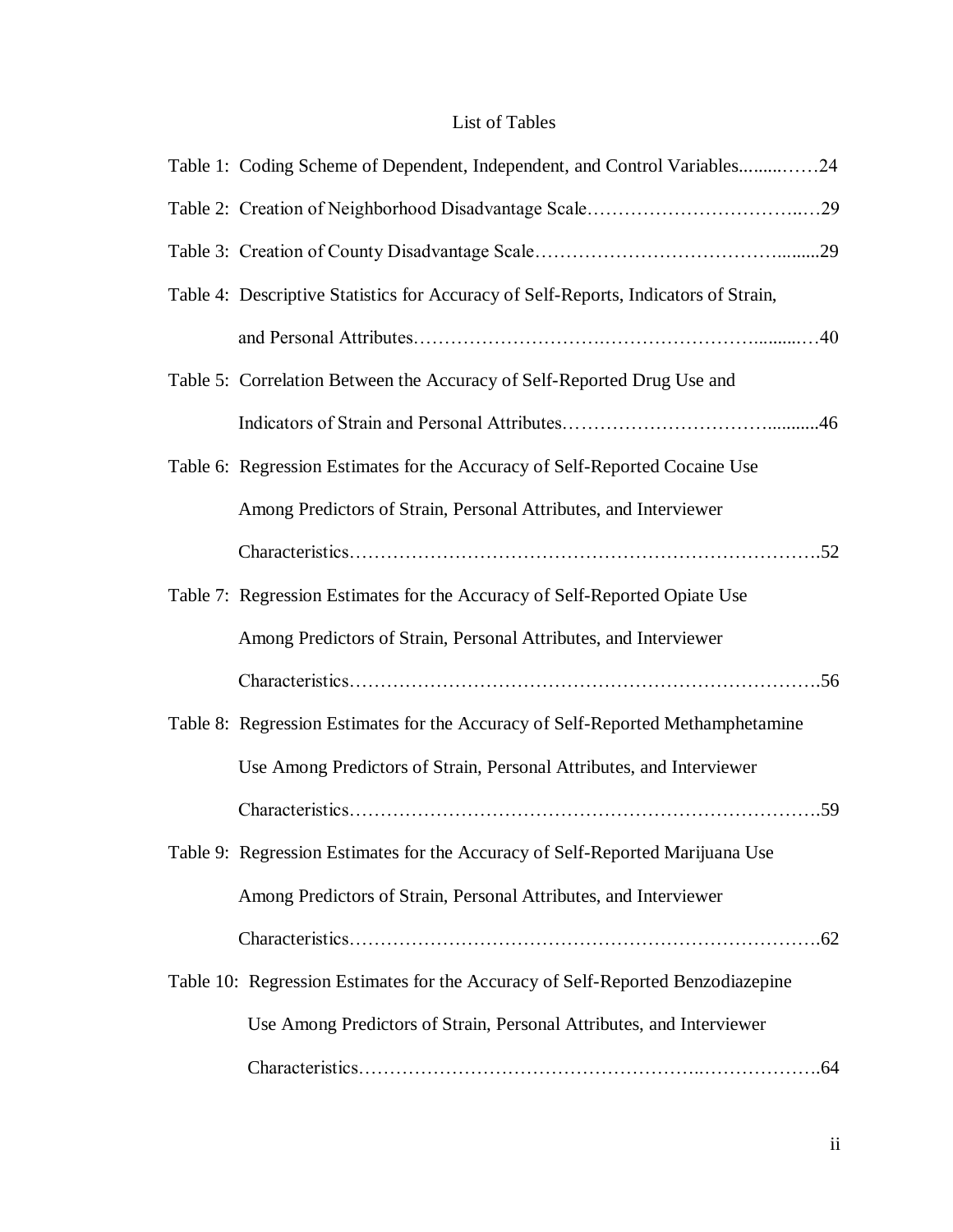| Table 11: Regression Estimates for the Accuracy of Self-Reported Methadone Use |  |
|--------------------------------------------------------------------------------|--|
| Among Predictors of Strain, Personal Attributes, and Interviewer               |  |
|                                                                                |  |
| Table 12: Regression Estimates for the Accuracy of Self-Reported Alcohol Use   |  |
| Among Predictors of Strain, Personal Attributes, and Interviewer               |  |
|                                                                                |  |
| Table 13: Influence of Strain on the Accuracy of Self-Reported Drug Use Across |  |
|                                                                                |  |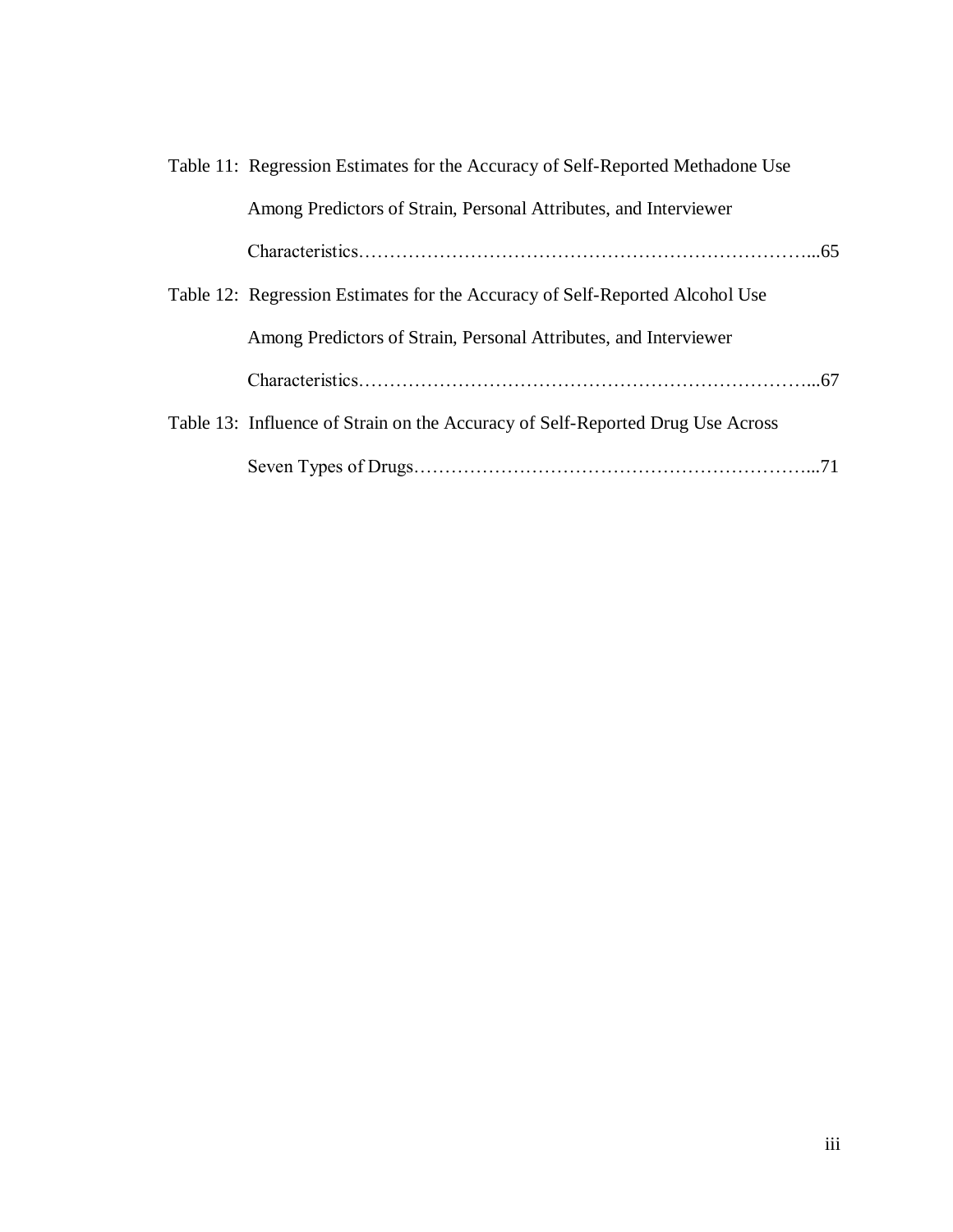#### Abstract

Determining the accuracy of self-reported drug use is important for criminal justice professionals so that they are better able to provide proper treatment referrals to those in the criminal justice system who may need substance abuse help (Rosay et al., 2007). However, self-reports, especially those of drug users, are not always accurate (Harrison, 1997). Drug use is a highly sensitive topic and disclosure of such behavior could lead to negative repercussions for the individual within the criminal justice system as well as lead to further stigmatization of the individual outside the system (Golub et al., 2002; Harrell, 1997). The current study uses data from the 2003 Arrestee Drug Abuse Monitoring (ADAM) survey to examine the accuracy of self-reported drug use across seven different types of drugs to determine if the anticipated strain of admitting to the use of drugs, compounded by respondents' current levels of strain, are strong enough to inhibit individuals from accurately reporting drug use. Binomial conditional logistic regression models with fixed effects and robust standard errors were used to conclude that experiencing strain reduces the likelihood of accurately reporting drug use. The current study expands the current literature on Agnew's general strain theory to include purposeful deception as a deviant coping mechanism used in response to strain. The results of the current study may help criminal justice professionals more accurately identify active substance abusers who may be less than truthful about their drug use. Implications from this study suggest that it may be useful to incorporate strain-related variables into the risk and needs assessment measures that criminal justice professionals use to better guide treatment referrals.

iv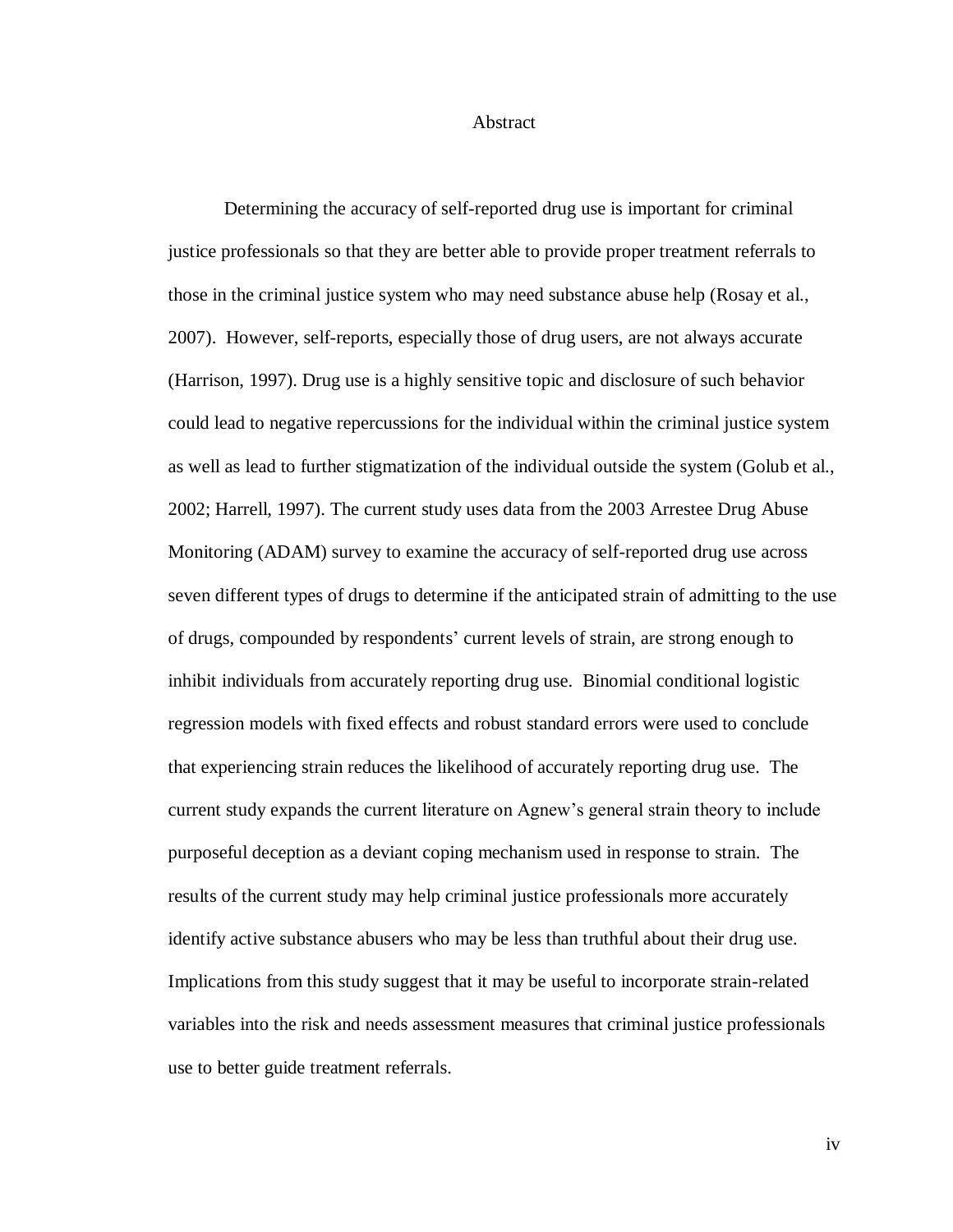#### **Chapter One**

**Introduction** 

"Never have I lied in my own interest; but often I have lied through shame in order to draw myself from embarrassment..." —Jean-Jacques Rousseau, *Reveries of the Solitary Walker*

Accurate self-reported drug use (i.e., when an individual truthfully admits to illicit/licit substance use) is an important issue for criminal justice professionals so that they are better able to provide proper treatment referrals to those in the criminal justice system who may need substance abuse help (Falk et al., 1992, Magura et al., 1987; Rosay et al., 2007). However, self-reports, especially those of drug users, are not always accurate (Harrison, 1997). Drug use is a highly sensitive topic and disclosure of such behavior could lead to negative repercussions for the individual within the criminal justice system as well as lead to further stigmatization of the individual (e.g., as a drug user) outside the system (Golub et al., 2002; Harrell, 1997). This study seeks to reach a more nuanced understanding of the predictors of accurate self-reported drug use. Such information may better inform criminal justice workers so that they are more readily able to identify users who might be less than truthful about their drug use. The current study examines the accuracy of self-reported drug use across multiple types of drugs to determine whether strain is a common predictor of inaccurate self-reports.

The predictors of accurate self-reported drug use vary dramatically across the type of populations and drugs being studied (Katz et al., 1997; Lu et al., 2001; Magura and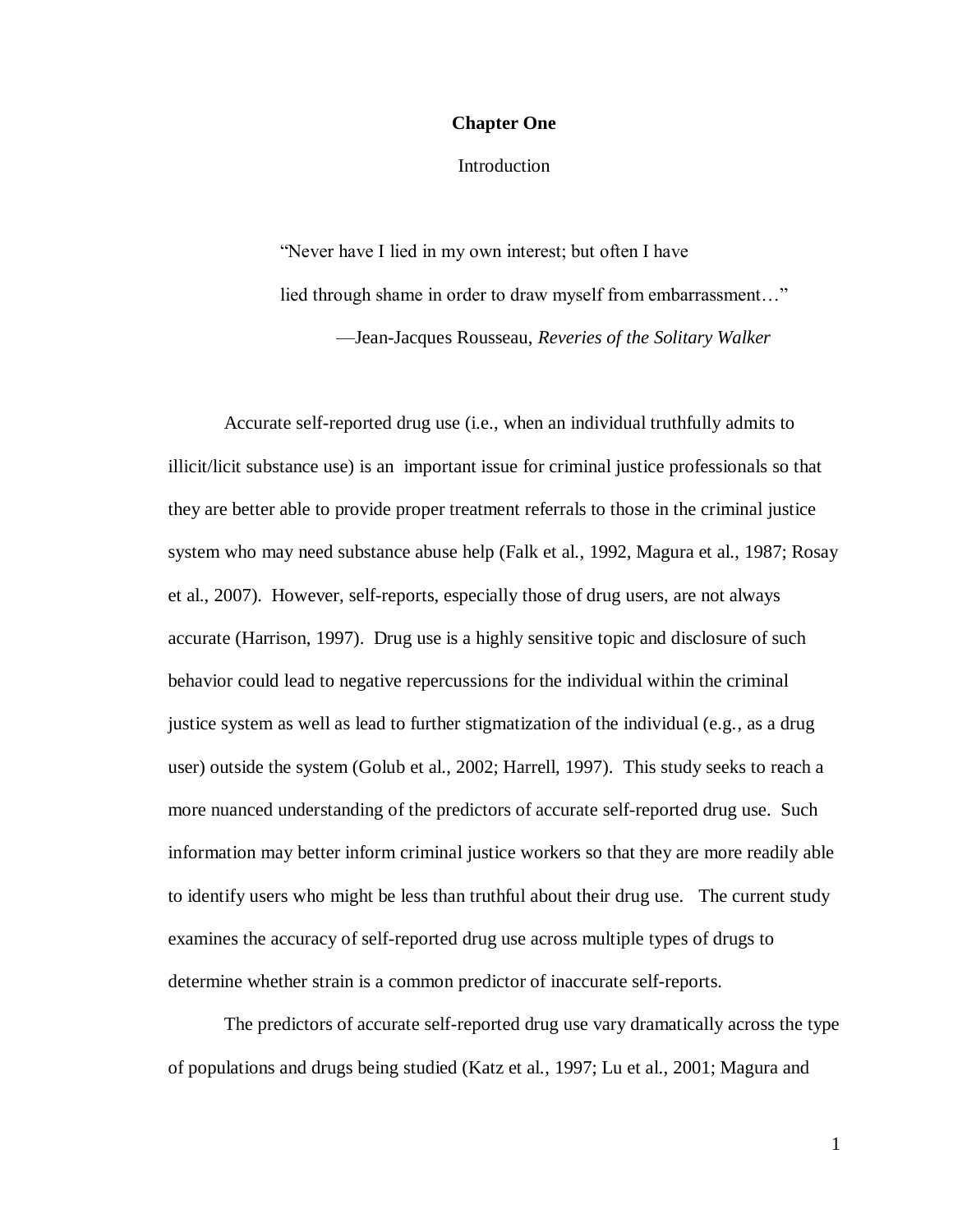King, 1996; McElrath et al., 1995; Rosay et al., 2007; Sloan et al., 2004). Magura and King (1996) found that offenders in the criminal justice system tended to less accurately report drug use compared to other populations not involved with the criminal justice system, such as those in drug treatment programs. Predictors of accurate self-reported drug use also vary by the type of drug the individual is using. For example, predictors of accurate self-reported cocaine use differ from the predictors of accurate self-reported heroin use or marijuana use (Gray and Wish, 1999; Katz et al., 1997; Sloan et al., 2004). Rosay and colleagues (2007) argue that most other predictors of accurate self-reported drug use are inconclusive due to the operational definition of *accurate self-reported drug use*, which varies across studies. Some studies only include in their sample those who test positive for a drug, whereas other studies use the entire sample, including those who tested negative for all types of drugs (Rosay et al., 2007). Retention of those who tested positive and those who tested negative in the sample skews the results toward those who tested negative, since those who test negative are more likely to accurately report their drug use (Rosay et al., 2007). Therefore, when examining predictors of self-reported drug use, it is important that studies only include respondents who test positive for drug use in a subsequent urinalysis.

Prior literature on the accuracy of self-reported drug use and the predictors of accurate self-reported drug use can be categorized into two separate frameworks intentional and non-intentional inaccuracies. These frameworks are useful for documenting the intent of the respondent. Past literature that attributes discrepancies between urinalysis tests and self-reported drug use as accidental are classified here as non-intentional inaccuracies. Research argues these discrepancies are due to cognitive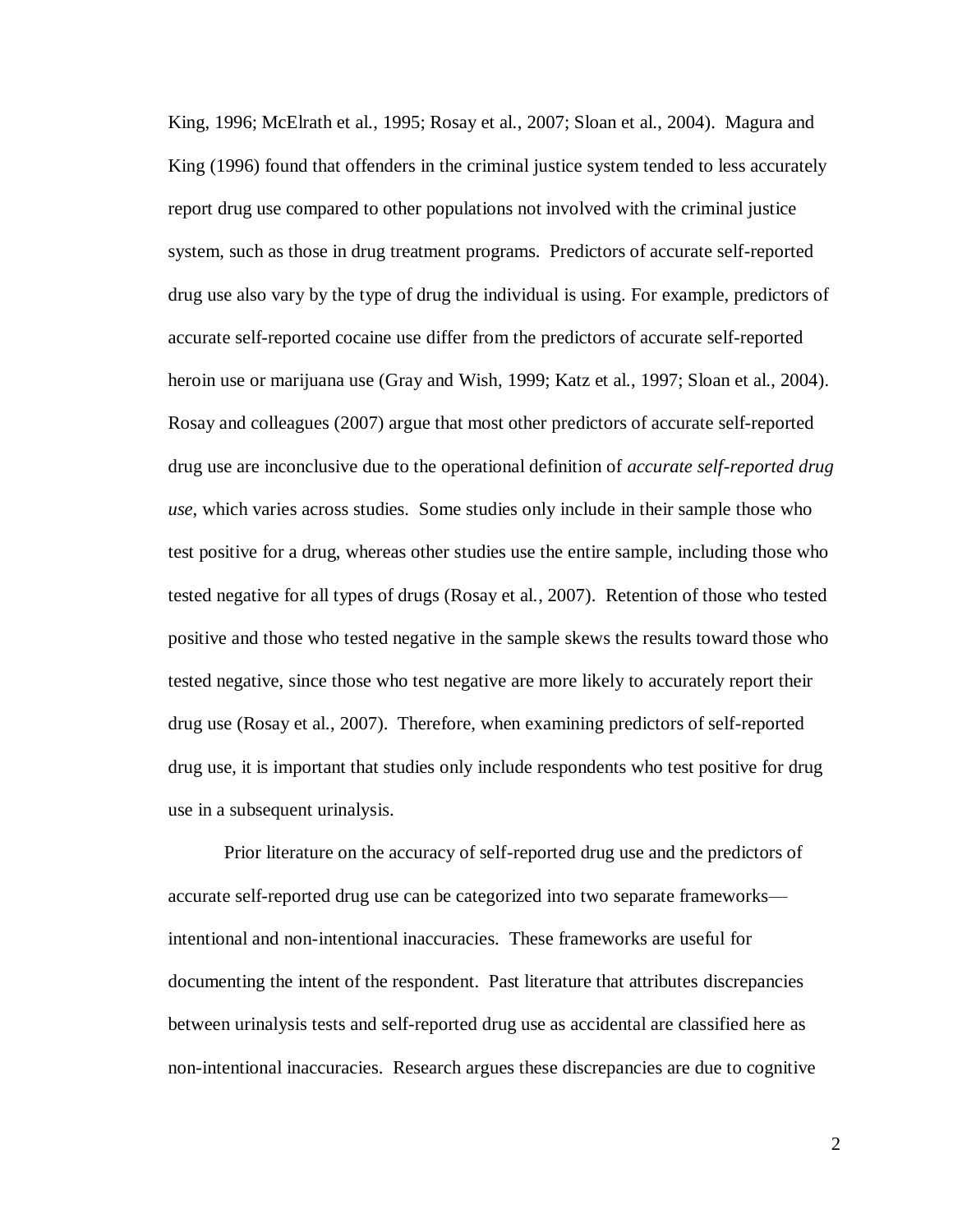impairments of the respondent (i.e., unaware of the date a drug was consumed) or validity issues with the urinalysis tests (Falck et al., 1992; Golub et al., 2005; Magura et al., 1987). This framework helps explain why some individuals' self reports are inaccurate; however, this framework fails to explain why inaccuracies occur across different types of samples (e.g., treatment versus criminal justice) and across the different types of drugs used by an individual (e.g., marijuana versus cocaine). Past literature that uses intentional deception as an explanation for inaccurate self-reported drug use relies on the social desirability thesis (Sloan et al., 2004). This thesis is based on the idea that the more socially stigmatized a behavior is perceived to be by a respondent, the more likely it will be that the person will deny engaging in that particular behavior (Edwards, 1953). Past research has suggested that marijuana use is often perceived to be less stigmatized and therefore, more accurately reported, than drugs that are perceived to be more stigmatized like cocaine or heroin (Preston, 2006; Sloan et al., 2004). Therefore, the social desirability thesis helps explain the accuracy of self-reported drug use but fails to adequately explain the predictors of inaccurate self-reports.

The current study attributes discrepancies between urinalysis test results and selfreported drug use to intentional inaccuracies, but differs from prior studies in that it uses Agnew's (1985) general strain theory as a framework to explain the predictors of accurate self-reported drug use. Strain is most often defined as unfavorable events or situations that lead individuals to cope through illegal/deviant means (Agnew, 2006; Brezina, 1996). Using this framework, the strain an individual experiences may increase if he or she admits to drug use because of perceived social stereotypes that may lead to further stigmatization of the individual during an arguably stressful time in their life (i.e.,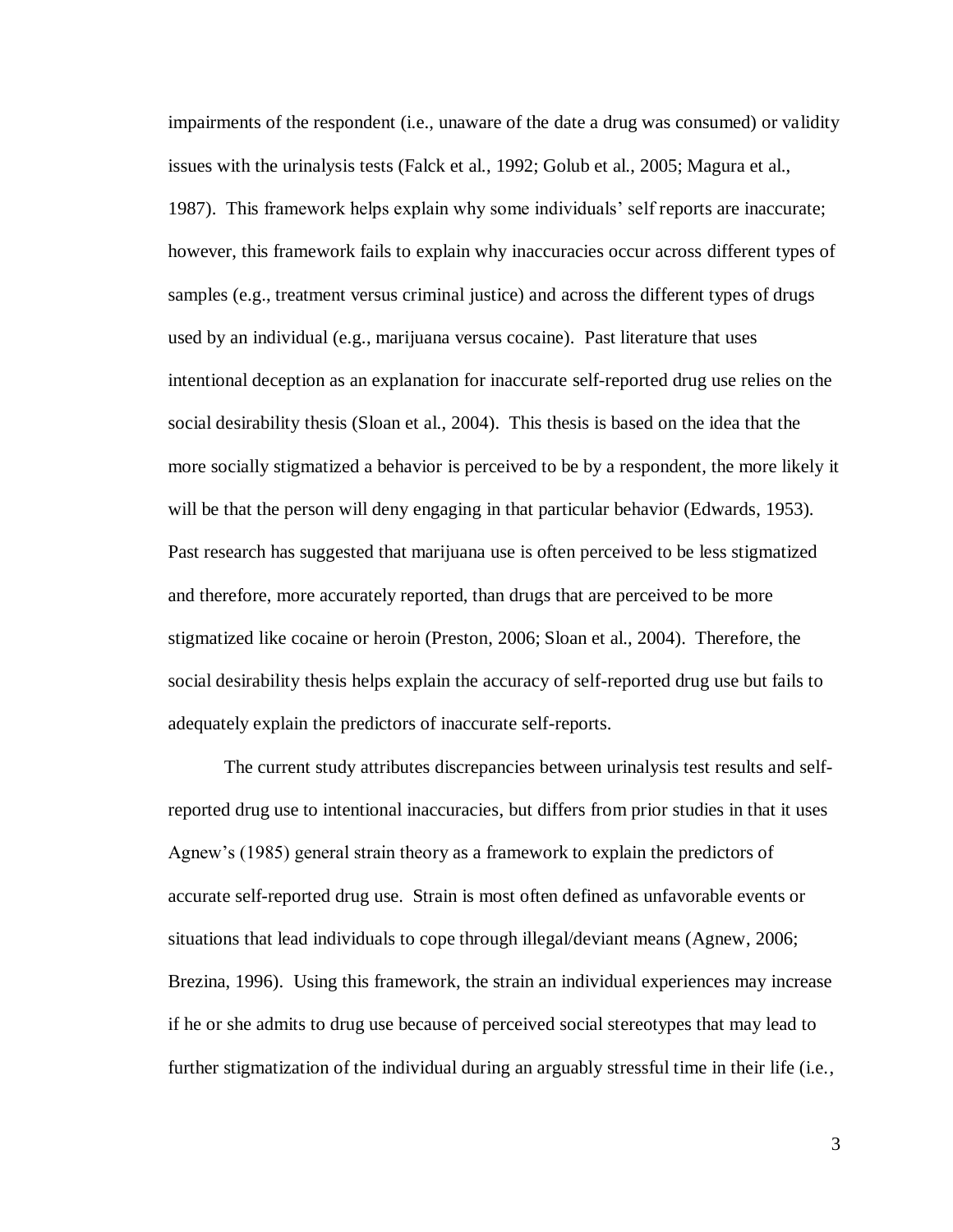being in jail). By admitting to drug use, individuals may also be subjected to additional criminal charges or further criminal investigations; both of which are anticipated strains.

Using the 2003 Arrestee Drug Abuse Monitoring (ADAM) data, the current study examines the congruence rates between self-reported drug use and subsequent urinalysis test results, in addition to the predictors of accurate self-reported drug use. ADAM is a probability-based survey designed to collect reliable estimates of drug use behavior and related problems in the population of individuals currently in the custody of local jails in 39 different cities nationwide. The sample in the current study consists of males in the criminal justice system, who have tested positive for one or more of the following drugs: cocaine, opiates, methamphetamine, marijuana, benzodiazepines, methadone, and/or alcohol. For each drug category, the main hypothesis is that those who experience greater levels of strain will be less likely to accurately report drug use. It is argued that admitting to drug use would cause additional strain above and beyond the individual's current level of strain, and thus, may result in intentional deception as a coping mechanism.

Limitations of the current study include generalizability issues and the operationalization of the various types of strain. The current study's findings will not be generalizable to the population of those in jails nationwide or to those in other criminal justice facilities, since the ADAM sample is not representative of all individual offenders in the U.S. Another limitation is that all measures of strain in the current study are objective instead of subjective. Objective strains are events or situations that are typically disliked by everyone who would experience them (Froggio and Agnew, 2007). On the other hand, subjective strains are events or circumstances experienced by an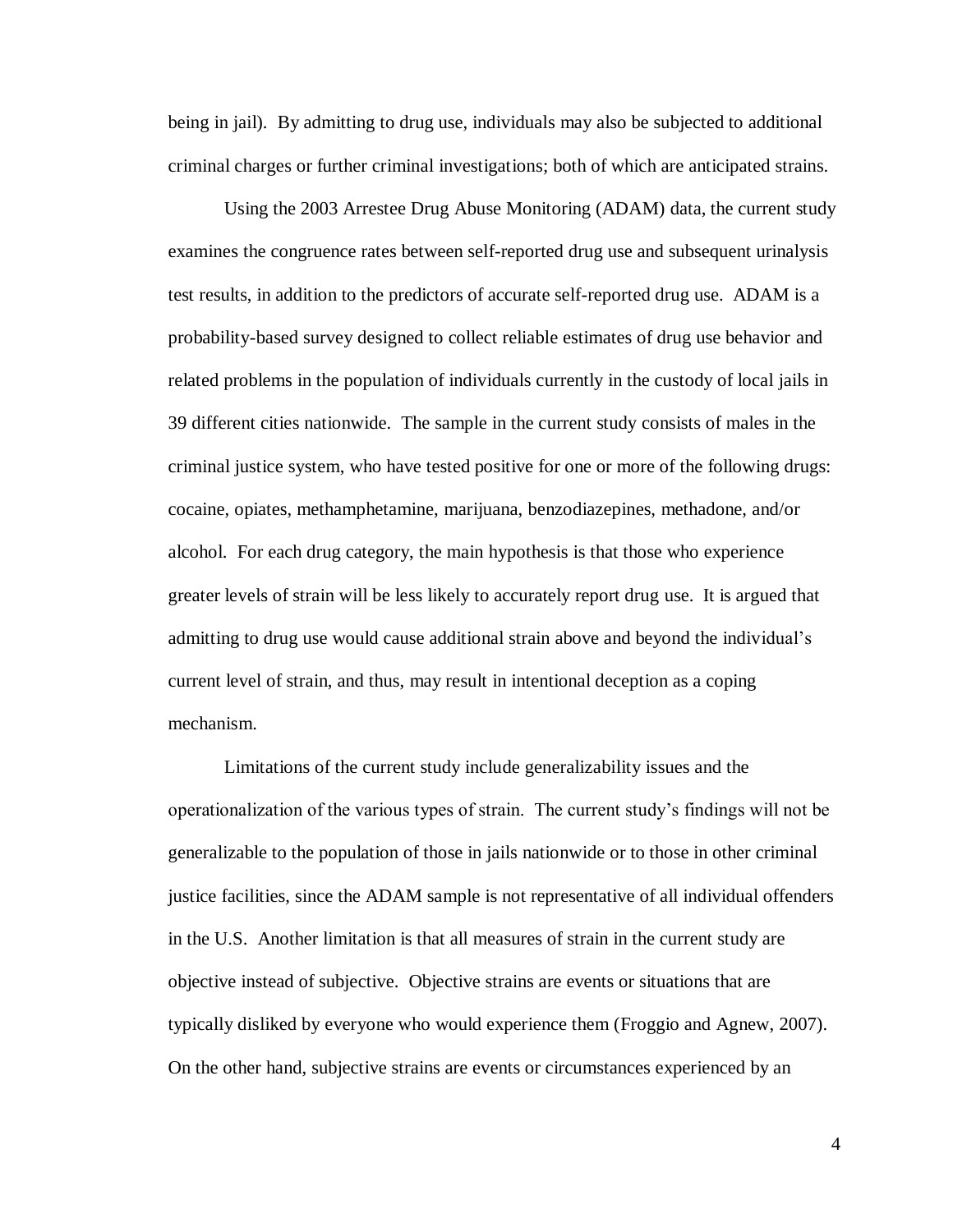individual who then rates the events or circumstances as stressful (Froggio and Agnew, 2007). Therefore, not all objective strains may be evaluated by the respondent as stressful events and these events may not be equally stressful for all individuals in the study. Nonetheless, it is important to take the first step toward determining whether there is a common predictor (strain) of inaccurate self-reported drug use so that professionals in the criminal justice system may more accurately identify and assist those with a substance abuse addiction.

In the following chapters, this study will explore whether strain is a common predictor of inaccurate self-reported drug use. Specifically, chapter two includes a detailed description of the prior literature on the predictors of accurate self reported drug use and includes a discussion of the relevancy of Agnew's general strain theory as an explanation for inaccurate self-reports. Chapter three includes a thorough description of the ADAM data and statistical methods used in this study. Chapter four presents results of the analyses. Chapter five offers a discussion of the findings and highlights possible contributions to the strain and self-report literature. Chapter five also concludes this study with a brief discussion of its limitations and possible implications for future research.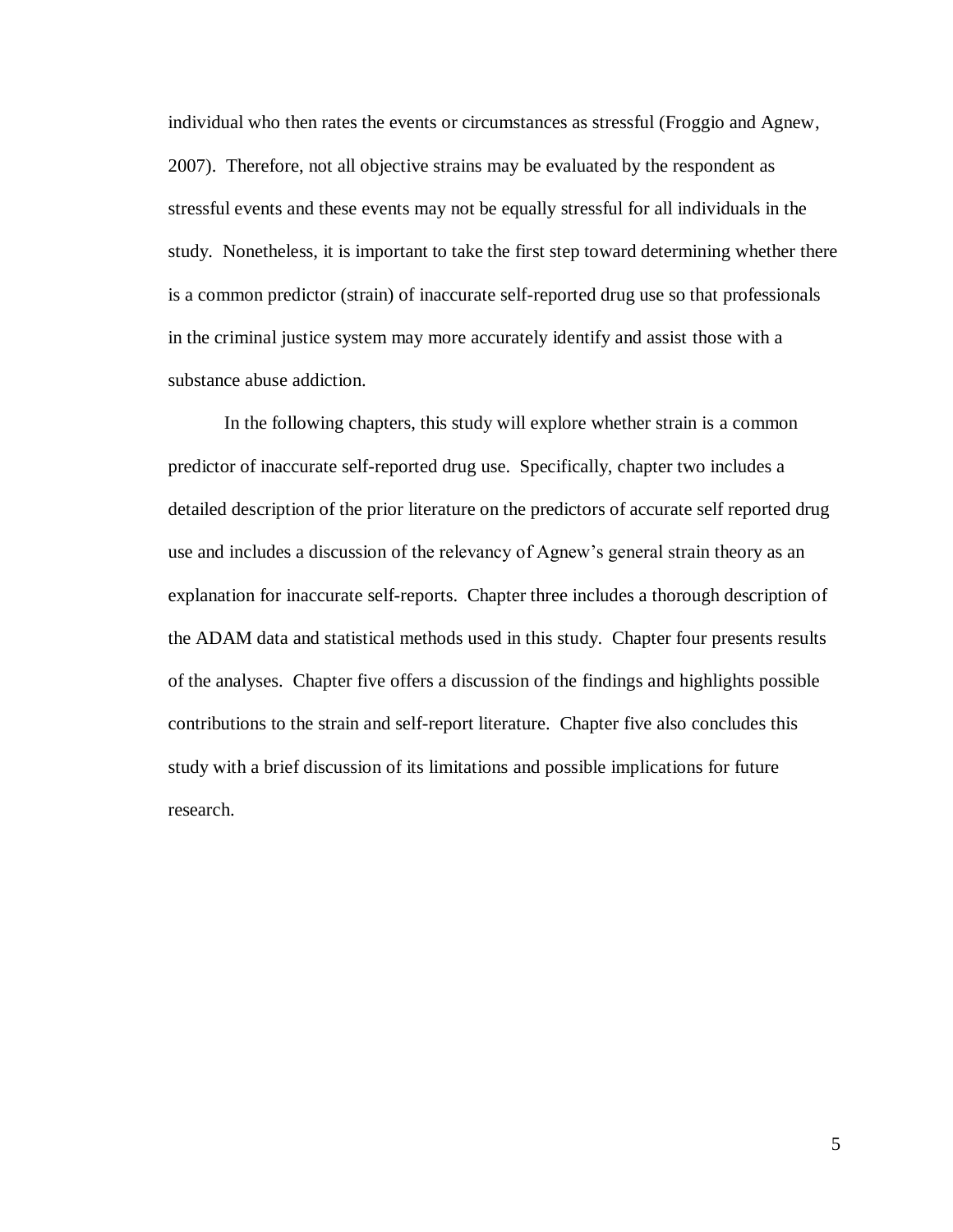#### **Chapter Two**

#### Literature Review

Self-reported drug use was once believed to be highly accurate (Amsel et al., 1976; Ball, 1976; Bonito et al., 1976; Cark and Tifft, 1966; Stacy et al., 1985; Stephens, 1972). Past comparison criteria used to validate self-reported drug use in these earlier studies were polygraph tests (Clark and Tifft, 1966), peer reports (Aiken and Losciuto, 1985; Stacy et al., 1985; Stephens, 1972), police reports (Bonito et al., 1976), or thin layer chromatography urinalysis tests<sup>1</sup> (Amsel et al., 1976; Ball, 1976; Page et al., 1977). However, more recent studies have cast doubt on these techniques by using more precise urinalysis test procedures and more refined study methodologies: such as only including those who test positive for substance use (Magura et al., 1987; Rosay et al., 2007). This has led to a decrease in the presumed confidence of self-reported drug use (Magura et al., 1987; Maisto et al., 1990; Rosay et al., 2007).

The accuracy of self-reported drug use is dependent on the base rates of those included in the sample (Rosay et al., 2007). The accuracy of self-reported drug use decreases with the number of respondents who test positive for a drug (Rosay et al., 2007). This is because respondents who test negative for drugs in a urinalysis will typically accurately deny use of an illicit substance (Rosay et al., 2007). The inclusion of non-users, therefore, skews the results toward those who do not use illicit substances. According to Rosay and colleagues (2007), the only viable way to overcome this

 $\overline{a}$ 

 $1$  Earlier comparison studies used Thin Layer Chromatography (TLC) as a comparison criterion; however, TLC has been shown to be inaccurate compared to Gas Chromatography/Mass Spectrometry (GC/MS) (Visher, 1991). In a study of known positive drug specimens, TLC was only able to accurately identify 48 percent of the positive marijuana samples, 11 percent of the cocaine samples, and 8 percent of the opiate samples (Visher, 1991).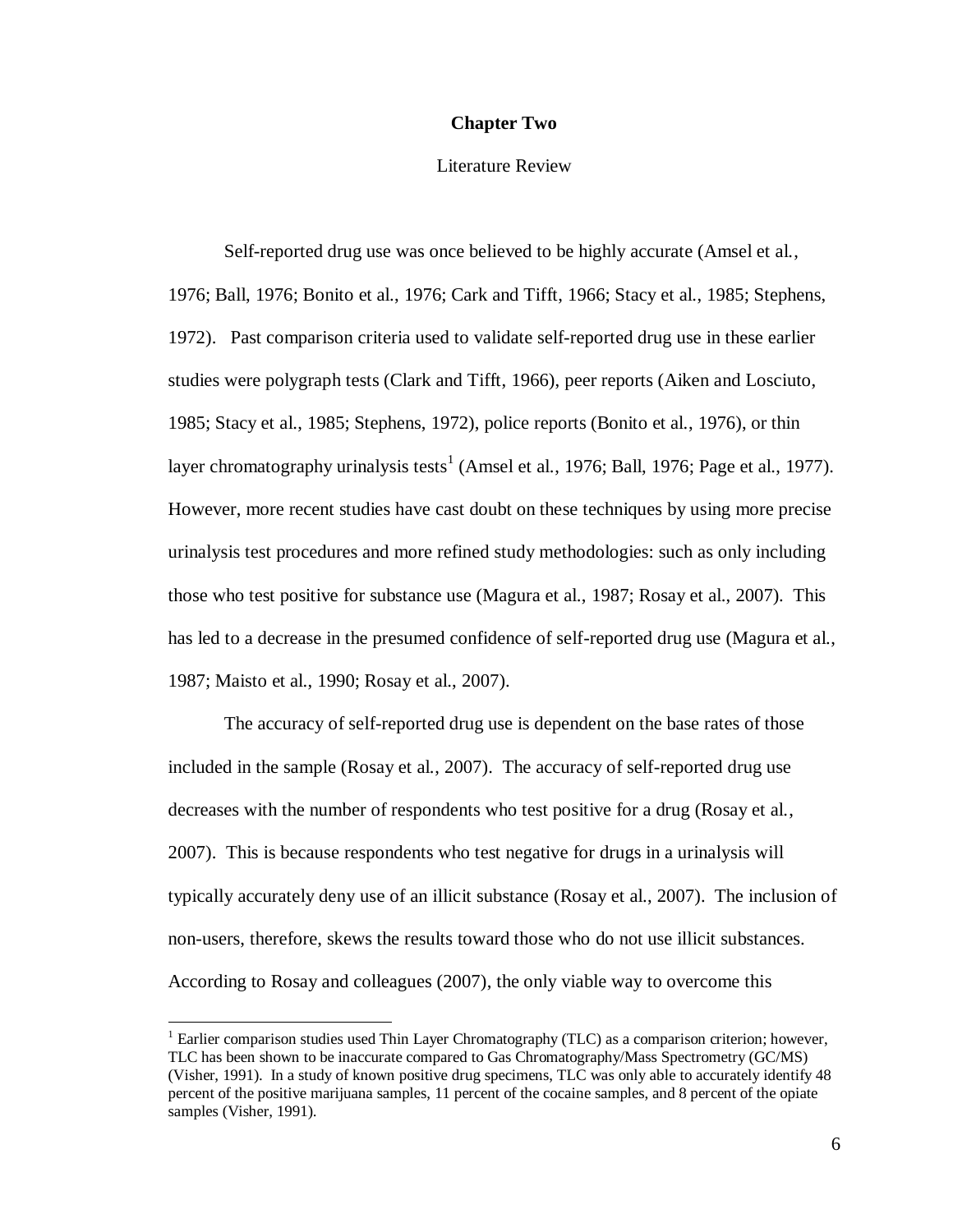limitation is to eliminate those respondents who test negative for all illicit substances so that the rate of accurately reporting drug use is based solely on respondents who test positive for illicit substances. If non-users are included in the sample, then differences across drug types and samples would reflect the differences in the rate of testing negative instead of the differences in accurate reporting.

The reliability of self-reported drug use is not nearly as questionable as its validity (Golub et al., 2005; Rosenfeld and Decker, 1992). Prior literature has concluded that the disparity between self-reported drug use and actual use within a criminal justice sample is reliable across year, city, and type of drug (Golub et al., 2005; Rosenfeld and Decker, 1992). This has allowed researchers to focus more on the predictors of accurate selfreported drug use, although the extant literature is still inconclusive as to the predictors of accurate self-reports. Previous studies often failed to adequately note whether or not those who tested negative were eliminated from the samples or whether over-reporters were combined with under-reporters (Rosay et al., 2007). Even when previous studies clearly defined the base rates of those included in the samples and used criminal justice samples, it remains difficult to reach specific conclusions due to sampling differences across these studies. For example, Lu and colleagues (2001) looked at adult males who tested positive for the use of marijuana, methamphetamine, opiates, and crack-cocaine, whereas Rosay and colleagues (2007) used a sample that consisted of adult males who tested positive for marijuana and cocaine/crack-cocaine. Gray and Wish (1999) examined females who tested positive for cocaine, opiates, and marijuana. Fendrich and Xu (1994) examined male juveniles who tested positive for cocaine, heroin, and marijuana. As a result, it is difficult to determine, with confidence, the predictors of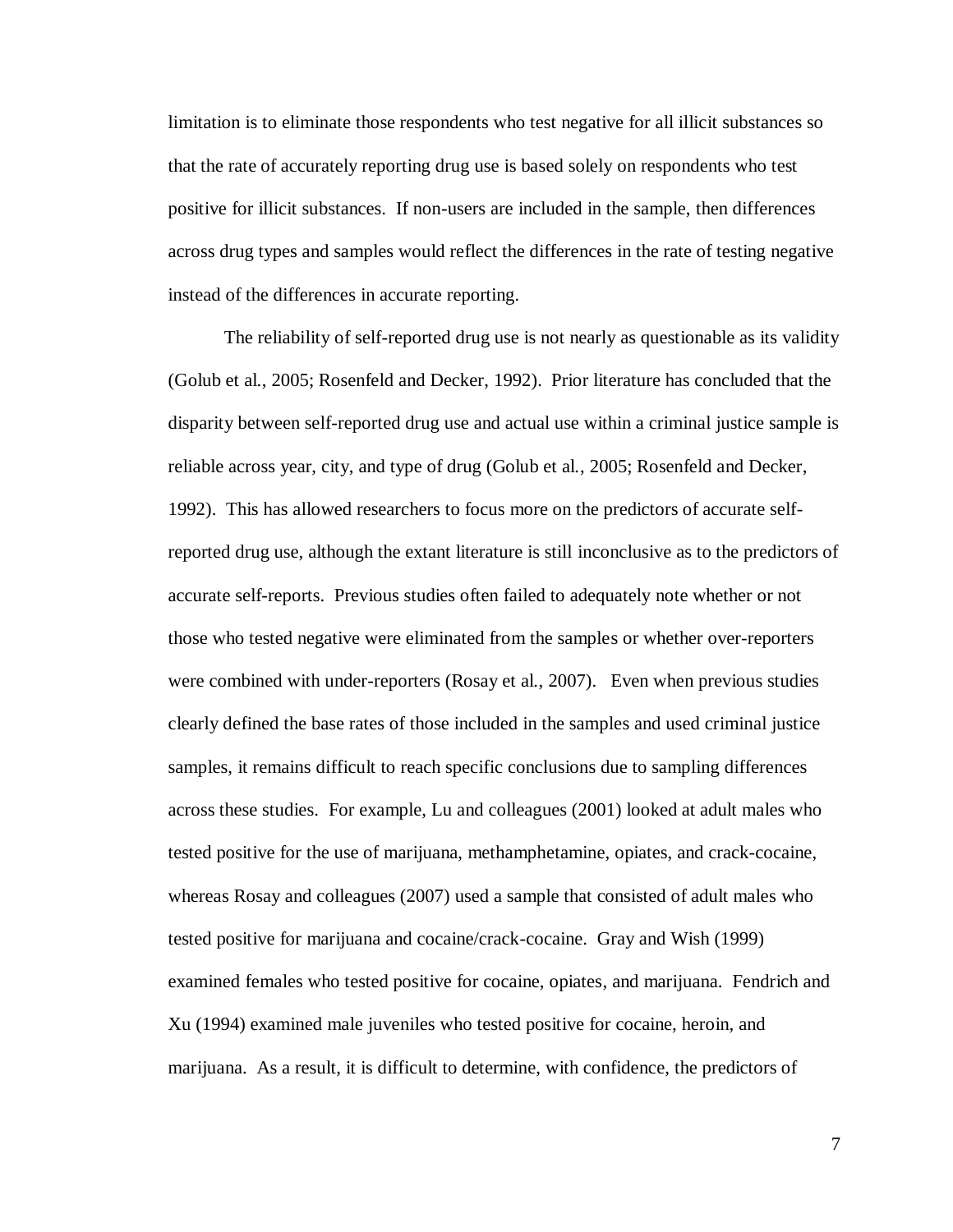accurate self-reported drug use because of the differences in the samples examined in past studies.

Two factors that influence the accuracy of self-reported drug use that are constant throughout the prior literature are the type of drug used and whether the sample was drawn from a substance abuse treatment program or from those currently in the custody of the criminal justice system. Looking at the type of drug used, many studies that eliminated non-users from their samples concluded that marijuana is the most accurately reported drug (Fendrich and Xu, 1994; Golub et al., 2002; Kim et al., 2000; Lu et al., 2001; Magura and Kang, 1996; Rosay et al., 2007). Researchers have suggested that this is the case because marijuana is perceived by users to be less stigmatized than other illicit drugs (Lu et al., 2001; Magura and Kang, 1996; Rosay et al., 2007). Therefore, the predictors of self-reported marijuana use should differ from the predictors of self-reports of other types of illicit substances (Lu et al., 2001; Rosay et al., 2007). The other factor that influences the accuracy of self-reported drug use is whether respondents are currently enrolled in substance abuse treatment or are in the custody of the criminal justice system (Magura and Kang, 1996). According to Magura and Kang (1996), samples pulled from the criminal justice system tend to less accurately report drug use than samples drawn from substance abuse treatment programs. The nature of seeking help for substance abuse from a drug treatment program requires an individual to at least indirectly admit to using drugs in order to receive help. In addition, since the individual is seeking help for a substance abuse problem, the individual has little reason to misrepresent his or her recent drug use. On the other hand, once an individual is brought into the criminal justice system, admitting to drug use may bring additional negative consequences (Magura and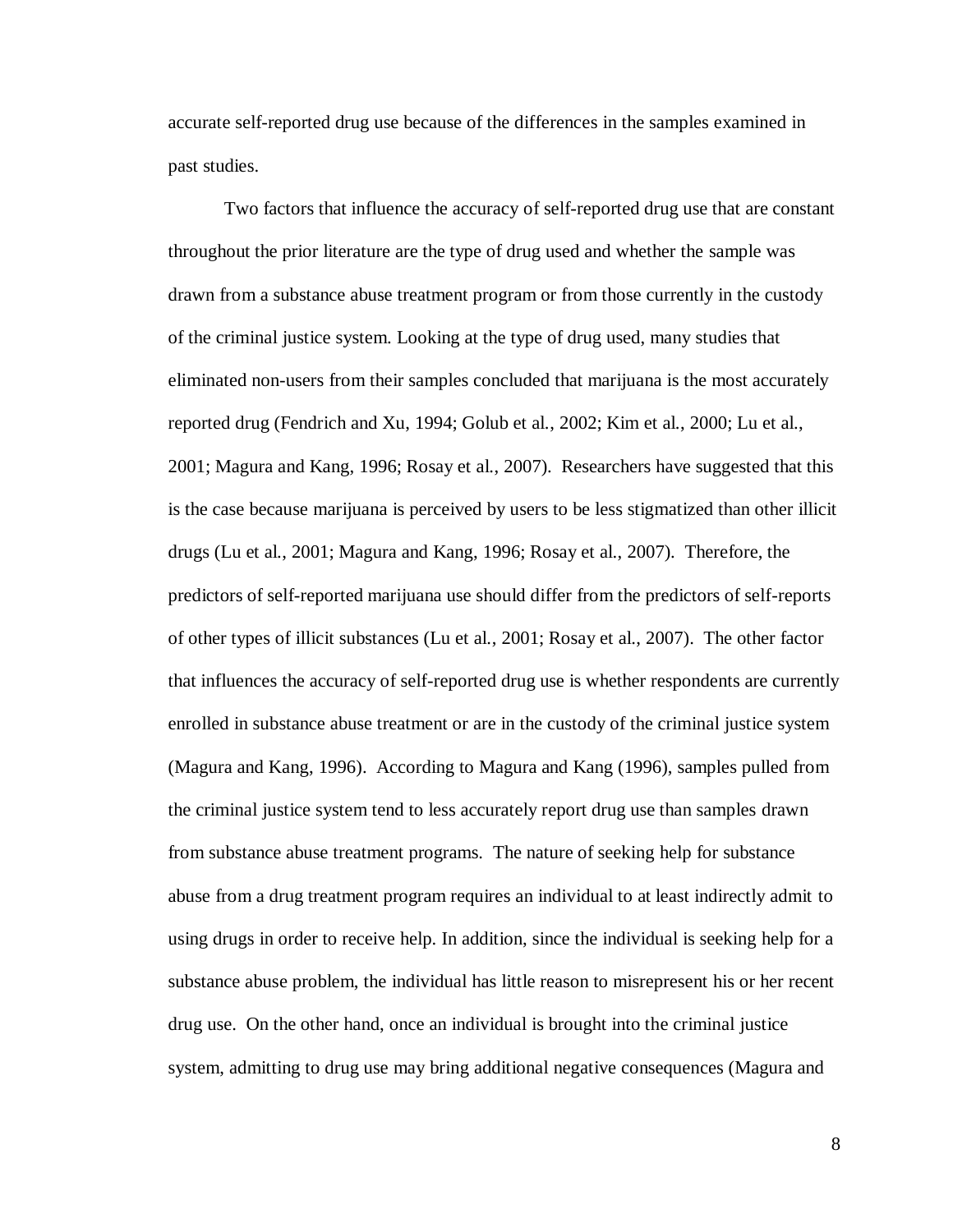Kang, 1996). Therefore, the predictors of self-reported drug use differ depending on if the sample was drawn from those in the criminal justice system or from those in a substance abuse treatment program.

Strong conclusions regarding other predictors of accurate self-reported drug use are difficult to draw due to the differences in the base rates of those included in the sample (e.g., accurately reporting non-users combined with accurately reporting users, non-users eliminated, over-reporters combined with under-reporters); differences in sampling (e.g., substance abuse treatment sample or criminal justice sample), and differences in the drugs examined in the study (e.g., cocaine, opiates, marijuana). For these reasons the body of literature on the predictors of accurate self-reported drug use remains largely inconclusive. The current study addresses these issues by examining a criminal justice sample that excludes those who test negative for an illicit/licit substance. This study also examines seven different drug types to more accurately identify predictors of accurate self-reports for each drug type.

#### **Frameworks Used in Past Studies**

Several theoretical frameworks have been used to explain the patterns found among inaccurate self-reported drug use. These frameworks are useful in attempting to understand why certain patterns emerge in accuracy rates of self-reported drug use. Past literature on the accuracy of self-reported drug use can be categorized into studies of either non-intentional or intentional inaccuracies. Both categories refer to the intent of the respondent. Non-intentional inaccuracies are not classified as deception since the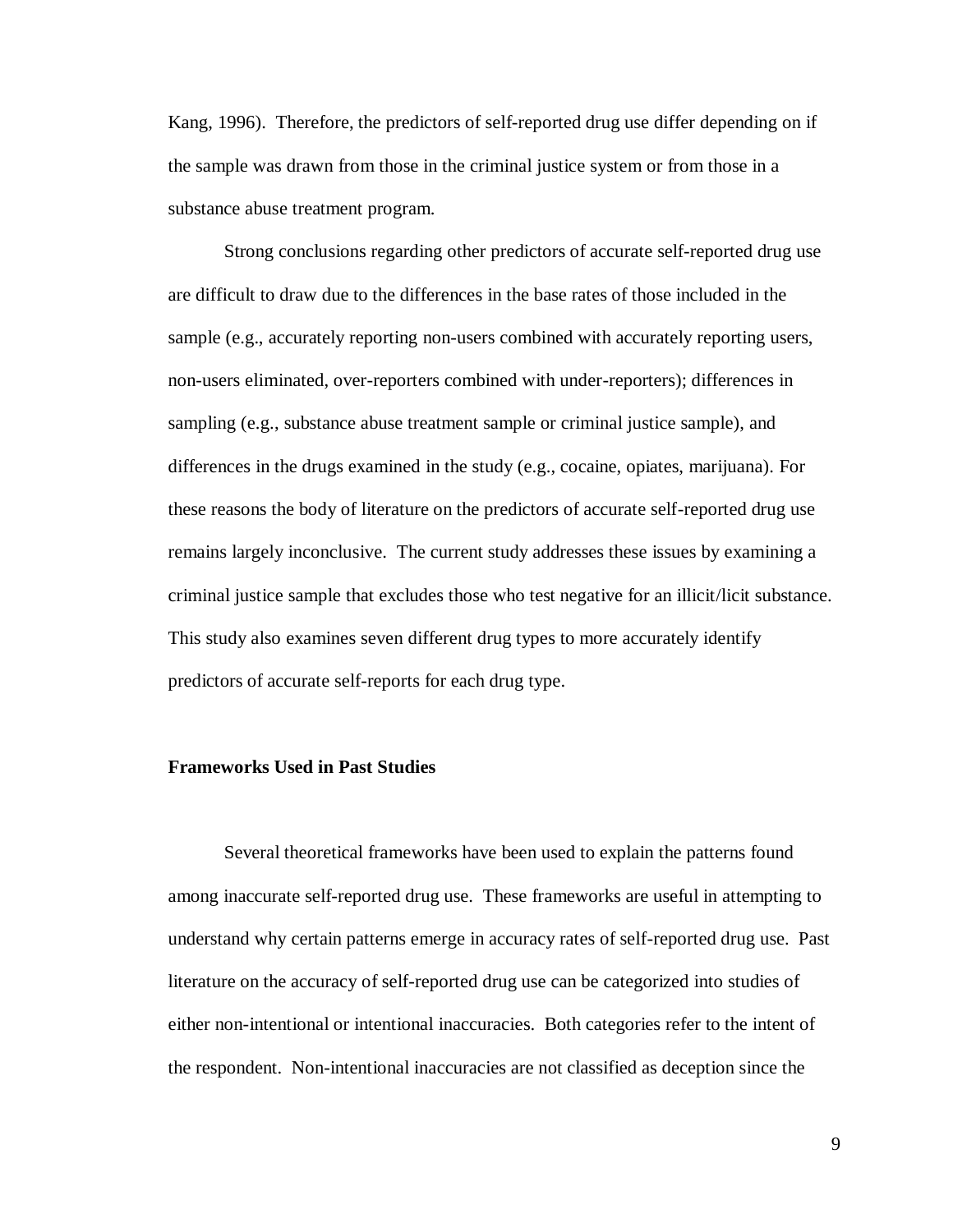respondent did not deliberately try to deceive the interviewer. On the other hand, intentional inaccuracies are deliberate deception by the respondent to disguise recent drug use. Frameworks that have relied on non-intentional inaccuracies have attributed selfreported discrepancies to cognitive impairments of the individual or the validity of the urinalysis test itself. Prior literature that has attributed inaccuracies to deliberate deception by the respondent have used the social desirability thesis to explain why a respondent may try to mislead the interviewer. Past intentional and non-intentional inaccuracy literature fails to adequately explain the discrepancies between self-reported drug use and urinalysis results *and* the predictors of these inaccuracies. The current study attributes inaccuracies to intentional deception and uses Agnew's (2001) general strain theory to better explain the patterns found in the predictors of accurate self-reported drug use.

#### *Non-Intentional Inaccuracy: Test Adequacy*

Prior literature has attributed errors in self-reported drug use to the inadequacy of urinalysis testing methods (Golub et al., 2005; Magura et al., 1987). Drug urinalyses are considered positive if the drug's metabolites are found in the urine specimen (Visher, 1991). The accuracy of these tests is determined by the tests' sensitivities and specificities. The sensitivity of the test is its ability to detect an illicit substance in a positive urine specimen (Visher, 1991). A high sensitivity level allows the test to detect low levels of the drug in a urine specimen, while a low sensitivity level may produce false negatives (specimen tests negative but is actually positive) (Visher, 1991). The test's specificity is its ability to discriminate between drug metabolites and foreign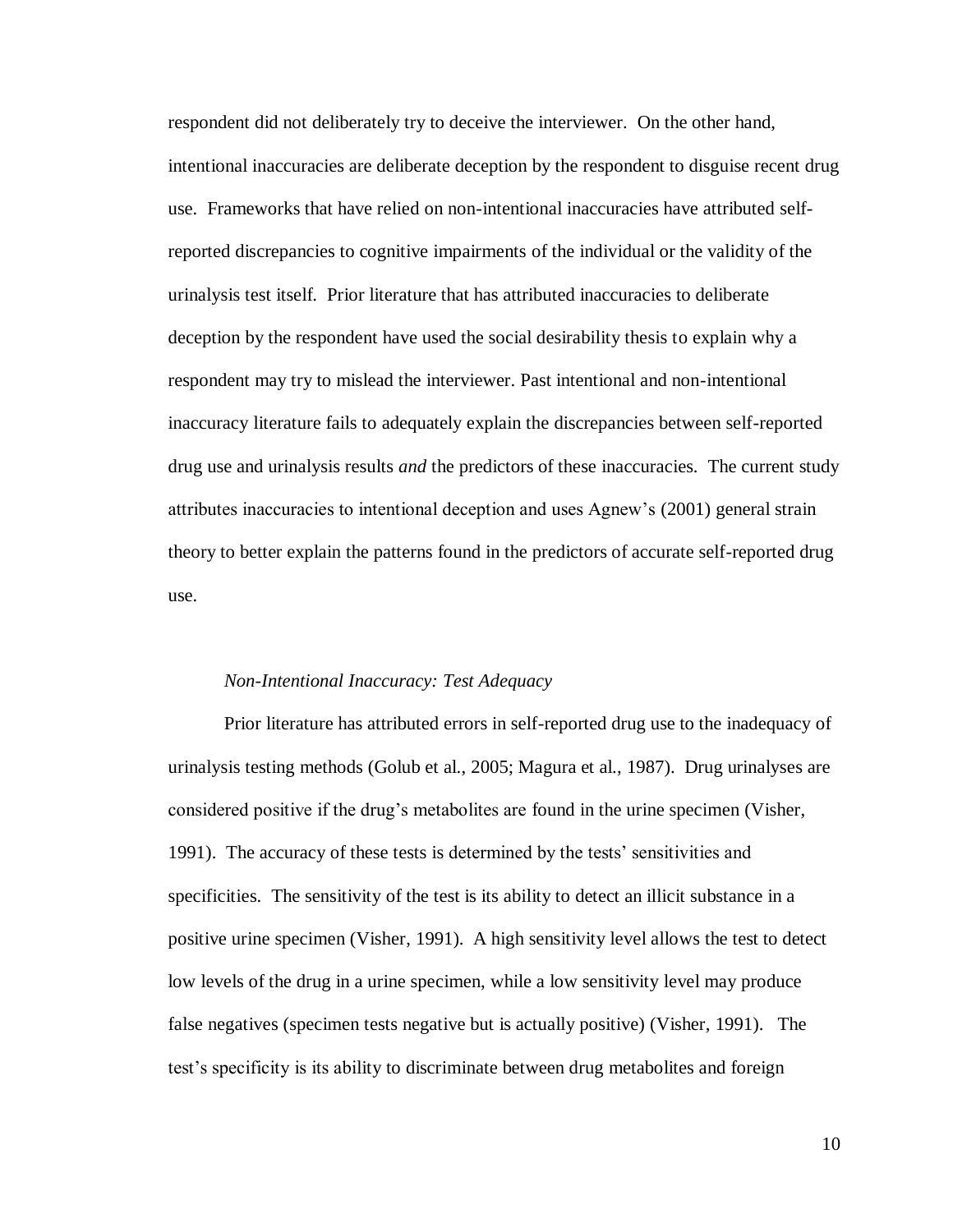metabolites in the urine specimen (Visher, 1991). If the test is unable to discriminate between foreign substances and drug metabolites in the specimen, then false positive findings (the specimen tests positive but is actually negative) may occur (Visher, 1991).

The majority of recent studies of the validity of self-reported drug use have used Enzyme Multiplied Immunoassay Tests (EMIT) instead of Thin Layer Chromatography that was primarily used by earlier self-report drug studies. According to Visher (1991), the false positive rate and the false negative rate for EMIT varies depending on the drug being examined. EMIT has a false positive rate of 2.5% for cocaine, 2.2% for opiates, and 2.1% for marijuana (Visher, 1991). EMIT has a false negative rate of 22.8% for cocaine, 17.9% for opiates, and 29% for marijuana (Visher, 1991). Therefore, the sensitivity of EMIT is poor while the specificity of EMIT is high.

According to Golub and colleagues (2005), EMIT's inability to correctly identify those who test positive for drugs is the major reason for discrepancies between selfreported drug use and the results from the urinalyses. However, this discrepancy stems from respondents who over-report drug use in the sample, not those under-reporting drug use since EMIT's specificity level is high (few false positives were found in the sample). When nonusers are eliminated from the sample, only 2.1% to 2.5% of the sample remains misclassified. Therefore, this framework fails to correctly specify why large inaccuracies occur between self-reported drug use and results from the specimen tests.

#### *Non-Intentional Inaccuracy: Cognitive Frameworks*

Past studies that used cognitive frameworks concluded that inaccuracies in selfreported drug use were often the result of memory errors (Harrell, 1997; Harrison, 1995;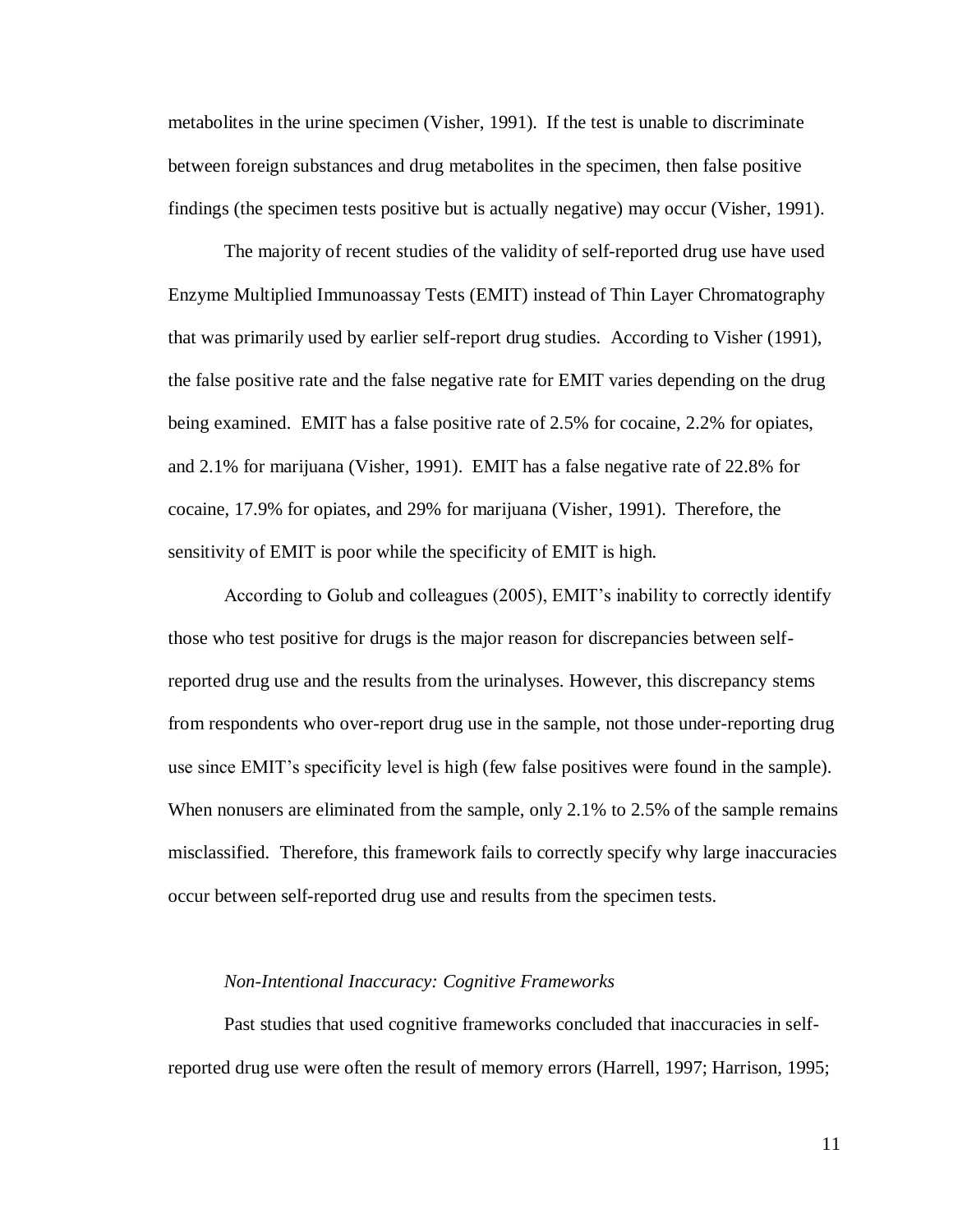Katz et al., 1997; Nelson et al., 1998). According to Harrell (1997), drug users may have difficulty remembering the exact times or dates that they consumed a drug, in part due to the physiological effects of the drug on the mind of its users. Also, the more drugs an individual uses, the more difficulty the individual will have in remembering and reporting when he or she used each drug (Harrell, 1997). For example, some drug users might believe that they used an illicit substance four days ago, when in reality they used a drug two days ago. These drug users would be under-reporting their drug use by accident instead of deliberately deceiving the interviewer.

Memory errors may also occur if the drug user is unaware of the particular drug(s) used (Harrison, 1995; Magura et al., 1987; Nelson et al., 1998). Drug users may think they are using a particular drug when they are actually using another illicit substance. This would result in the respondent over-reporting one type of drug and under-reporting another type of drug. Individuals may also be unaware that they are consuming a drug if it is laced with other drugs. For example, an individual may believe he or she smoked marijuana rolled in a cigar; however, the cigar may in fact contain both marijuana and cocaine. This would result in the respondent under-reporting cocaine use. Cognitive frameworks may explain some of the discrepancies between self-reported drug use and urinalysis results, but these frameworks fail to explain why the discrepancies change across drug type and population.

#### *Intentional Inaccuracies: Social Desirability Thesis*

In recent years researchers have relied on the social desirability thesis to explain discrepancies between self-reported drug use and urinalysis results. According to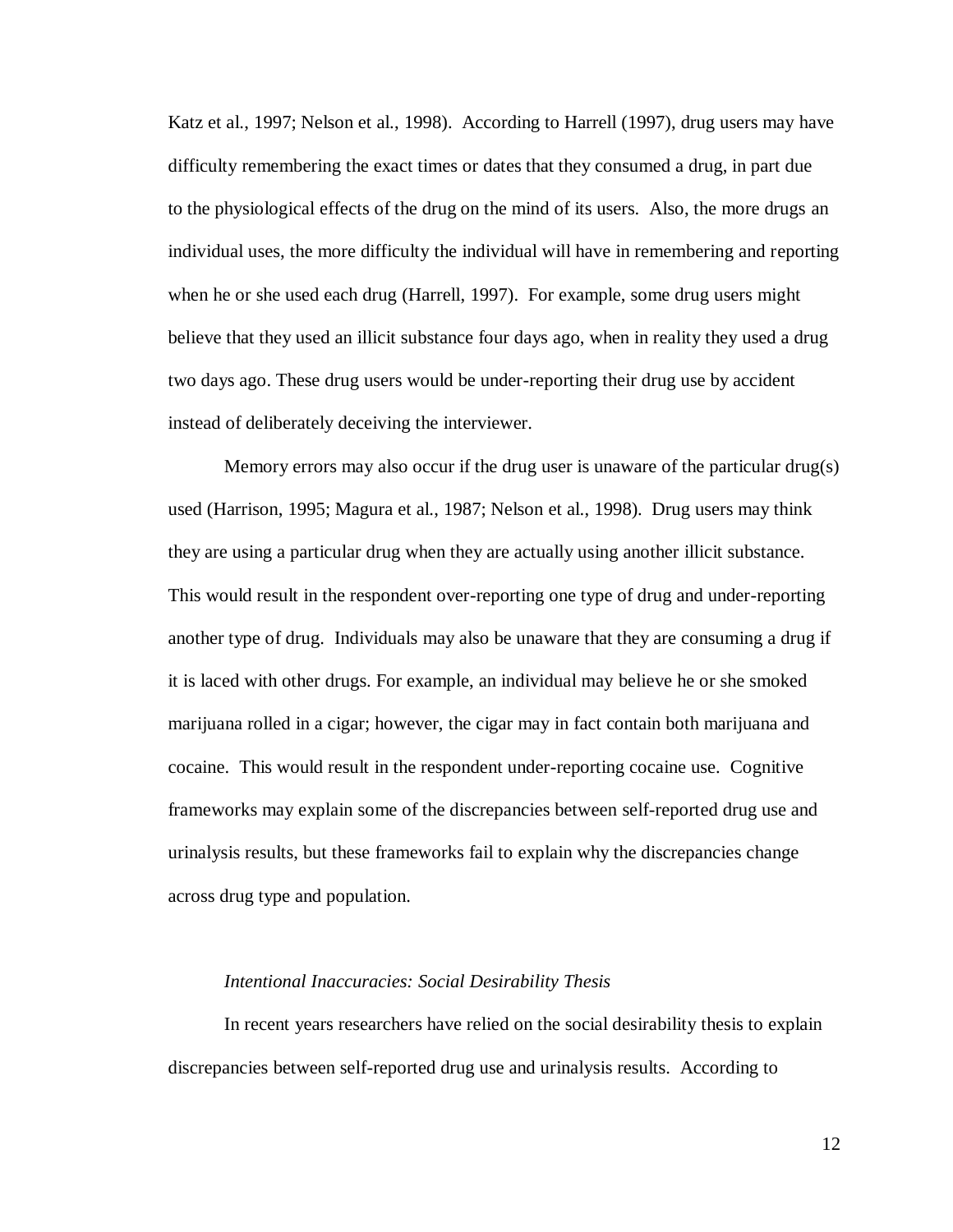Edwards (1953), the social desirability thesis may best be understood as a continuum ranging from actions that an individual perceives to be socially desirable, and thus less stigmatized, to behaviors one would perceive as socially undesirable, and thus more stigmatized. The more socially desirable the respondent perceives the behavior to be, the more likely the respondent will endorse or acknowledge the behavior. Conversely, the more socially undesirable the respondent perceives the behavior to be, the more likely the respondent will deny the behavior in question. Drug use can be a highly stigmatized behavior because the criminal justice system may impart a formal label on the user. For example, this label might cause later stigmatization of the individual as the individual attempts to find and maintain employment (Pager, 2003).

Support for the social desirability thesis has been found in recent studies that show marijuana is more accurately reported than other illicit substances (Harrison 1995; Lu et al., 2001; Sloan et al., 2004). This has been attributed to the idea that admitting to marijuana use carries less of a stigma than admitting to use of other illicit drugs (Falck et al., 1992; Harrison, 1995; Lu et al., 2001; Rosay et al., 2007; Sloan et al., 2004). This framework describes why certain drugs are more accurately reported than others, but fails to identify which predictors are associated with inaccurate self-reports. This occurs since socially undesirable/desirable behaviors differ between subcultures (Edwards, 1957). Therefore, without asking the respondent whether he or she perceives the behavior as desirable or not, the thesis is unable to determine which personal characteristics lead to more accurate self-reported drug use.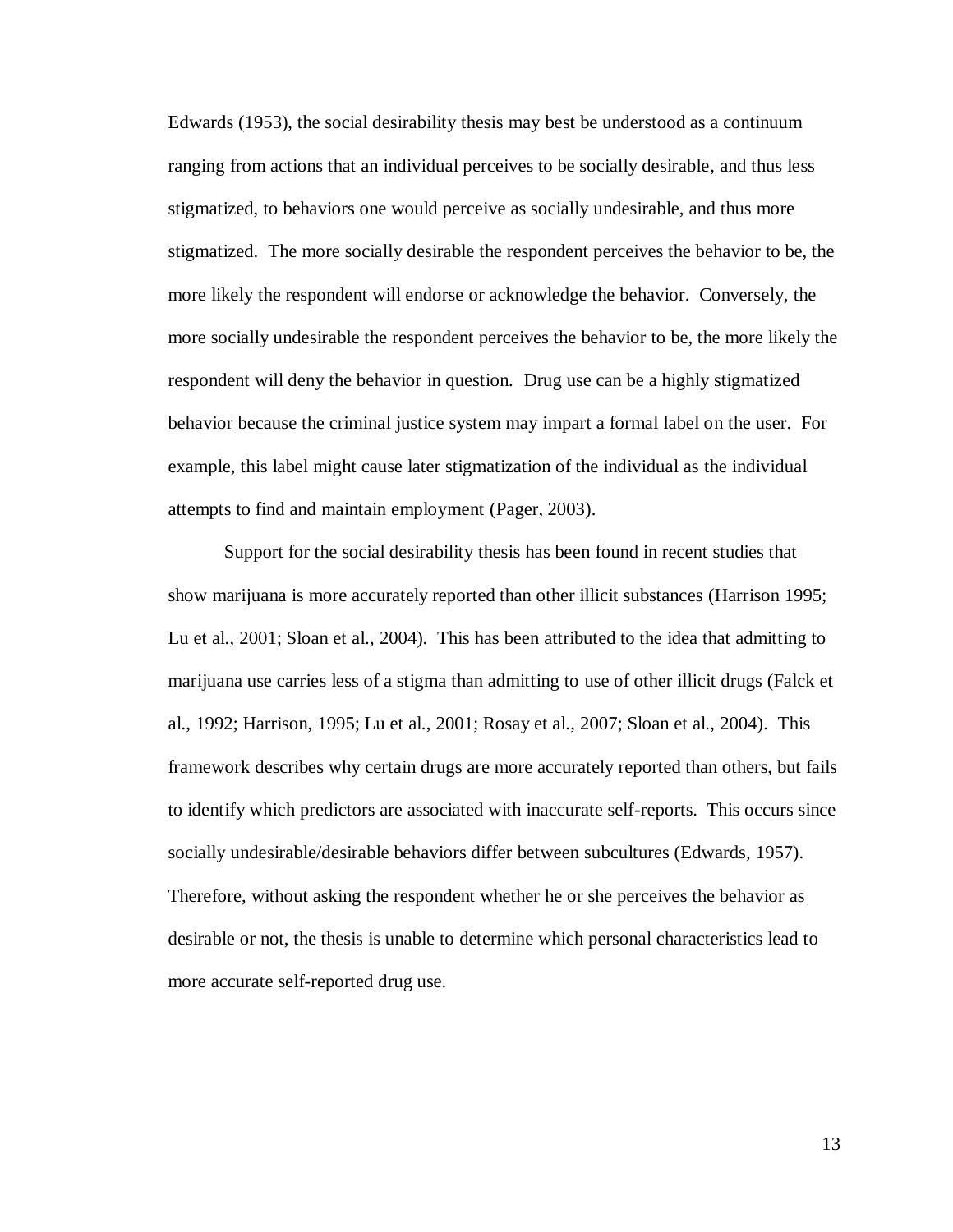#### *Intentional Inaccuracies: Agnew's General Strain Theory*

Past literature has yet to utilize Agnew's general strain theory (2001) to explain the inaccuracies of self-reported drug use or the predictors of these self-reports. However, exploratory studies on the accuracy of self-reports have reached similar conclusions that resemble the various parts of general strain theory. One of these findings is that the respondent's perceived fear of negative consequences or reprisals inhibits the respondent from accurately reporting his or her drug use (Falck, 1992; Gray and Wish, 1999; Kim et al., 2000; Rosay et al., 2007). The fear of consequences or reprisals can be viewed as an example of an anticipated strain. Therefore, it appears there may be support for general strain theory in explaining the inaccuracies of self-reported drug use, despite the theory not having been formally introduced or expanded upon in prior self-reported drug use literature.

Agnew (2006) defines strain as unfavorable life events or situations that lead a person to cope through either legal or illegal/deviant means. Strains can be either objective or subjective. Objective strains are events or conditions that are generally disliked by most people, whereas subjective strains are events or circumstances that are disliked by the individual experiencing the strain (Agnew, 2001). Some objective strains may also be subjective strains, however, this can be difficult to ascertain unless the individual is specifically questioned about the event or situation (Agnew, 2001; Froggio and Agnew, 2006). According to Agnew (2001), subjective strains should be more closely linked to deviant coping mechanisms than objective strains. The current study focuses on objective strain because past literature has also concluded that objective strain is correlated with illegal coping mechanisms (Agnew and White, 1992; Broidy, 2001).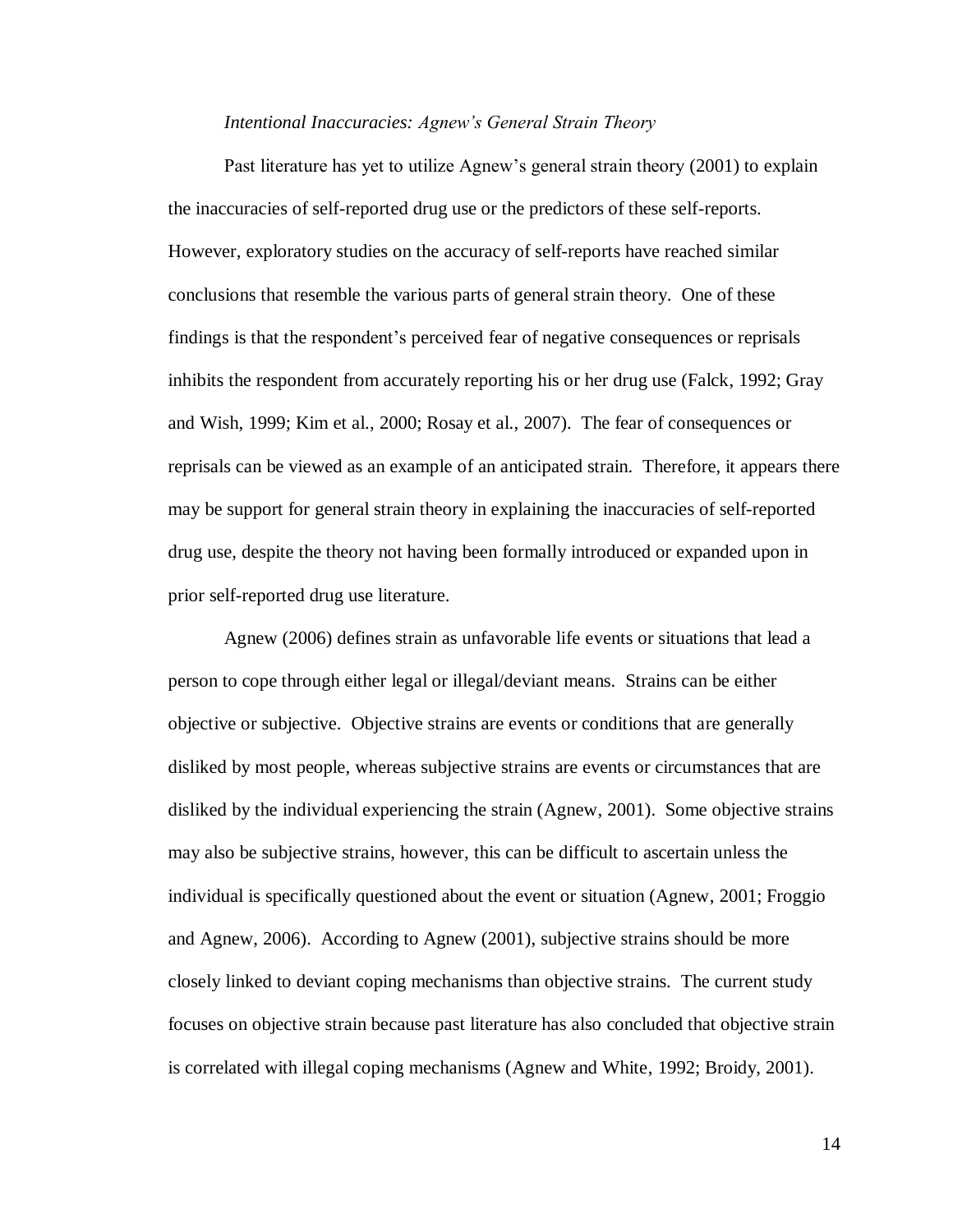According to Agnew (2001), the most common types of strain include situations in which the individual loses something of value (loss of a positive stimulus), the individual is treated in a negative manner (presentation of a negative stimulus), or the individual is unable to obtain specific goals (goal blockage) (Agnew, 1992). These types of strain are expected to lead to negative emotional states such as anger, depression, and fear (Agnew, 2001). These strong emotional states create pressure for corrective action through deviant means (Agnew, 2001). These pressures reduce the individual's ability to cope in a legal manner and reduce the perceived costs of coping through deviant means, thus increasing the propensity to engage in illegal or deviant behaviors (Agnew, 2006).

Some individuals have a variety of coping mechanisms available to them that allow them to effectively reduce the effects of stressful events without resorting to deviant coping strategies (Angew, 2006; Thoits, 1983). However, individuals who have been unsuccessful at coping in past stressful situations may begin to view themselves as having less ability to deal with strain, which subsequently decreases their feelings of personal control over their lives (Abramson et al., 1978; Kaplan, 1980). This may lead individuals to believe that they are incapable of coping with stressful situations in a legal manner and may create the pressure necessary for the individual to cope in an illegal or deviant way (Agnew, 2006).

The cost of criminal coping is strongly dependent on the individual's social environment (Agnew, 2006). Individuals more likely to cope through deviant methods often reside in environments where there are few repercussions for criminal or deviant behavior (Agnew, 2006). These individuals may have become accustomed to handling stressful situations with deviant behaviors. The propensity to engage in deviant behavior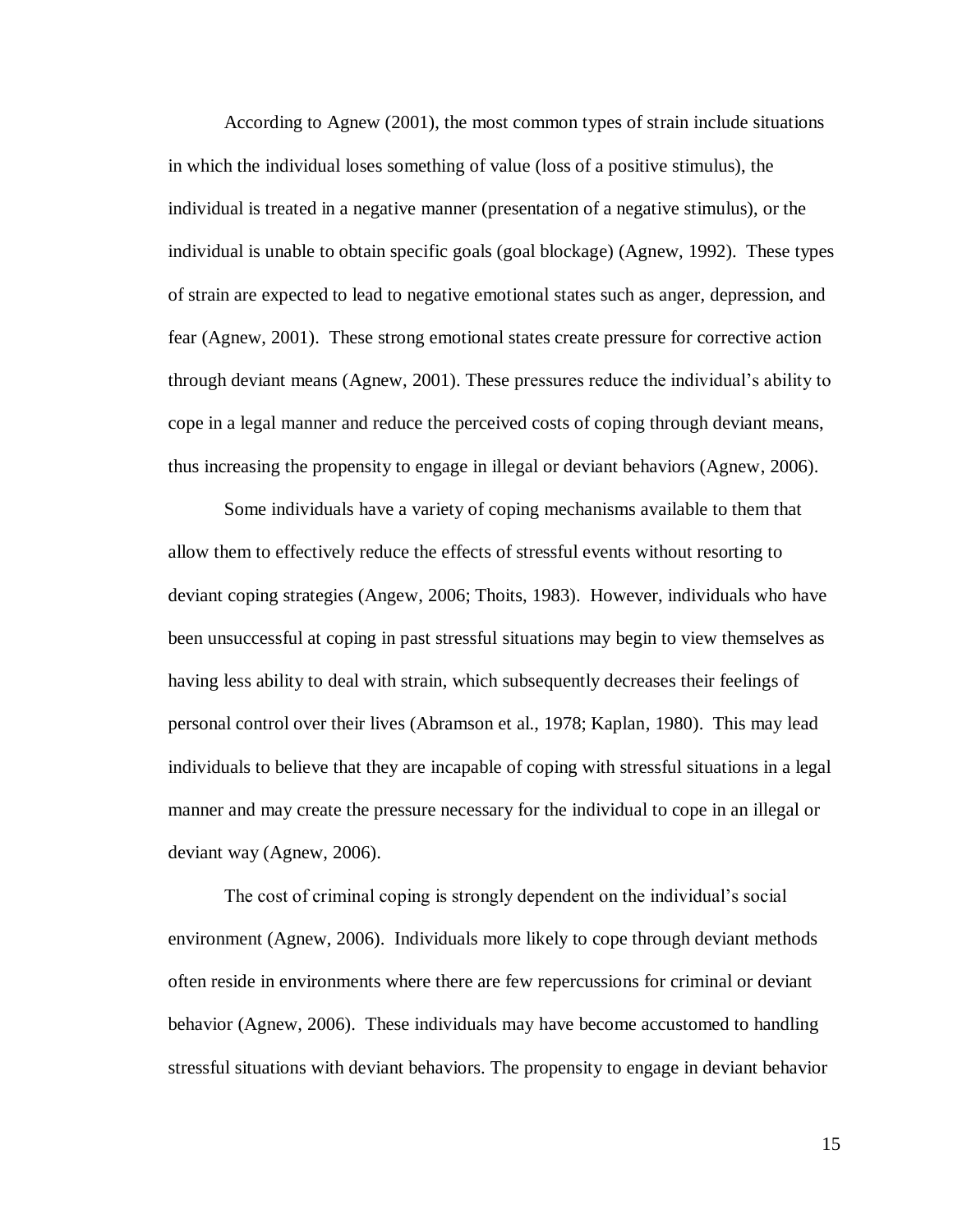can also depend on the individual's personality traits (Agnew, 2006). Individuals who commonly experience strong emotions are more likely to engage in deviant coping strategies than individuals who do not easily get upset (Agnew, 2006). Those who have experienced less severe emotions due to strain are less likely to believe that coping through deviant means is an appropriate response to distress (Agnew, 2006).

Agnew (2001) argues that strains an individual perceives to be unjust, high in magnitude, are associated with low social control, or that create some pressure to engage in criminal coping are the most likely to lead to deviant behavior as a coping mechanism. According to Agnew (2001), all four of these factors are equally influential in leading an individual to cope in a deviant way. Similarly, the lack of any of these four characteristics substantially reduces the likelihood that the individual will cope through deviant methods. According to Agnew (2001), unjust strains are likely to elicit strong emotions like anger which are more likely to lead to deviant coping mechanisms. The magnitude of a strain is dependent on the degree, duration, recency, and importance of the strain. Both the accumulation and clustering of stressful events may overtax the individual's pro-social coping mechanisms (Agnew, 1992; Linsky and Straus, 1986; Thoits, 1983). Therefore, when multiple stressful situations occur, especially within a short period of time, the individual's pro-social coping mechanisms may become exhausted, pushing the individual to cope in a deviant manner (Agnew, 2006; Thoits, 1983). Strains that are associated with low social control often lead to deviant coping responses in the individual due to the perceived reduction of the costs of crime and the lack of social support (Agnew, 2001). Certain strains influence the individual's available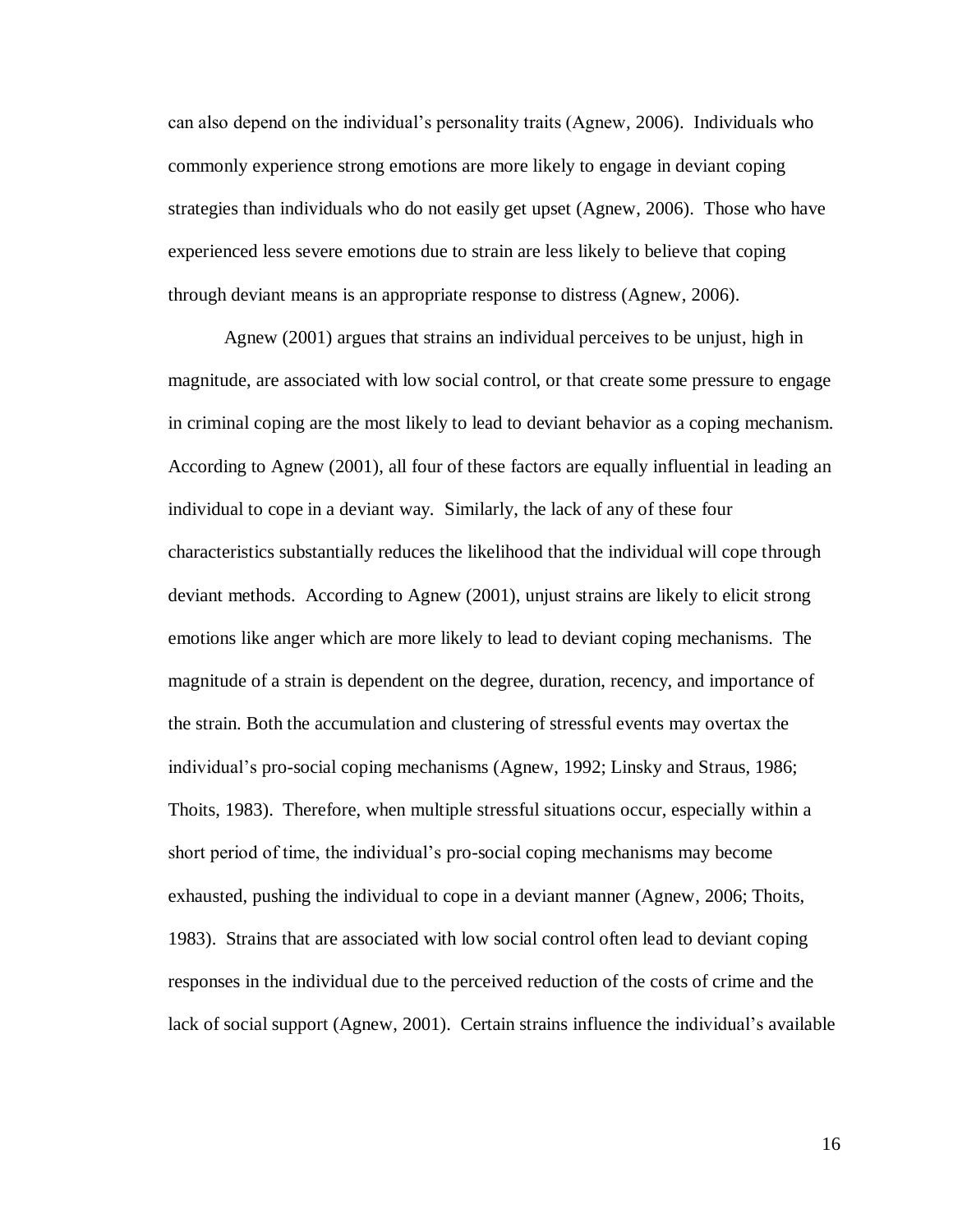coping responses, which creates the incentive and pressure necessary to respond to the stressor in a deviant manner (Agnew, 2001).

According to Agnew (2006), anticipated strains also generate the emotions necessary for the predisposition of delinquency. Anticipated strains occur when the individual anticipates strain in the near future or anticipates a current strain continuing into the future (Agnew, 2002). Thoits (1983) argues that anticipated strains can be as distressing as unexpected strains. As a result of these anticipated strains, individuals often adopt delinquent behaviors in order to prevent the strain from occurring (Angew, 2002; Agnew, 2006; Brezina, 1996).

According to past literature, stressful situations may interact with other stressful situations (Agnew, 1992; Thoits, 1983). For example, an individual who experiences a stressful event may be subject to more distress when a second stressful situation occurs (Thoits, 1983). For such an individual, deviant coping mechanisms may allow the individual the ability to reduce or even escape from the strain(s) that created the negative emotions (Agnew, 2006).

Admitting to using an illicit substance could lead to stigmatization of the individual inside the criminal justice system and in society in general. Inside the criminal justice system, respondents may receive additional felony charges or be subject to investigations that would not have occurred if he or she did not admit to drug use. Therefore, the fear of an additional charge may be both the presentation of a negative stimulus (i.e., an additional criminal charge) and the removal of a positive stimulus (i.e., additional loss of freedom) if an individual believes he or she will be given a longer jail sentence or harsher punishment. The label of convicted drug user may be a goal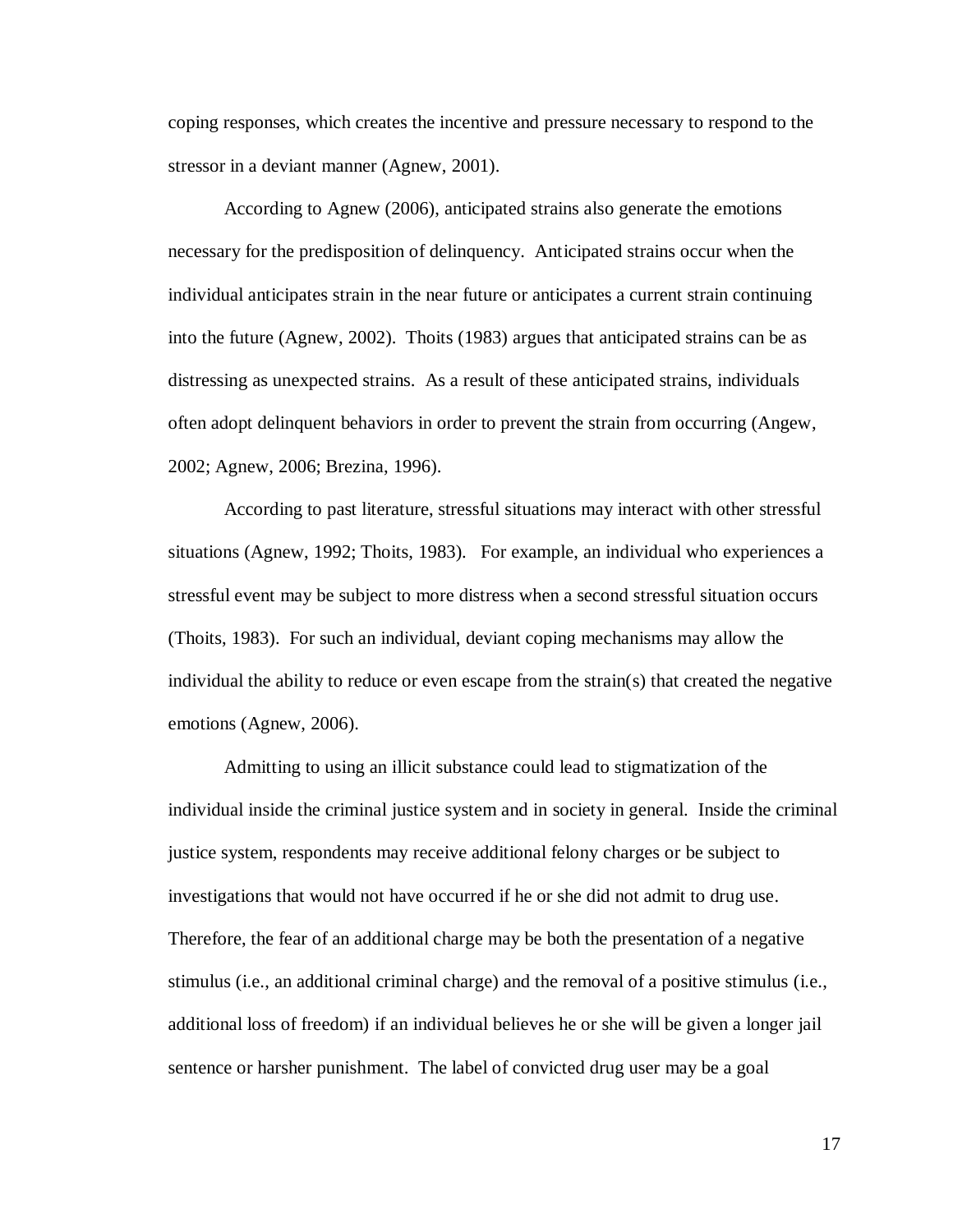blockage if the individual believes it will become harder for the individual to secure subsequent employment due to this negative label.

According to strain theory, those who experience greater levels of strain are more likely to experience strong emotional states that in turn may increase delinquency, or in this case, intentional deception. The current study will look at the accuracy of selfreported drug use in a sample of individuals who are being held in jail at the time of the interview and urinalysis test. The cost of criminal coping for these individuals should be low due to their immediate social environment (i.e., jail). These individuals are also expected to experience strong emotional states due to the numerous stressors inherent in the jail environment, such as overcrowding, unsanitary living conditions, harassment, and idleness (Sheldon, 2010). It is predicted that admitting to the use of an illicit or licit substance would further increase the individual's level of strain above and beyond the strain experienced by being in custody. If the respondent's current level of strain is already viewed as unjust or high in magnitude then the anticipated strain of admitting to drug use may increase the individual's already high level of strain, which would reduce the effectiveness of the individual's pro-social coping mechanisms. For each separate drug category, it is predicted that those who experience increased levels of strain due to their life circumstances, will be less likely to accurately report drug use.

Over the past several decades, the accuracy of self-reported drug use has been examined through many different frameworks that included intentional and nonintentional inaccuracies. However, these frameworks failed to fully explain the disparity found between self-reported drug use and actual drug use. The current study extends the literature on accurate self-reported drug use by incorporating a contemporary theoretical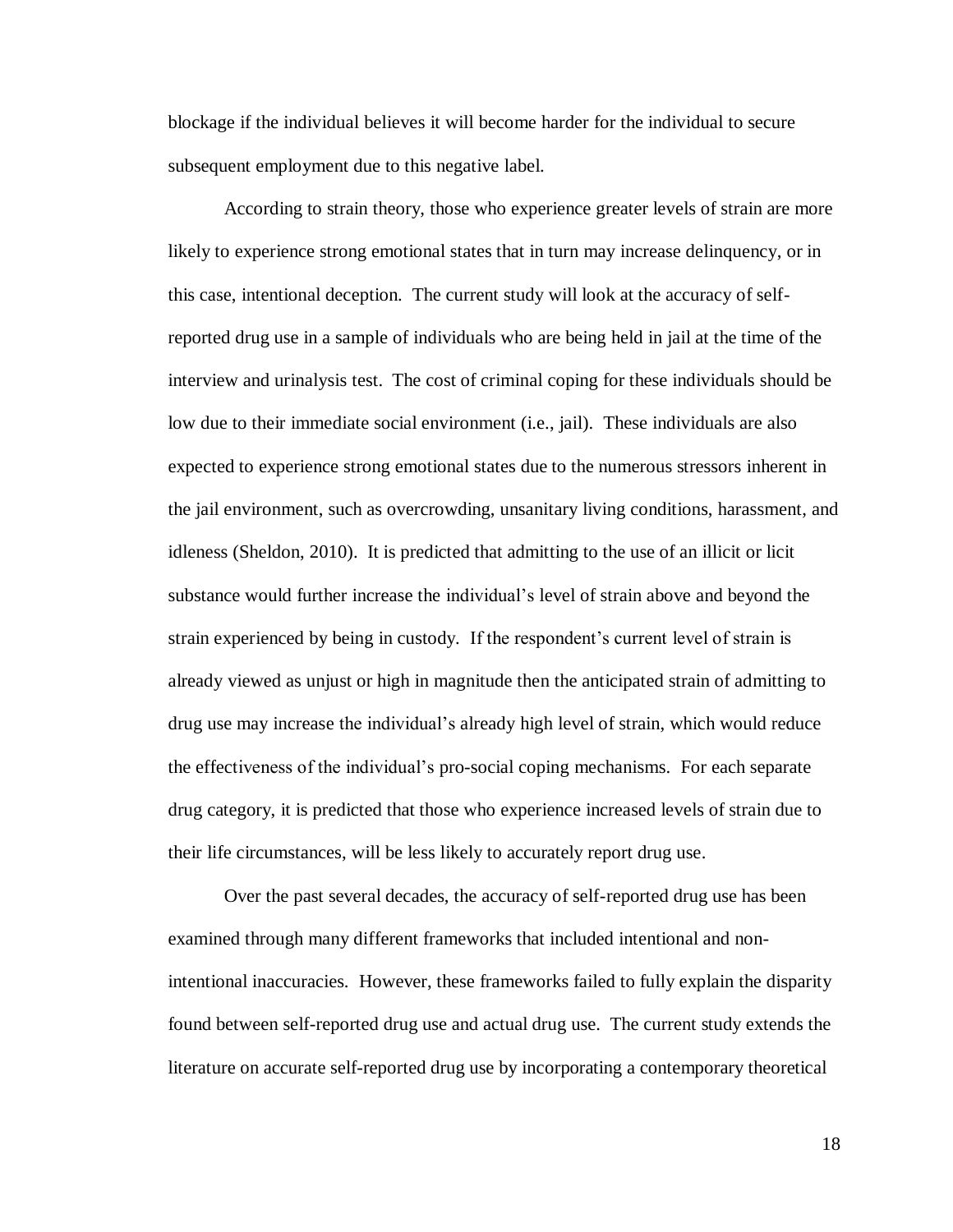model, general strain theory, to examine the predictors of accurate self-reported drug use. In addition, the current study expands on the prior literature by examining the predictors of inaccurate self-reports of seven different illicit/licit substances: cocaine, opiate, methamphetamines, marijuana, benzodiazepines, methadone, and alcohol.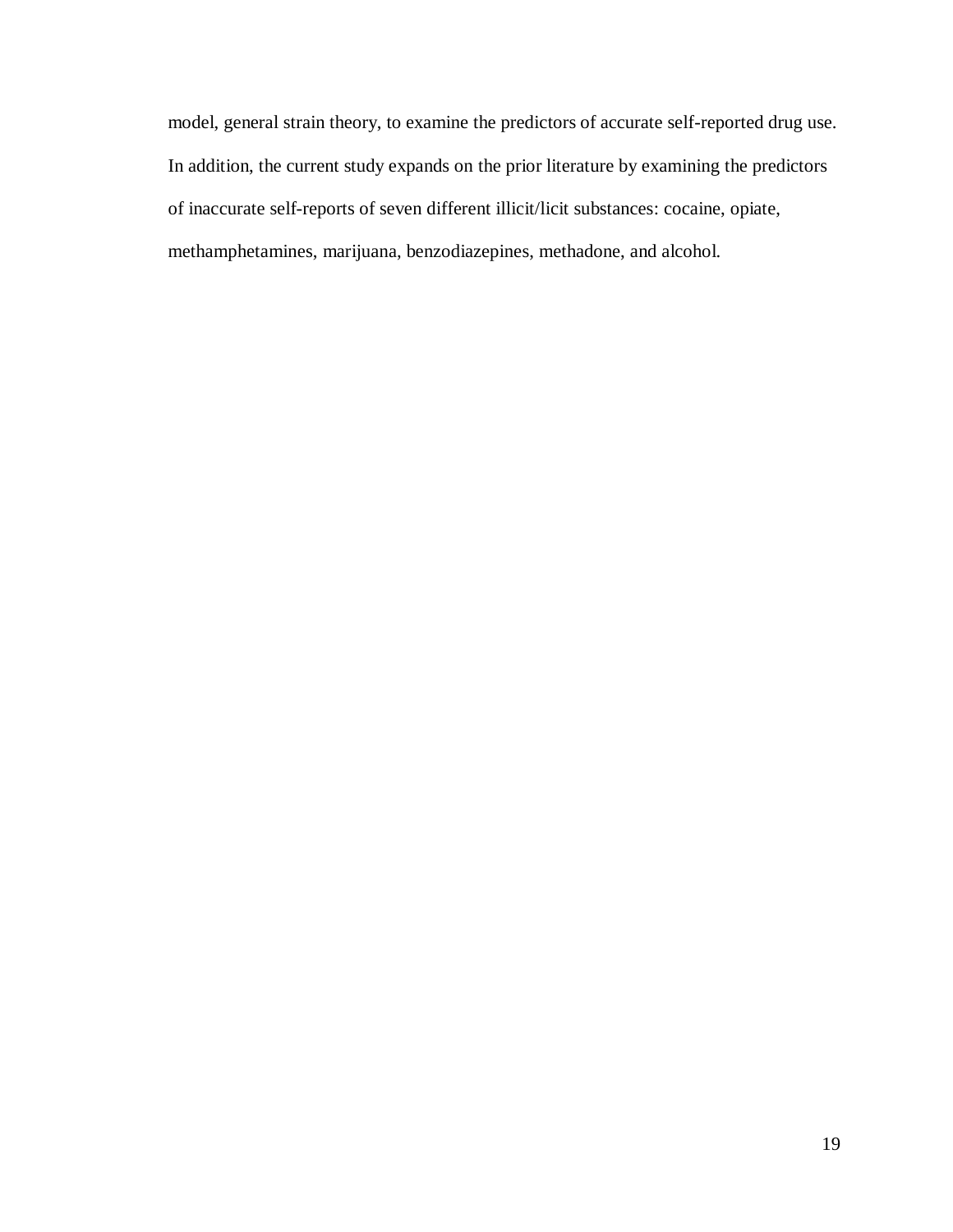#### **Chapter Three**

#### Data and Methods

To examine if strain-related variables are predictors of inaccurate self-reported drug use, this study combines individual level data from the 2003 Arrestee Drug Abuse Monitoring (ADAM) program<sup>2</sup> and community level data from the  $2000$  U.S. Census. The ADAM data come from interviews of males incarcerated in jail in 39 cities across the U.S.<sup>3</sup> Community level data come from the Summary Tape File 3 in the 2000 U.S. Census and include city- and county-level data. This chapter describes the data, measures, and methods used in the current study to examine the relationship between strain and inaccurate self-reported drug use in a jail-incarcerated population of males.

### **Sample**

In this study, the ADAM data capture self-reported drug use and several indicators of strain. ADAM is a probability-based survey designed to collect reliable estimates of drug use behavior and related problems in a population of arrested individuals within a given catchment area of local jails. Survey participants were drawn from arrest logs maintained by local law enforcement agencies. ADAM protocol is to record arrest information on all individuals entering the jail, even if individuals were immediately released from jail or if they refused to participate in the survey. ADAM data collection goals were to represent all arrestees from all days of the week and all times of

<sup>&</sup>lt;sup>2</sup> ICPSR study number 4020.

<sup>&</sup>lt;sup>3</sup> Please refer to Appendix A for the list of cities in the 2003 ADAM data.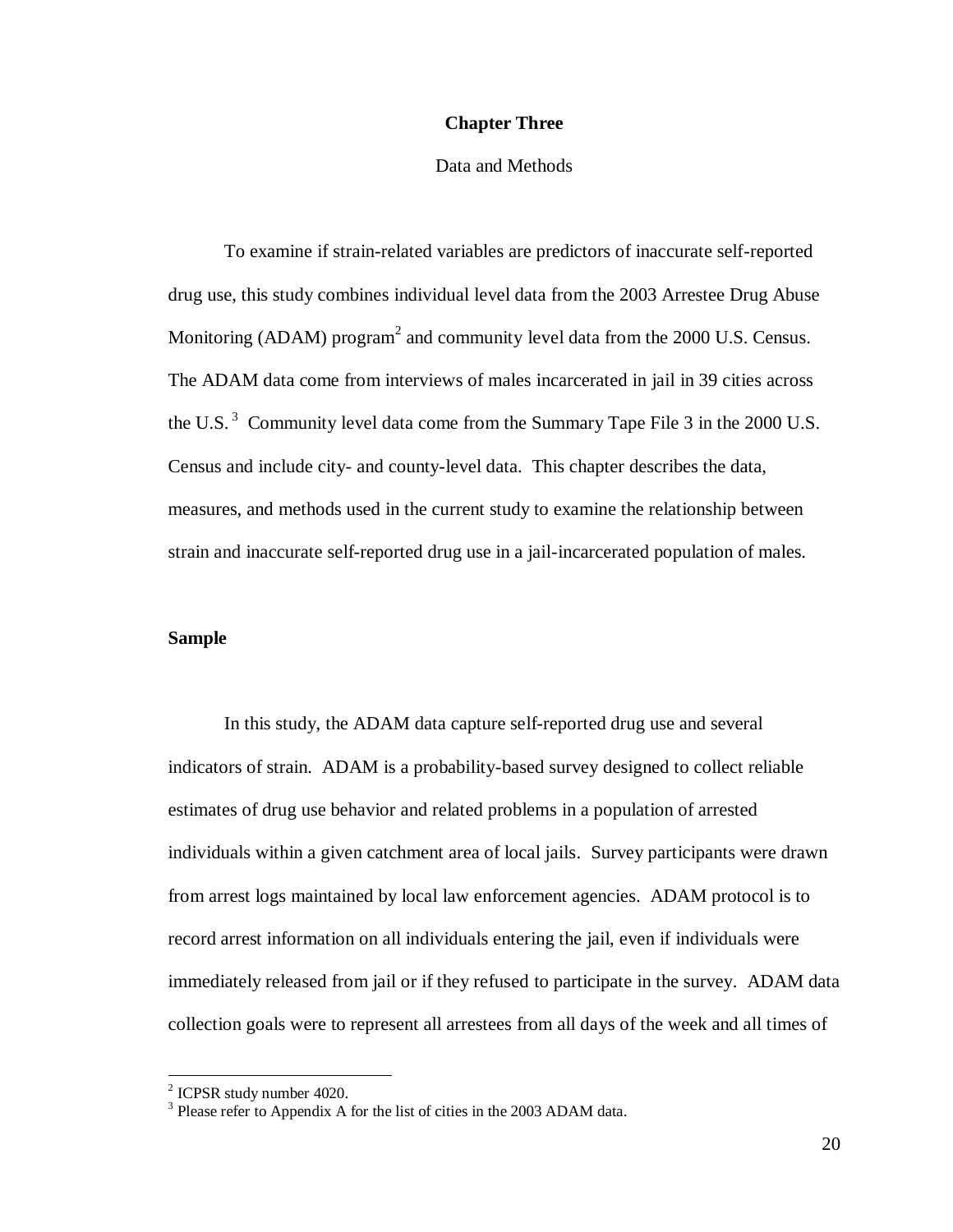the day in a particular area. This was accomplished by collecting the ADAM data during a two-week time period, four times a year for each of the 39 sites. Approximately 31% of the sample were not available to be interviewed because of being released quickly after arrest. Of those arrested and in jail, approximately 84% agreed to be interviewed. Of those interviewed, 93% of respondents provided a urine specimen for the urinalysis. Those that were unavailable for the current study were statistically different from the current sample based on severity of offense, charge of offense, race, and age. However, the statistical difference primarily resulted from the large sample size. Similar differences existed between those who submitted to a urinalysis and those who refused or failed to provide a proper urinalysis sample. This study includes only those respondents who answered the drug use questions and provided a urine specimen.

The ADAM survey uses the EMIT method to test urine specimens for the presence of cocaine, opiates, amphetamines, marijuana, benzodiazepines, methadone, alcohol, propoxyphene, barbiturates, and phencyclidine (PCP). All specimens that test positive for amphetamines are then retested using the more precise gas chromatography/mass spectrometry (GC/MS) method to determine if the sample is positive for methamphetamines. The current study includes the following substances in its analyses: cocaine, opiates, methamphetamine, marijuana, benzodiazepines, methadone, and alcohol. Not all substances are included in the current study because of the length of time certain substances can be detected in a urine specimen and the total number of respondents testing positive for the substance. Substances with a low rate of prevalence in the data were excluded. For example, the barbiturate model was not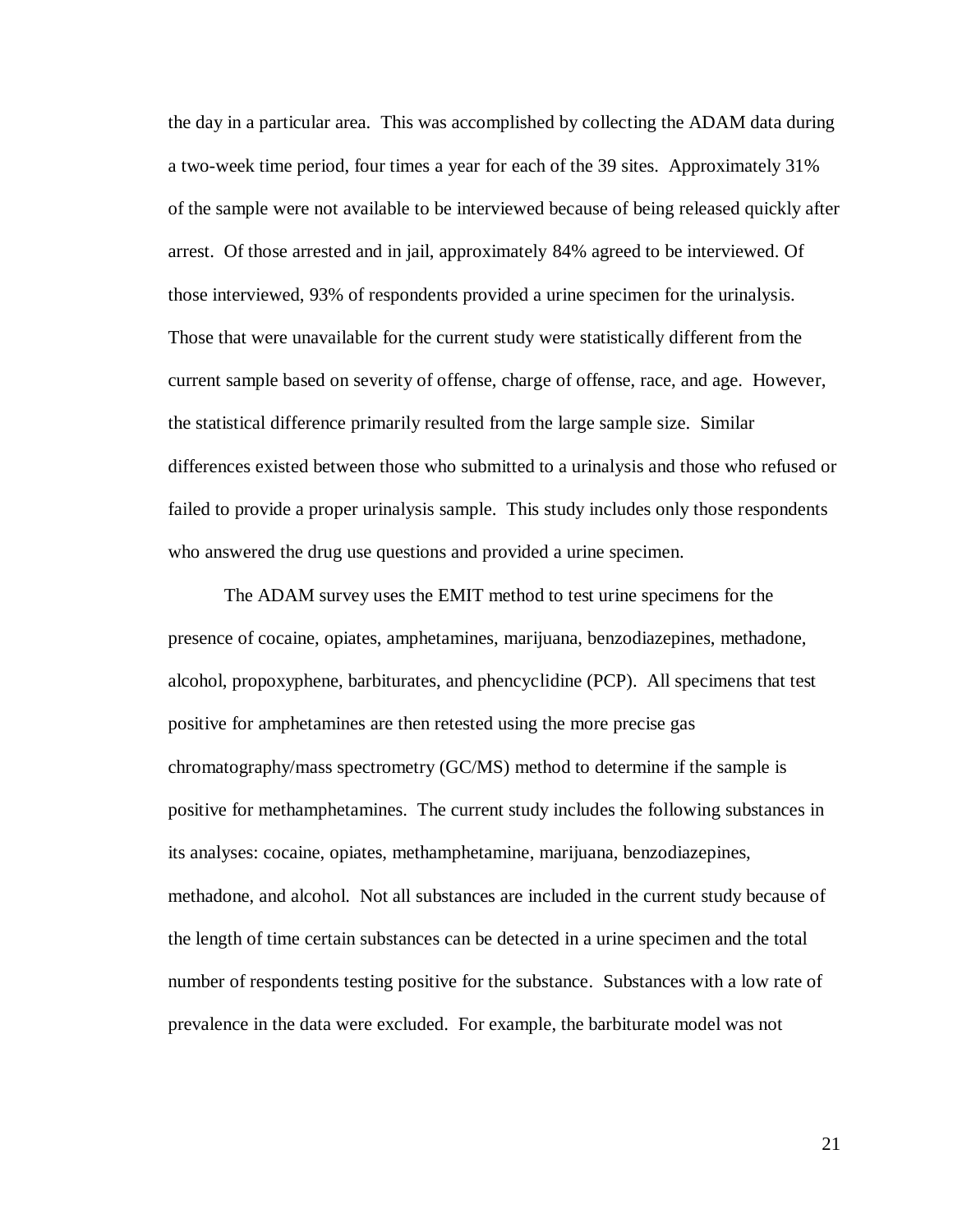incorporated into the current study since it would have only included 96 respondents. ADAM data collectors obtained a urinalysis from each respondent and also collected selfreported drug use information for all substances. This information allows for comparisons between self-reported drug use and the corresponding urinalysis test results to determine the accuracy of self-reported drug use. The ADAM data collectors also obtained several individual-level indicators of strain such as homelessness, minority status, educational underachievement, and unemployment. Therefore, these data permit examination of the relationship between several individual-level indicators of strain and inaccurate self-reported drug use.

The 2000 U.S. Census was incorporated into the current dataset to examine the effect of neighborhood-level measures of strain (combined into a "neighborhood disadvantage" scale) on inaccurate self-reported drug use. Census data were pulled from Summary Tape File 3 that included information on the city- and county-level unemployment rate, percent living below the poverty level, percent of female headed households, and percent of households receiving public assistance.

#### **Dependent Variables**

The current study examines predictors of accurate self-reported drug use across seven different types of drugs: cocaine, opiates, methamphetamine, marijuana, benzodiazepines, methadone, and alcohol. Separate regression models were created for each of the seven drug types. The accuracy rates for reporting each drug were created by comparing respondents' urinalysis test results with corresponding self-reports. For each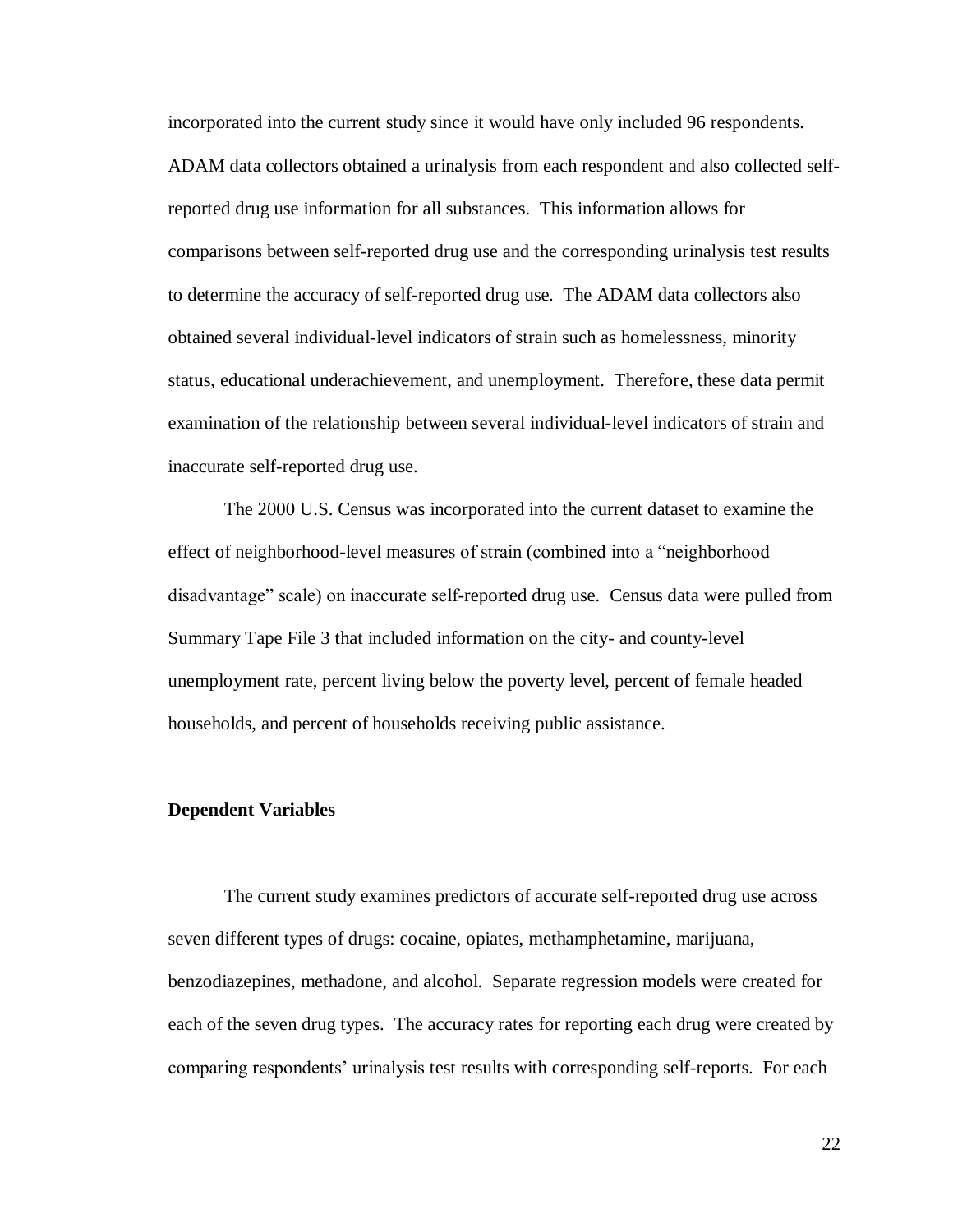model, only respondents who tested *positive* for the reported drug are included in the analysis to ensure results are not skewed toward respondents who tested negative for the same drug. Please refer to Table 1 for the coding scheme.

#### *Cocaine*

The urinalysis test in the ADAM survey is unable to differentiate between cocaine and crack-cocaine. Therefore, self-reported cocaine use in the past 72 hours is combined with self-reported crack-cocaine use in the past 72 hours and was made into one dichotomous variable representing use or nonuse. The new combined self-reported cocaine variable was then compared to positive cocaine test results. Cocaine and crackcocaine have a similar detection window of two to three days in a urine specimen (Hunt and Rhodes, 2001). Since the self-reported cocaine measure is equal to the detection window of cocaine, no error should be introduced into the model due to unequal time frames.

#### *Opiates*

Opiate use can be detected up to three days after use in a urinalysis (Hunt and Rhodes, 2001). Therefore, self-reported opiate, heroin, painkillers, and other opiatebased medications in the past 72 hours are combined into one measure called "opiate" use." Included in the combined variable are responses to the question "what other type of drug have you used in the past 72 hours" that were manually examined for any opiatebased medication use. These included the substances: Demerol, morphine, Oxycontin, Loratab, codeine, Hydrocodone, Tylenol 3, and Tylenol 4. The combined self-reported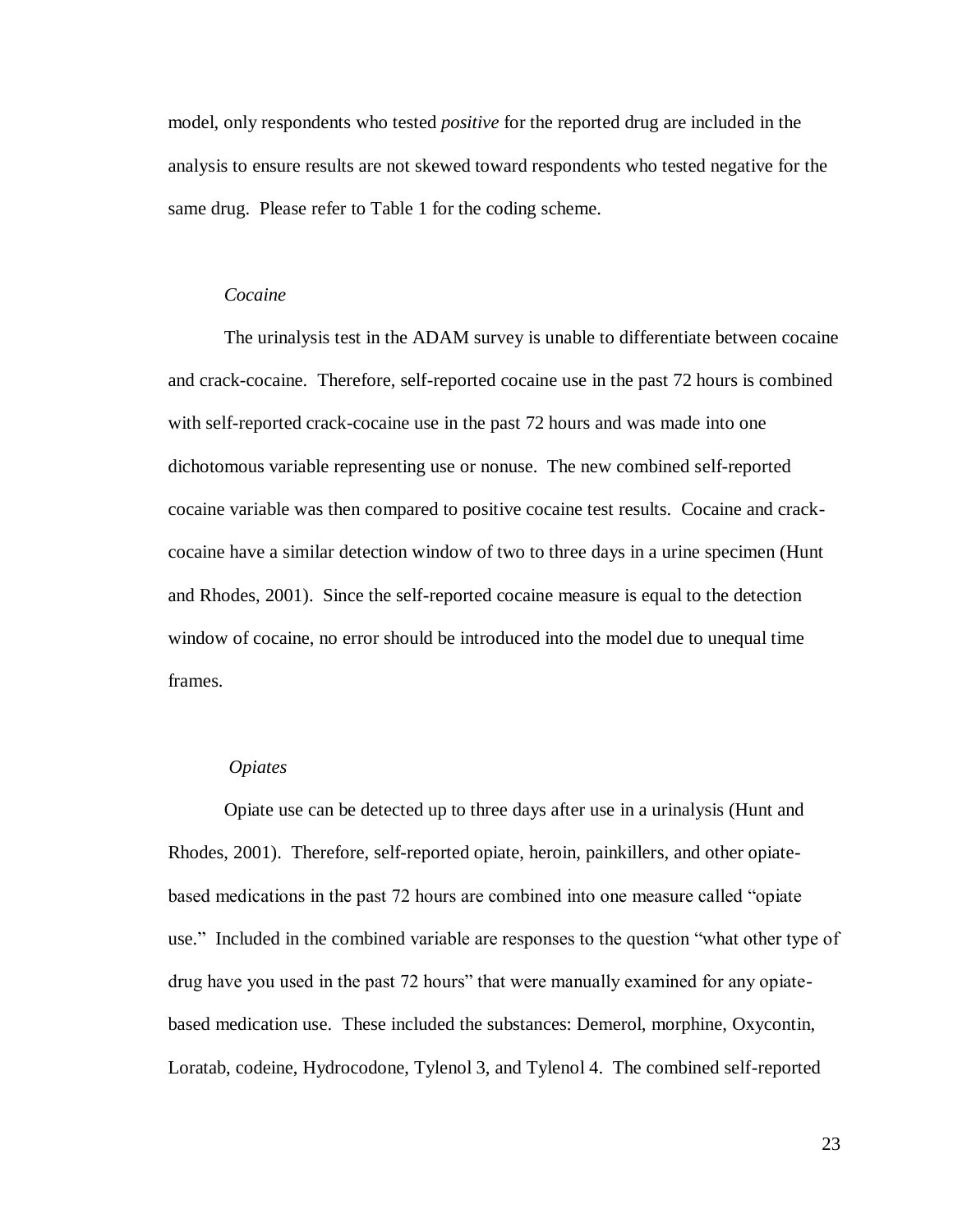|  |  | Table 1. Coding Scheme of Dependent, Independent, and Control Variables |  |
|--|--|-------------------------------------------------------------------------|--|
|  |  |                                                                         |  |

Fourth

| Table 1. Coding Scheme of Dependent, Independent, and Control Variables<br>Coding Scheme |                                                                                       |
|------------------------------------------------------------------------------------------|---------------------------------------------------------------------------------------|
| Dependent Variables:                                                                     |                                                                                       |
| Cocaine                                                                                  | Inaccurately Report Cocaine Use $= 0$                                                 |
|                                                                                          | Accurately Report Cocaine Use =1                                                      |
| Opiates                                                                                  | Inaccurately Report Opiate Use $= 0$                                                  |
|                                                                                          | Accurately Report Opiate Use =1                                                       |
| Methamphetamine                                                                          | Inaccurately Report Methamphetamine Use $= 0$                                         |
|                                                                                          | Accurately Report Methamphetamine Use $= 1$                                           |
| Marijuana                                                                                | Inaccurately Report Marijuana Use $= 0$                                               |
| Benzodiazepines                                                                          | Accurately Report Marijuana Use $= 1$<br>Inaccurately Report Benzodiazepine Use = $0$ |
|                                                                                          | Accurately Report Benzodiazepine Use $= 1$                                            |
| Methadone                                                                                | Inaccurately Report Methadone Use $= 0$                                               |
|                                                                                          | Accurately Report Methadone Use $= 1$                                                 |
| Alcohol                                                                                  | Inaccurately Report Alcohol Use $= 0$                                                 |
|                                                                                          | Accurately Report Alcohol Use $= 1$                                                   |
| Independent Variables:                                                                   |                                                                                       |
| Relative Disadvantage                                                                    | Continuous Level Variable, Mean-Centered 0 for Each DV                                |
| Homeless                                                                                 | Not Homeless $=0$                                                                     |
|                                                                                          | Homeless $= 1$                                                                        |
| <b>Minority Status</b>                                                                   | Separate Dummy Variables for Each Category                                            |
| White                                                                                    | White is the Reference Category                                                       |
| Black                                                                                    |                                                                                       |
| Hispanic                                                                                 |                                                                                       |
| Other Minority<br>Educational Underachievement                                           | Coded as an Ordinal Level Variable                                                    |
| College Education                                                                        |                                                                                       |
| High School Diploma or GED                                                               |                                                                                       |
| No High School Diploma or GED                                                            |                                                                                       |
|                                                                                          |                                                                                       |
| Unemployed                                                                               | Separate Dummy Variables for Each Category                                            |
| Employed                                                                                 | Employed is the Reference Category                                                    |
| Unemployed                                                                               |                                                                                       |
| Other                                                                                    |                                                                                       |
| Offense Severity                                                                         | Separate Dummy Variables for Each Category                                            |
| Felony                                                                                   | Felony is the Reference Category                                                      |
| Misdemeanor<br>Traffic/Local Ordinance                                                   |                                                                                       |
| Offense Charge                                                                           | Separate Dummy Variables for Each Category                                            |
| Violent                                                                                  | Violent Charge is the Reference Category                                              |
| Drug                                                                                     |                                                                                       |
| Property                                                                                 |                                                                                       |
| Other                                                                                    |                                                                                       |
| Never Been Arrested Before                                                               | Was Previously Arrested $= 0$                                                         |
|                                                                                          | Never Been Arrested Before $= 1$                                                      |
| Never Been to Jail Before                                                                | Has Previously Been to Jail $= 0$                                                     |
|                                                                                          | Never Been to Jail Before $=1$                                                        |
| Control Variables:                                                                       |                                                                                       |
| Age                                                                                      | Continuous Level Variable, Mean-Centered 0 for Each DV                                |
| <b>Marital Status</b>                                                                    | Separate Dummy Variables for Each Category                                            |
| Married                                                                                  | Married is the Reference Category                                                     |
| Single                                                                                   |                                                                                       |
| Div/Sep/Wid                                                                              |                                                                                       |
| <b>Out-Patient Treatment</b>                                                             | Never Been in Out-Patient Treatment $= 0$<br>Been in Out-Patient Treatment $= 1$      |
| <b>Hours Since Arrest</b>                                                                | Continuous Level Variable, Mean-Centered 0 for Each DV                                |
| <b>Interviewer Characteristics</b>                                                       | Separate Dummy Variables for Each Category                                            |
| Same Age As Respondent                                                                   | Same Age As Respondent is the Reference Category                                      |
| Older Than Respondent                                                                    |                                                                                       |
| Younger Than Respondent                                                                  |                                                                                       |
| Different Gender Than Respondent                                                         | Same Gender as Respondent $= 0$                                                       |
|                                                                                          | Different Gender as Respondent $= 1$                                                  |
| Different Race Than Respondent                                                           | Same Race as Respondent = $0$                                                         |
|                                                                                          | Different Race as Respondent $= 1$                                                    |
| Quarter                                                                                  | Separate Dummy Variable for Each Category                                             |
| First                                                                                    | First Quarter is the Reference Category                                               |
| Second                                                                                   |                                                                                       |
| Third                                                                                    |                                                                                       |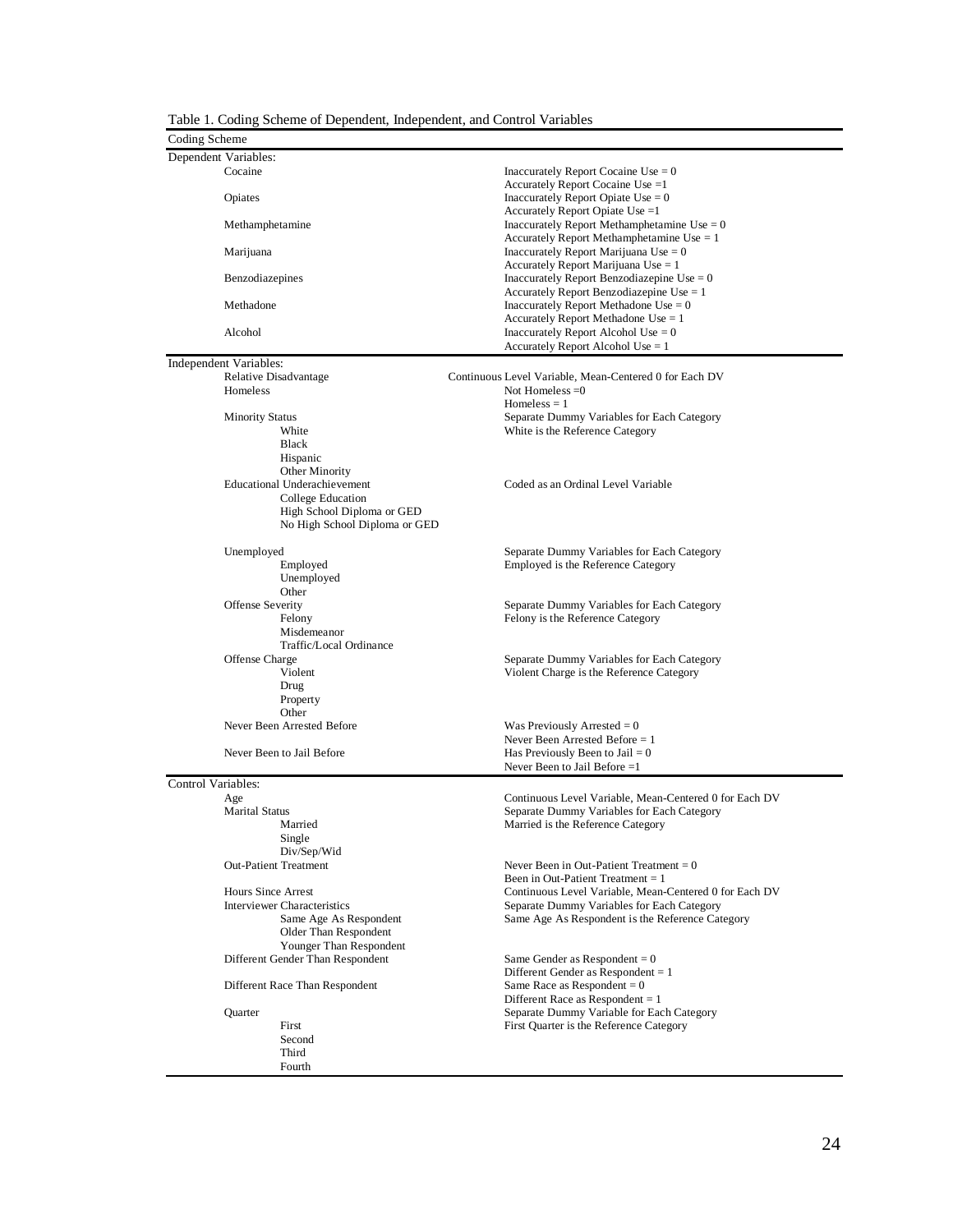"opiate use" variable was then compared to positive opiate test results. No error should be introduced into the opiate model because the combined self-reported opiate use variable uses the same time frame as the urinalysis window of detection for opiates.

#### *Methamphetamine*

All urinalysis test results included in the ADAM data that were positive for amphetamines were retested for methamphetamine using the GC/MS method, since the more common EMIT is unable to differentiate between amphetamines and methamphetamine. Methamphetamine is the only drug in the ADAM survey that is confirmed by additional testing of the specimen. Self-reported methamphetamine use in the past 72 hours was then compared to positive methamphetamine test results. Some error will be introduced into the statistical results since methamphetamine use can be detected up to four days after last use of the drug in a urine specimen (Hunt and Rhodes, 2001). Respondents who used methamphetamine four days prior to the survey, but not within the three day time window asked in the survey, will accurately be under-reporting methamphetamine use. Accurately under-reporting methamphetamine use is not deliberate deception since respondents are correctly identifying their drug use, but is a limitation of the current study's inability to match the methamphetamine window of detection with the self-report period.

#### *Marijuana*

According to Hunt and Rhodes (2001), infrequent marijuana use can be detected in a urinalysis specimen up to 30 days after use and heavy marijuana use can be detected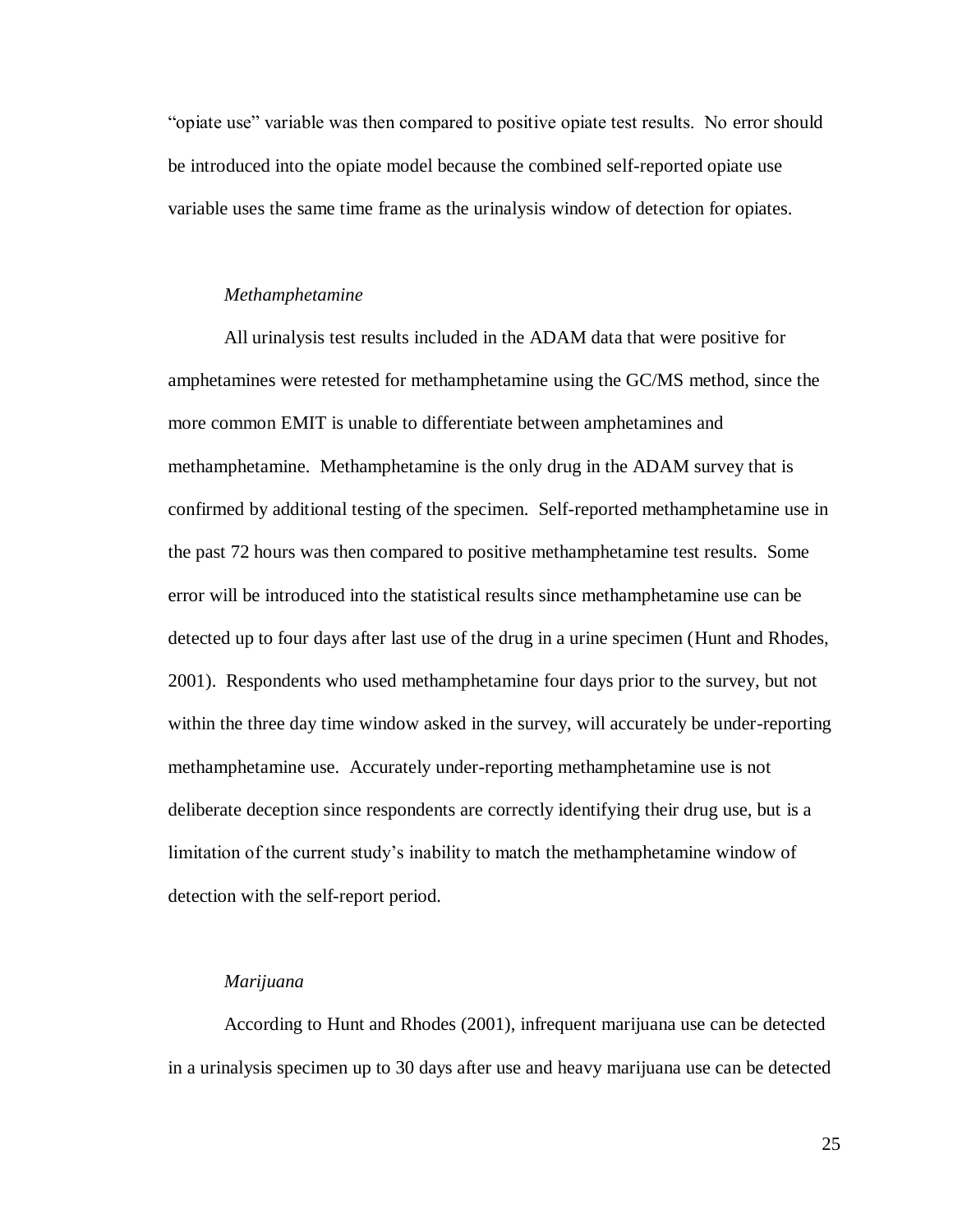well beyond 30 days after last use of the substance. The current study compared selfreported marijuana use in the past 30 days to positive marijuana test results. Some error is expected to be introduced into the current study since heavy users may test positive for marijuana past the 30 day window. However, by definition, heavy use implies that the individual routinely uses marijuana which would be reported by the user within the survey's 30-day window.

#### *Benzodiazepines*

Several transformations were made to the self-reported benzodiazepine variable before it was compared to positive benzodiazepine test results. Self-reported benzodiazepine, tranquilizers, and other benzodiazepine-based medications in the past 72 hours were combined into one measure. Included in the combined benzodiazepine variable were responses to the question "what other type of drug have you used in the past 72 hours" that were manually examined for any benzodiazepine-based medication use. These included the following substances: Librium, Valium, Ativan, Xanax, Tranxene, Klonopin, anxiety medication, and sleeping pills. The combined variable was then compared to positive benzodiazepine test results. Some error is expected to be introduced into the model since benzodiazepines can be detected in a urinalysis up to two weeks after last use of the substance (Hunt and Rhodes, 2001). For example, if respondents used benzodiazepines between three and fourteen days before the urinalysis, but not within the three day window of the survey, then the respondents will be accurately under-reporting benzodiazepine use.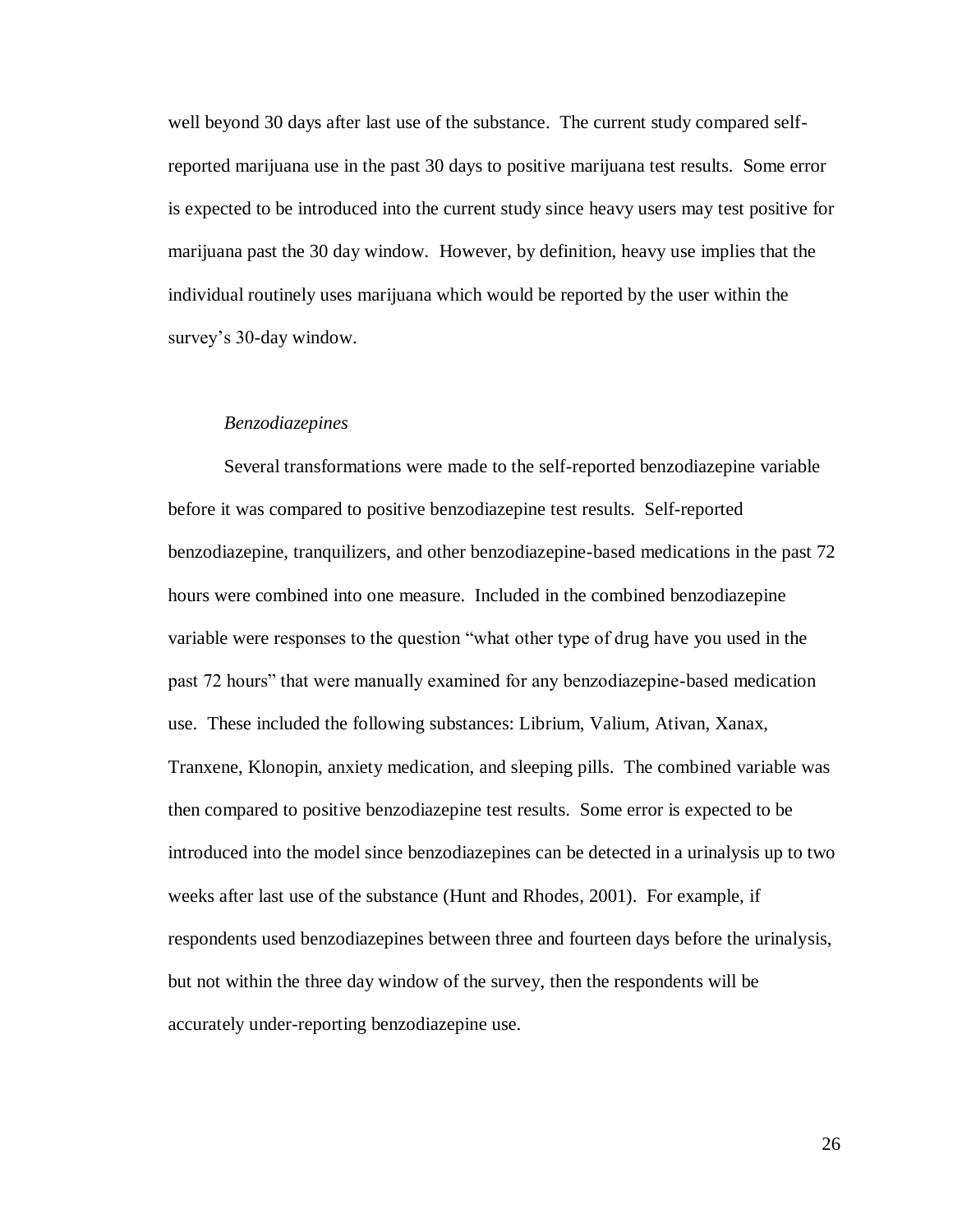#### *Methadone*

No data transformations were necessary for self-reported methadone use. Methadone use within the past 72 hours was compared to positive methadone test results. Small amounts of error are expected to be introduced into the study since methadone can be detected in a urinalysis up to four days after last use (Hunt and Rhodes, 2001). Therefore, all respondents who used methadone four days prior to the survey, but not within the three day reporting window of the survey, will be accurately under-reporting methadone use.

#### *Alcohol*

No data transformations were necessary for self-reported alcohol use. However, the 2003 ADAM survey data collectors did not question respondents about alcohol consumption in the last three days. Instead, the ADAM survey inquired about selfreported alcohol use within the past 30 days. These responses were compared to positive alcohol tests results. Traces of alcohol can remain present in a urine specimen for up to five days after consumption (Wurst et al., 2005). This means almost all errors due to cognition are eliminated from the model because the window of detection for the urinalysis (five days) is less than the self-reported time frame (thirty days). It is assumed that the anticipated strain of admitting recent use of alcohol is partially eliminated since the respondent is not required to admit recent alcohol consumption.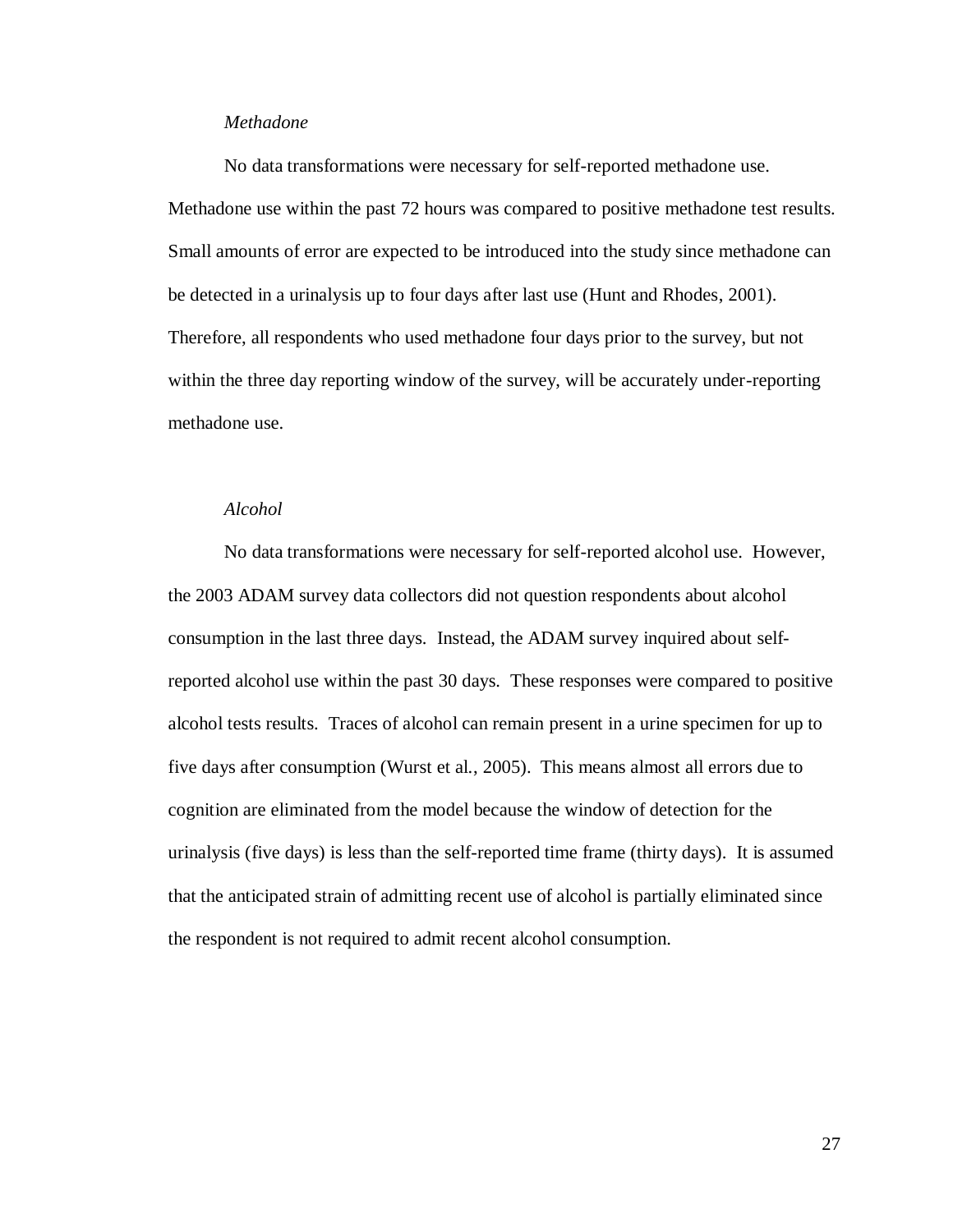#### **Independent Variables**

According to Agnew's general strain theory (2001, 2006), certain types of strain are more strongly related to deviant behavior since they are generally associated with being unjust, high in magnitude, associated with low social control, or create pressure for criminal coping. The following strain variables were examined in this study: relative neighborhood disadvantage, homelessness, minority status, educational underachievement, and unemployment.

The relative neighborhood disadvantage variable was created by linking the respondents' reported zip codes with data from the 2000 U.S. Census. In addition, each zip code was linked to its respective county, which was also linked to data from the 2000 U.S. Census. Therefore, two scales were created: one for neighborhood disadvantage ( $\alpha$ )  $= 0.92$ ), and one for county disadvantage ( $\alpha = 0.90$ ). Refer to Tables 2 and 3 for more information on the creation of the two scales. These standardized scales consisted of the total unemployment rate, percent living below the poverty level, percent of female headed households, and percent of families receiving public assistance. Both scales included negative numbers since the scales were standardized. Therefore, it was necessary to un-center both scales from zero by adding five points to all scores in both scales. Relative neighborhood disadvantage was then created by dividing the transformed neighborhood disadvantage scale by the transformed county disadvantage scale. All relative neighborhood disadvantage scores above "1" indicate that the neighborhood is more disadvantaged than the surrounding area within the county. The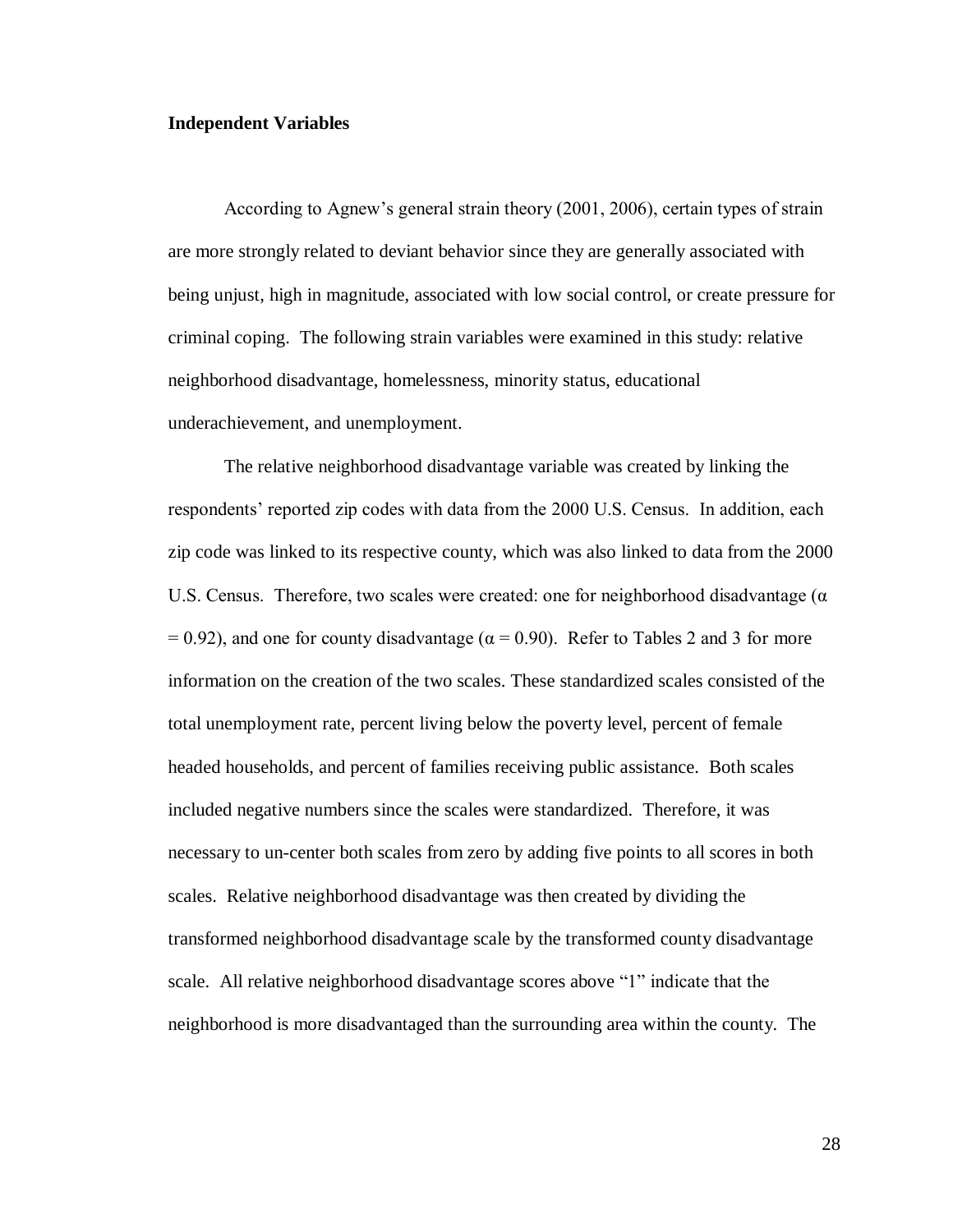Table 2. Creation of Neighborhood Disadvantage Scale

|                                | Sign | Correlation | Alpha |
|--------------------------------|------|-------------|-------|
| <b>Total Unemployment Rate</b> |      | 0.88        |       |
| <b>Below Poverty Level</b>     |      | 0.93        |       |
| Female Headed Household        |      | 0.88        |       |
| With Public Assistance         |      | 0.88        |       |
|                                |      |             | 0.92  |

Table 3. Creation of County Disadvantage Scale

|                                | Sign | Correlation | Alpha |  |
|--------------------------------|------|-------------|-------|--|
| <b>Total Unemployment Rate</b> |      | 0.87        |       |  |
| <b>Below Poverty Level</b>     |      | 0.91        |       |  |
| Female Headed Household        |      | 0.93        |       |  |
| With Public Assistance         |      | 0.80        |       |  |
|                                |      |             | 0.90  |  |

relative neighborhood disadvantage scale was mean-centered for each of the seven models to reduce collinearity within each model. *Relative* neighborhood disadvantage was used instead of neighborhood disadvantage since the ADAM survey consisted of data from 39 different cities. Using relative neighborhood disadvantage allows for standardization of the disadvantage scores across the different cities.

Agnew (2006) argues that neighborhood disadvantage is a major source of strain. Neighborhood disadvantage is often viewed as unjust since individuals are often forced to move to deprived communities due to a lack of resources and are later unable to move out of these communities for the same reason (Agnew, 1999). Many deprived neighborhoods have a higher concentration of minorities and researchers argue that the residents in the communities are subsequently subjected to discrimination by residents in surrounding communities (Cook and Curtin, 1987).

According to Agnew, neighborhood disadvantage is also viewed as high in magnitude since many of the individuals who live in these disadvantaged communities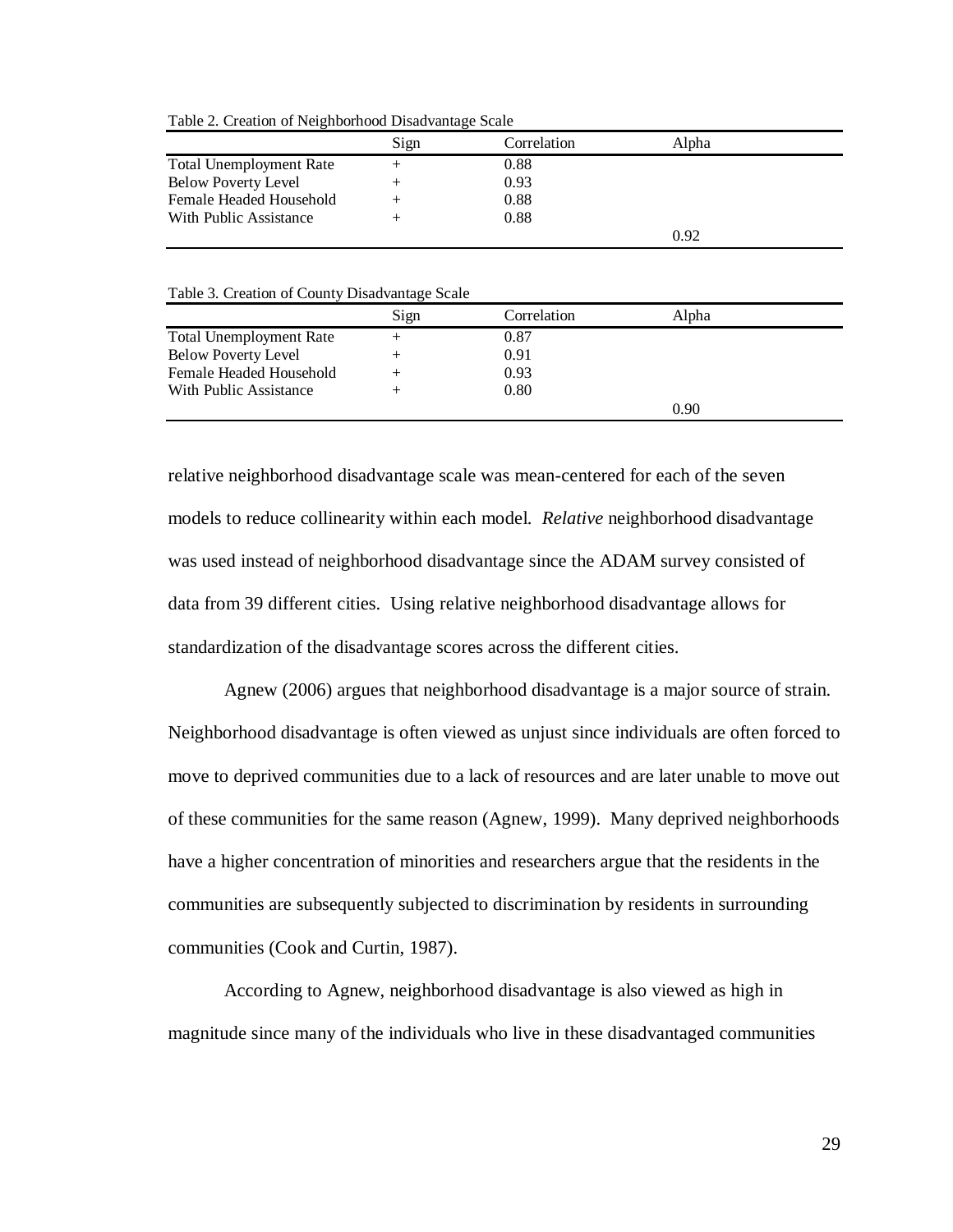suffer from numerous hardships including financial problems, increased chances of victimization, and relative deprivation (Agnew, 1999). Relative depravation occurs when residents in these deprived neighborhoods compare themselves to privileged others that live nearby. When those in poorer neighborhoods are unable to achieve their desired goals, they often resort to deviant means (Agnew, 1999). This illegal behavior then increases contact with other criminal associates and increases their chances of victimization (Agnew, 1999).

Living in a disadvantaged community decreases social control and creates the pressure necessary for criminal coping by increasing the values conducive to criminal behavior (Agnew, 1999; Anderson, 1999). Those in deprived neighborhoods have less social support, often because older, more stable residents (who may have acted as community leaders or role models) have moved to other neighborhoods (Wilson, 1996). Without positive role models, many youth in these disadvantaged neighborhoods are taught to embrace a street code that values hyper-masculinity and criminal behavior (Agnew, 1999; Anderson, 1999).

According to Agnew (2001), homelessness is another major source of strain. Only respondents who reported no permanent residence within the past 30 days were coded as homeless. Respondents who reported living in a shelter for the past 30 days were not coded as homeless since they were not expected to experience such high levels of strain compared to those that reported having no place to stay (Dalton and Pakenham, 1999).

Strain from being homeless is likely to be viewed as high in magnitude due to the multiple obstacles that the homeless face on a daily basis. The homeless often struggle to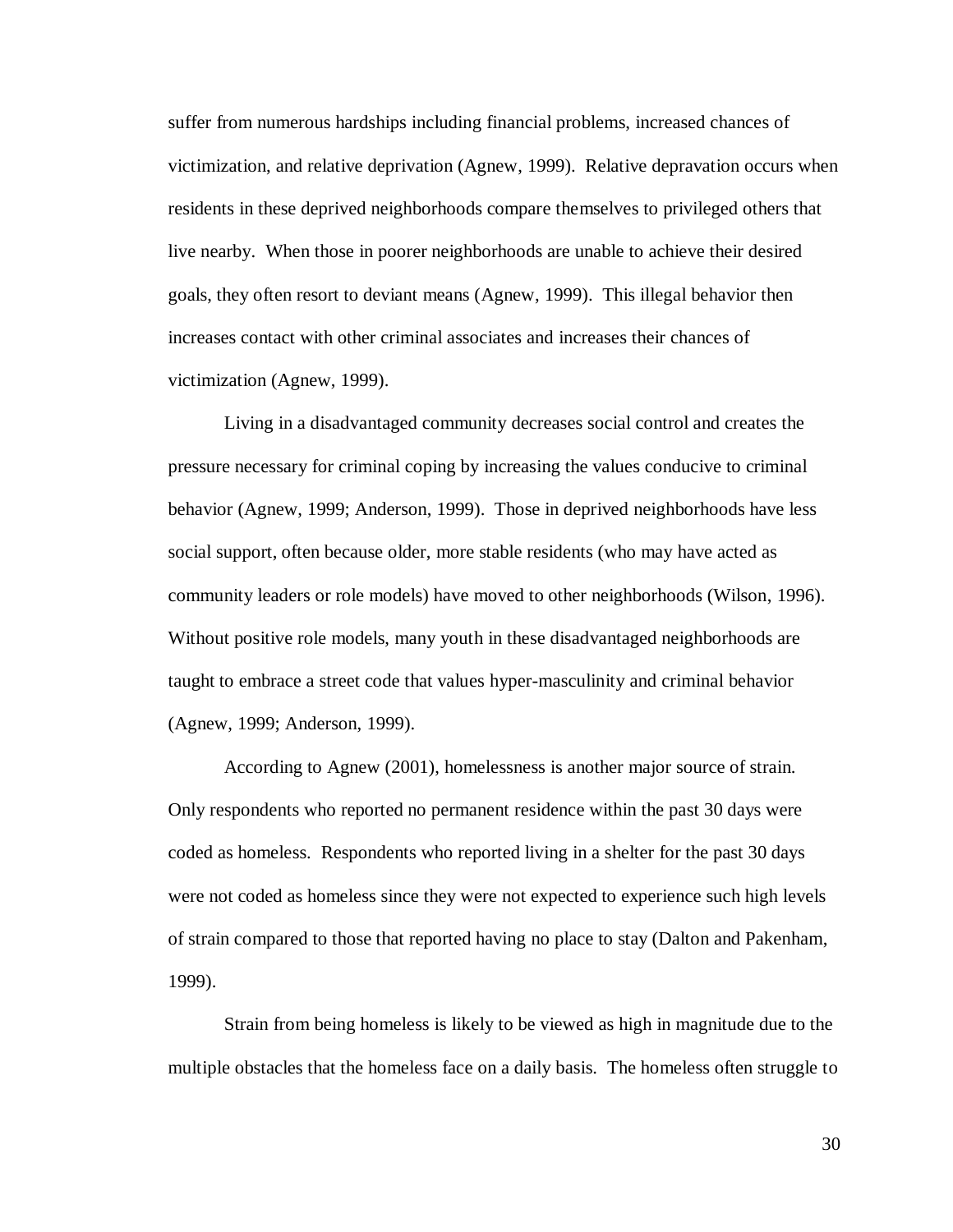meet their basic needs such as food, shelter, and minimal healthcare (McCarthy and Hagan, 1992). Being homeless may also lead to perceived unjust situations. The homeless are vulnerable to a number of traumatic events and victimization that may cause or exacerbate mental health issues, substance abuse problems, and may increase criminal coping methods (Dalton and Pakenham, 2002; Kim and Ford, 2006).

Homelessness is also associated with low social control and the social learning of crime (Agnew, 2001). According to Hagan and McCarthy (1997), many who are homeless turn to illegal behavior when noncriminal means are unavailable to meet the demands of living on the street. This illegal behavior is often learned through interaction with others on the streets who regularly engage in criminal acts (Hagan and McCarthy, 1997). These associates not only provide an introduction to criminal behavior, but also diminish the social cost of such behavior by reinforcing criminogenic attitudes and limiting personal contact with pro-social others who may be able to provide positive resources (Hagan and McCarthy, 1997).

Racial prejudice is still commonplace in many areas in the U.S. (Kaufman et al., 2008; Massey and Denton, 1993; Wilson, 1987). The current study was unable to examine racial discrimination; however, according to Kaufman and colleagues (2008), blacks tend to experience racially unique strains and overall higher levels of strain compared to whites. In the current study, race was coded as a nominal variable that included the following categories: white, black, Hispanic, or other minority status. White is the reference category for this variable.

Being a minority may not directly increase strain; however, it introduces an array of stressful situations (Kauffman et al., 2008). Minorities are not only subject to racial or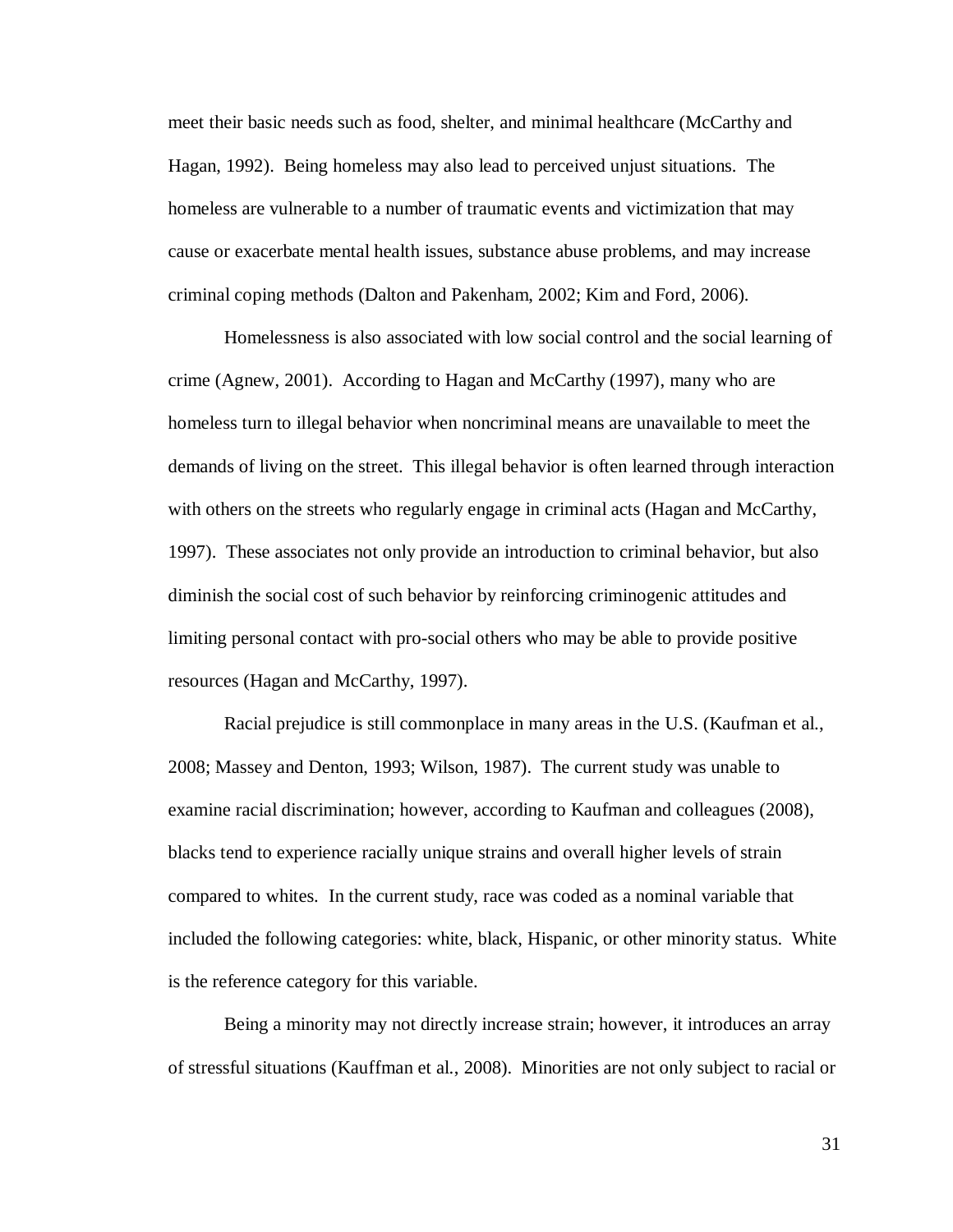ethnic discrimination by the general public and the criminal justice system, but they also often experience increased levels of economic, family, and educational strain compared to their white counterparts (Kauffman et al., 2008). Therefore, being a minority subjects the individual to strain that is often viewed as high in magnitude because strain is present in the individual's everyday life. Racial discrimination may also be viewed as an unjust strain. Foreman and colleagues (1997) found that blacks are approximately two times more likely to experience racial discrimination at some time in their lives compared to whites. Prior literature has also indicated that racial discrimination is still present in the housing market and in employer hiring decisions (Foreman et al., 1997; Pager, 2003). As a result, racial discrimination often reduces attachment to pro-social institutions like education and employment (Agnew, 2001). Thus, minorities often have limited coping resources and may adopt values conducive to criminal coping (Koffman et al., 2008).

Educational strain is often conceptualized as negative relationships with teachers (Moon et al., 2009; Moon et al., 2008), a dislike for school (Agnew et al., 2002), or a lower student grade point average (Ford and Schroaeder, 2009). However, prior literature has indicated that failure to obtain a high school diploma or GED often leads to stress or stigma later in life (Kaplan, 1983; Kaplan and Damphousse, 1994; Kaplan et al., 1996). Therefore, this study uses educational underachievement as an indicator of strain. Educational underachievement is coded as an ordinal variable including the following three categories: attended or graduated college, high school diploma or GED, or did not obtain high school diploma or GED.

Educational underachievement should be viewed as high in magnitude because of the negative consequences associated with the decision to leave school at a young age,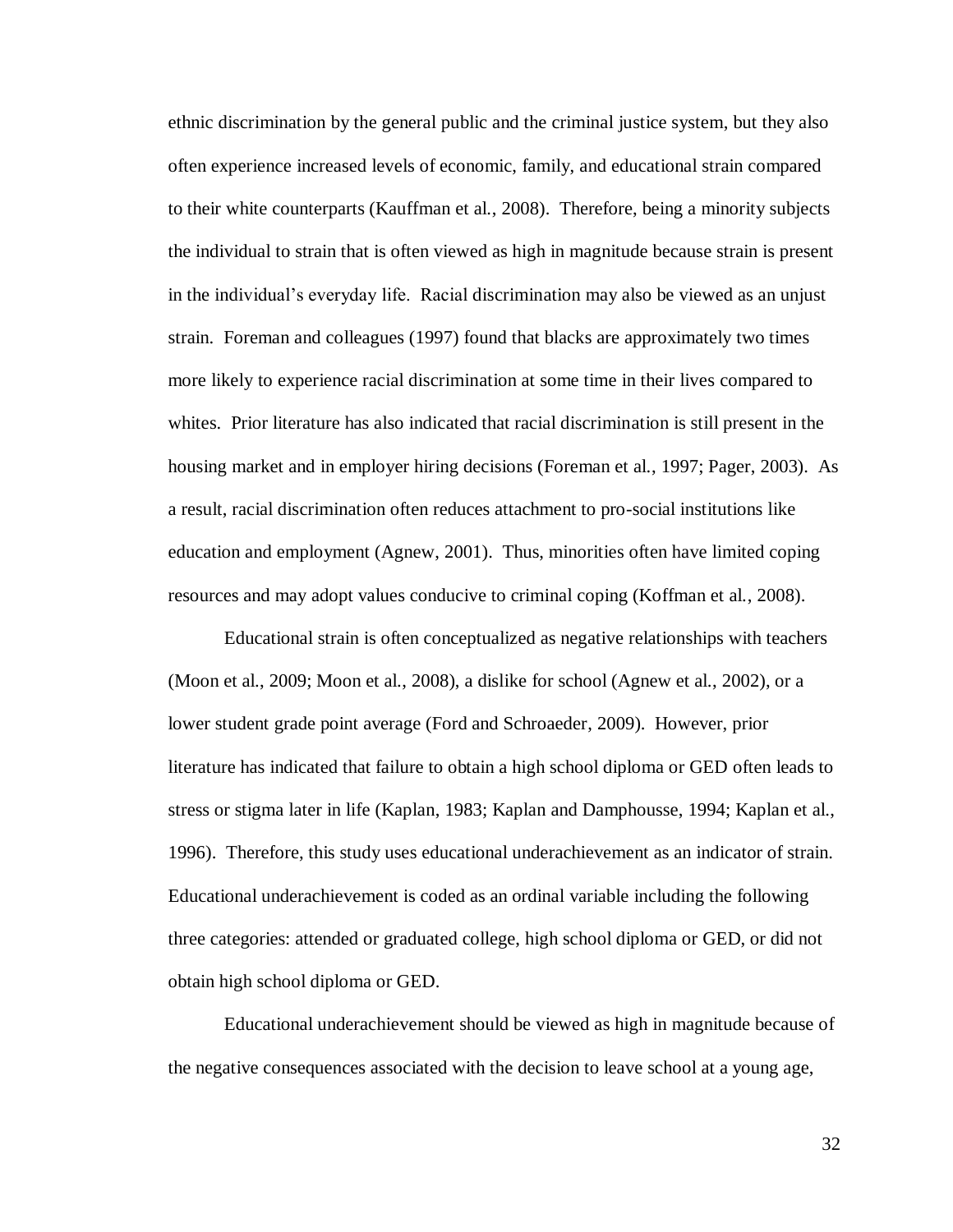which may lead to psychological dysfunction later in life. Kaplan and Damphousse (1994) define psychological dysfunction as the lack of self-esteem, the inducement of anxiety or depression, cognitive disorientation, sensitivity to criticism, recognition of difficulties in handling stress, and the instability of self-feelings. The study found that students who dropped out of high school may have obtained short-term psychological relief from leaving school but experienced increased psychological dysfunction later in life (Kaplan and Damphousse, 1994). These results were supported in another study by Kaplan and colleagues (1996) who found that dropping out of high school led to increased levels of self-derogation, anxiety, cognitive disorientation, and depression. However, dropping out of high school is not always a personal choice. Some students may leave school due to restrictive school policies, for personal or familial reasons, or for economic reasons (Sweeten et al., 2009). The stress and stigma that result from dropping out of high school may be viewed as unjust if the student left school to support his or her family or if the student was permanently expelled from school for a seemingly unjust reason.

Prior literature also indicates that dropping out of high school disrupts the individual's acquisition of pro-social coping mechanisms (Kaplan, 1983) and leads to higher rates of unemployment and lower income across the life course (Murnane et al., 2000; Rumberger, 1987). Therefore, strain from educational underachievement reduces social control and creates the pressure necessary for criminal coping if the individual is unable to provide for themselves or their families.

According to Agnew (2006), long-term unemployment is a severe strain that is likely to be seen as unjust and high in magnitude. Long-term unemployment is also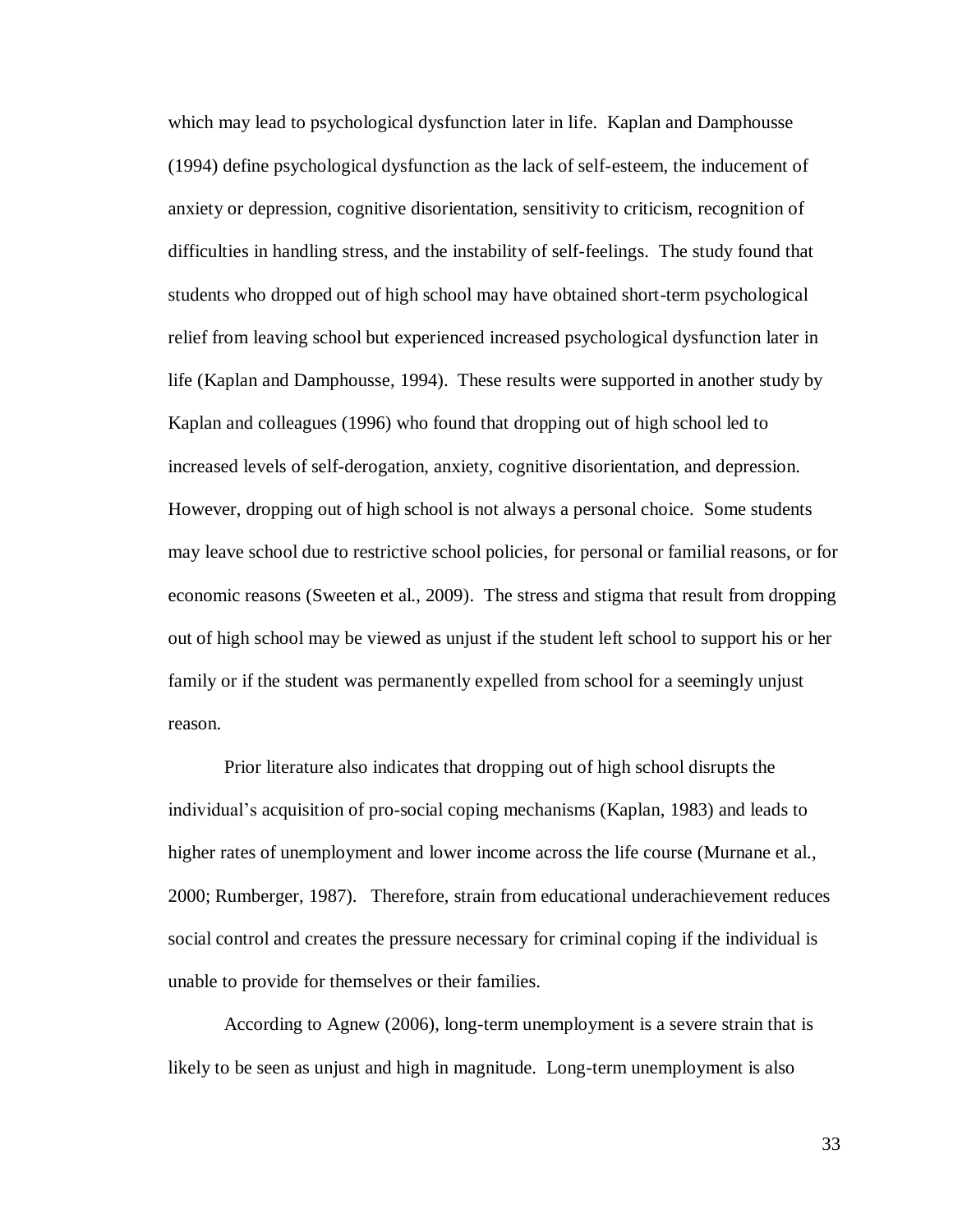likely to be associated with low social control and often creates the pressure necessary for criminal coping. In the current study, a respondent was considered "employed" if he or she was employed full-time, part-time, on active military status, or had a job but was currently not working due to illness, leave, furlough, or strike. A respondent was coded as "unemployed" if he or she reported currently being out of work (in the case of seasonal employment), unemployed for any reason, or a full-time homemaker. A respondent was coded as "other type of employment" if they were in school, retired, or disabled.

According to McCubbin and Colleagues (1980) stress does not directly result from unemployment but the problems that result from being unemployed. The loss of income is one of the largest hardships of being unemployed (Wilhelm and Ridley, 1988). Therefore, the unemployed must find new ways to generate income to meet their financial obligations or risk losing their personal possessions. These perceived economic difficulties may also generate stress among the unemployed (Baron, 2008). According to Baron and Hartnagel (1997), long-term unemployment reduces commitment to pro-social institutions and severs ties to these institutions. Therefore, strain from being unemployed may be viewed as high in magnitude since unemployment affects the individual's current situation and their perceptions of their future problems. Unemployment also creates the necessary pressure for criminal coping if current financial obligations cannot be met through legal means.

Other variables believed to increase strain are the offense severity (e.g., felony, misdemeanor, municipal, or traffic), type of offense (e.g., violent, property, drug, other), and if the respondent has ever previously been arrested or been to jail. The ADAM data include offense information on each individual for up to three different offenses. The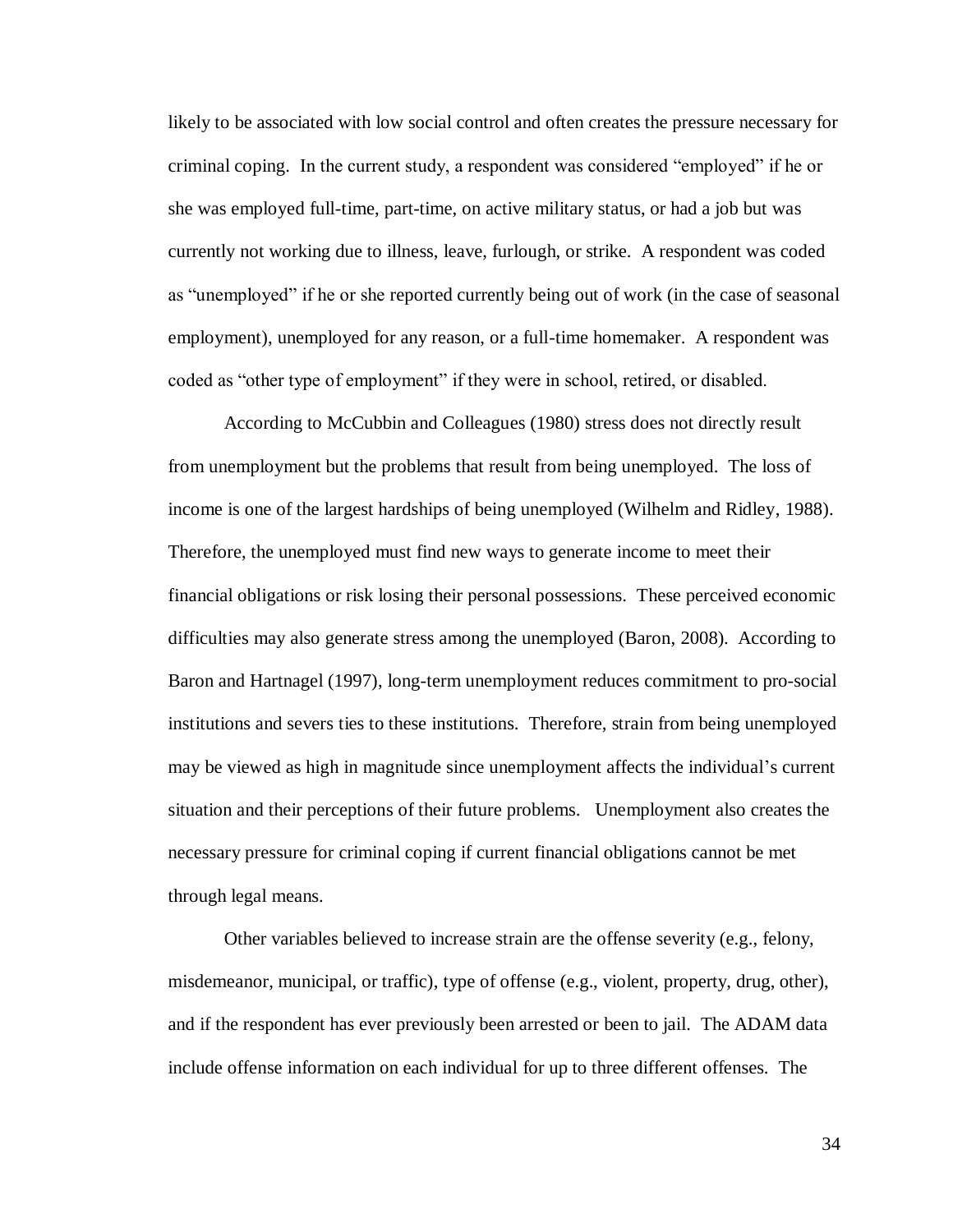offense severity variable is coded as the most severe of the three recorded offenses and is coded as a nominal variable with "felony" as the reference category. The type of offense is coded in a similar manner as the offense severity, where "violent offense" is the reference category. Previously being arrested and previously having been to jail are each coded as dichotomous variables.

Those facing charges with a more severe sentencing outcome (e.g., a violent felony) should experience more stress than those arrested for an offense that will likely lead to little, if any, punishment (e.g., minor traffic offenses). Those who have been previously arrested or have previously spent time in jail should be under less stress due to being desensitized to their current situation and because these individuals have most likely developed the necessary coping mechanisms to manage their time behind bars (Hayes, 1995).

## **Control Variables**

Control variables in the current study include: age of respondent, marital status, being previously enrolled in an out-patient substance abuse treatment program, hours since the respondent was arrested, interviewer characteristics, and the quarter in which the individual was interviewed.

The age of the respondent is coded as a continuous variable. Respondents under the age of 18 and over the age of 99 were eliminated due to presumed data entry errors since the 2003 ADAM data did not include juvenile data. Age was then mean-centered for each of the seven models to reduce collinearity within the different models.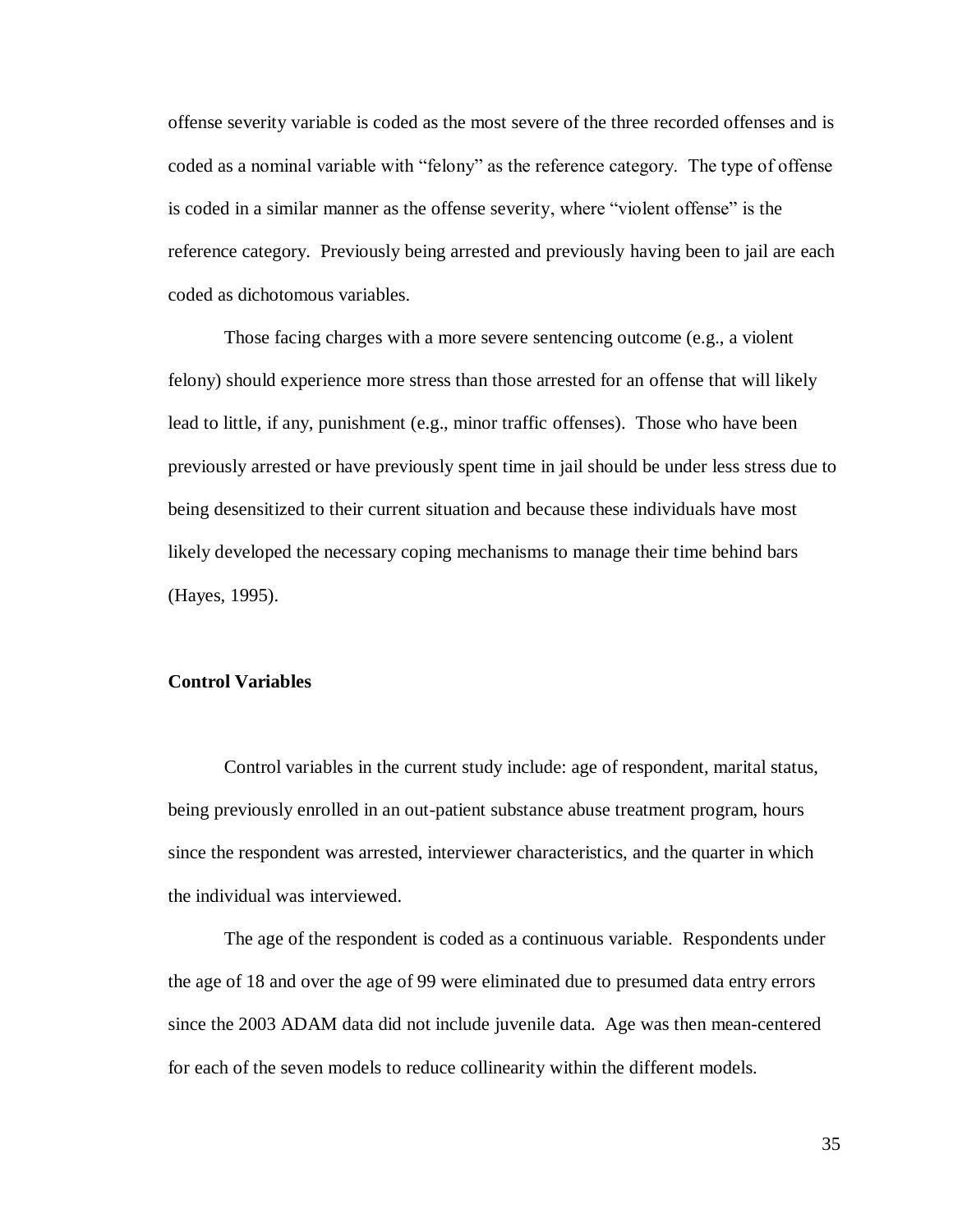Marital status was coded as "single", "married", or "separated, divorced, or widowed," with "married" being the reference category. According to Agnew (2006), marital problems are a major source of strain. However, because the 2003 ADAM data did not permit subjective interpretations of the respondent's marital status, marital status is used as a control variable since it is unknown whether the respondent was experiencing marital strain at the time of the interview.

Enrollment in an outpatient substance abuse treatment program was coded as a dichotomous variable and included as a control variable because prior literature indicated that being in a substance abuse treatment program is associated with subsequent accurate self-reported drug use (Magura and Kang, 1996). Length of time since the respondent was arrested is coded as a continuous variable. However, the variable was positively skewed with some respondents reporting that they had been in jail for several months. Therefore, the natural log of the variable was calculated. In addition, the variable was mean-centered for each of the seven models to reduce collinearity within the different models.

Interviewer characteristics for age, gender, and race were controlled. Interviewer characteristics for age were coded as either "older", "younger", or the "same age as the respondent," where "same age as the respondent" is the reference category. Interviewer characteristics for gender were coded as either male or female. Interviewer characteristics for race were coded as "same race as respondent" or "different race as respondent." Controlling for interviewer characteristics ensures that accurately selfreported drug use did not vary based on interviewers' characteristics (Fendrich et al., 1999).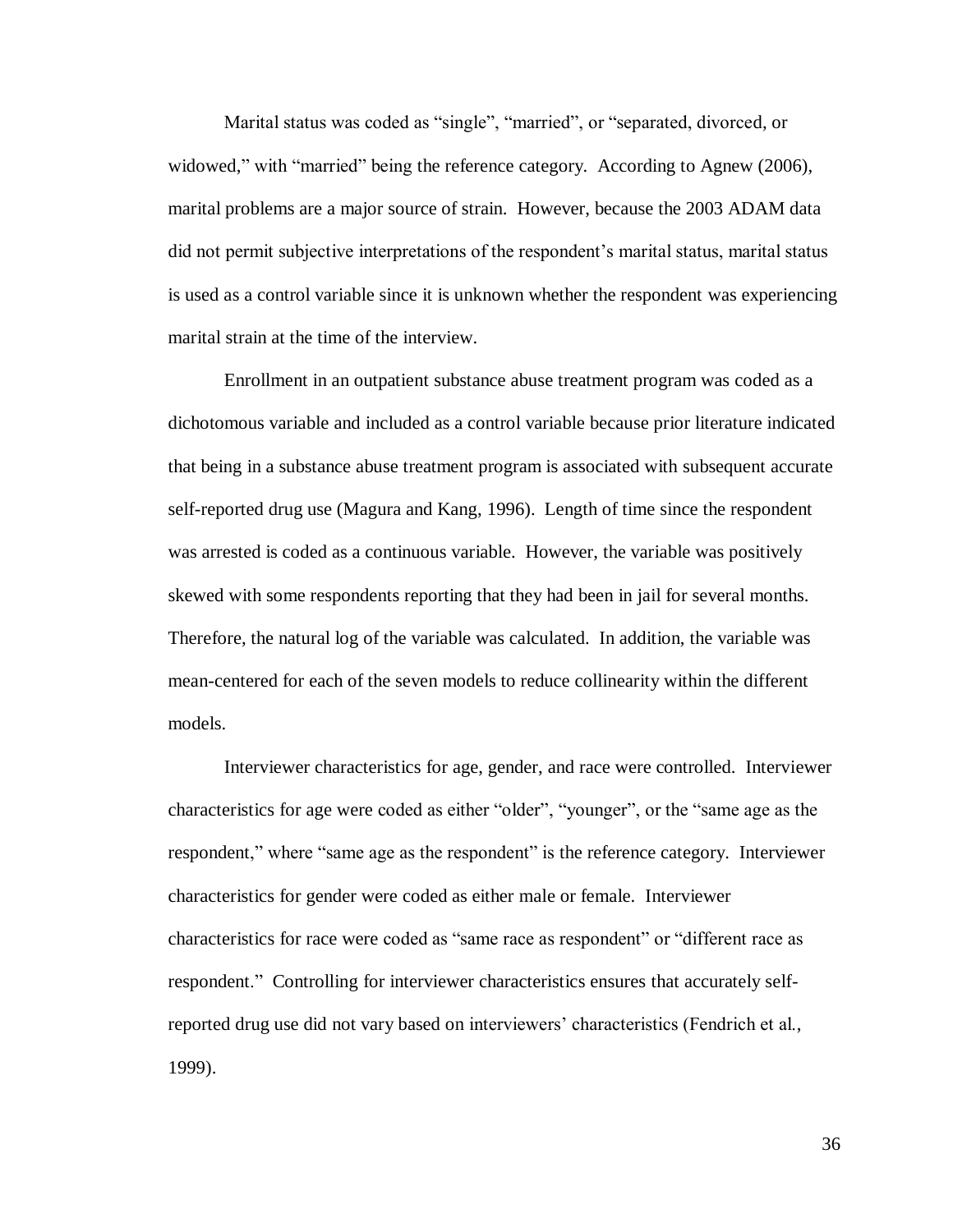The yearly quarter in which the respondent was interviewed was used as a control variable to reduce error in the statistical models. The ADAM data in the current study were collected over a two-week period, four times a year, in 2003. The first quarter is used as the reference category.

### **Methods**

The current study used bivariate and multivariate analyses to determine if strain led to inaccurate self-reporting of drug use. A one-way ANOVA was calculated to determine if there were significant differences in the composition of the samples between the seven different models. If no differences existed between the seven models, then differences in the predictors of inaccurate self-reports would be the result of the differences in the drug type, not differences between the samples.

Bivariate correlations were calculated to determine the strength and direction between the predictors of strain and inaccurate self-reported drug use. However, it may be possible that significant correlations between the different types of strain and inaccurate self-reports are spurious. Therefore, seven binary conditional logistic regression models with fixed effects and robust standard errors were calculated to determine if increased levels of strain led to less accurate self-reported drug use. Binary conditional logistic regression models were used because the dependent variable was dichotomous (i.e., accurate or inaccurate). Conditional logistic regression models were used because logistic regression models do not permit the use of robust standard errors.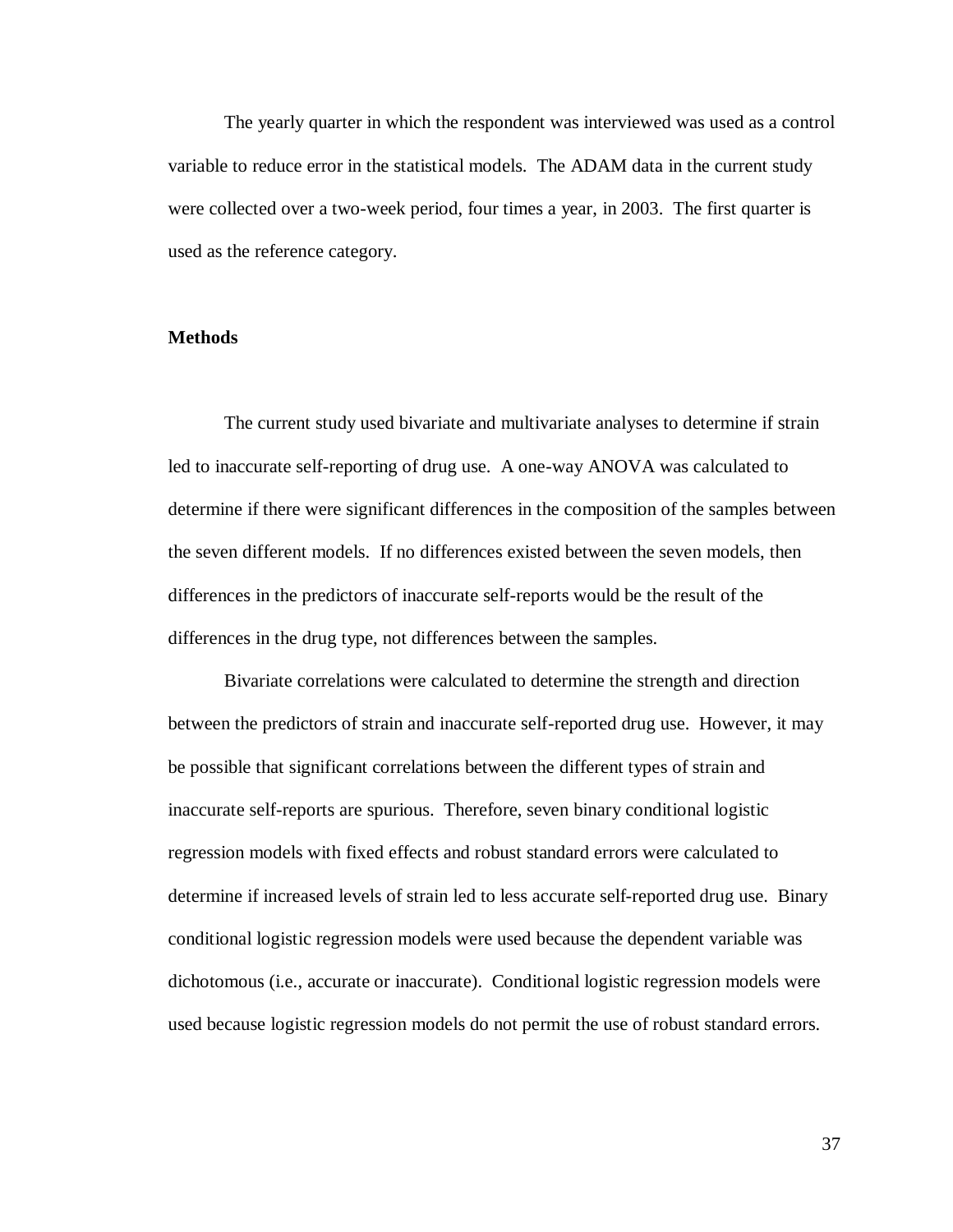Robust standard errors are more conservative and protect against heteroskedasticity. Fixed effects were used to control for variation between the 39 different cities.

According to Agnew (2001) and Thoits (1983), experiencing multiple stressful situations at one time is likely to subject the respondent to more distress and diminish the individual's pro-social coping mechanisms. To test this proposition, interaction effects were introduced into all seven regression models. If significant interactions were present within the models, then cumulative strain is a predictor of inaccurate self-reported drug use.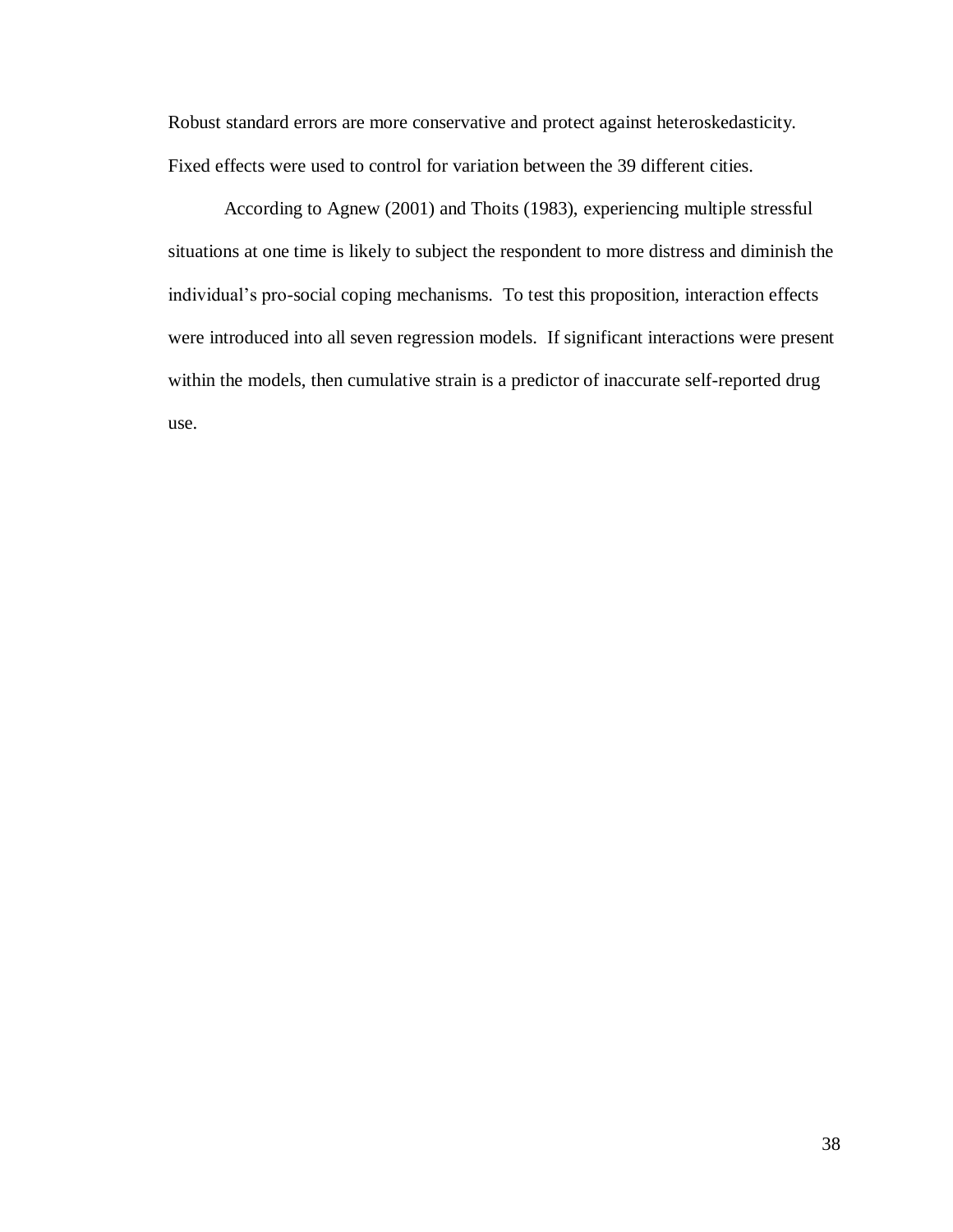### **Chapter Four**

Results

This chapter describes the data analyses and findings in the current study. This chapter presents the characteristics of the seven different drug models and results of a one-way ANOVA to illustrate the differences and similarities of the independent variables between the seven different models. Next, correlations are calculated to determine the strength, direction, and significance of the relationships between strain variables and the accuracy of self-reported drug use in each model. Third, multivariate analyses are conducted in order to control for other factors that might contribute to the effect of the strain variables on the accuracy of self-reported drug use in each of the seven models. Finally, interaction effects are examined in each of the seven models to determine if accumulated strain affects the accuracy of self-reported drug use.

### **Descriptive Statistics**

Descriptive statistics for the each of the seven models can be found in Table 4. Alcohol was the most accurately reported drug. Approximately 85% of the sample that tested positive for alcohol admitted use of alcohol. Marijuana was the second most accurately reported drug. Approximately 81% of the sample that tested positive for marijuana admitted use of marijuana. Approximately 68% of the sample that tested positive for opiates, approximately 66% of the sample that tested positive for methadone, and approximately 58% of the sample that tested positive for methamphetamine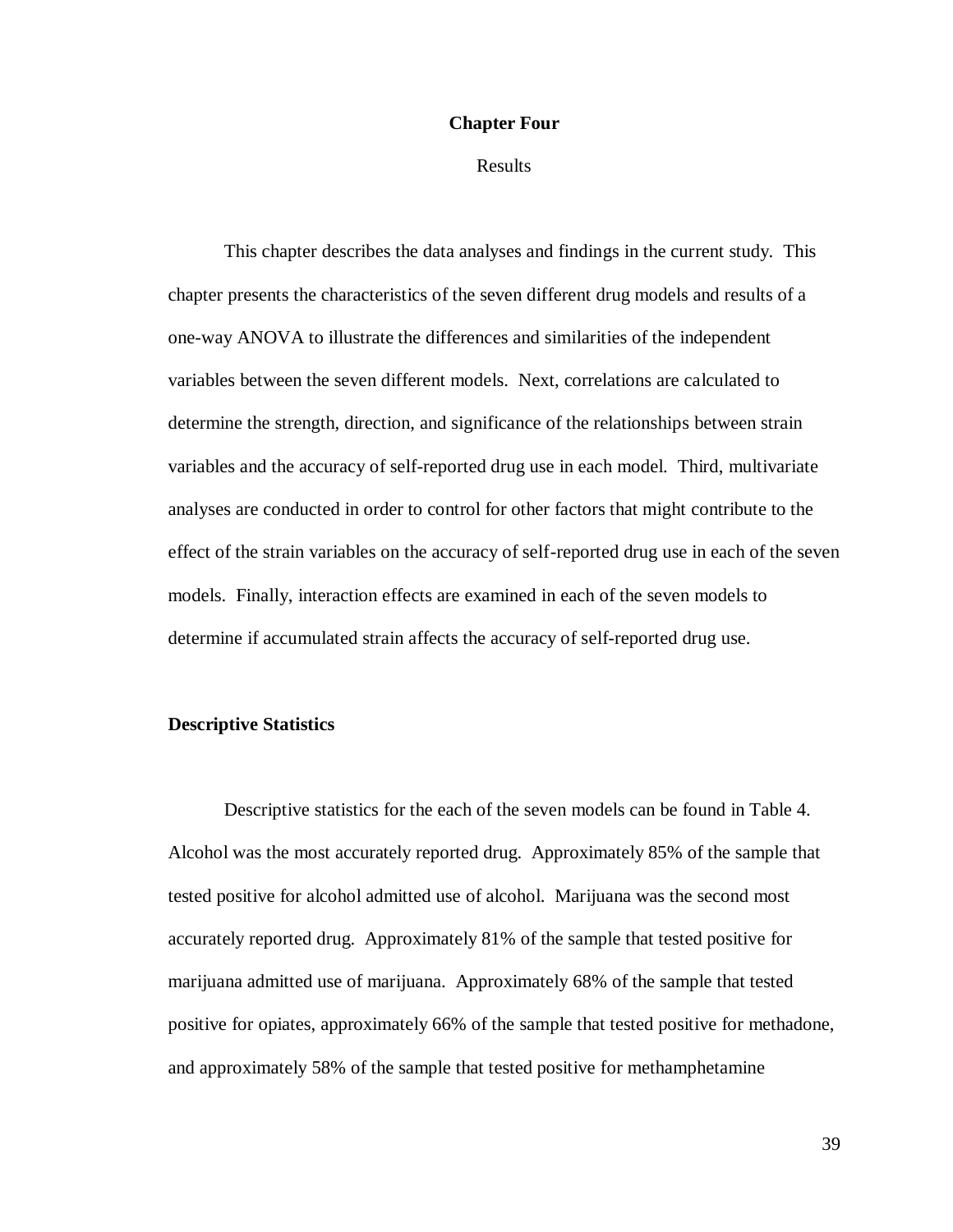|                                                                                                                                                                                                                                                                                                                                                           | Cocaine $(n=4935)$                                                                                                                                                               |           | Opiates $(n=1272)$                                                                                                                                                               |           | Methamphetamines ( $n=2332$ ) Marijuana ( $n=7485$ ) Benzodiazepines ( $n=726$ )                                                                                                 |       |                                                                                                                                                                                  |       | Methadone ( $n=229$ ) Alcohol ( $n=1085$ )                                                                                                                                                |       |                                                                                                                                                                                  |           |                                                                                                                                                                                           |       |
|-----------------------------------------------------------------------------------------------------------------------------------------------------------------------------------------------------------------------------------------------------------------------------------------------------------------------------------------------------------|----------------------------------------------------------------------------------------------------------------------------------------------------------------------------------|-----------|----------------------------------------------------------------------------------------------------------------------------------------------------------------------------------|-----------|----------------------------------------------------------------------------------------------------------------------------------------------------------------------------------|-------|----------------------------------------------------------------------------------------------------------------------------------------------------------------------------------|-------|-------------------------------------------------------------------------------------------------------------------------------------------------------------------------------------------|-------|----------------------------------------------------------------------------------------------------------------------------------------------------------------------------------|-----------|-------------------------------------------------------------------------------------------------------------------------------------------------------------------------------------------|-------|
|                                                                                                                                                                                                                                                                                                                                                           | М                                                                                                                                                                                | <b>SD</b> | M                                                                                                                                                                                | <b>SD</b> | М                                                                                                                                                                                | SD    | М                                                                                                                                                                                | SD    | М                                                                                                                                                                                         | SD    | М                                                                                                                                                                                | <b>SD</b> | M                                                                                                                                                                                         | SD.   |
| Age                                                                                                                                                                                                                                                                                                                                                       | 34.26                                                                                                                                                                            | 10.09     | 34.36                                                                                                                                                                            | 10.50     | 31.02                                                                                                                                                                            | 08.75 | 27.74                                                                                                                                                                            | 08.84 | 32.77                                                                                                                                                                                     | 10.88 | 36.96                                                                                                                                                                            | 10.32     | 36.22                                                                                                                                                                                     | 10.70 |
| Relative Neighborhood Disadvantage                                                                                                                                                                                                                                                                                                                        | 1.03                                                                                                                                                                             | 0.18      | 1.00                                                                                                                                                                             | 0.18      | 1.01                                                                                                                                                                             | 0.13  | 1.02                                                                                                                                                                             | 0.18  | 0.98                                                                                                                                                                                      | 0.17  | 0.98                                                                                                                                                                             | 0.19      | 01.03                                                                                                                                                                                     | 0.19  |
| Hours Since Arrest (Natural Log)                                                                                                                                                                                                                                                                                                                          | 1.96                                                                                                                                                                             | 1.01      | 1.89                                                                                                                                                                             | 1.02      | 1.97                                                                                                                                                                             | 0.96  | 1.93                                                                                                                                                                             | 1.02  | 2.01                                                                                                                                                                                      | 1.02  | 2.02                                                                                                                                                                             | 0.93      | 01.43                                                                                                                                                                                     | 0.97  |
|                                                                                                                                                                                                                                                                                                                                                           | Percentage                                                                                                                                                                       |           | Percentage                                                                                                                                                                       |           | Percentage                                                                                                                                                                       |       | Percentage                                                                                                                                                                       |       | Percentage                                                                                                                                                                                |       | Percentage                                                                                                                                                                       |           | Percentage                                                                                                                                                                                |       |
| Accurate Self-Reports                                                                                                                                                                                                                                                                                                                                     | 44.64                                                                                                                                                                            |           | 67.90                                                                                                                                                                            |           | 58.07                                                                                                                                                                            |       | 81.93                                                                                                                                                                            |       | 47.12                                                                                                                                                                                     |       | 65.50                                                                                                                                                                            |           | 84.91                                                                                                                                                                                     |       |
| Homeless                                                                                                                                                                                                                                                                                                                                                  | 06.53                                                                                                                                                                            |           | 05.73                                                                                                                                                                            |           | 07.49                                                                                                                                                                            |       | 04.42                                                                                                                                                                            |       | 06.59                                                                                                                                                                                     |       | 05.24                                                                                                                                                                            |           | 08.00                                                                                                                                                                                     |       |
| <b>Minority Status</b>                                                                                                                                                                                                                                                                                                                                    |                                                                                                                                                                                  |           |                                                                                                                                                                                  |           |                                                                                                                                                                                  |       |                                                                                                                                                                                  |       |                                                                                                                                                                                           |       |                                                                                                                                                                                  |           |                                                                                                                                                                                           |       |
| White                                                                                                                                                                                                                                                                                                                                                     | 27.63                                                                                                                                                                            |           | 40.58                                                                                                                                                                            |           | 65.43                                                                                                                                                                            |       | 36.60                                                                                                                                                                            |       | 58.24                                                                                                                                                                                     |       | 39.74                                                                                                                                                                            |           | 48.67                                                                                                                                                                                     |       |
| Black                                                                                                                                                                                                                                                                                                                                                     | 54.24                                                                                                                                                                            |           | 39.32                                                                                                                                                                            |           | 06.76                                                                                                                                                                            |       | 45.88                                                                                                                                                                            |       | 23.21                                                                                                                                                                                     |       | 29.26                                                                                                                                                                            |           | 27.14                                                                                                                                                                                     |       |
| Hispanic                                                                                                                                                                                                                                                                                                                                                  | 14.98                                                                                                                                                                            |           | 14.91                                                                                                                                                                            |           | 21.05                                                                                                                                                                            |       | 12.83                                                                                                                                                                            |       | 13.32                                                                                                                                                                                     |       | 21.40                                                                                                                                                                            |           | 16.28                                                                                                                                                                                     |       |
| Other                                                                                                                                                                                                                                                                                                                                                     | 03.15                                                                                                                                                                            |           | 05.18                                                                                                                                                                            |           | 06.76                                                                                                                                                                            |       | 04.69                                                                                                                                                                            |       | 05.23                                                                                                                                                                                     |       | 09.61                                                                                                                                                                            |           | 07.91                                                                                                                                                                                     |       |
| <b>Educational Underachievement</b>                                                                                                                                                                                                                                                                                                                       | 01.04                                                                                                                                                                            |           | 01.05                                                                                                                                                                            |           | 01.02                                                                                                                                                                            |       | 01.10                                                                                                                                                                            |       | 00.95                                                                                                                                                                                     |       | 01.01                                                                                                                                                                            |           | 00.91                                                                                                                                                                                     |       |
| Unemployed                                                                                                                                                                                                                                                                                                                                                |                                                                                                                                                                                  |           |                                                                                                                                                                                  |           |                                                                                                                                                                                  |       |                                                                                                                                                                                  |       |                                                                                                                                                                                           |       |                                                                                                                                                                                  |           |                                                                                                                                                                                           |       |
| Employed                                                                                                                                                                                                                                                                                                                                                  | 52.97                                                                                                                                                                            |           | 48.04                                                                                                                                                                            |           | 55.20                                                                                                                                                                            |       | 55.50                                                                                                                                                                            |       | 54.26                                                                                                                                                                                     |       | 53.71                                                                                                                                                                            |           | 61.36                                                                                                                                                                                     |       |
| Unemployed                                                                                                                                                                                                                                                                                                                                                | 37.61                                                                                                                                                                            |           | 40.27                                                                                                                                                                            |           | 38.38                                                                                                                                                                            |       | 37.14                                                                                                                                                                            |       | 32.28                                                                                                                                                                                     |       | 34.06                                                                                                                                                                            |           | 29.44                                                                                                                                                                                     |       |
| Other                                                                                                                                                                                                                                                                                                                                                     | 09.42                                                                                                                                                                            |           | 11.70                                                                                                                                                                            |           | 06.42                                                                                                                                                                            |       | 07.37                                                                                                                                                                            |       | 13.46                                                                                                                                                                                     |       | 12.23                                                                                                                                                                            |           | 09.20                                                                                                                                                                                     |       |
|                                                                                                                                                                                                                                                                                                                                                           |                                                                                                                                                                                  |           |                                                                                                                                                                                  |           |                                                                                                                                                                                  |       |                                                                                                                                                                                  |       |                                                                                                                                                                                           |       |                                                                                                                                                                                  |           |                                                                                                                                                                                           |       |
|                                                                                                                                                                                                                                                                                                                                                           |                                                                                                                                                                                  |           |                                                                                                                                                                                  |           |                                                                                                                                                                                  |       |                                                                                                                                                                                  |       |                                                                                                                                                                                           |       |                                                                                                                                                                                  |           |                                                                                                                                                                                           |       |
| Misdemeanor                                                                                                                                                                                                                                                                                                                                               | 43.49                                                                                                                                                                            |           | 41.13                                                                                                                                                                            |           |                                                                                                                                                                                  |       |                                                                                                                                                                                  |       |                                                                                                                                                                                           |       | 47.16                                                                                                                                                                            |           |                                                                                                                                                                                           |       |
|                                                                                                                                                                                                                                                                                                                                                           |                                                                                                                                                                                  |           |                                                                                                                                                                                  |           |                                                                                                                                                                                  |       |                                                                                                                                                                                  |       |                                                                                                                                                                                           |       |                                                                                                                                                                                  |           |                                                                                                                                                                                           |       |
|                                                                                                                                                                                                                                                                                                                                                           |                                                                                                                                                                                  |           |                                                                                                                                                                                  |           |                                                                                                                                                                                  |       |                                                                                                                                                                                  |       |                                                                                                                                                                                           |       |                                                                                                                                                                                  |           |                                                                                                                                                                                           |       |
|                                                                                                                                                                                                                                                                                                                                                           |                                                                                                                                                                                  |           |                                                                                                                                                                                  |           |                                                                                                                                                                                  |       |                                                                                                                                                                                  |       |                                                                                                                                                                                           |       |                                                                                                                                                                                  |           |                                                                                                                                                                                           |       |
|                                                                                                                                                                                                                                                                                                                                                           |                                                                                                                                                                                  |           |                                                                                                                                                                                  |           |                                                                                                                                                                                  |       |                                                                                                                                                                                  |       |                                                                                                                                                                                           |       |                                                                                                                                                                                  |           |                                                                                                                                                                                           |       |
|                                                                                                                                                                                                                                                                                                                                                           |                                                                                                                                                                                  |           |                                                                                                                                                                                  |           |                                                                                                                                                                                  |       |                                                                                                                                                                                  |       |                                                                                                                                                                                           |       |                                                                                                                                                                                  |           |                                                                                                                                                                                           |       |
|                                                                                                                                                                                                                                                                                                                                                           |                                                                                                                                                                                  |           |                                                                                                                                                                                  |           |                                                                                                                                                                                  |       |                                                                                                                                                                                  |       |                                                                                                                                                                                           |       |                                                                                                                                                                                  |           |                                                                                                                                                                                           |       |
|                                                                                                                                                                                                                                                                                                                                                           |                                                                                                                                                                                  |           |                                                                                                                                                                                  |           |                                                                                                                                                                                  |       |                                                                                                                                                                                  |       |                                                                                                                                                                                           |       |                                                                                                                                                                                  |           |                                                                                                                                                                                           |       |
|                                                                                                                                                                                                                                                                                                                                                           |                                                                                                                                                                                  |           |                                                                                                                                                                                  |           |                                                                                                                                                                                  |       |                                                                                                                                                                                  |       |                                                                                                                                                                                           |       |                                                                                                                                                                                  |           |                                                                                                                                                                                           |       |
|                                                                                                                                                                                                                                                                                                                                                           |                                                                                                                                                                                  |           |                                                                                                                                                                                  |           |                                                                                                                                                                                  |       |                                                                                                                                                                                  |       |                                                                                                                                                                                           |       |                                                                                                                                                                                  |           |                                                                                                                                                                                           |       |
|                                                                                                                                                                                                                                                                                                                                                           |                                                                                                                                                                                  |           |                                                                                                                                                                                  |           |                                                                                                                                                                                  |       |                                                                                                                                                                                  |       |                                                                                                                                                                                           |       |                                                                                                                                                                                  |           |                                                                                                                                                                                           |       |
| Married                                                                                                                                                                                                                                                                                                                                                   |                                                                                                                                                                                  |           |                                                                                                                                                                                  |           | 20.67                                                                                                                                                                            |       | 16.84                                                                                                                                                                            |       |                                                                                                                                                                                           |       |                                                                                                                                                                                  |           |                                                                                                                                                                                           |       |
|                                                                                                                                                                                                                                                                                                                                                           |                                                                                                                                                                                  |           |                                                                                                                                                                                  |           |                                                                                                                                                                                  |       |                                                                                                                                                                                  |       |                                                                                                                                                                                           |       |                                                                                                                                                                                  |           |                                                                                                                                                                                           |       |
|                                                                                                                                                                                                                                                                                                                                                           |                                                                                                                                                                                  |           |                                                                                                                                                                                  |           |                                                                                                                                                                                  |       |                                                                                                                                                                                  |       |                                                                                                                                                                                           |       |                                                                                                                                                                                  |           |                                                                                                                                                                                           |       |
| <b>Interviewer Characteristics</b>                                                                                                                                                                                                                                                                                                                        |                                                                                                                                                                                  |           |                                                                                                                                                                                  |           |                                                                                                                                                                                  |       |                                                                                                                                                                                  |       |                                                                                                                                                                                           |       |                                                                                                                                                                                  |           |                                                                                                                                                                                           |       |
|                                                                                                                                                                                                                                                                                                                                                           |                                                                                                                                                                                  |           |                                                                                                                                                                                  |           |                                                                                                                                                                                  |       |                                                                                                                                                                                  |       |                                                                                                                                                                                           |       |                                                                                                                                                                                  |           |                                                                                                                                                                                           |       |
|                                                                                                                                                                                                                                                                                                                                                           |                                                                                                                                                                                  |           |                                                                                                                                                                                  |           |                                                                                                                                                                                  |       |                                                                                                                                                                                  |       |                                                                                                                                                                                           |       |                                                                                                                                                                                  |           |                                                                                                                                                                                           |       |
|                                                                                                                                                                                                                                                                                                                                                           |                                                                                                                                                                                  |           |                                                                                                                                                                                  |           |                                                                                                                                                                                  |       |                                                                                                                                                                                  |       |                                                                                                                                                                                           |       |                                                                                                                                                                                  |           |                                                                                                                                                                                           |       |
|                                                                                                                                                                                                                                                                                                                                                           |                                                                                                                                                                                  |           |                                                                                                                                                                                  |           |                                                                                                                                                                                  |       |                                                                                                                                                                                  |       |                                                                                                                                                                                           |       |                                                                                                                                                                                  |           |                                                                                                                                                                                           |       |
|                                                                                                                                                                                                                                                                                                                                                           |                                                                                                                                                                                  |           |                                                                                                                                                                                  |           |                                                                                                                                                                                  |       |                                                                                                                                                                                  |       |                                                                                                                                                                                           |       |                                                                                                                                                                                  |           |                                                                                                                                                                                           |       |
|                                                                                                                                                                                                                                                                                                                                                           |                                                                                                                                                                                  |           |                                                                                                                                                                                  |           |                                                                                                                                                                                  |       |                                                                                                                                                                                  |       |                                                                                                                                                                                           |       |                                                                                                                                                                                  |           |                                                                                                                                                                                           |       |
|                                                                                                                                                                                                                                                                                                                                                           |                                                                                                                                                                                  |           |                                                                                                                                                                                  |           |                                                                                                                                                                                  |       |                                                                                                                                                                                  |       |                                                                                                                                                                                           |       |                                                                                                                                                                                  |           |                                                                                                                                                                                           |       |
|                                                                                                                                                                                                                                                                                                                                                           |                                                                                                                                                                                  |           |                                                                                                                                                                                  |           |                                                                                                                                                                                  |       |                                                                                                                                                                                  |       |                                                                                                                                                                                           |       |                                                                                                                                                                                  |           |                                                                                                                                                                                           |       |
|                                                                                                                                                                                                                                                                                                                                                           |                                                                                                                                                                                  |           |                                                                                                                                                                                  |           |                                                                                                                                                                                  |       |                                                                                                                                                                                  |       |                                                                                                                                                                                           |       |                                                                                                                                                                                  |           |                                                                                                                                                                                           |       |
| Offense Severity<br>Felony<br>Traffic/Ordinance<br>Offense Charge<br>Violent<br>Drug<br>Property<br>Other<br>Never Been Arrested Before<br>Never Been to Jail Before<br><b>Marital Status</b><br>Single<br>Div/Sep/Wid<br>Previous Outpatient Treatment<br>Same Age<br>Older<br>Younger<br>Female<br><b>Ouarter</b><br>First<br>Second<br>Third<br>Fourth | 47.78<br>08.73<br>11.74<br>23.12<br>19.26<br>45.88<br>10.25<br>14.27<br>59.54<br>20.33<br>20.13<br>25.10<br>23.79<br>25.20<br>51.01<br>77.59<br>28.50<br>29.73<br>29.61<br>12.17 |           | 50.31<br>08.56<br>09.50<br>27.79<br>20.09<br>42.62<br>10.13<br>14.68<br>59.50<br>21.35<br>19.15<br>33.44<br>25.04<br>29.59<br>45.37<br>77.32<br>27.79<br>31.08<br>30.46<br>10.68 |           | 56.48<br>41.76<br>01.75<br>11.77<br>22.51<br>19.00<br>46.73<br>09.71<br>13.74<br>57.08<br>22.25<br>25.67<br>26.06<br>26.62<br>47.33<br>79.20<br>32.14<br>27.39<br>32.26<br>08.22 |       | 45.62<br>47.59<br>06.78<br>14.76<br>22.53<br>15.71<br>47.00<br>15.39<br>19.85<br>71.86<br>11.30<br>19.07<br>30.62<br>38.81<br>30.57<br>78.35<br>29.65<br>28.82<br>30.15<br>11.38 |       | 41.76<br>53.16<br>05.08<br>14.01<br>22.39<br>18.96<br>44.64<br>14.84<br>19.37<br>58.93<br>20.88<br>20.19<br>29.40<br>25.96<br>27.75<br>46.29<br>79.12<br>27.88<br>29.26<br>28.02<br>14.84 |       | 49.34<br>03.49<br>10.04<br>31.88<br>22.71<br>35.37<br>07.86<br>12.23<br>56.77<br>22.27<br>20.96<br>52.84<br>23.14<br>26.64<br>50.22<br>73.36<br>22.27<br>29.69<br>34.50<br>13.54 |           | 25.12<br>66.79<br>08.10<br>17.48<br>19.32<br>12.33<br>50.87<br>12.33<br>22.08<br>55.29<br>20.88<br>23.83<br>25.02<br>22.91<br>18.77<br>58.33<br>77.09<br>32.66<br>27.78<br>27.69<br>11.87 |       |

Table 4. Descriptive Statistics for Accuracy of Self-Reports, Indicators of Strain, and Personal Attributes

<sup>1</sup> Relative Neighborhood Disadvantage created by dividing Neighborhood Disadvantage by County Disadvantage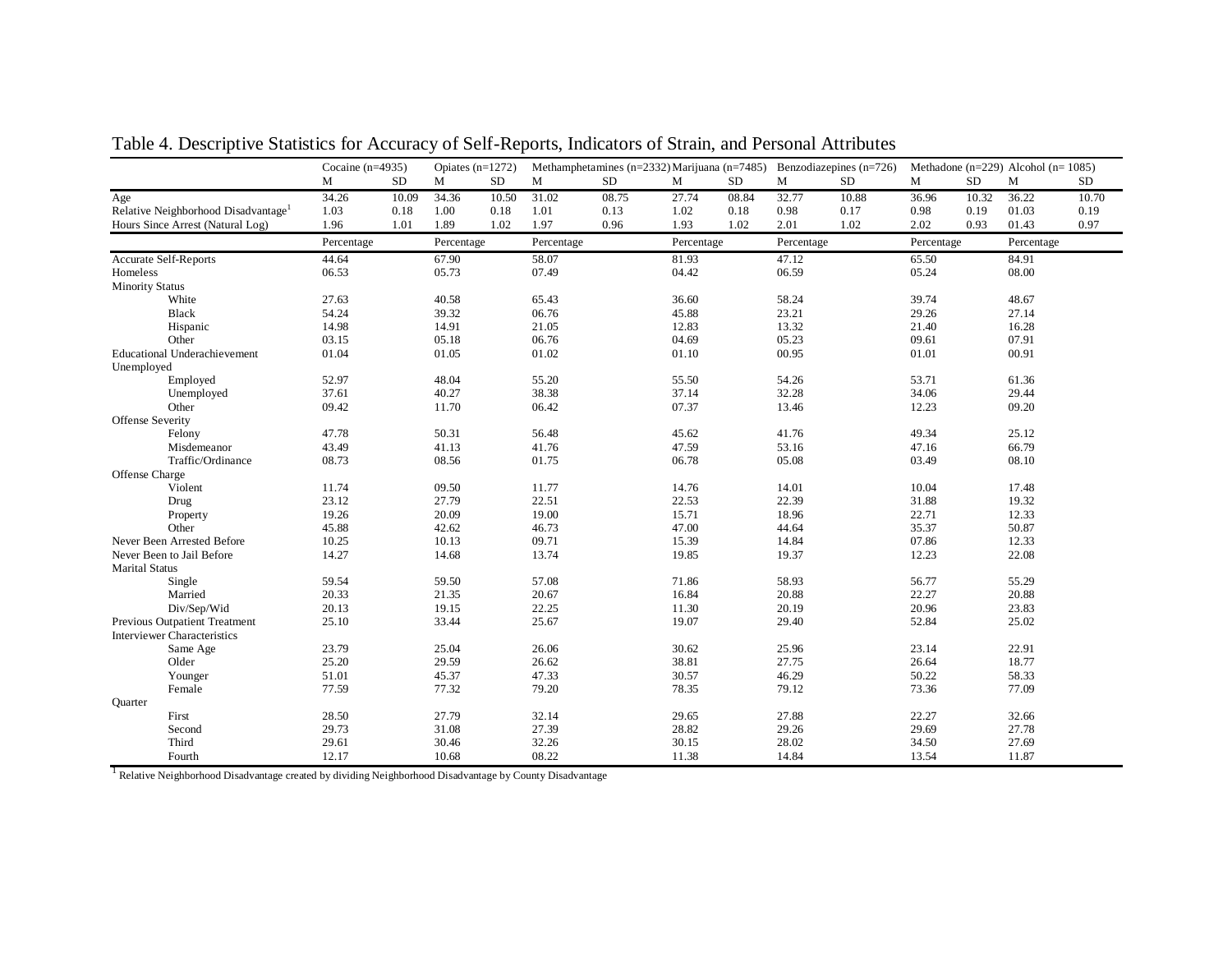accurately reported their drug use. Accuracy rates for benzodiazepines and cocaine were the two least accurately reported drugs. Approximately 47% of the sample that tested positive for benzodiazepines and approximately 45% of the sample that tested positive for cocaine accurately reported their drug use. The high accuracy rates for alcohol and marijuana and the low accuracy rates for cocaine illustrate what prior literature has shown in that respondents are more likely to admit to use of substances they view as less stigmatized (i.e., alcohol and marijuana).

A one-way ANOVA was calculated to determine if the independent or control variables significantly differed across the seven models. Results from the one-way ANOVA indicated that many of the variables were statistically different between drug models. This indicates that the models are based on seven relatively distinct subpopulations. Therefore, comparisons among the seven different models should be made with these baseline differences in mind.

All relative neighborhood disadvantage scores above "1" signify that the respondents resided in a neighborhood more disadvantaged than the surrounding areas in the county in which they resided. Therefore, all disadvantage scores below "1" indicate that the respondents resided in a neighborhood less disadvantaged than the surrounding areas in the county in which they lived. Relative disadvantage scores ranged from 0.98 in the methadone and benzodiazepine model to 1.03 in the cocaine and alcohol model.

The alcohol model includes the highest percentage of respondents who reported being homeless for the past 30 days (8%). Only 4% of respondents in the marijuana model reported being homeless for the past 30 days and 5% of respondents in the opiate and methadone models reported being homeless in the past 30 days. Finally,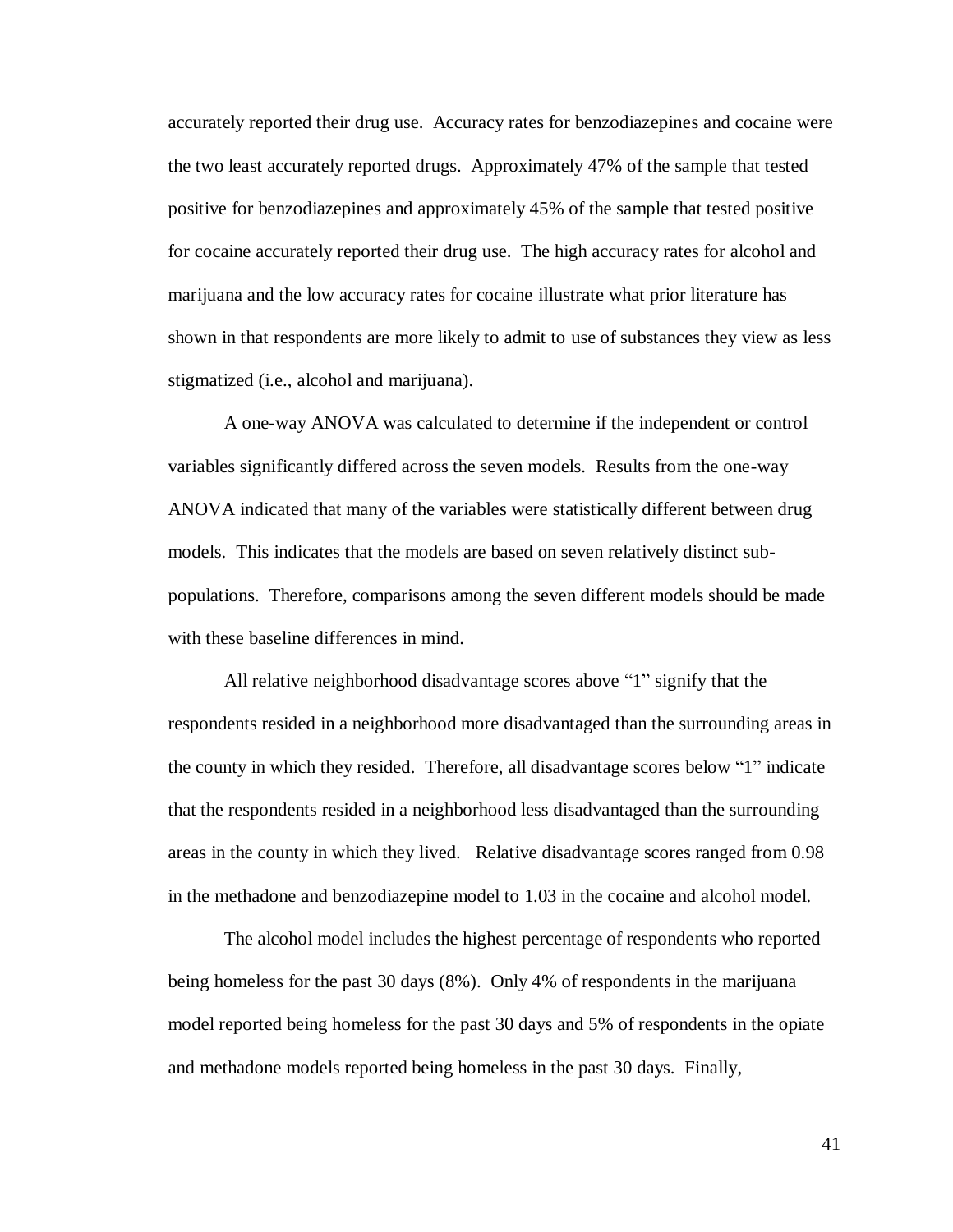approximately 7% of respondents in the cocaine model, benzodiazepine model, and the methamphetamine model reported that they were homeless for the past 30 days.

The majority of respondents were either white or black depending on the drug model. The population of whites in the seven different models ranged from approximately 28% in the cocaine model to approximately 65% in the methamphetamine model. The percentage of blacks ranged from approximately 7% in the methamphetamine model to approximately 54% in the cocaine model. The percentage of Hispanics ranged from 13% in the marijuana and benzodiazepine models to 21% in the methamphetamine and methadone models. The percentage of other minorities ranged from approximately 3% in the cocaine model to approximately 10% in the methadone model.

All educational underachievement scores above "1" signify a higher percentage of respondents lacking a high school diploma or GED. Therefore, all educational underachievement scores below "1" signify a higher percentage of respondents obtaining secondary education. Respondents in the marijuana model had the highest levels of educational underachievement  $(M=1.10)$ , while those in the alcohol model reported the lowest levels of educational underachievement (M=0.91).

A majority, or near majority, of the respondents in the seven drug models were employed. Percent of respondents employed ranged from approximately 48% in the opiate model to approximately 61% in the alcohol model. The percentage of respondents unemployed ranged from approximately 29% in the alcohol model to approximately 40% in the opiate model.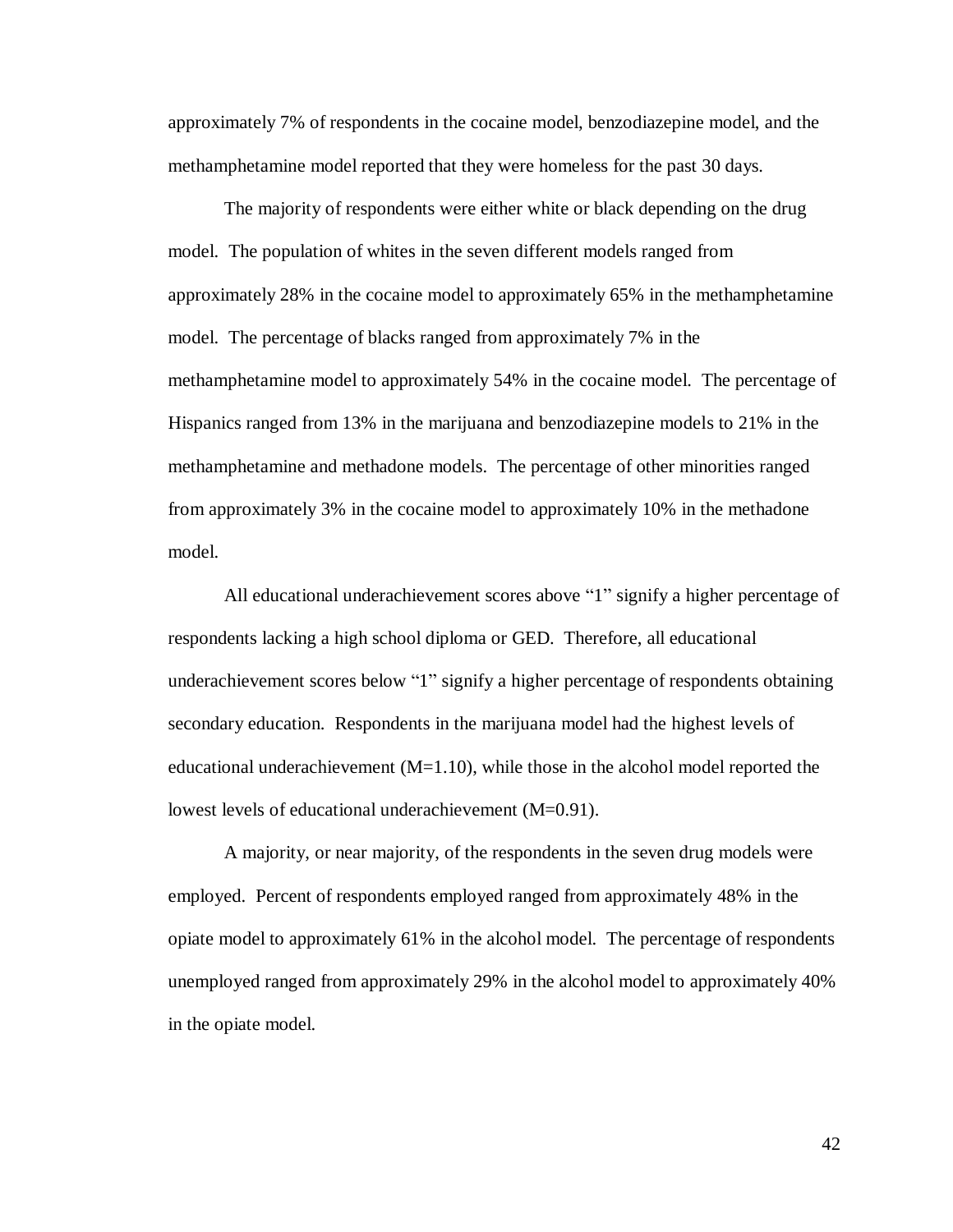Most respondents were arrested for a felony or misdemeanor offense as opposed to traffic or local ordinance infractions. Respondents in the methamphetamine model were the most likely to have been arrested for a felony offense (56%), whereas respondents in the alcohol model were the least likely to have been arrested for a felony offense (25%). The percent of respondents arrested for a misdemeanor offense ranged from approximately 41% in the opiate model to approximately 67% in the alcohol model. The percentage of respondents arrested for a traffic offense or a local ordinance offense ranged from approximately 2% in the methamphetamine model to approximately 9% in the cocaine and opiate models.

Few respondents in each model were arrested for a violent offense. The percent of respondents arrested for a violent offense ranged from approximately 10% in the opiate model to approximately 17% in the alcohol model. The percent of respondents arrested for a drug offense ranged from approximately 19% in the alcohol model to approximately 32% in the methadone model. The percent of respondents arrested for a property offense ranged from approximately 12% in the alcohol model to approximately  $23\%$  in the methadone model. Finally, the percent of respondents arrested for "other offenses‖ (e.g., prostitution, gambling, probation violation, etc.) ranged from approximately 35% in the methadone model to approximately 51% in the alcohol model.

Across all seven models, few respondents reported that they had never been previously arrested or held in jail. The percentage of respondents that reported no prior arrests ranged from approximately 8% in the methadone model to approximately 15% in the benzodiazepine and marijuana models. The percentage of respondents who reported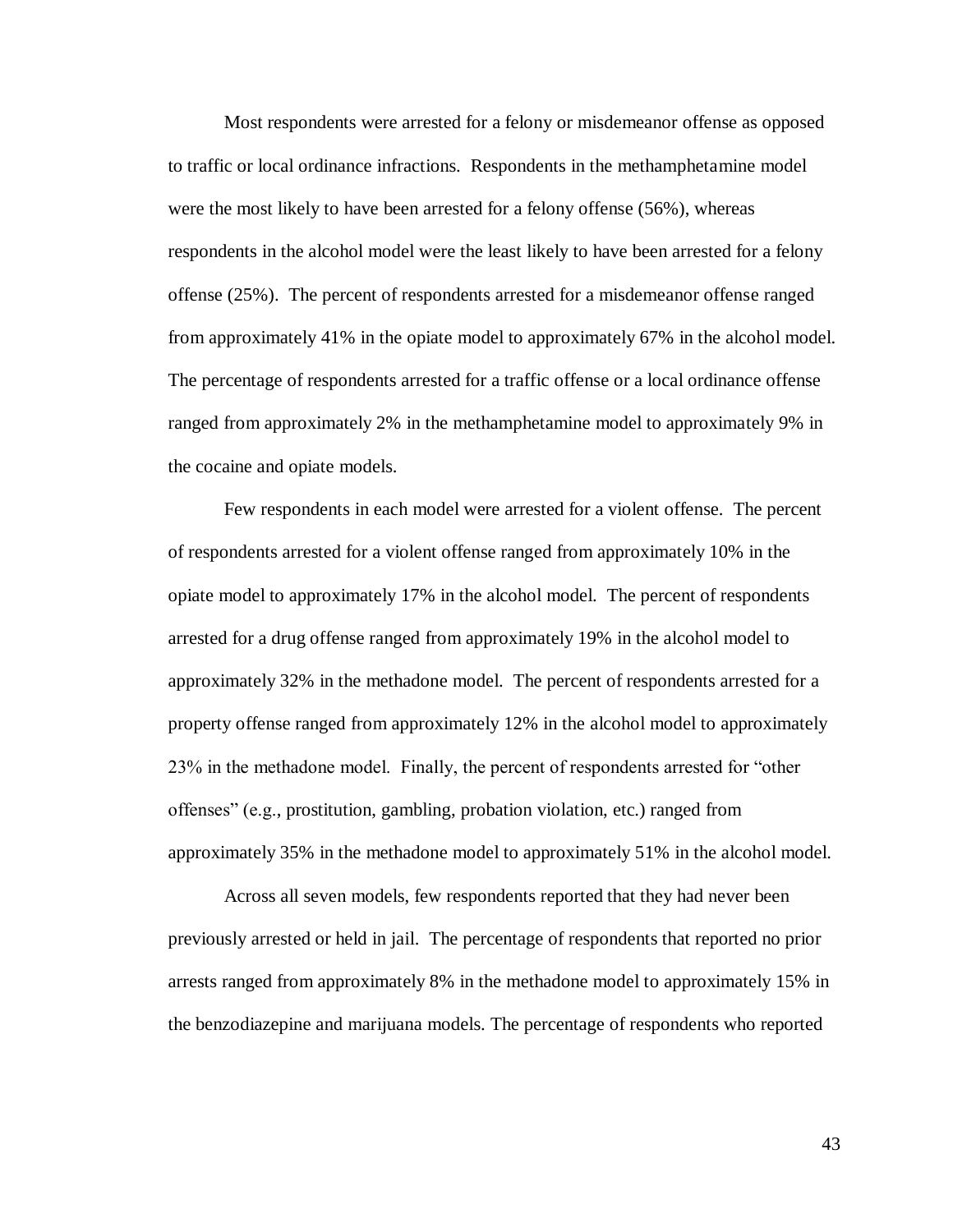they had never been to jail before ranged from approximately 12% in the methadone model to approximately 22% in the alcohol model.

Respondents in the marijuana model were the youngest compared to those included in the other models. The average age of respondents in the marijuana model was 28 years old  $(s = 8.84)$ . Respondents in the methadone model were older in age than those in the other six models with an average age of approximately 37 years old ( $s =$ 10.32).

In six of the seven models, approximately 55% to 60% of the respondents reported that they were currently single, approximately 20% to 22% reported they were married, and approximately 19% to 24% reported they were divorced, separated, or widowed. In the marijuana model, 72% of the respondents reported they were single, 17% reported that they were married, and 11% reported that they were divorced, separated, or widowed.

Respondents who reported previously being in an outpatient substance abuse treatment program ranged from approximately 19% in the marijuana model to approximately 53% in the methadone model. Therefore, over twice as many respondents in the methadone model than the marijuana model had previously been enrolled in an outpatient substance abuse treatment program.

# **Bivariate Results**

Correlations for each of the seven models were calculated to determine if accurately reported drug use was correlated with the strain indicators. Pearson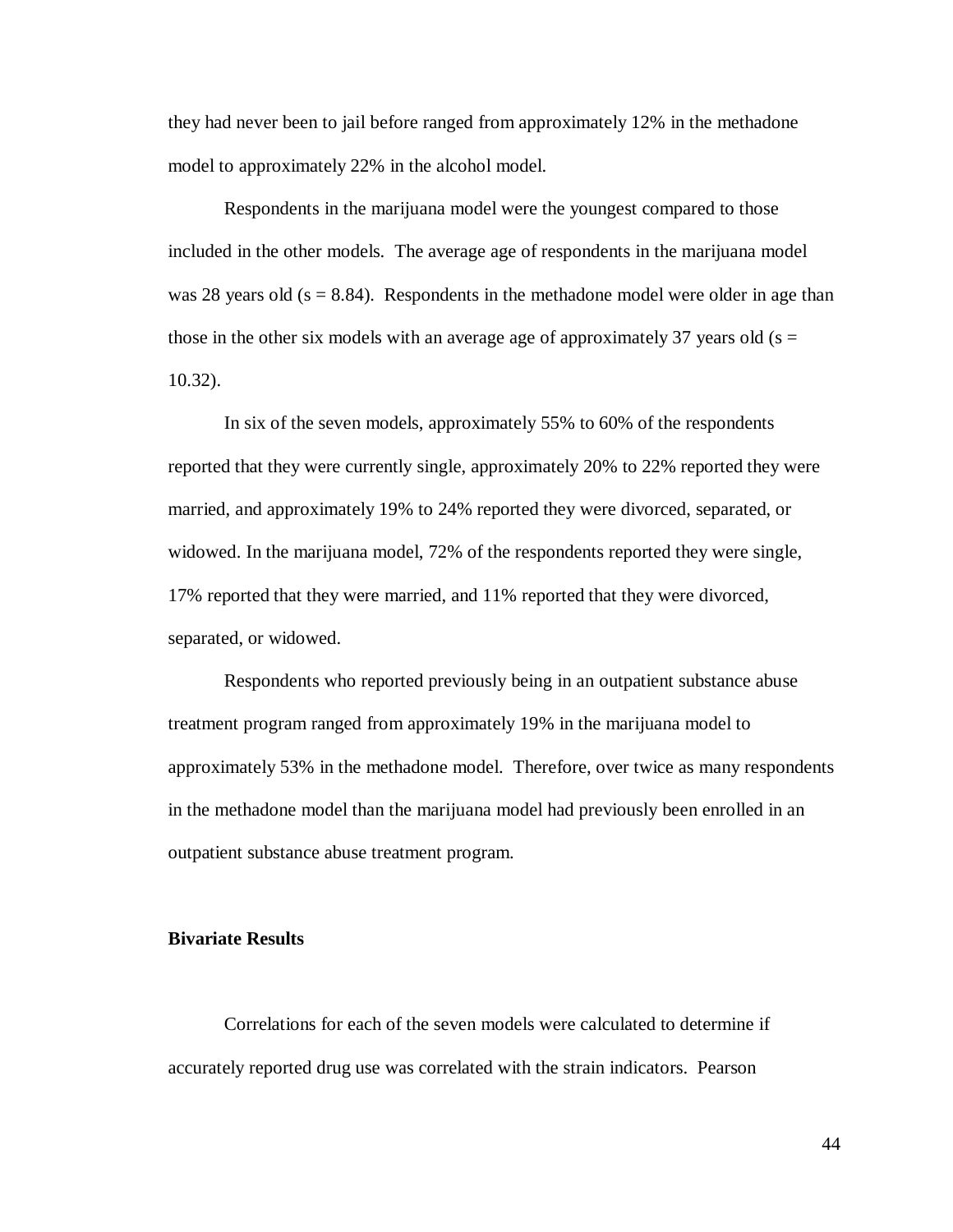correlations were calculated for all continuous level variables (relative neighborhood disadvantage and age), whereas Spearman correlations were calculated for the remaining variables. Refer to Table 5 for correlations. For each of the seven drug models, it was predicted that the different indicators of strain would be negatively correlated with accurate self-reported drug use. When comparing correlations for each drug model, caution should be used since the size of the samples differ and previous analyses indicated that many of the variables were statistically different across the seven drug models.

## *Cocaine Model*

For the cocaine model ( $n = 4.935$ ), minority strain, educational underachievement, strain from the seriousness of the arrest charge, and strain from being arrested for the first time or being in jail for the first time were significant in the predicted directions. Specifically, Hispanics and those with higher levels of educational underachievement were significantly less likely to accurately report cocaine use. In addition, respondents who were arrested for a violent offense, had never before been arrested, and respondents who had never been to jail before were significantly less likely to accurately report cocaine use. Several strain indicators were also positively correlated with accurate selfreported cocaine use. Those who were homeless and those who were unemployed were significantly more likely to accurately report cocaine use. Those arrested for a felony offense were also significantly more likely to accurately report cocaine use.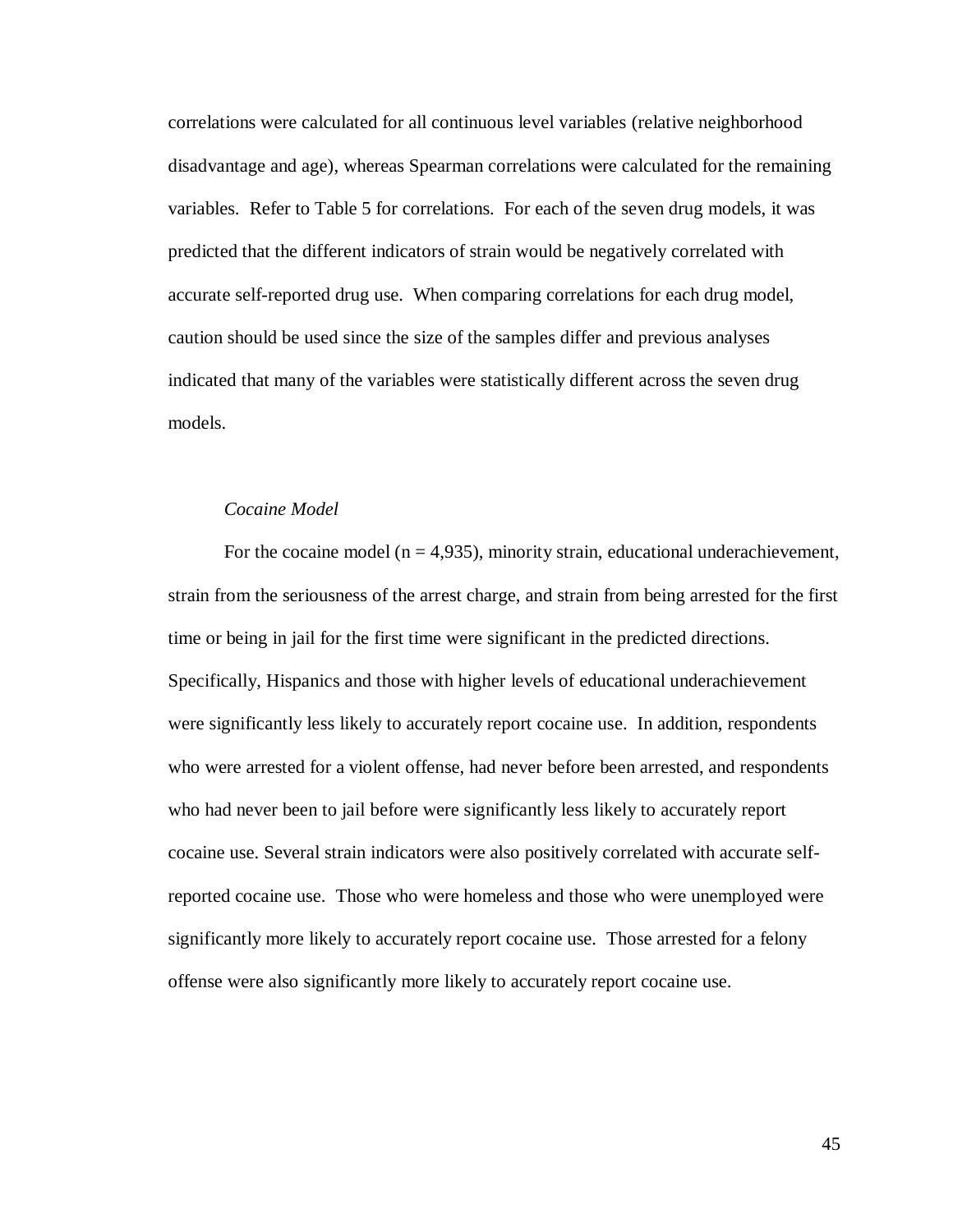|                                          | Cocaine      | Opiates  | Methamphetamines          | Marijuana    | Benzodiazepines | Methadone   | Alcohol      |
|------------------------------------------|--------------|----------|---------------------------|--------------|-----------------|-------------|--------------|
|                                          | $(n = 4935)$ |          | $(n = 1272)$ $(n = 2332)$ | $(n = 7485)$ | $(n = 726)$     | $(n = 229)$ | $(n = 1085)$ |
| Relative Nghd. Disadvantage <sup>1</sup> | 0.00         | $-0.02$  | $-0.01$                   | $-0.01$      | $-0.04$         | $-0.05$     | $-0.01$      |
| Homeless                                 | $0.13*$      | 0.04     | $0.09*$                   | 0.02         | $-0.08*$        | 0.01        | $0.08*$      |
| <b>Minority Status:</b>                  |              |          |                           |              |                 |             |              |
| White                                    | $0.05*$      | $0.10*$  | $0.14*$                   | $0.04*$      | $0.17*$         | 0.08        | $0.11*$      |
| <b>Black</b>                             | $-0.00$      | $-0.09*$ | $-0.11*$                  | $-0.02$      | $-0.17*$        | $-0.26*$    | $-0.06*$     |
| Hispanic                                 | $-0.04*$     | 0.03     | $-0.08*$                  | $-0.03*$     | $-0.02$         | $0.13*$     | $-0.09*$     |
| <b>Other Minority</b>                    | $-0.02$      | $-0.07*$ | $-0.02$                   | $-0.01$      | $-0.02$         | 0.08        | 0.02         |
| <b>Educational Underachievement</b>      | $-0.07*$     | $-0.02$  | $-0.04*$                  | 0.00         | $-0.05$         | $-0.00$     | 0.02         |
| <b>Employment Status:</b>                |              |          |                           |              |                 |             |              |
| Employed                                 | $-0.09*$     | $-0.04$  | $-0.11*$                  | $-0.03*$     | $-0.06$         | $-0.05$     | $-0.06*$     |
| Unemployed                               | $0.11*$      | 0.02     | $0.13*$                   | $0.04*$      | 0.00            | $-0.04$     | 0.04         |
| Other Employment                         | $-0.03*$     | 0.04     | $-0.02$                   | $-0.03*$     | $0.08*$         | $0.13*$     | 0.05         |
| Offense Severity:                        |              |          |                           |              |                 |             |              |
| Felony                                   | $0.05*$      | $0.13*$  | $0.14*$                   | $0.03*$      | 0.06            | $-0.02$     | $-0.03$      |
| Misdemeanor                              | $-0.04*$     | $-0.08*$ | $-0.12*$                  | $-0.02$      | $-0.03$         | 0.04        | 0.05         |
| Traffic/Local Ord.                       | $-0.01$      | $-0.09*$ | $-0.06*$                  | $-0.02$      | $-0.08*$        | $-0.06$     | $-0.03$      |
| Offense Charge:                          |              |          |                           |              |                 |             |              |
| Violent Offense                          | $-0.05*$     | $-0.04$  | $-0.11*$                  | $-0.03*$     | $-0.05$         | $-0.09$     | $-0.05$      |
| Drug Offense                             | 0.01         | 0.05     | $0.07*$                   | $0.05*$      | 0.04            | $-0.02$     | $-0.04$      |
| Property Offense                         | $0.07*$      | $0.06*$  | 0.04                      | 0.01         | $-0.01$         | 0.04        | 0.04         |
| Other Offense                            | $-0.03$      | $-0.07*$ | $-0.02$                   | $-0.02*$     | 0.01            | 0.04        | 0.04         |
| Never Been Arrested Before               | $-0.06*$     | $-0.14*$ | $-0.10*$                  | $-0.06*$     | $-0.05$         | $-0.10$     | $-0.03$      |
| Never Been to Jail Before                | $-0.08$      | $-0.14*$ | $-0.12*$                  | $-0.07*$     | $-0.01$         | 0.02        | $-0.08*$     |
| Age                                      | $0.17*$      | $0.08*$  | $0.08*$                   | $-0.08*$     | $-0.06$         | 0.07        | 0.01         |
| <b>Marital Status:</b>                   |              |          |                           |              |                 |             |              |
| Single                                   | $-0.09*$     | $-0.02$  | $-0.01$                   | $0.05*$      | $-0.03$         | $-0.00$     | 0.00         |
| Married                                  | 0.01         | 0.03     | $-0.02$                   | $-0.05*$     | $0.10*$         | $-0.05$     | $-0.02$      |
| Div./Sep./Wid.                           | $0.09*$      | $-0.00$  | 0.04                      | $-0.02$      | $-0.07$         | $0.06\,$    | $0.01\,$     |
| <b>Previous Outpatient Treatment</b>     | $0.15*$      | 0.04     | $0.11*$                   | $0.05*$      | $0.08*$         | $0.20*$     | $-0.11*$     |

Table 5. Correlations Between the Accuracy of Self-Reported Drug Use and Indicators of Strain and Personal Attributes

<sup>1</sup> Relative Neighborhood Disadvantage created by dividing Neighborhood Disadvantage by County Disadvantage

 $*$  p<0.05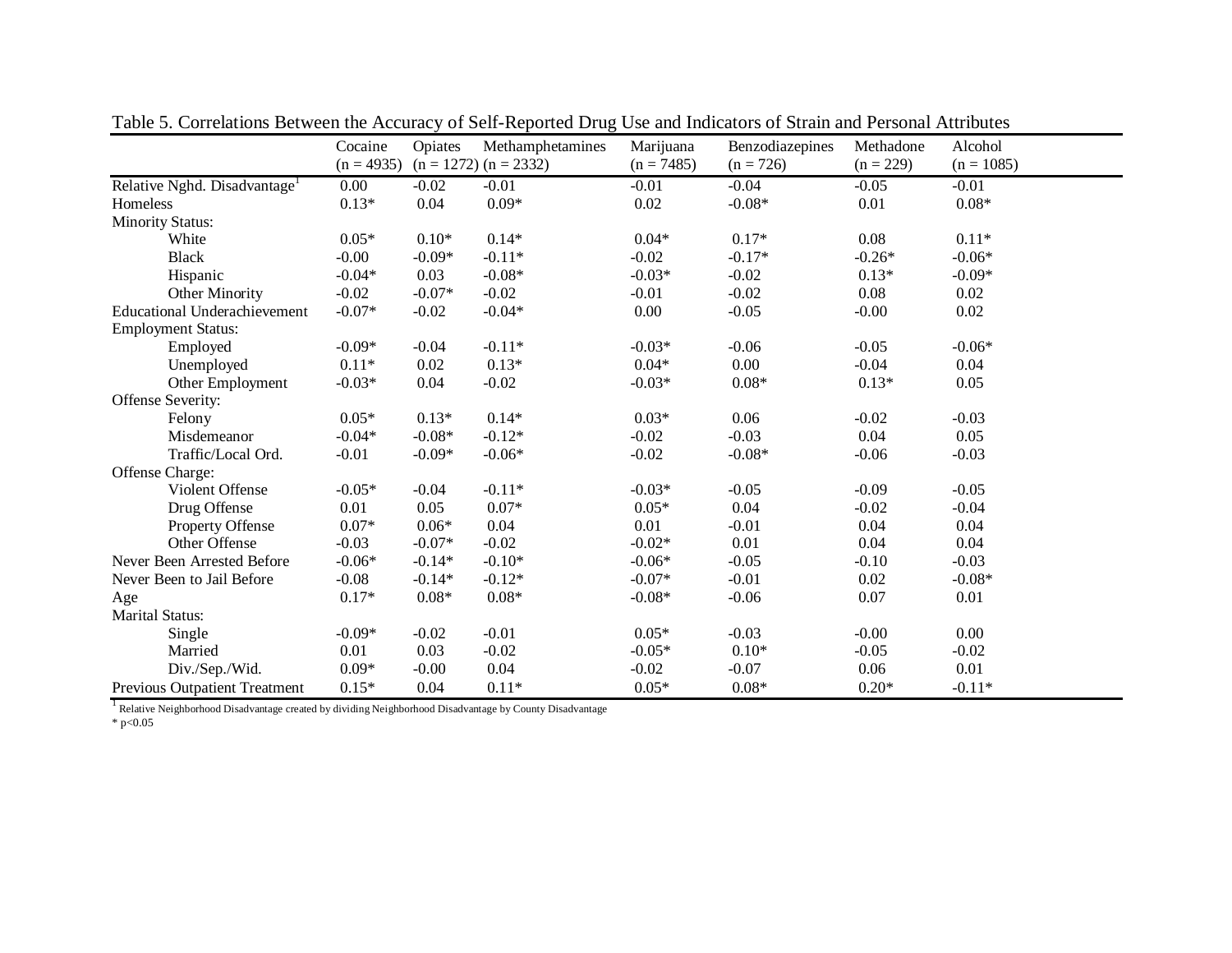Several other factors were correlated with the accuracy of self-reported cocaine use. Respondents who were white, older, or who had previously enrolled in an outpatient substance abuse program were significantly more likely to accurately report cocaine use. Those who were employed or were arrested for a misdemeanor offense were significantly less likely to accurately report cocaine use.

## *Opiate Model*

For the opiate model ( $n = 1,272$ ), few strain indicators had a significant negative correlation with accurate self-reported opiate use. Minority strain and strain from being arrested for the first time or being in jail for the first time were significant in the predicted direction. Both blacks and Hispanics were significantly less likely to accurately report opiate use. Those who had never been to jail or arrested were significantly less likely to accurately report opiate use.

The only strain indicator that had a significant positive correlation with accurate self-reported opiate use was severity of the offense. Respondents arrested for a felony offense were significantly more likely to accurately report opiate use. Many personal characteristics were also correlated with the accuracy of self-reported opiate use. Respondents who were white, older, or who were most recently arrested for a property offense were more likely to accurately report opiate use. Respondents who were arrested for a misdemeanor offense, traffic offense, or were arrested for an "other" offense type were significantly less likely to accurately report opiate use.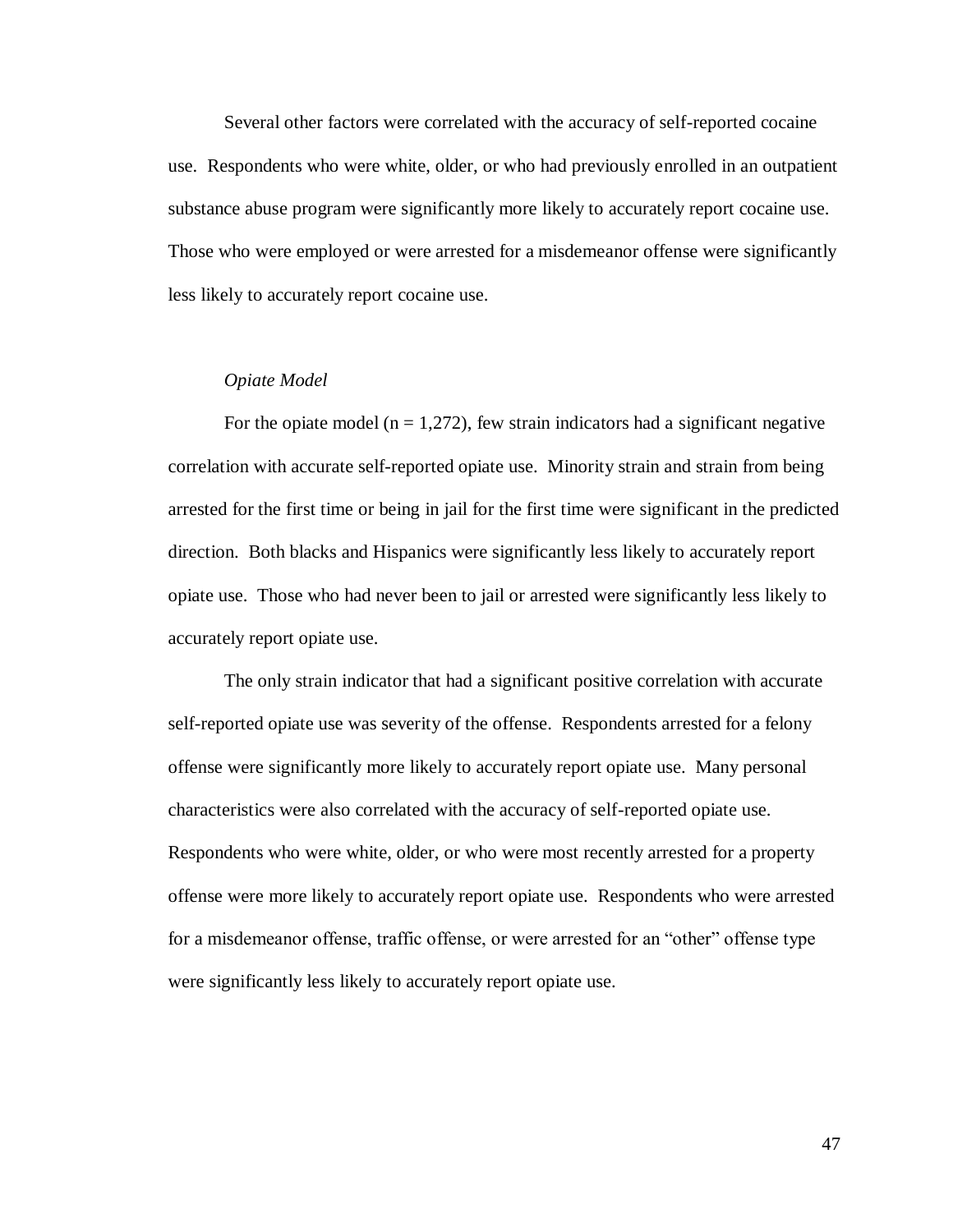#### *Methamphetamine Model*

For the methamphetamine model ( $n = 2,332$ ), minority strain, educational underachievement, strain from the seriousness of the arrest charge, and strain from being arrested or in jail for the first time were significantly correlated with the accuracy of selfreported methamphetamine use in the predicted directions. Respondents who were black or Hispanic or had higher levels of educational underachievement were significantly less likely to accurately report methamphetamine use. In addition, respondents arrested for a violent offense and those who had never been arrested or in jail before were significantly less likely to accurately report methamphetamine use. Several strain predictors were also significant in the opposite direction predicted. The homeless, unemployed, and those arrested for a felony offense were significantly more likely to accurately report methamphetamine use.

Many other factors were also associated with the accuracy of self-reported methamphetamine use. Respondents who were white, older, previously arrested for a drug offense, or were previously enrolled in an outpatient substance abuse treatment program were significantly more likely to accurately report methamphetamine use. In addition, those who were employed or those who were arrested for a misdemeanor or traffic offense were significantly less likely to accurately report methamphetamine use.

### *Marijuana Model*

For the marijuana model ( $n = 7,485$ ), findings reveal that minority strain, strain from the seriousness of the arrest charge, and strain from being arrested or in jail for the first time were significantly correlated with the accuracy of self-reported marijuana use as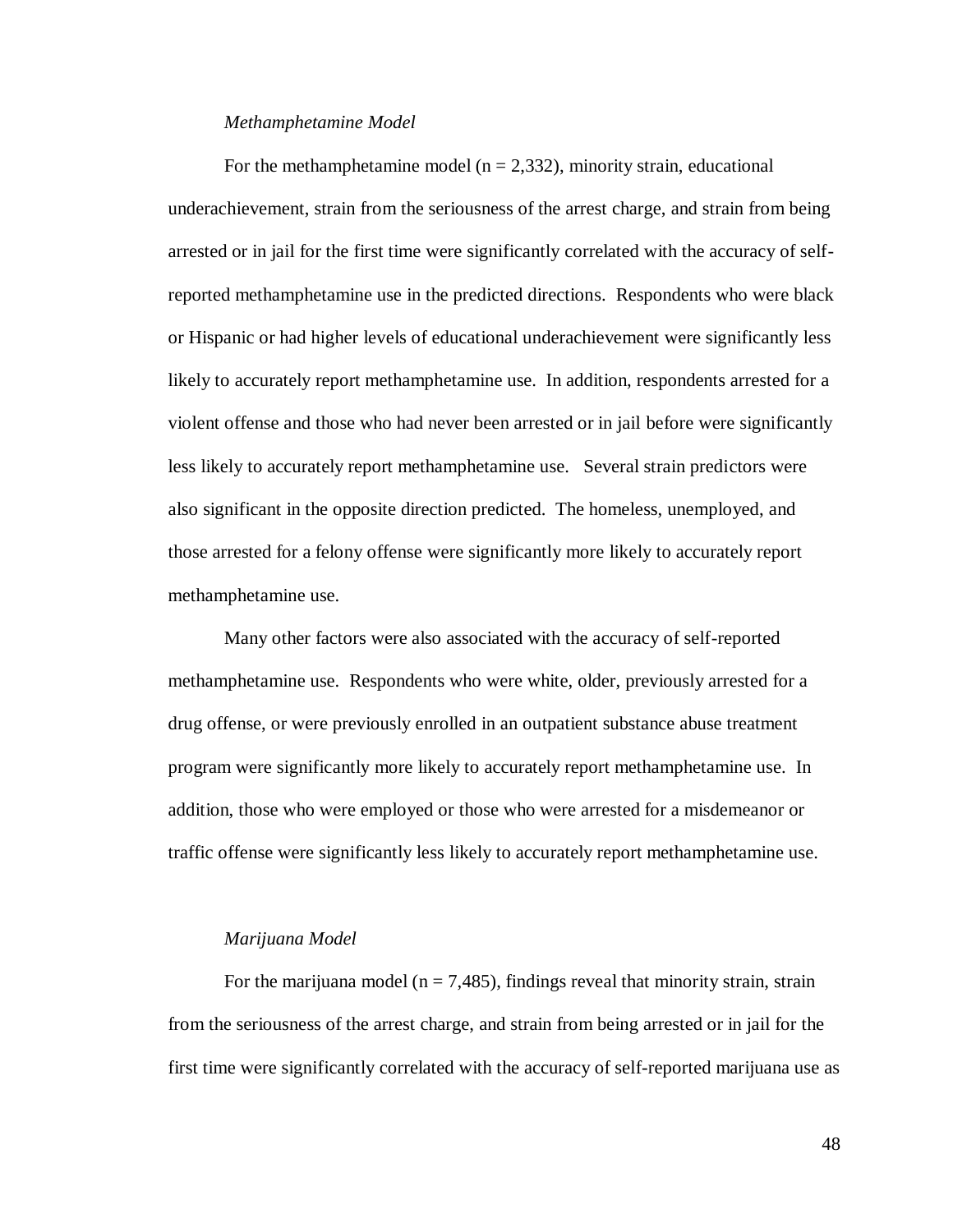predicted. Hispanic respondents, those arrested for a violent offense, or those who had never before been arrested or in jail were significantly less likely to accurately report marijuana use.

Respondents who were unemployed and respondents who were arrested for a felony offense were significantly more likely to accurately report marijuana use, which is opposite than predicted. Many other important indicators were significantly associated with the accuracy of self-reported marijuana use. White respondents, those arrested for a drug offense, and those who had previously been in an outpatient substance abuse treatment program were significantly more likely to accurately report marijuana use. Respondents who were employed, older, or who were arrested for an "other" offense were significantly less likely to accurately report marijuana use.

#### *Benzodiazepine Model*

For the benzodiazepine model ( $n = 726$ ), being of minority status and strain from being homeless were significantly correlated with the accuracy of self-reported benzodiazepine use in the predicted direction. Respondents who were homeless and who were black were significantly less likely to accurately report benzodiazepine use.

Several other factors were also associated with the accuracy of self-reported benzodiazepine use. Respondents who were arrested for a traffic offense were significantly less likely to accurately report benzodiazepine use. In addition, white respondents, those who were either a student, retired, or disabled, or those who were previously enrolled in an outpatient substance abuse treatment program were significantly more likely to accurately report benzodiazepine use.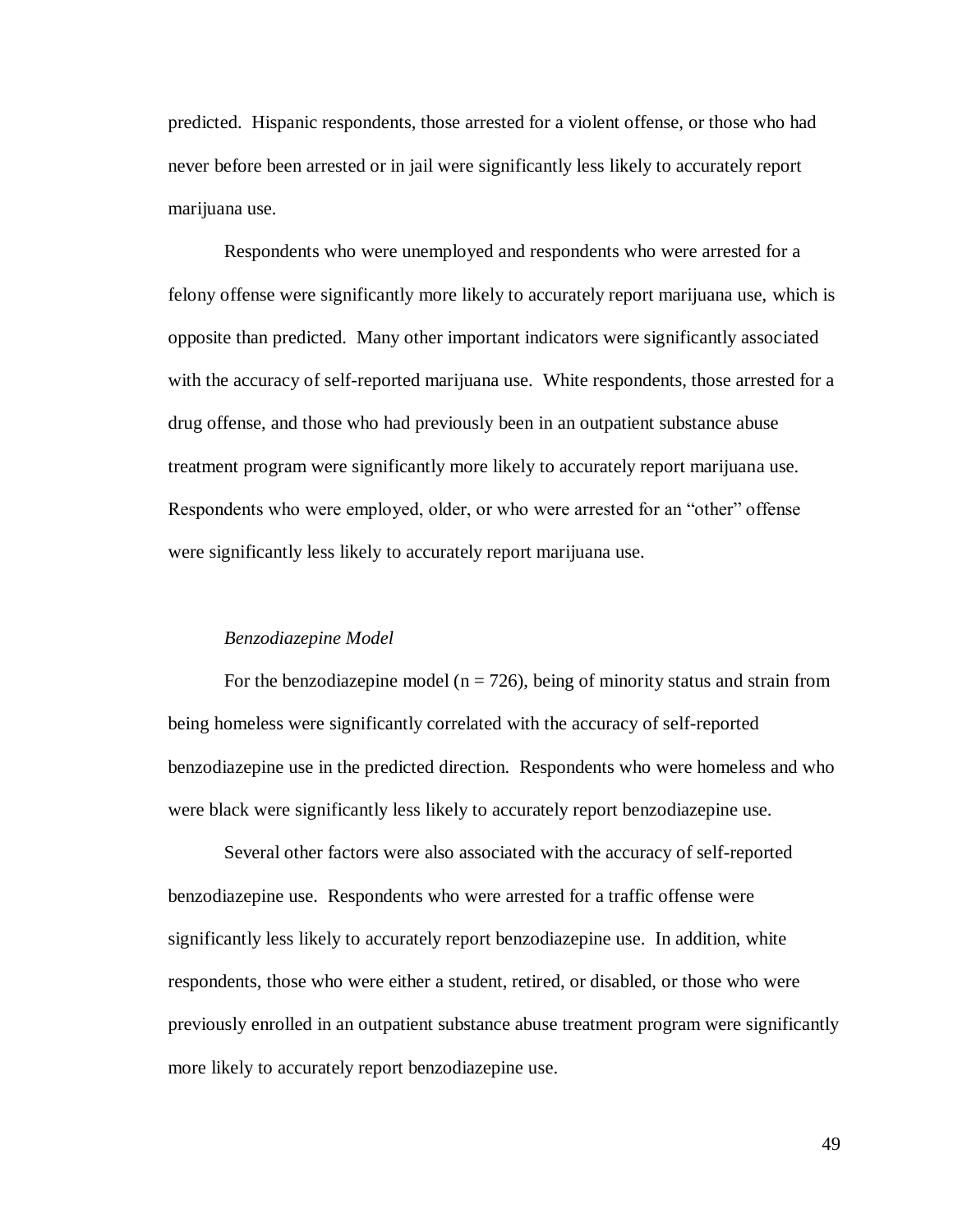### *Methadone Model*

For the methadone model ( $n = 229$ ), conflicting results occurred with minority strain. Black respondents were significantly less likely to accurately report methadone use, whereas Hispanic respondents were significantly more likely to accurately report methadone use. Two other factors were also associated with the accuracy of self-reported methadone use. Respondents who were either students, retired, or disabled, or were previously enrolled in an outpatient substance abuse treatment program were significantly more likely to accurately report methadone use.

# *Alcohol Model*

In the alcohol model ( $n = 1,085$ ), being of minority status and the strain from being in jail for the first time were significantly correlated with the accuracy of selfreported alcohol use in the predicted direction. Respondents who were black or Hispanic were significantly less likely to accurately report alcohol use. In addition, respondents who had never been to jail before were significantly less likely to accurately report alcohol use.

Only one strain indicator was significant in the opposite direction predicted. Respondents who were homeless were significantly more likely to accurately report alcohol use. The only other factor associated with the accuracy of self-reported alcohol use was previous drug treatment status. Respondents who were previously enrolled in an outpatient substance abuse treatment program were significantly more likely to accurately report alcohol use.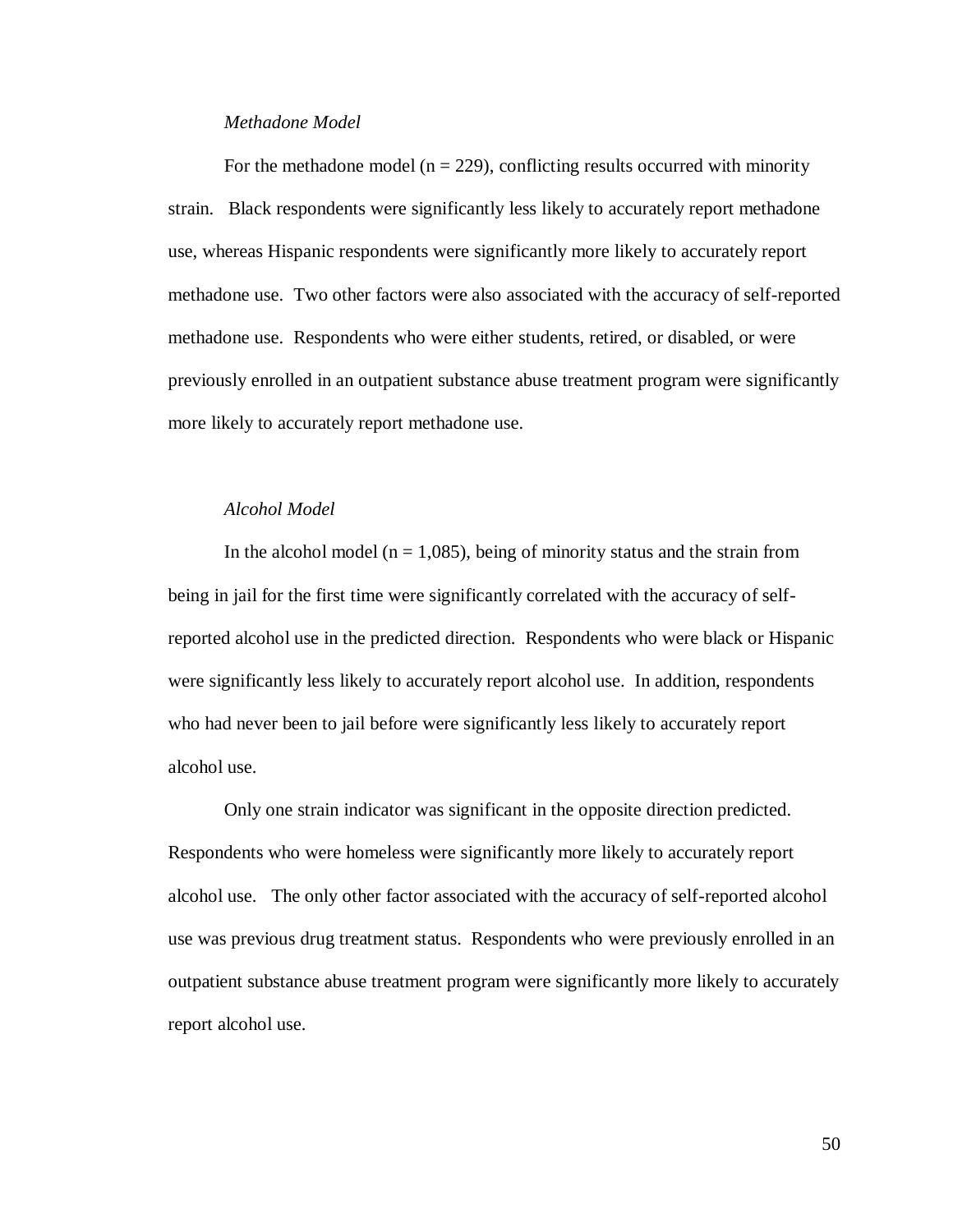## **Multivariate Results**

Binary conditional logistic regression models with fixed effects and robust standard errors were estimated for each of the seven models to determine if strain led to inaccurate self-reported drug use when all other covariates were controlled. After each model was estimated, interaction effects were introduced into the model to determine if accumulated strain leads to inaccurate self-reported drug use. Since each indicator of strain did not have a fixed effect on the accuracy of self-reported drug use, an interactive model instead of an additive model was generated (Agnew, 1992). The interactive model assumes that each type of strain has varying effects on the accuracy of self-reported drug use. Interaction terms were created between each of the five main strain indicators: relative neighborhood disadvantage, homelessness, minority status, educational underachievement, and unemployment. Only the significant interactions  $(p<0.05)$  were included in the models. No interactions were generated between the strain indicators and the control variables since there is no evidence in prior literature that indicates possible interaction effects.

## *Cocaine Model*

 $\overline{a}$ 

Several indicators of strain in the cocaine model (n=4,935) significantly decrease the odds of accurately reporting cocaine use. 4 In cocaine Model 1, minority status, educational underachievement, and offense charge all significantly affect the accuracy of self-reported cocaine use in the predicted direction. For blacks, the odds of accurately reporting cocaine use decreases by a factor of  $0.77$  (b = -0.27) compared to whites, when

<sup>&</sup>lt;sup>4</sup> Refer to Table 6 for the cocaine regression models.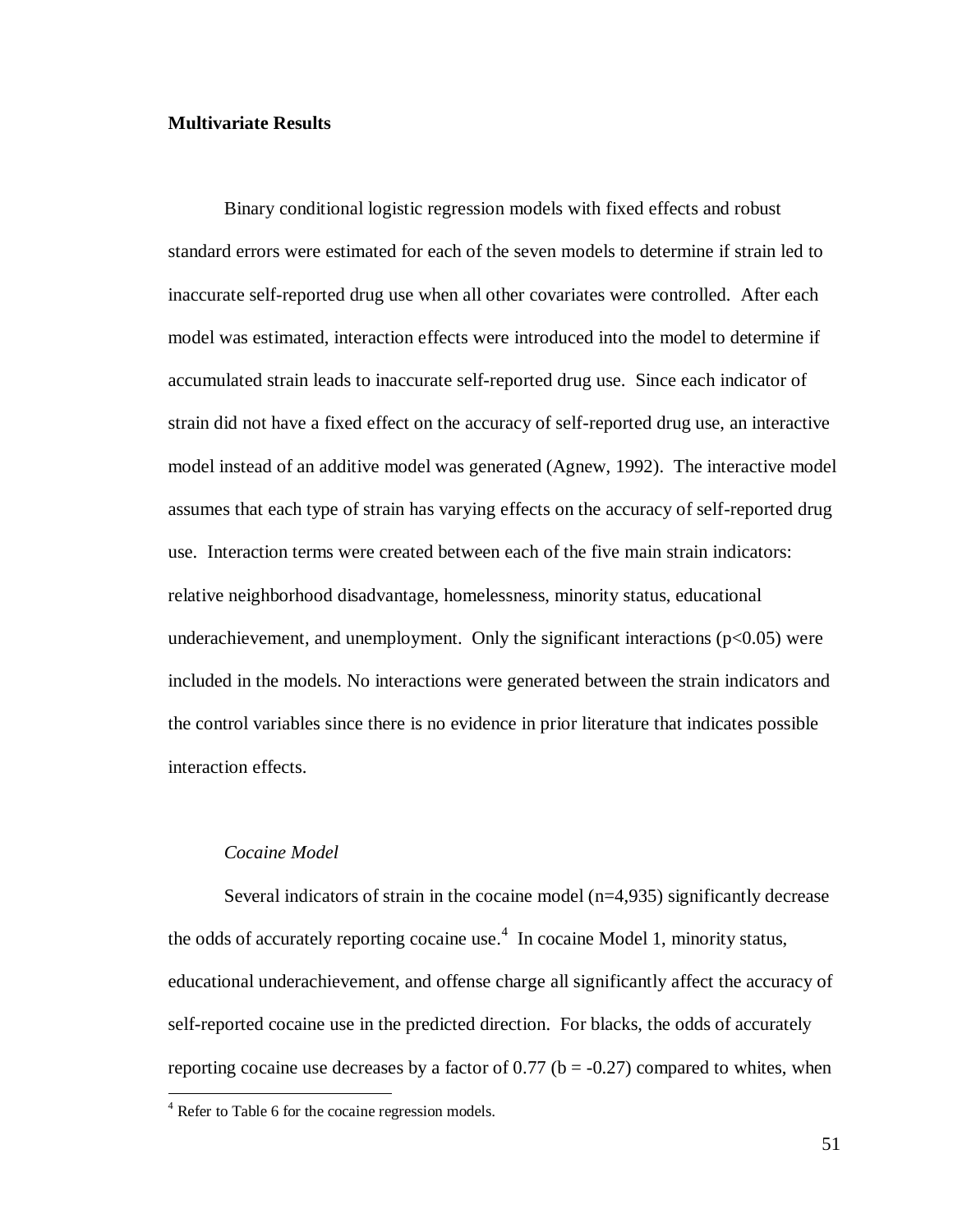|                                                 | Model 1     | $(n = 4935)$ |          | Model 2      | $(n = 4935)$ |         | Model 3    | $(n = 4935)$ |          |
|-------------------------------------------------|-------------|--------------|----------|--------------|--------------|---------|------------|--------------|----------|
|                                                 | $\mathbf b$ | <b>OR</b>    | (R.S.E.) | <sub>b</sub> | <b>OR</b>    | (R.S.E) | h          | <b>OR</b>    | (R.S.E.) |
| Relative Neighborhood Disadvantage <sup>1</sup> | 0.11        | 1.11         | (0.19)   | 0.10         | 1.11         | (0.19)  | 0.11       | 1.12         | (0.20)   |
| Homeless                                        | $0.82***$   | 2.28         | (0.31)   | $0.82***$    | 2.27         | (0.31)  | $1.21***$  | 3.36         | (0.88)   |
| Minority Status (White):                        |             |              |          |              |              |         |            |              |          |
| <b>Black</b>                                    | $-0.27**$   | 0.77         | (0.07)   | $-0.27**$    | 0.77         | (0.07)  | $-0.27**$  | 0.76         | (0.07)   |
| Hispanic                                        | $-0.15$     | 0.86         | (0.11)   | $-0.17$      | 0.85         | (0.11)  | $-0.16$    | 0.85         | (0.11)   |
| Other Minority                                  | $-0.24$     | 0.79         | (0.16)   | $-0.24$      | 0.79         | (0.16)  | $-0.25$    | 0.78         | (0.16)   |
| <b>Educational Underachievement</b>             | $-0.09*$    | 0.91         | (0.04)   | $-0.01$      | 0.99         | (0.06)  | $-0.07$    | 0.93         | (0.04)   |
| Employment Status (Employed):                   |             |              |          |              |              |         |            |              |          |
| Unemployed                                      | $0.44***$   | 1.55         | (0.11)   | $0.62***$    | 1.85         | (0.24)  | $0.43***$  | 1.54         | (0.11)   |
| Other Employment                                | $-0.37**$   | 0.69         | (0.09)   | $-0.22$      | 0.80         | (0.16)  | $-0.37**$  | 0.69         | (0.09)   |
| Offense Severity (Felony)                       |             |              |          |              |              |         |            |              |          |
| Misdemeanor                                     | $-0.15*$    | 0.86         | (0.06)   | $-0.16*$     | 0.85         | (0.06)  | $-0.16*$   | 0.85         | (0.06)   |
| Traffic/Local Ordinance                         | $-0.08$     | 0.92         | (0.11)   | $-0.09$      | 0.92         | (0.11)  | $-0.08$    | 0.92         | (0.11)   |
| Offense Charge (Violent)                        |             |              |          |              |              |         |            |              |          |
| Drug                                            | $0.26*$     | 1.30         | (0.15)   | $0.27*$      | 1.30         | (0.15)  | $0.26*$    | 1.30         | (0.15)   |
| Property                                        | $0.40***$   | 1.49         | (0.16)   | $0.39***$    | 1.48         | (0.16)  | $0.39***$  | 1.48         | (0.16)   |
| Other                                           | 0.17        | 1.18         | (0.11)   | 0.17         | 1.18         | (0.11)  | 0.16       | 1.18         | (0.11)   |
| Never Been Arrested Before                      | $-0.10$     | 0.90         | (0.13)   | $-0.10$      | 0.90         | (0.13)  | $-0.10$    | 0.90         | (0.13)   |
| Never Been to Jail Before                       | $-0.22$     | 0.80         | (0.09)   | $-0.21$      | 0.81         | (0.10)  | $-0.22$    | 0.80         | (0.09)   |
| Age                                             | $0.03***$   | 1.03         | (0.01)   | $0.03***$    | 1.02         | (0.01)  | $0.03***$  | 1.03         | (0.01)   |
| Marital Status (Married)                        |             |              |          |              |              |         |            |              |          |
| Single                                          | $-0.13$     | 0.88         | (0.08)   | $-0.13$      | 0.88         | (0.08)  | $-0.13$    | 0.88         | (0.08)   |
| Div/Sep/Wid                                     | 0.02        | 1.03         | (0.11)   | 0.03         | 1.03         | (0.11)  | 0.03       | 1.03         | (0.11)   |
| <b>Hours Since Arrest</b>                       | $0.07*$     | 1.08         | (0.04)   | $0.07*$      | 1.08         | (0.04)  | $0.07*$    | 1.07         | (0.04)   |
| Previous Outpatient Treatment                   | $0.56***$   | 1.76         | (0.11)   | $0.57***$    | 1.76         | (0.11)  | $0.56***$  | 1.76         | (0.11)   |
| Interviewer Age (Same Age As Respondent)        |             |              |          |              |              |         |            |              |          |
| Older Than Respondent                           | $-0.38***$  | 0.69         | (0.07)   | $-0.38***$   | 0.69         | (0.07)  | $-0.38***$ | 0.69         | (0.07)   |
| Younger Than Respondent                         | $-0.08$     | 0.92         | (0.10)   | $-0.08$      | 0.93         | (0.10)  | $-0.08$    | 0.92         | (0.10)   |
| Female Interviewer                              | $-0.17$     | 0.85         | (0.09)   | $-0.17$      | 0.85         | (0.09)  | $-0.16$    | 0.85         | (0.09)   |
| Different Race Than Interviewer                 | 0.05        | 1.06         | (0.08)   | 0.05         | 1.05         | (0.08)  | 0.06       | 1.06         | (0.08)   |
| Quarter (First Quarter)                         |             |              |          |              |              |         |            |              |          |
| Second                                          | $-0.03$     | 0.97         | (0.06)   | $-0.03$      | 0.97         | (0.06)  | $-0.03$    | 0.97         | (0.06)   |
| Third                                           | 0.13        | 1.14         | (0.08)   | $0.13*$      | 1.14         | (0.08)  | 0.13       | 1.14         | (0.08)   |
| Fourth                                          | $-0.02$     | 0.98         | (0.15)   | $-0.03$      | 0.97         | (0.15)  | $-0.03$    | 0.97         | (0.16)   |
| Interactions:                                   |             |              |          |              |              |         |            |              |          |
| Educational Underachievement X Unemployed       |             |              |          | $-0.17*$     | 0.84         | (0.07)  |            |              |          |
| Educational Underachievement X Other Employment |             |              |          | $-0.15$      | 0.86         | (0.14)  |            |              |          |
| Homeless X Educational Underachievement         |             |              |          |              |              |         | $-0.35*$   | 0.70         | (0.12)   |
| Log Pseudolikelihood                            | -3032.4833  |              |          | $-3030.3424$ |              |         | -3030.3159 |              |          |
| Pseudo $\mathbb{R}^2$                           | 0.07        |              |          | 0.07         |              |         | 0.07       |              |          |
| BIC'                                            | $-341.711$  |              |          | $-338.666$   |              |         | $-342.382$ |              |          |
|                                                 |             |              |          |              |              |         |            |              |          |

Table 6. Regression Estimates for the Accuracy of Self-Reported Cocaine Use Among Predictors of Strain, Personal Attributes, and Interviewer Characteristics

<sup>1</sup>Relative Neighborhood Disadvantage created by dividing Neighborhood Disadvantage by County Disadvantage<br>\*\*\* p<0.01<br>
\*\* p<0.01<br>
\* p<0.05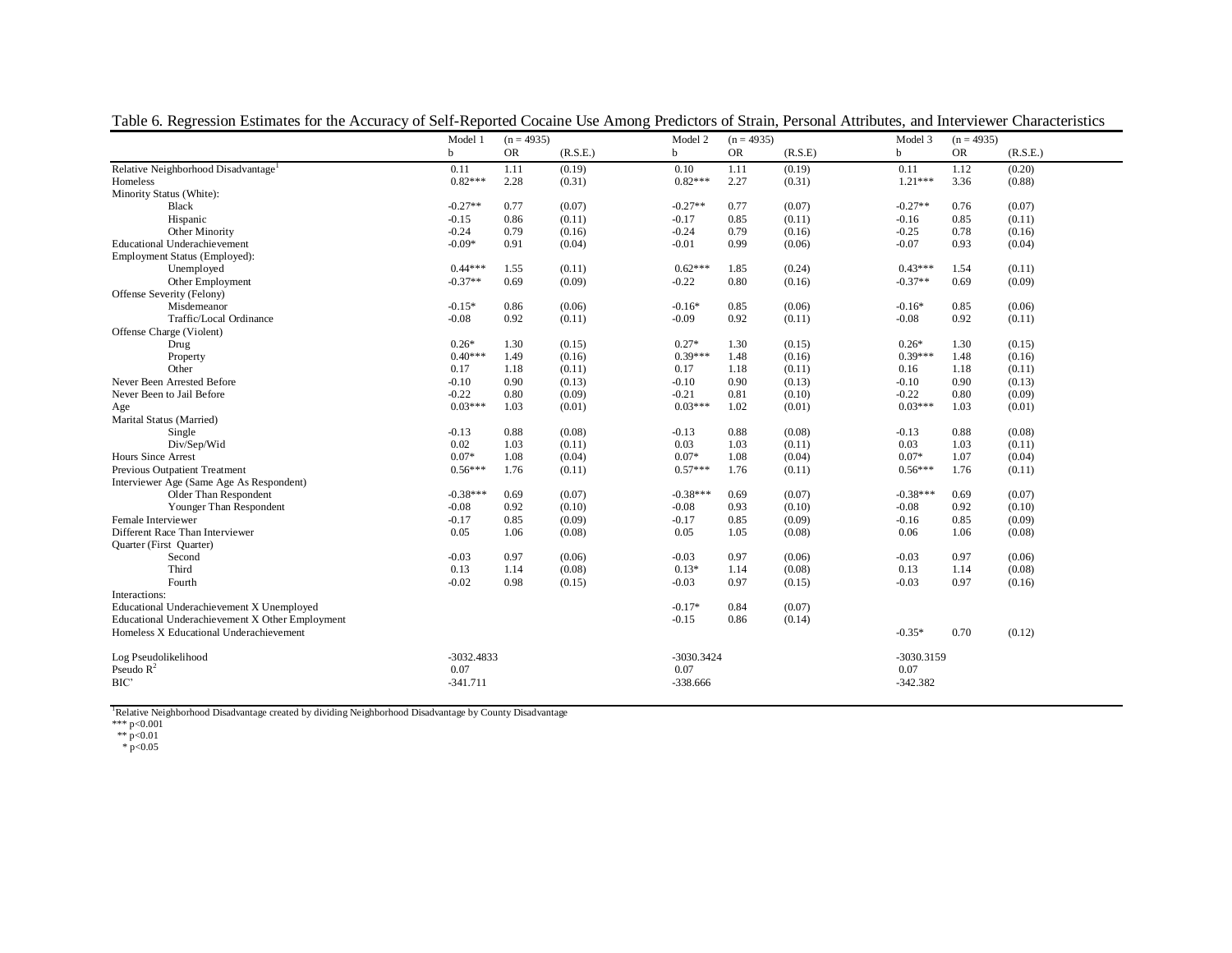all other variables were held constant. For a one unit increase in educational underachievement, the odds of accurately reporting cocaine use decreases by a factor of 0.91 ( $b = -0.09$ ), holding all other variables constant. The odds of accurately reporting cocaine use were 30% ( $b = 0.26$ ) greater for those arrested for a drug offense than for those arrested for a violent offense, holding all other variables constant. Finally, the odds of accurately reporting cocaine use is approximately  $49\%$  (b = 0.40) greater for those arrested for a property offense than those arrested for a violent offense, holding all other variables constant.

Three strain indicators in cocaine Model 1 significantly increased the odds of accurately reporting cocaine use. For those that were homeless, the odds of accurately reporting cocaine use increased by a factor of 2.28 ( $b = 0.82$ ) compared to those who were not homeless, holding all other variables constant. The odds of accurately reporting cocaine use for unemployed respondents are approximately 55% ( $b = 0.44$ ) greater compared to respondents who were employed, holding all other variables constant. Finally, those arrested for a misdemeanor offense have  $0.86$  (b = -0.15) less odds of accurately reporting cocaine use than those arrested for a felony, holding all other variables constant. Other important variables that significantly increase the odds of accurately reporting cocaine use include being older  $(b = 0.03)$  and being enrolled in an outpatient substance abuse treatment program ( $b = 0.56$ ).

Interaction terms were introduced into the model to test if accumulated strain decreases the odds of accurately reporting cocaine use. Only two of the interaction terms are significant. These interaction terms are included in Model 2 and Model 3 in Table 6. Model 2 shows the results of an interaction effect between educational underachievement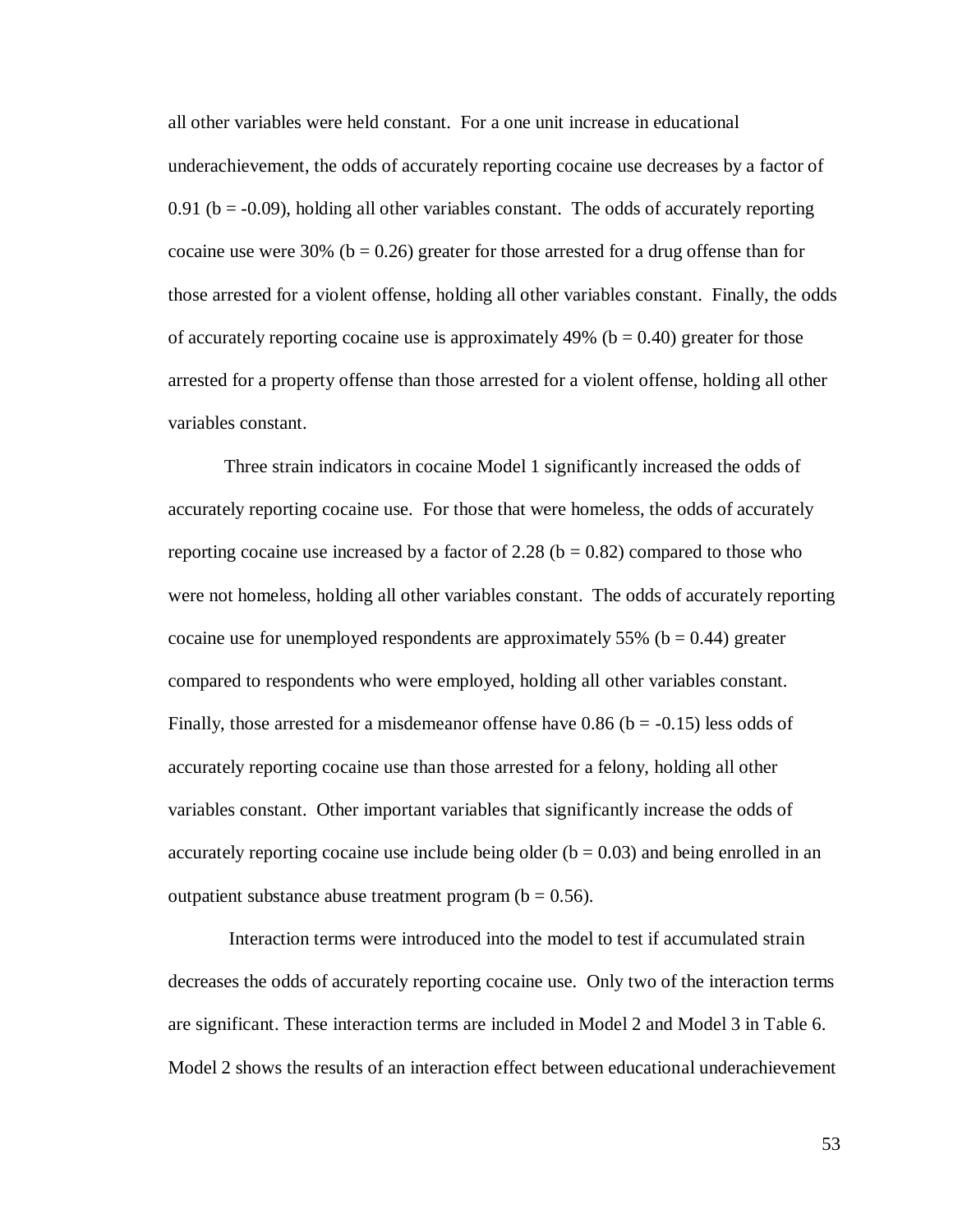and employment status and Model 3 shows the results of an interaction between homelessness and educational underachievement.<sup>5</sup>

In cocaine Model 2, there is a significant interaction between educational underachievement and unemployment; however, no significant interaction exists between "other types of employment" and educational underachievement. For those who were unemployed, a one unit increase in educational underachievement decreases the odds of accurately reporting cocaine use by a factor of 0.84 or  $16\%$  (b = -0.17) compared to those who were employed, when holding all other variables constant. For those with a college education who were unemployed, the odds of accurately reporting cocaine use increases by a factor of 1.85 or 85% ( $b = 0.62$ ) when compared to those with a college education who were employed. However, for those who were employed, educational underachievement did not significantly affect the accuracy of self-reported cocaine use.

Model 3 shows the interaction between homelessness and educational underachievement. When educational underachievement increases by one unit, the odds of accurately reporting cocaine use for the homeless decreases by a factor of 0.70 or 30%  $(b = -0.35)$  when compared to those who were not homeless. However, for homeless men with a college education, the odds of accurately reporting cocaine use increases by a factor of 3.36 ( $b = 1.21$ ) compared to non-homeless men with a college education. For men with a stable residence, educational underachievement did not significantly affect the accuracy of self-reported cocaine use.

Model fit statistics were calculated on all three cocaine models to determine which of the three models best fit the data. For Model 1 the log pseudolikelihood is

 $\overline{a}$ 

<sup>&</sup>lt;sup>5</sup> Both interactions were also examined in the same statistical model. However, the standard errors were elevated in the model that included all interaction effects due to the collinearity problems that occurred because the education variable was present in both interactions.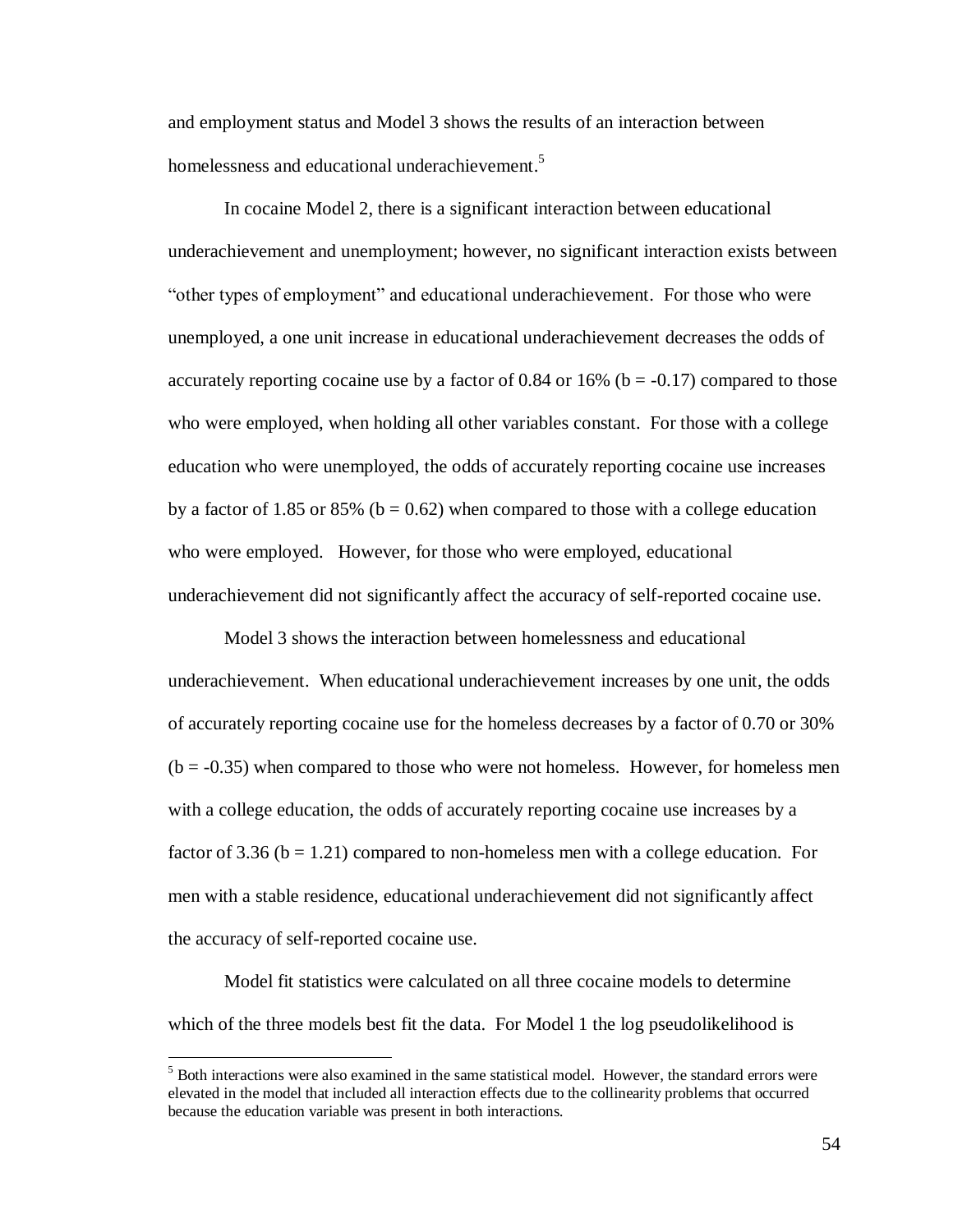-3032.4833, for Model 2 the log pseudolikelihood is -3030.3424, and for Model 3 the log pseudolikelihood is -3030.3159. The pseudo  $R^2$  for all three models is 0.07. Since the log pseudolikelihood and pseudo  $R^2$  were nearly identical in all three models, BIC' scores were calculated for the three models. The likelihood ratio test was not used to determine which model best fit the data since robust standard errors were used and BIC' statistics are not influenced by robust standard errors. The BIC' statistic for Model 1 is -341.711 and -338.666 for Model 2. The BIC' statistic in Models 1 and 2 differed by 3.04, which provides positive support for Model 1 over Model 2. The difference between the BIC' statistic in Model 1 and the BIC' statistic in Model 3 is 0.671. Therefore, there is weak support that Model 3 best fits the data.

## *Opiate Model*

Fewer strain indicators are significant in the opiate models  $(n = 1,270)$  than in the cocaine models.<sup>6</sup> In opiate Model 1, only minority strain and the strain from being in jail for the first time significantly decrease the odds of accurately reporting opiate use as predicted. For blacks, the odds of accurately reporting opiate use decreases by a factor of 0.48 ( $b = -0.73$ ) compared to whites, holding all other variables constant. In addition, the odds of accurately reporting opiate use for "other minorities" decreases by a factor of  $0.45$  (b =  $-0.79$ ) compared to whites, holding all other variables constant. For respondents who had never been to jail before, the odds of accurately reporting opiate use decreases by approximately 47% (OR =  $0.53$ ; b =  $-0.63$ ) compared to respondents who had previously been to jail, holding all other variables constant.

 $\overline{a}$ 

 $6$  Refer to Table 7 for the opiate regression models.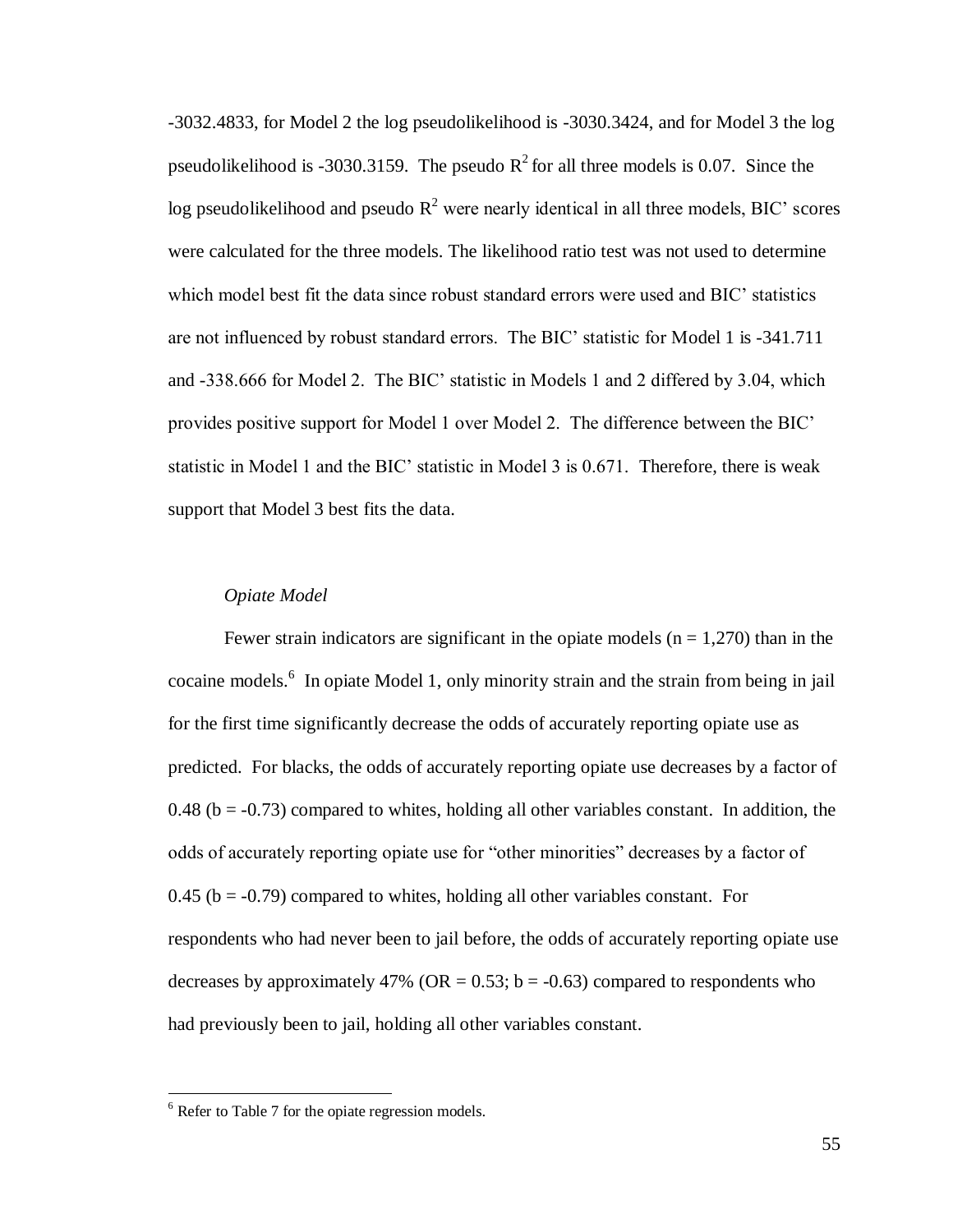|                                                 | Model 1      | $(n = 1270)$ |          | Model 2      | $(n = 1270)$ |          |
|-------------------------------------------------|--------------|--------------|----------|--------------|--------------|----------|
|                                                 | b            | <b>OR</b>    | (R.S.E.) | b            | <b>OR</b>    | (R.S.E.) |
| Relative Neighborhood Disadvantage <sup>1</sup> | $-0.08$      | 0.93         | (0.42)   | 0.14         | 1.15         | (0.52)   |
| Homeless                                        | 0.10         | 1.10         | (0.35)   | 0.33         | 1.39         | (0.49)   |
| Minority Status (White):                        |              |              |          |              |              |          |
| Black                                           | $-0.73***$   | 0.48         | (0.10)   | $-0.74***$   | 0.48         | (0.10)   |
| Hispanic                                        | $-0.26$      | 0.77         | (0.24)   | $-0.24$      | 0.79         | (0.24)   |
| Other Minority                                  | $-0.79*$     | 0.45         | (0.16)   | $-0.75*$     | 0.47         | (0.17)   |
| Educational Underachievement                    | $-0.07$      | 0.93         | (0.08)   | $-0.08$      | 0.93         | (0.08)   |
| Employment Status (Employed):                   |              |              |          |              |              |          |
| Unemployed                                      | 0.11         | 1.12         | (0.17)   | 0.10         | 1.11         | (0.17)   |
| Other Employment                                | 0.26         | 1.30         | (0.38)   | 0.25         | 1.28         | (0.36)   |
| Offense Severity (Felony)                       |              |              |          |              |              |          |
| Misdemeanor                                     | $-0.39*$     | 0.67         | (0.11)   | $-0.39*$     | 0.68         | (0.11)   |
| Traffic/Local Ordinance                         | $-0.96**$    | 0.38         | (0.13)   | $-0.93**$    | 0.39         | (0.14)   |
| Offense Charge (Violent)                        |              |              |          |              |              |          |
| Drug                                            | 0.18         | 1.20         | (0.34)   | 0.20         | 1.22         | (0.35)   |
| Property                                        | 0.37         | 1.44         | (0.38)   | 0.36         | 1.44         | (0.39)   |
| Other                                           | $-0.06$      | 0.94         | (0.25)   | $-0.08$      | 0.92         | (0.26)   |
| Never Been Arrested Before                      | $-0.56$      | 0.57         | (0.17)   | $-0.58*$     | 0.56         | (0.16)   |
| Never Been to Jail Before                       | $-0.63**$    | 0.53         | (0.11)   | $-0.60**$    | 0.55         | (0.11)   |
| Age                                             | 0.01         | 1.01         | (0.01)   | 0.01         | 1.01         | (0.01)   |
| Marital Status (Married)                        |              |              |          |              |              |          |
| Single                                          | 0.00         | 1.00         | (0.16)   | 0.01         | 1.01         | (0.17)   |
| Div/Sep/Wid                                     | $-0.39*$     | 0.68         | (0.12)   | $-0.38*$     | 0.68         | (0.13)   |
| Hours Since Arrest                              | 0.04         | 1.04         | (0.06)   | 0.05         | 1.05         | (0.06)   |
| Previous Outpatient Treatment                   | 0.03         | 1.03         | (0.12)   | 0.04         | 1.04         | (0.12)   |
| Interviewer Age (Same Age As Respondent)        |              |              |          |              |              |          |
| Older Than Respondent                           | 0.01         | 1.01         | (0.17)   | 0.00         | 1.00         | (0.17)   |
| Younger Than Respondent                         | 0.05         | 1.05         | (0.20)   | 0.04         | 1.04         | (0.20)   |
| Female Interviewer                              | 0.02         | 1.03         | (0.19)   | 0.03         | 1.03         | (0.18)   |
| Different Race Than Interviewer                 | $-0.15$      | 0.86         | (0.19)   | $-0.14$      | 0.87         | (0.18)   |
| Quarter (First Quarter)                         |              |              |          |              |              |          |
| Second                                          | 0.22         | 1.24         | (0.21)   | 0.21         | 1.24         | (0.21)   |
| Third                                           | 0.22         | 1.24         | (0.21)   | 0.19         | 1.21         | (0.21)   |
| Fourth                                          | $-0.06$      | 0.94         | (0.32)   | $-0.06$      | 0.94         | (0.32)   |
| Interactions:                                   |              |              |          |              |              |          |
| Relative Neighborhood Disadvantage X Homeless   |              |              |          | $-4.83**$    | 0.01         | (0.01)   |
| Log Pseudolikelihood                            | $-639.14684$ |              |          | $-636.35126$ |              |          |
| Pseudo $R^2$                                    | 0.06         |              |          | 0.07         |              |          |
| BIC'                                            | 10.009       |              |          | 8.055        |              |          |
|                                                 |              |              |          |              |              |          |

Table 7. Regression Estimates for the Accuracy of Self-Reported Opiate Use Among Predictors of Strain, Personal Attributes, and Interviewer Characteristics

<sup>1</sup>Relative Neighborhood Disadvantage created by dividing Neighborhood Disadvantage by County Disadvantage<br>\*\*\* p<0.01<br>
\*\* p<0.01<br>
\* p<0.05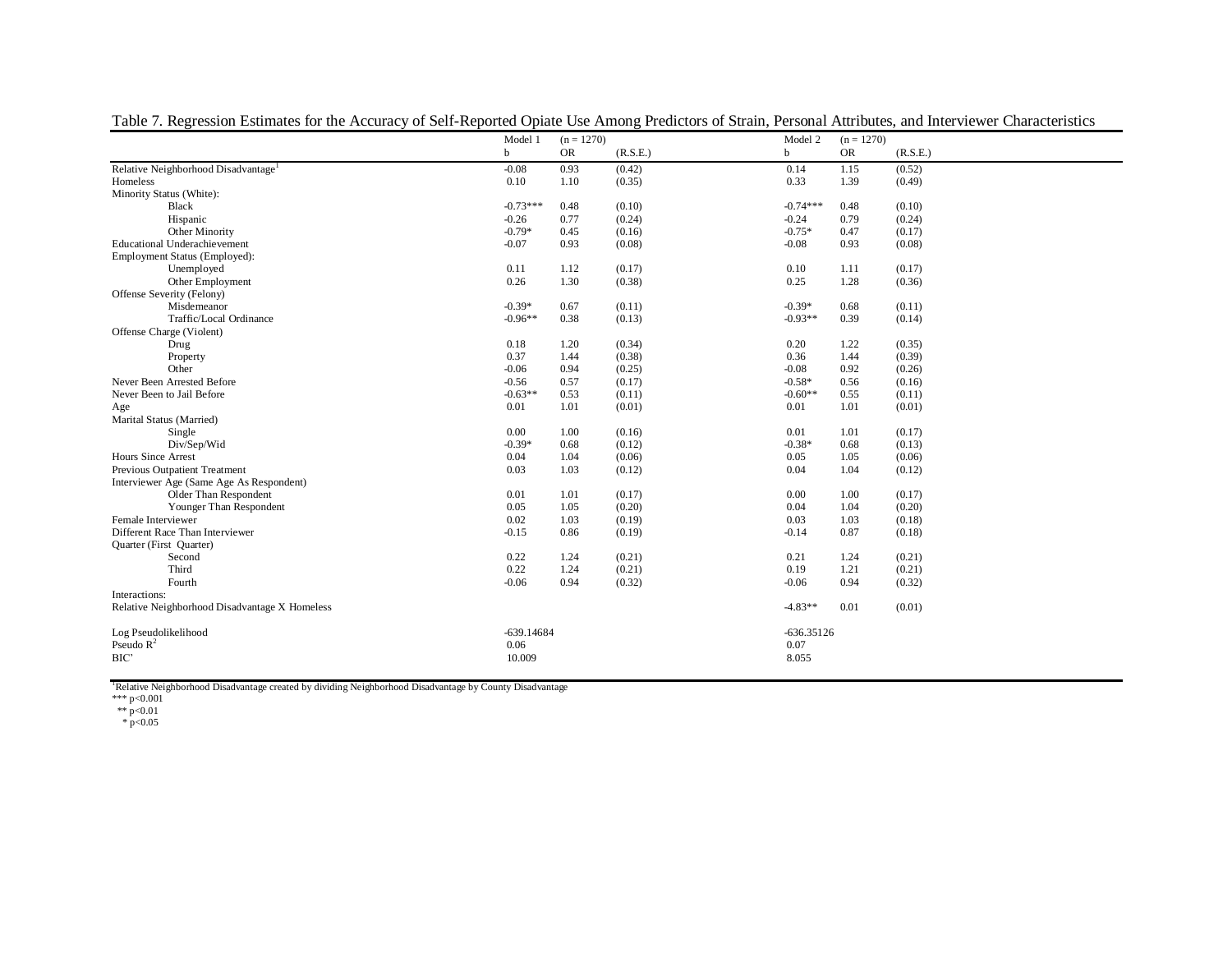In opiate Model 1, arrest severity is the only strain indicator that significantly increases the odds of accurately reporting opiate use. For those arrested for a misdemeanor, the odds of accurately reporting opiate use decreases by a factor of 0.67  $(b = -0.39)$  compared to those arrested for a felony offense. Finally, the odds of accurately reporting opiate use for those arrested for a traffic offense decreases by a factor of 0.38 ( $b = -0.96$ ) compared to those arrested for a felony offense.

Interaction terms were calculated in the opiate model to determine if accumulated strain also influences the accuracy of self-reported opiate use. Only one interaction effect is significant and is reported in opiate Model 2. For homeless respondents, a one unit increase in relative neighborhood disadvantage decreases the odds of accurately reporting opiate use by 99% (OR =  $0.01$ ; b = -4.83) compared to those who were not homeless. However, for those in a stable residence, an increase in relative neighborhood disadvantage does not affect the accuracy of self-reported opiate use. For those who reside in neighborhoods equivalent in disadvantage to the surrounding areas within the county, homelessness does not affect the accuracy of self-reported opiate use. For those who have a stable residence in a neighborhood equivalent in disadvantage to the surrounding areas within the county, the odds of accurately reporting opiate use decreases by a factor of  $0.56$  (b = -0.58).

Model fit statistics were subsequently calculated on the two opiate models to determine which model best fits the data. Model 1 had a log pseudolikelihood of -639.14684 and a pseudo  $R^2$  of 0.06, while Model 2 had a log pseudolikelihood of -636.35126 and a pseudo  $R^2$  of 0.07, which indicates Model 2 best fits the data. To further determine the strength of support for Model 2 over Model 1, BIC' statistics were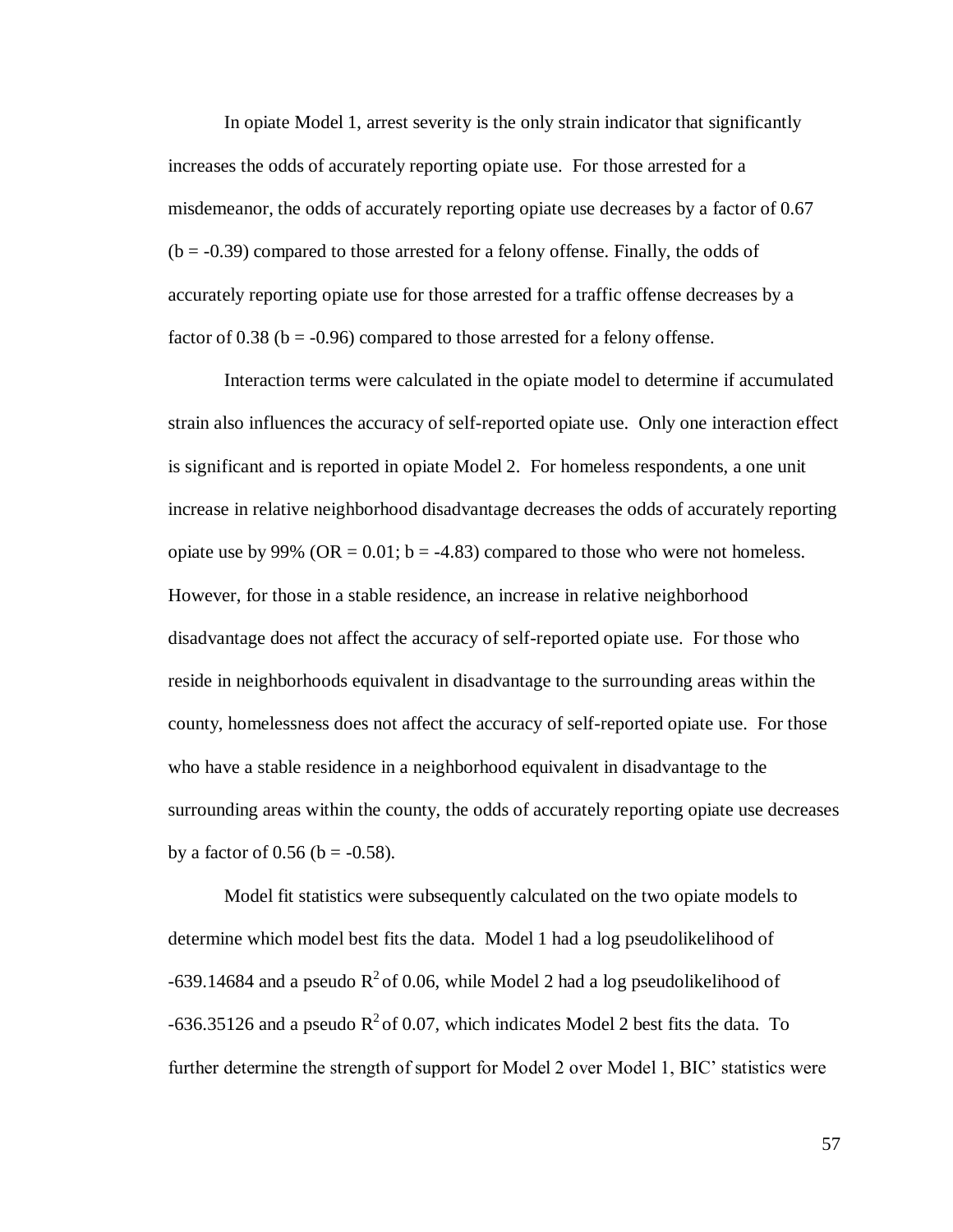calculated for both models. The difference in the BIC' statistic between the two models was 1.954, which provides weak support for Model 2 over Model 1.

### *Methamphetamine Model*

In methamphetamine Model 1 ( $n = 2,308$ ), minority strain, strain from the seriousness of the arrest charge, and the strain from being in jail for the first time all significantly affect the accuracy of self-reported methamphetamine use in the predicted direction.<sup>7</sup> For black respondents, the odds of accurately reporting methamphetamine use decreases by a factor of  $0.40$  (b = -0.92) when compared to white respondents. In addition, the odds for Hispanic respondents accurately reporting methamphetamine use decreases by a factor of  $0.57$  (b =  $-0.56$ ) when compared to white respondents. Those arrested for a drug offense, property offense, and "other" type of offense were all more likely to accurately report methamphetamine use than those arrested for a violent offense. For those who had never been to jail before, the odds of accurately reporting methamphetamine use decreases by a factor of  $0.64$  (b = -0.45) compared to those who had previously been to jail, holding all other variables constant.

Many strain variables in Model 1, however, are also significant in the opposite direction then predicted in the methamphetamine model. For the homeless, the odds of accurately reporting methamphetamine use increases by a factor of 1.59 ( $b = 0.47$ ) when compared to those who reported living in a stable residence. In addition, for the unemployed, the odds of accurately reporting methamphetamine use increases by a factor of 1.65 ( $b = 0.50$ ) when compared to employed respondents. Finally, those arrested for a

 $\overline{a}$ 

 $7$  Refer to Table 8 for the methamphetamine regression models.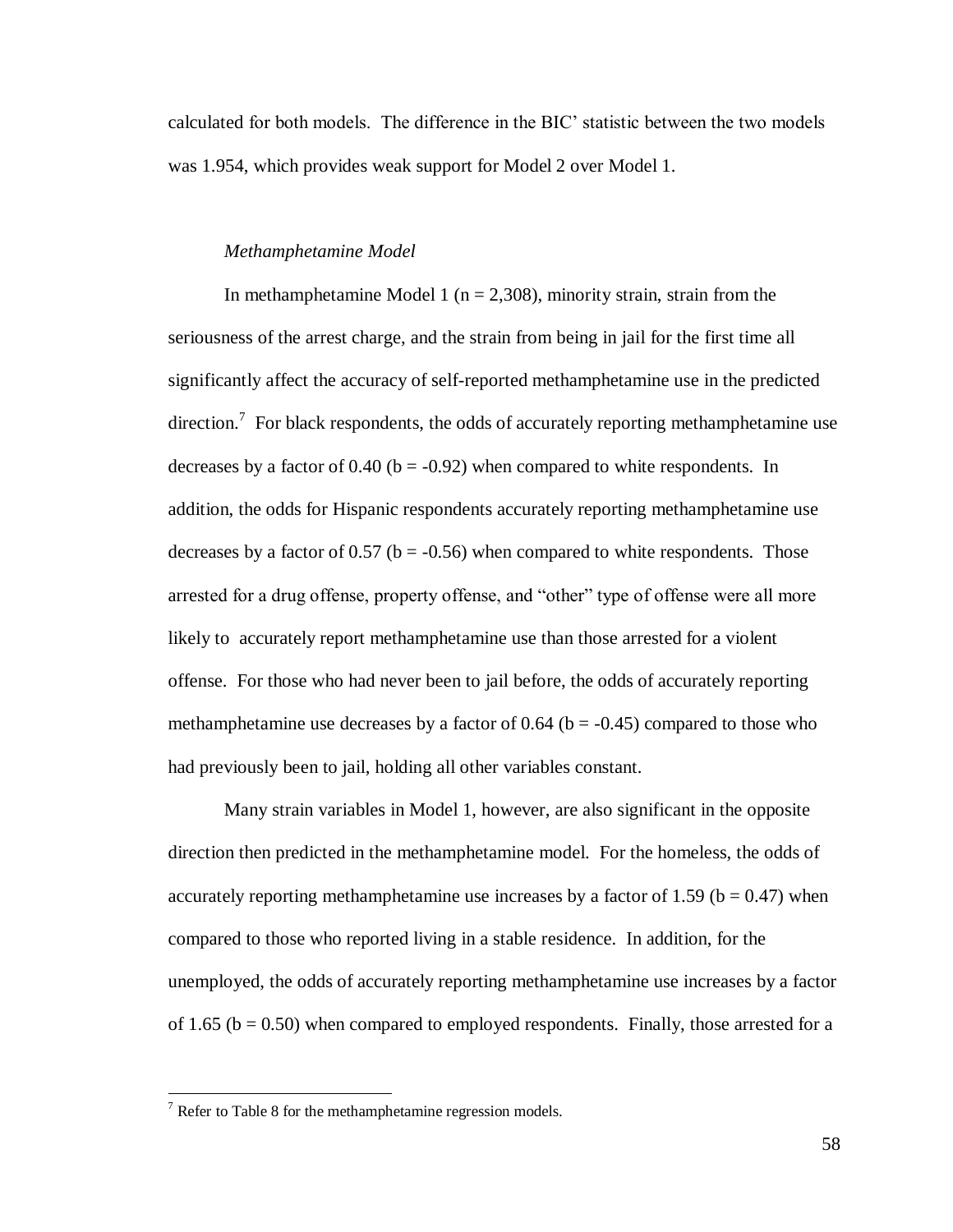|                                                 | Model 1      | $(n = 2308)$ |          | Model 2      | $(n = 2308)$ |         |
|-------------------------------------------------|--------------|--------------|----------|--------------|--------------|---------|
|                                                 | $\mathbf b$  | <b>OR</b>    | (R.S.E.) | b            | <b>OR</b>    | (R.S.E) |
| Relative Neighborhood Disadvantage <sup>1</sup> | 0.08         | 1.08         | (0.28)   | 0.05         | 1.05         | (0.28)  |
| Homeless                                        | $0.47**$     | 1.59         | (0.29)   | 1.09***      | 2.97         | (0.81)  |
| Minority Status (White):                        |              |              |          |              |              |         |
| <b>Black</b>                                    | $-0.92***$   | 0.40         | (0.10)   | $-0.91***$   | 0.40         | (0.10)  |
| Hispanic                                        | $-0.56***$   | 0.57         | (0.08)   | $-0.56***$   | 0.57         | (0.08)  |
| Other Minority                                  | $-0.39$      | 0.67         | (0.14)   | $-0.40$      | 0.67         | (0.14)  |
| <b>Educational Underachievement</b>             | $-0.11$      | 0.90         | (0.07)   | $-0.07$      | 0.93         | (0.07)  |
| Employment Status (Employed):                   |              |              |          |              |              |         |
| Unemployed                                      | $0.50***$    | 1.65         | (0.16)   | $0.51***$    | 1.66         | (0.17)  |
| Other Employment                                | $-0.15$      | 0.86         | (0.20)   | $-0.18$      | 0.84         | (0.20)  |
| Offense Severity (Felony)                       |              |              |          |              |              |         |
| Misdemeanor                                     | $-0.49***$   | 0.61         | (0.05)   | $-0.51***$   | 0.61         | (0.05)  |
| Traffic/Local Ordinance                         | $-0.69*$     | 0.50         | (0.16)   | $-0.69*$     | 0.50         | (0.16)  |
| Offense Charge (Violent)                        |              |              |          |              |              |         |
| Drug                                            | $0.62***$    | 1.87         | (0.28)   | $0.63***$    | 1.87         | (0.29)  |
| Property                                        | $0.47**$     | 1.60         | (0.25)   | $0.48**$     | 1.62         | (0.25)  |
| Other                                           | $0.48***$    | 1.62         | (0.25)   | $0.49**$     | 1.64         | (0.26)  |
| Never Been Arrested Before                      | $-0.15$      | 0.86         | (0.14)   | $-0.15$      | 0.86         | (0.14)  |
| Never Been to Jail Before                       | $-0.45**$    | 0.64         | (0.11)   | $-0.45**$    | 0.64         | (0.11)  |
| Age                                             | 0.01         | 1.01         | (0.01)   | 0.01         | 1.01         | (0.01)  |
| Marital Status (Married)                        |              |              |          |              |              |         |
| Single                                          | 0.09         | 1.09         | (0.12)   | 0.09         | 1.09         | (0.12)  |
| Div/Sep/Wid                                     | $-0.05$      | 0.95         | (0.12)   | $-0.05$      | 0.95         | (0.13)  |
| Hours Since Arrest                              | $0.11*$      | 1.11         | (0.06)   | $0.11*$      | 1.11         | (0.06)  |
| Previous Outpatient Treatment                   | $0.30***$    | 1.35         | (0.11)   | $0.30***$    | 1.36         | (0.11)  |
| Interviewer Age (Same Age As Respondent)        |              |              |          |              |              |         |
| Older Than Respondent                           | 0.07         | 1.07         | (0.15)   | 0.06         | 1.06         | (0.15)  |
| Younger Than Respondent                         | $0.29**$     | 1.34         | (0.15)   | $0.31**$     | 1.36         | (0.15)  |
| Female Interviewer                              | $-0.15$      | 0.86         | (0.08)   | $-0.15$      | 0.86         | (0.09)  |
| Different Race Than Interviewer                 | $-0.08$      | 0.92         | (0.08)   | $-0.07$      | 0.93         | (0.08)  |
| Quarter (First Quarter)                         |              |              |          |              |              |         |
| Second                                          | 0.01         | 1.01         | (0.16)   | 0.00         | 1.00         | (0.16)  |
| Third                                           | 0.01         | 1.01         | (0.11)   | 0.00         | 1.00         | (0.11)  |
| Fourth                                          | 0.30         | 1.35         | (0.56)   | 0.28         | 1.32         | (0.55)  |
| Interactions:                                   |              |              |          |              |              |         |
| Homeless X Educational Underachievement         |              |              |          | $-0.55**$    | 0.58         | (0.10)  |
| Log Pseudolikelihood                            | $-1367.5127$ |              |          | $-1365.1342$ |              |         |
| Pseudo $R^2$                                    | 0.07         |              |          | 0.07         |              |         |
| BIC'                                            | $-118.776$   |              |          | $-123.533$   |              |         |
|                                                 |              |              |          |              |              |         |

Table 8. Regression Estimates for the Accuracy of Self-Reported Methamphetamine Use Among Predictors of Strain, Personal Attributes, and Interviewer Characteristics

<sup>1</sup>Relative Neighborhood Disadvantage created by dividing Neighborhood Disadvantage by County Disadvantage<br>\*\*\* p<0.01<br>
\*\* p<0.01<br>
\* p<0.05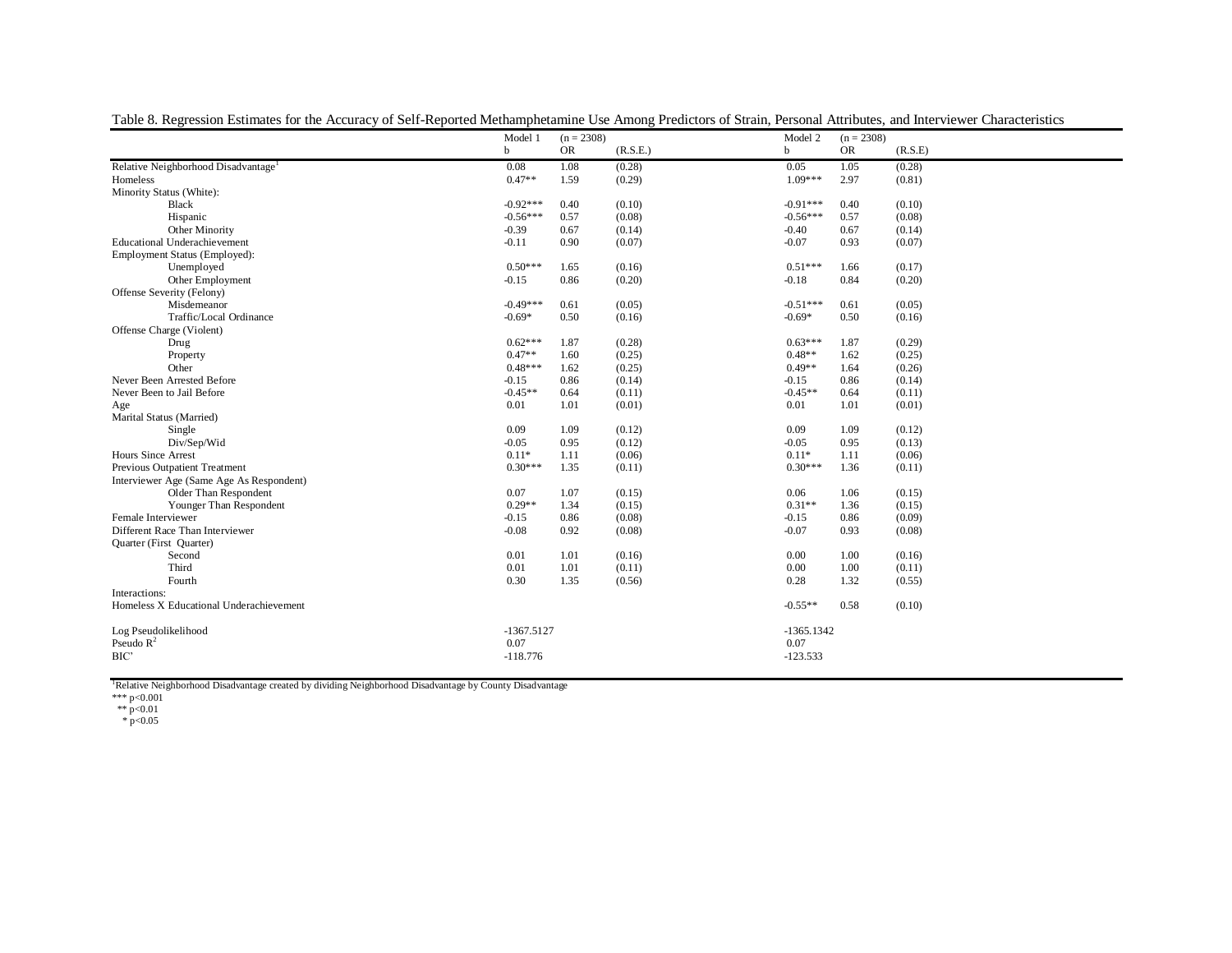misdemeanor or traffic/local ordinance were statistically more likely to accurately report methamphetamine use than those arrested for a felony. Another important finding is those that had previously been enrolled in an outpatient substance abuse program were more likely to accurately report methamphetamine use than those that had never enrolled in a substance abuse treatment program.

Accumulated strain is examined in the methamphetamine model by introducing interactions between the five main strain variables. The only interaction that significantly influences the accuracy of self-reported methamphetamine use is between homelessness and educational underachievement and is included in Model 2. For the homeless, a one unit increase in educational underachievement decreases the odds of accurately reporting methamphetamine use by a factor of 0.58 ( $b = -0.55$ ). However, for those with a stable residence, educational underachievement does not significantly affect the odds of accurately reporting methamphetamine use. In addition, for those with a college education, homelessness does not statistically affect the odds of accurately reporting methamphetamine use.

Log pseudolikelihood, pseudo  $\mathbb{R}^2$ , and BIC' statistics were calculated to determine which methamphetamine model best fits the data. Model 1 had a log pseudolikelihood of -1367.5127 and a pseudo  $R^2$  of 0.07, while Model 2 had a log pseudolikelihood score of -1365.1342 and a pseudo  $R^2$  of 0.07. BIC' statistics were calculated to determine which model best fit the data since the log pseudolikelihood and the pseudo  $R^2$  were similar in both models. The difference between the BIC' statistic in Model 1 and Model 2 was 4.757, which indicates modest support for Model 2 of the methamphetamine models.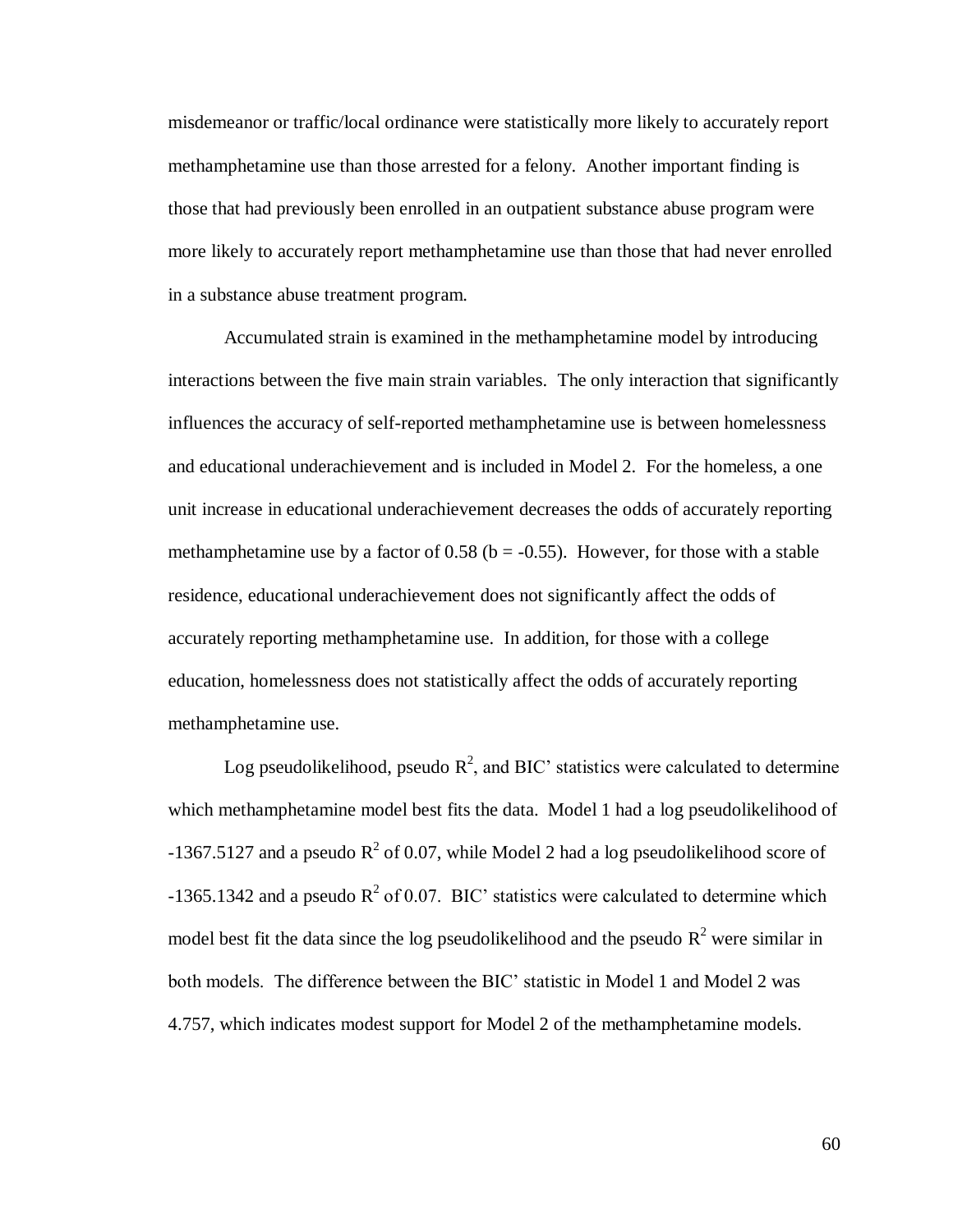#### *Marijuana Model*

In the marijuana model ( $n = 7,485$ ), minority strain, strain from the seriousness of the arrest charge, and strain from being arrested and in jail for the first time all significantly affect the accuracy of self-reported marijuana use in the direction predicted.<sup>8</sup> For Hispanic respondents, the odds of accurately reporting marijuana use decreases by a factor of 0.73 ( $b = -0.32$ ) compared to white respondents. The odds of accurately reporting marijuana use are 72.2% ( $b = 0.54$ ) greater for those arrested for a drug offense compared to those arrested for a violent offense. For respondents who had never been arrested before, the odds of accurately reporting marijuana use decreases by a factor of  $0.75$  (b =  $-0.29$ ) compared to respondents who had previously been arrested. In addition, the odds of accurately reporting marijuana use for respondents who had never been to jail before decreases by a factor of  $0.70$  (b = -0.36) compared to respondents who had previously been to jail.

Other important characteristics that significantly affect the accuracy of selfreported marijuana use are the age of the respondent and whether the respondent had previously been in an outpatient substance abuse treatment program. For each additional year in age, the odds of accurately reporting marijuana use decreases by  $3\%$  (OR=.97; b = -0.03), holding all other variables constant. The odds of accurately reporting marijuana use increases by approximately  $31\%$  (b = 0.27) for respondents who had previously been in an outpatient substance abuse treatment program compared to respondents who have never been in such a program. No interaction effects significantly influence the accuracy of self-reported marijuana use.

 $\overline{a}$ 

<sup>&</sup>lt;sup>8</sup> Refer to Table 9 for the marijuana regression model.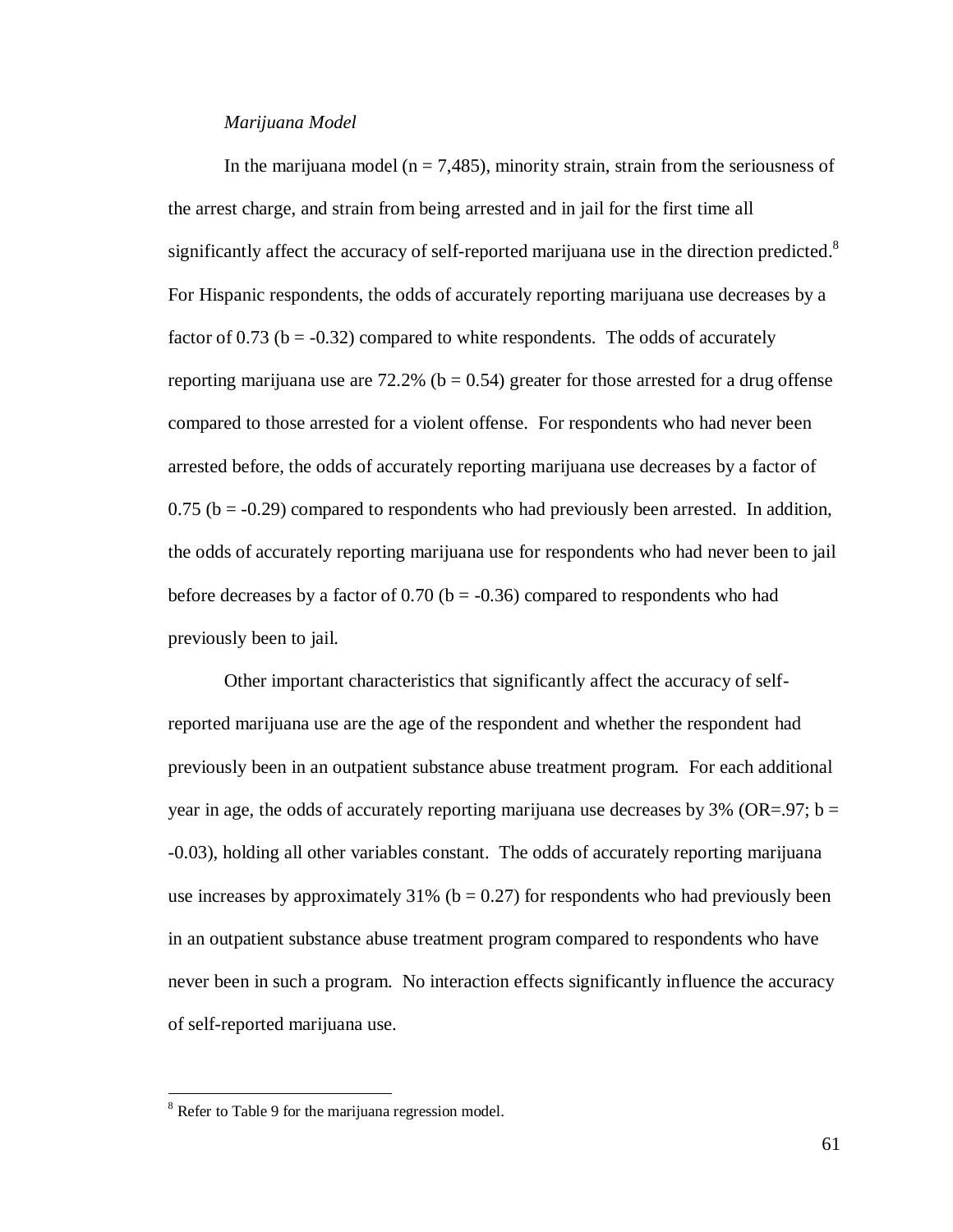|                                                 | Model 1     | $(n = 7485)$ |          |
|-------------------------------------------------|-------------|--------------|----------|
|                                                 | $\mathbf b$ | <b>OR</b>    | (R.S.E.) |
| Relative Neighborhood Disadvantage <sup>1</sup> | 0.08        | 1.08         | (0.21)   |
| Homeless                                        | 0.23        | 1.26         | (0.22)   |
| Minority Status (White):                        |             |              |          |
| Black                                           | $-0.19$     | 0.83         | (0.08)   |
| Hispanic                                        | $-0.32**$   | 0.73         | (0.08)   |
| Other Minority                                  | $-0.25$     | 0.78         | (0.13)   |
| <b>Educational Underachievement</b>             | $-0.05$     | 0.95         | (0.04)   |
| Employment Status (Employed):                   |             |              |          |
| Unemployed                                      | 0.11        | 1.11         | (0.08)   |
| Other Employment                                | $-0.12$     | 0.88         | (0.09)   |
| Offense Severity (Felony)                       |             |              |          |
| Misdemeanor                                     | $-0.04$     | 0.96         | (0.06)   |
| Traffic/Local Ordinance                         | $-0.19$     | 0.83         | (0.12)   |
| Offense Charge (Violent)                        |             |              |          |
| Drug                                            | $0.54***$   | 1.72         | (0.19)   |
| Property                                        | 0.20        | 1.22         | (0.14)   |
| Other                                           | 0.11        | 1.12         | (0.10)   |
| Never Been Arrested Before                      | $-0.29***$  | 0.75         | (0.07)   |
| Never Been to Jail Before                       | $-0.36***$  | 0.70         | (0.06)   |
| Age                                             | $-0.03***$  | 0.97         | (0.00)   |
| Marital Status (Married)                        |             |              |          |
| Single                                          | 0.15        | 1.17         | (0.10)   |
| Div/Sep/Wid                                     | 0.14        | 1.15         | (0.10)   |
| <b>Hours Since Arrest</b>                       | 0.01        | 1.01         | (0.03)   |
| Previous Outpatient Treatment                   | $0.27*$     | 1.31         | (0.14)   |
| Interviewer Age (Same Age As Respondent)        |             |              |          |
| Older Than Respondent                           | $-0.01$     | 0.99         | (0.10)   |
| Younger Than Respondent                         | 0.07        | 1.08         | (0.09)   |
| Female Interviewer                              | 0.03        | 1.03         | (0.13)   |
| Different Race Than Interviewer                 | $-0.02$     | 0.98         | (0.08)   |
| Quarter (First Quarter)                         |             |              |          |
| Second                                          | 0.06        | 1.06         | (0.10)   |
| Third                                           | $-0.05$     | 0.95         | (0.08)   |
| Fourth                                          | $-0.23*$    | 0.79         | (0.08)   |
| Interactions:                                   |             |              |          |
| No Interactions Present                         |             |              |          |
| Log Pseudolikelihood                            | -3308.926   |              |          |
| Pseudo $R^2$                                    | 0.03        |              |          |
|                                                 |             |              |          |

| able !<br>. Estimates for the<br>Regression | Accuracy of Self-Reported Mariiuana |         | Use Among Predictors of Strain. | . Personal Attributes. | and Interviewer | . haracteristics |
|---------------------------------------------|-------------------------------------|---------|---------------------------------|------------------------|-----------------|------------------|
|                                             |                                     | اماه ۱۸ | 7485                            |                        |                 |                  |

<sup>1</sup>Relative Neighborhood Disadvantage created by dividing Neighborhood Disadvantage by County Disadvantage<br>\*\*\* p<0.01<br>
\*\* p<0.01<br>
\* p<0.05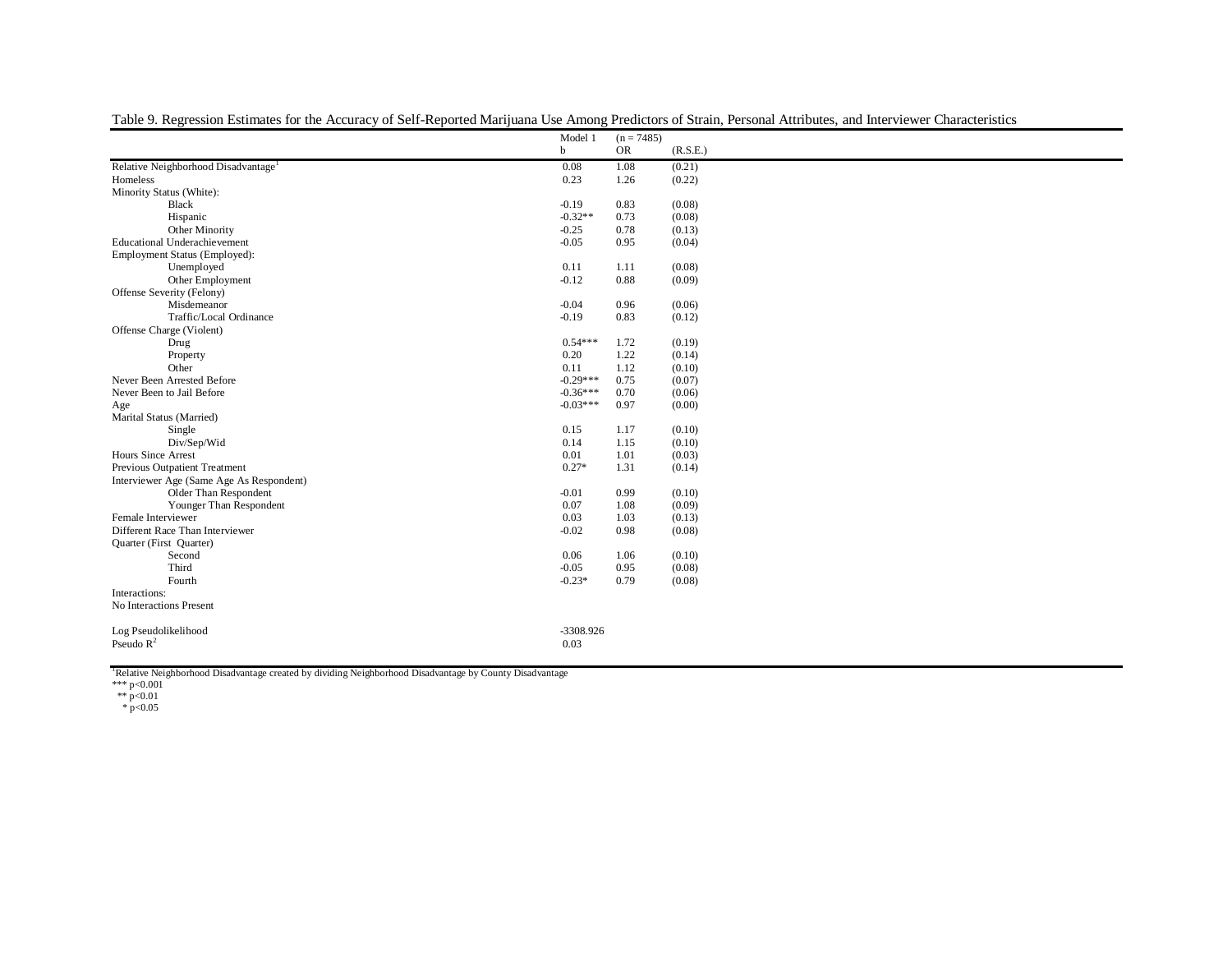### *Benzodiazepine Model*

In the benzodiazepine model ( $n = 724$ ), minority status is the only strain indicator that affects the accuracy of self-reported benzodiazepine use in the predicted direction.<sup>9</sup> For black respondents, the odds of accurately reporting benzodiazepine use decreases by a factor of 0.47 ( $b = -0.75$ ) when compared to white respondents. There appears to be no strain indicator that significantly increases the odds of accurately reporting benzodiazepine use. However, several personal attributes did significantly affect the odds of accurately reporting benzodiazepine use. For every additional year in age, the odds of accurately reporting benzodiazepine use decreases by  $3\%$  (OR=.97; b = -0.03), holding all other variables constant. In addition, the odds of accurately reporting benzodiazepine use increases by approximately  $73\%$  (b = 0.55) for respondents who had previously been in an outpatient substance abuse treatment compared to respondents who had never been to such a program. No interaction effects significantly influenced the accuracy of self-reported benzodiazepine use.

## *Methadone Model*

 $\overline{a}$ 

In methadone Model 1 ( $n = 209$ ), no strain indicator significantly affects the accuracy of self-reported methadone use.<sup>10</sup> The only variable in Model 1 that influences the accuracy of self-reported methadone use is previous enrollment in an outpatient substance abuse treatment program. The odds of accurately reporting methadone use increases by approximately 128% ( $b = 0.83$ ) for respondents who had previously been in

 $9^9$  Refer to Table 10 for the benzodiazepine regression model.

<sup>&</sup>lt;sup>10</sup> Refer to Table 11 for the methadone regression models.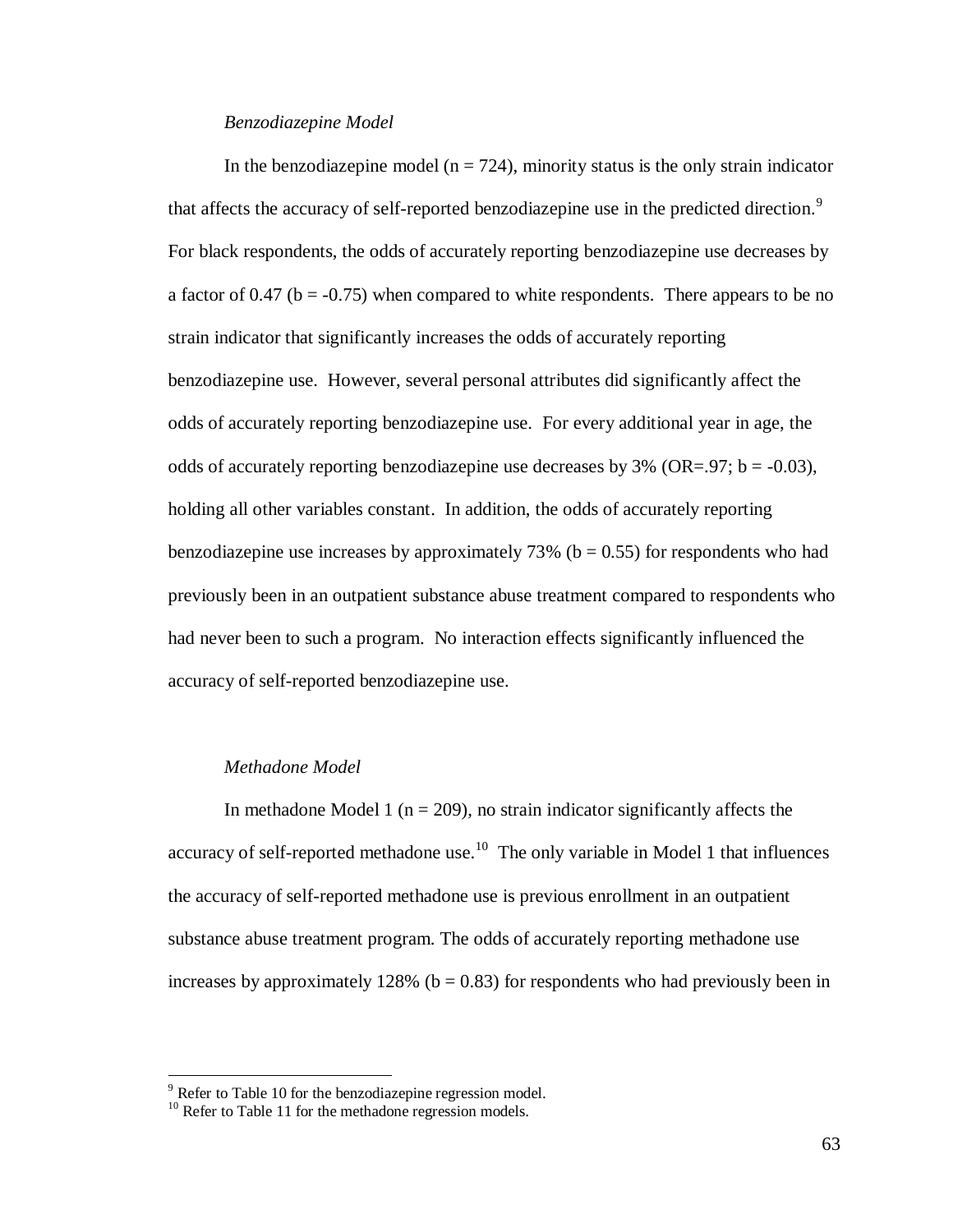|                                                 | Model 1      | $(n = 724)$ |          |
|-------------------------------------------------|--------------|-------------|----------|
|                                                 | b            | <b>OR</b>   | (R.S.E.) |
| Relative Neighborhood Disadvantage <sup>1</sup> | $-0.25$      | 0.78        | (0.42)   |
| Homeless                                        | $-0.62$      | 0.54        | (0.21)   |
| Minority Status (White):                        |              |             |          |
| Black                                           | $-0.75***$   | 0.47        | (0.11)   |
| Hispanic                                        | $-0.48$      | 0.62        | (0.19)   |
| Other Minority                                  | $-0.40$      | 0.67        | (0.27)   |
| <b>Educational Underachievement</b>             | $-0.12$      | 0.89        | (0.10)   |
| Employment Status (Employed):                   |              |             |          |
| Unemployed                                      | 0.29         | 1.34        | (0.26)   |
| Other Employment                                | $0.75***$    | 2.12        | (0.48)   |
| Offense Severity (Felony)                       |              |             |          |
| Misdemeanor                                     | $-0.12$      | 0.88        | (0.15)   |
| Traffic/Local Ordinance                         | $-0.22$      | 0.80        | (0.35)   |
| Offense Charge (Violent)                        |              |             |          |
| Drug                                            | 0.50         | 1.64        | (0.53)   |
| Property                                        | 0.39         | 1.47        | (0.40)   |
| Other                                           | 0.30         | 1.35        | (0.42)   |
| Never Been Arrested Before                      | $-0.26$      | 0.77        | (0.27)   |
| Never Been to Jail Before                       | 0.12         | 1.13        | (0.29)   |
| Age                                             | $-0.03**$    | 0.97        | (0.01)   |
| Marital Status (Married)                        |              |             |          |
| Single                                          | $-0.55**$    | 0.58        | (0.12)   |
| Div/Sep/Wid                                     | $-0.74***$   | 0.48        | (0.11)   |
| <b>Hours Since Arrest</b>                       | 0.06         | 1.06        | (0.10)   |
| Previous Outpatient Treatment                   | $0.55**$     | 1.73        | (0.33)   |
| Interviewer Age (Same Age As Respondent)        |              |             |          |
| Older Than Respondent                           | $-0.51**$    | 0.60        | (0.12)   |
| Younger Than Respondent                         | 0.05         | 1.05        | (0.23)   |
| Female Interviewer                              | 0.32         | 1.38        | (0.26)   |
| Different Race Than Interviewer                 | $-0.00$      | 1.00        | (0.20)   |
| Quarter (First Quarter)                         |              |             |          |
| Second                                          | $-0.27$      | 0.77        | (0.18)   |
| Third                                           | 0.12         | 1.12        | (0.33)   |
| Fourth                                          | 0.49         | 1.64        | (0.61)   |
| Interactions:                                   |              |             |          |
| No Interactions Present                         |              |             |          |
| Log Pseudolikelihood                            | $-376.45482$ |             |          |
| Pseudo $R^2$                                    | 0.08         |             |          |
|                                                 |              |             |          |

Table 10. Regression Estimates for the Accuracy of Self-Reported Benzodiazepine Use Among Predictors of Strain, Personal Attributes, and Interviewer Characteristics

<sup>1</sup>Relative Neighborhood Disadvantage created by dividing Neighborhood Disadvantage by County Disadvantage<br>\*\*\* p<0.01<br>
\*\* p<0.01<br>
\* p<0.05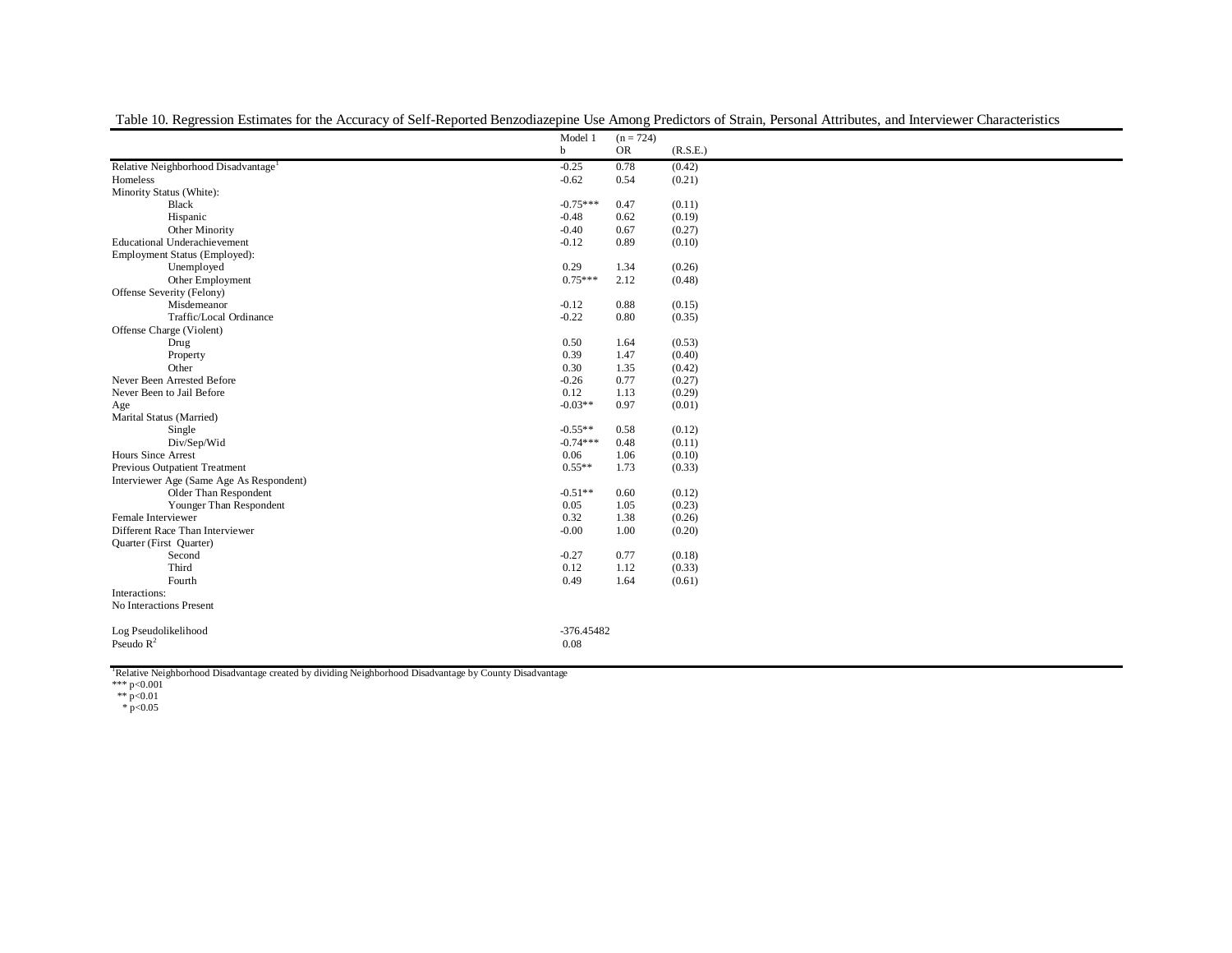Table 11. Regression Estimates for the Accuracy of Self-Reported Methadone Use Among Predictors of Strain, Personal Attributes, and Interviewer Characteristics

|                                                 | Model 1      | $(n = 209)$ |          | Model 2     | $(n = 209)$ |         |
|-------------------------------------------------|--------------|-------------|----------|-------------|-------------|---------|
|                                                 | $\mathbf b$  | <b>OR</b>   | (R.S.E.) | $\mathbf b$ | <b>OR</b>   | (R.S.E) |
| Relative Neighborhood Disadvantage <sup>1</sup> | 0.03         | 1.03        | (0.67)   | 0.64        | 1.90        | (1.35)  |
| Homeless                                        | 0.49         | 1.63        | (1.18)   | 0.97        | 2.63        | (1.75)  |
| Minority Status (White):                        |              |             |          |             |             |         |
| Black                                           | $-0.92$      | 0.40        | (0.22)   | $-1.08$     | 0.34        | (0.21)  |
| Hispanic                                        | 0.31         | 1.36        | (0.61)   | 0.30        | 1.35        | (0.66)  |
| Other Minority                                  | 0.47         | 1.61        | (1.02)   | 0.46        | 1.59        | (1.03)  |
| <b>Educational Underachievement</b>             | $-0.09$      | 0.92        | (0.21)   | $-0.15$     | 0.86        | (0.21)  |
| Employment Status (Employed):                   |              |             |          |             |             |         |
| Unemployed                                      | $-0.27$      | 0.76        | (0.30)   | $-0.24$     | 0.79        | (0.31)  |
| Other Employment                                | 0.90         | 2.46        | (1.79)   | 1.02        | 2.78        | (1.93)  |
| Offense Severity (Felony)                       |              |             |          |             |             |         |
| Misdemeanor                                     | $-0.29$      | 0.75        | (0.37)   | $-0.28$     | 0.76        | (0.38)  |
| Traffic/Local Ordinance                         | $-0.61$      | 0.54        | (0.34)   | $-0.67$     | 0.51        | (0.31)  |
| Offense Charge (Violent)                        |              |             |          |             |             |         |
| Drug                                            | 1.07         | 2.92        | (1.99)   | 1.08        | 2.96        | (2.08)  |
| Property                                        | 0.78         | 2.18        | (1.22)   | 0.68        | 1.97        | (1.17)  |
| Other                                           | 0.57         | 1.78        | (1.08)   | 0.50        | 1.64        | (1.04)  |
| Never Been Arrested Before                      | $-1.56$      | 0.21        | (0.21)   | $-1.71$     | 0.18        | (0.20)  |
| Never Been to Jail Before                       | 0.67         | 1.95        | (1.26)   | 0.79        | 2.20        | (1.56)  |
| Age                                             | 0.01         | 1.01        | (0.03)   | 0.01        | 1.01        | (0.03)  |
| Marital Status (Married)                        |              |             |          |             |             |         |
| Single                                          | 0.61         | 1.84        | (1.13)   | 0.67        | 1.96        | (1.23)  |
| Div/Sep/Wid                                     | 0.37         | 1.45        | (0.52)   | 0.49        | 1.63        | (0.55)  |
| Hours Since Arrest                              | $-0.19$      | 0.83        | (0.18)   | $-0.21$     | 0.81        | (0.17)  |
| Previous Outpatient Treatment                   | $0.83**$     | 2.28        | (0.70)   | $0.77*$     | 2.16        | (0.68)  |
| Interviewer Age (Same Age As Respondent)        |              |             |          |             |             |         |
| Older Than Respondent                           | 0.29         | 1.34        | (0.80)   | 0.31        | 1.37        | (0.82)  |
| Younger Than Respondent                         | 0.29         | 1.34        | (0.66)   | 0.25        | 1.29        | (0.64)  |
| Female Interviewer                              | $-0.39$      | 0.68        | (0.29)   | $-0.38$     | 0.68        | (0.32)  |
| Different Race Than Interviewer                 | 0.08         | 1.09        | (0.35)   | 0.17        | 1.18        | (0.44)  |
| Quarter (First Quarter)                         |              |             |          |             |             |         |
| Second                                          | $-0.20$      | 0.82        | (0.59)   | $-0.17$     | 0.85        | (0.63)  |
| Third                                           | $-0.18$      | 0.83        | (0.44)   | $-0.18$     | 0.83        | (0.44)  |
| Fourth                                          | $-0.28$      | 0.76        | (0.52)   | $-0.38$     | 0.69        | (0.47)  |
| Interactions:                                   |              |             |          |             |             |         |
| Relative Neighborhood Disadvantage X Homeless   |              |             |          | $-4.63*$    | 0.01        | (0.02)  |
|                                                 |              |             |          |             |             |         |
| Log Pseudolikelihood                            | $-84.072641$ |             |          | -83.059195  |             |         |
| Pseudo $R^2$                                    | 0.16         |             |          | 0.17        |             |         |
| BIC'                                            | 45.985       |             |          | 43.958      |             |         |
|                                                 |              |             |          |             |             |         |

<sup>1</sup>Relative Neighborhood Disadvantage created by dividing Neighborhood Disadvantage by County Disadvantage<br>\*\*\* p<0.01<br>
\*\* p<0.01<br>
\* p<0.05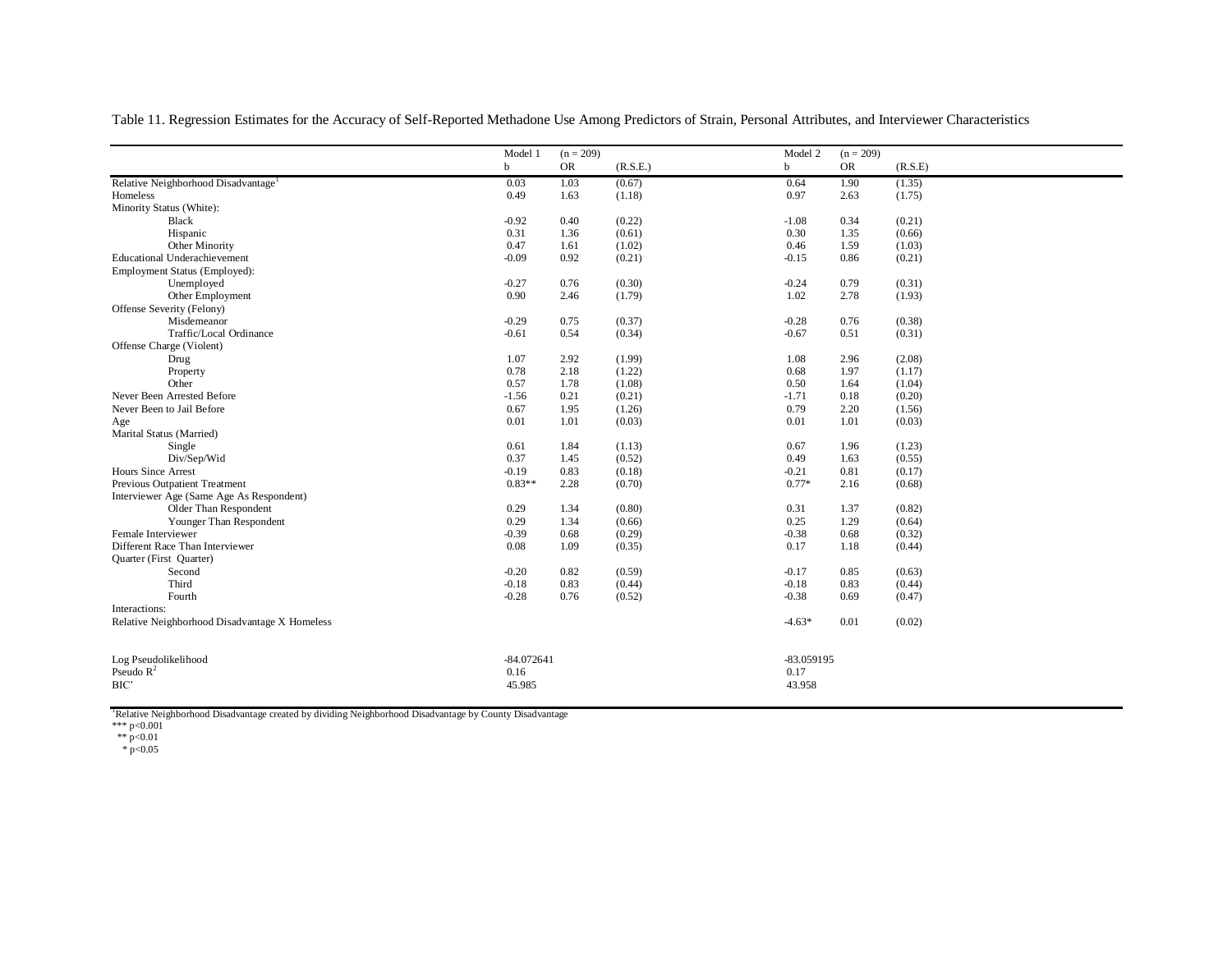an outpatient substance abuse treatment program compared to respondents who had never been in an outpatient substance abuse treatment program.

Although no single strain predictor affected the accuracy of self-reported methadone use, a type of accumulated strain does significantly influence the accuracy of self-reported methadone use and is included in Model 2. For those who were homeless, a one unit increase in relative neighborhood disadvantage decreases the odds of accurately reporting methadone use by 99% (OR=.01;  $b = -4.63$ ) compared to those who were not homeless.

Log pseudolikelihood, pseudo  $\mathbb{R}^2$ , and BIC' statistics were calculated to determine which methadone model best fit the data. The log pseudolikelihood for Model 1 is  $-84.07261$  and the pseudo  $R^2$  is 0.16. The log pseudolikelihood for Model 2 is -83.059195 and the pseudo  $R^2$  is 0.17. Since the log pseudolikelihood and the pseudo  $R^2$ were similar in both models, BIC' statistics were calculated. The BIC' statistic for Model 1 is 45.985 and the BIC' statistic for Model 2 is 43.958. Therefore, the difference between the scores is 2.027, which indicates that there is modest support for Model 2 being a better fit than Model 1.

## *Alcohol Model*

 $\overline{a}$ 

For the alcohol model ( $n = 1,057$ ), only minority strain and the seriousness of the arrest charge significantly affects the accuracy of self-reported alcohol use in the predicted direction.<sup>11</sup> For black respondents, the accuracy of self-reported alcohol use decreases by a factor of  $0.41$  (b = -0.89) when compared to white respondents. In addition, the accuracy of self-reported alcohol use for Hispanics decreases by a factor of

 $11$  Refer to Table 12 for the alcohol regression model.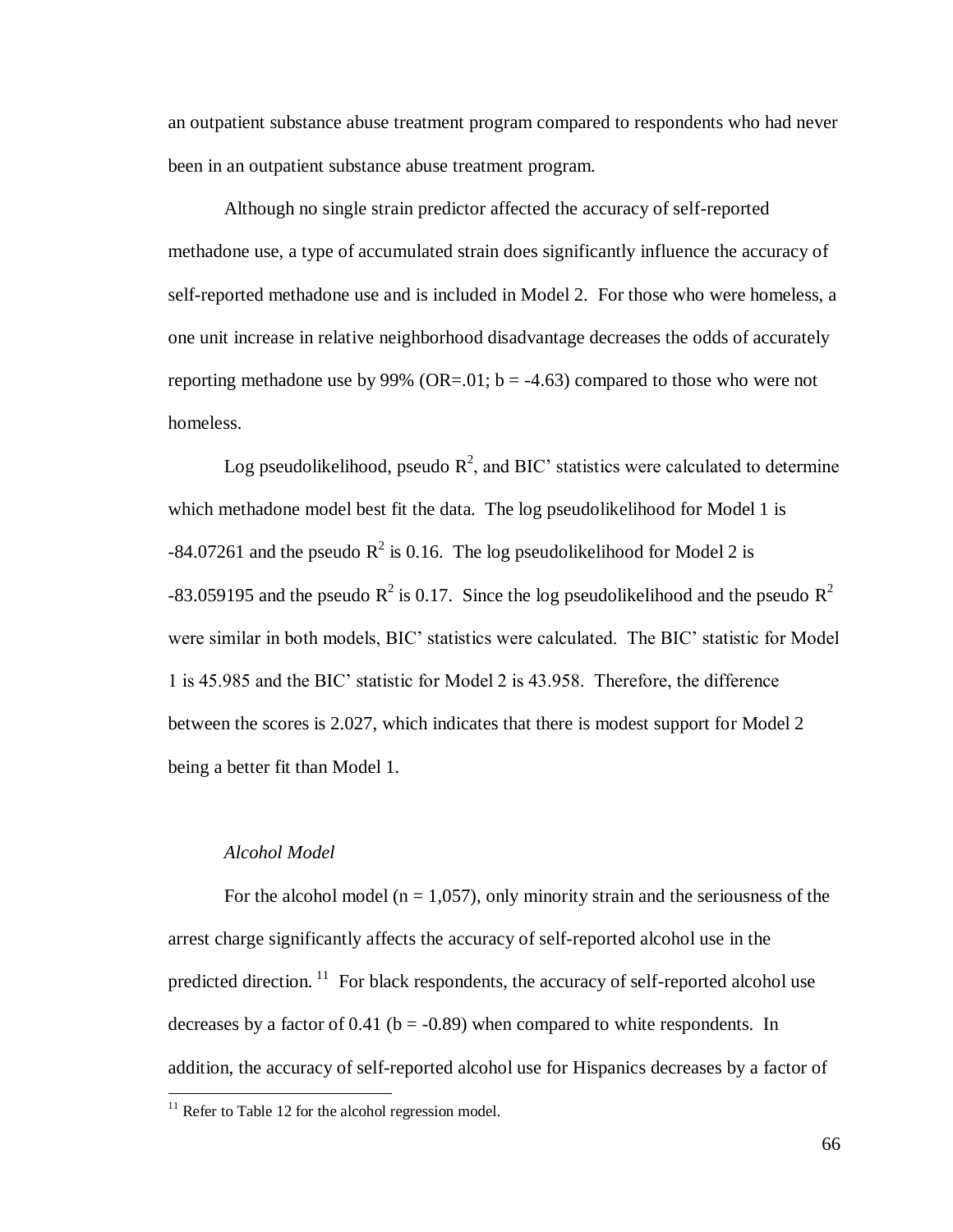|                                                 | Model 1<br>$(n = 1057)$ |           |          |
|-------------------------------------------------|-------------------------|-----------|----------|
|                                                 | b                       | <b>OR</b> | (R.S.E.) |
| Relative Neighborhood Disadvantage <sup>1</sup> | $-0.28$                 | 0.76      | (0.48)   |
| Homeless                                        | 0.76                    | 2.13      | (1.03)   |
| Minority Status (White):                        |                         |           |          |
| Black                                           | $-0.89**$               | 0.41      | (0.12)   |
| Hispanic                                        | $-1.00***$              | 0.37      | (0.11)   |
| Other Minority                                  | $-0.52$                 | 0.59      | (0.23)   |
| <b>Educational Underachievement</b>             | 0.23                    | 1.26      | (0.16)   |
| Employment Status (Employed):                   |                         |           |          |
| Unemployed                                      | $0.42*$                 | 1.52      | (0.32)   |
| Other Employment                                | $0.74*$                 | 2.10      | (0.80)   |
| Offense Severity (Felony)                       |                         |           |          |
| Misdemeanor                                     | 0.26                    | 1.29      | (0.28)   |
| Traffic/Local Ordinance                         | $-0.18$                 | 0.84      | (0.35)   |
| Offense Charge (Violent)                        |                         |           |          |
| Drug                                            | 0.21                    | 1.24      | (0.23)   |
| Property                                        | 0.57                    | 1.76      | (0.53)   |
| Other                                           | $0.42*$                 | 1.52      | (0.28)   |
| Never Been Arrested Before                      | 0.20                    | 1.22      | (0.34)   |
| Never Been to Jail Before                       | $-0.44$                 | 0.65      | (0.15)   |
| Age                                             | $-0.03*$                | 0.97      | (0.01)   |
| Marital Status (Married)                        |                         |           |          |
| Single                                          | $-0.12$                 | 0.89      | (0.25)   |
| Div/Sep/Wid                                     | $-0.04$                 | 0.96      | (0.29)   |
| <b>Hours Since Arrest</b>                       | $-0.12$                 | 0.88      | (0.09)   |
| Previous Outpatient Treatment                   | $0.70**$                | 2.01      | (0.54)   |
| Interviewer Age (Same Age As Respondent)        |                         |           |          |
| Older Than Respondent                           | $-0.62*$                | 0.54      | (0.16)   |
| Younger Than Respondent                         | 0.07                    | 1.07      | (0.24)   |
| Female Interviewer                              | 0.17                    | 1.18      | (0.28)   |
| Different Race Than Interviewer                 | $-0.04$                 | 0.96      | (0.22)   |
| Quarter (First Quarter)                         |                         |           |          |
| Second                                          | 0.15                    | 1.16      | (0.19)   |
| Third                                           | 0.25                    | 1.29      | (0.31)   |
| Fourth                                          | $-0.05$                 | 0.95      | (0.42)   |
| Interactions:                                   |                         |           |          |
| No Interactions Present                         |                         |           |          |
| Log Pseudolikelihood                            | -350.03054              |           |          |
| Pseudo $R^2$                                    | 0.08                    |           |          |
|                                                 |                         |           |          |

Table 12. Regression Estimates for the Accuracy of Self-Reported Alcohol Use Among Predictors of Strain, Personal Attributes, and Interviewer Characteristics

<sup>1</sup>Relative Neighborhood Disadvantage created by dividing Neighborhood Disadvantage by County Disadvantage<br>\*\*\* p<0.01<br>
\*\* p<0.01<br>
\* p<0.05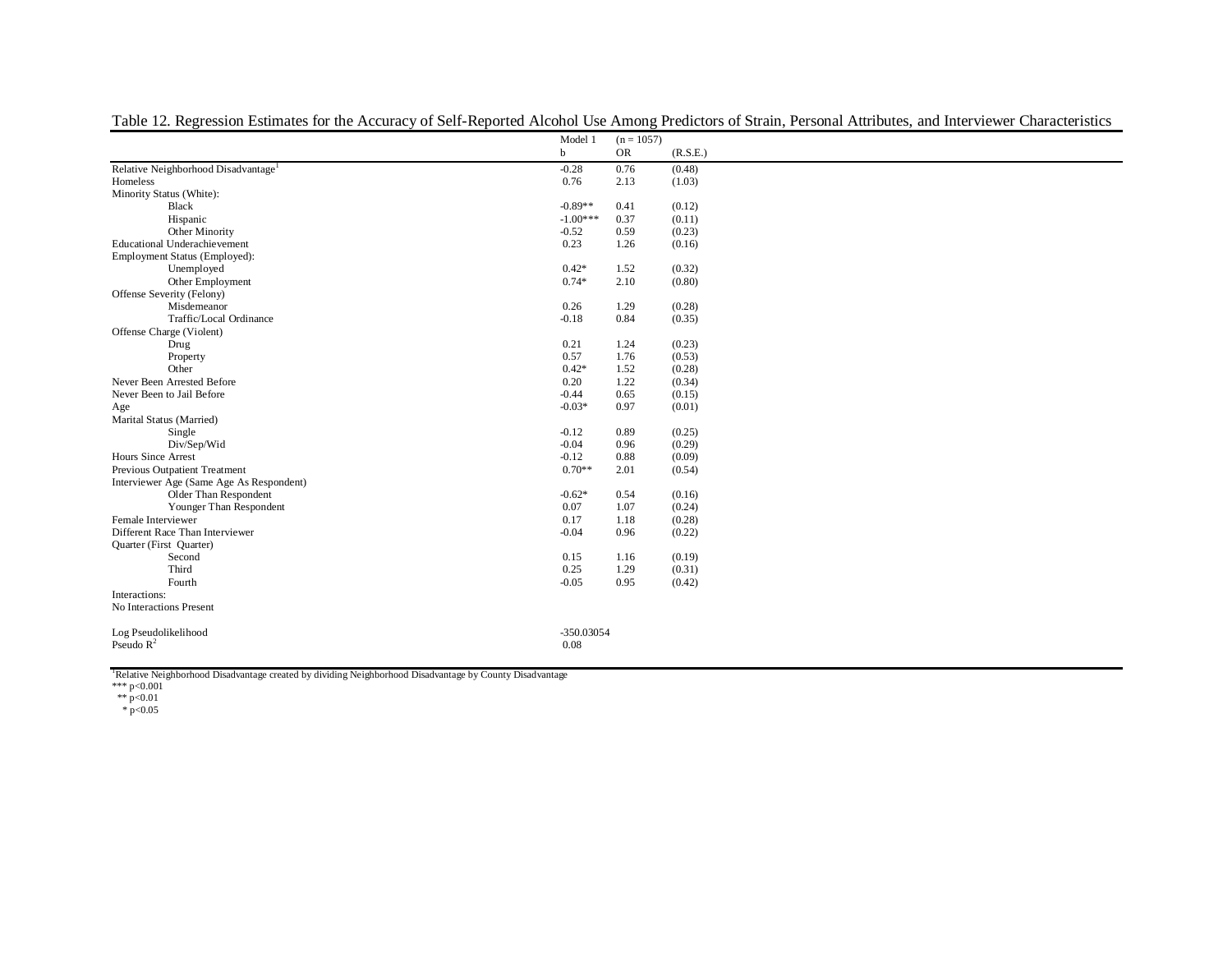$0.37$  (b =  $-1.00$ ) when compared to white respondents. For respondents who were arrested for an "other" type of offense, the odds of accurately reporting alcohol use increases by a factor of 1.52 ( $b = 0.42$ ) when compared to respondents arrested for a violent offense, holding all other variables constant.

The only indicator of strain that significantly affects the accuracy of self-reported alcohol use in the opposite direction than predicted is unemployment. The odds of accurately reporting alcohol use for respondents who were currently unemployed increases by a factor of 1.52 ( $b = 0.42$ ) compared to respondents who were currently employed, holding all other variables constant. Other notable findings that affect the accuracy of self-reported alcohol use include the age of the respondent and previous enrollment in an outpatient substance abuse treatment program. For each additional year in age, the odds of accurately reporting alcohol use decreases by  $2.7\%$  (b = -0.03). For those who had previously enrolled in an outpatient substance abuse program, the odds of accurately reporting alcohol use increases by approximately  $100\%$  ( $b = 0.70$ ) compared to respondents who had never enrolled in an outpatient substance abuse treatment program. No significant interactions in the alcohol model are present.

# **Diagnostics**

 $\overline{a}$ 

Multicollinearity and heteroskedasticity were examined for each of the seven models. To check for multicollinearity, the variance inflation factor (VIF) was calculated for each independent variable.<sup>12</sup> Most VIF scores were below 2.00. Only "other offense," age, and "interviewer is older" were slightly above 2.00. Therefore,

 $12$  Refer to Appendix B for a list of VIF scores.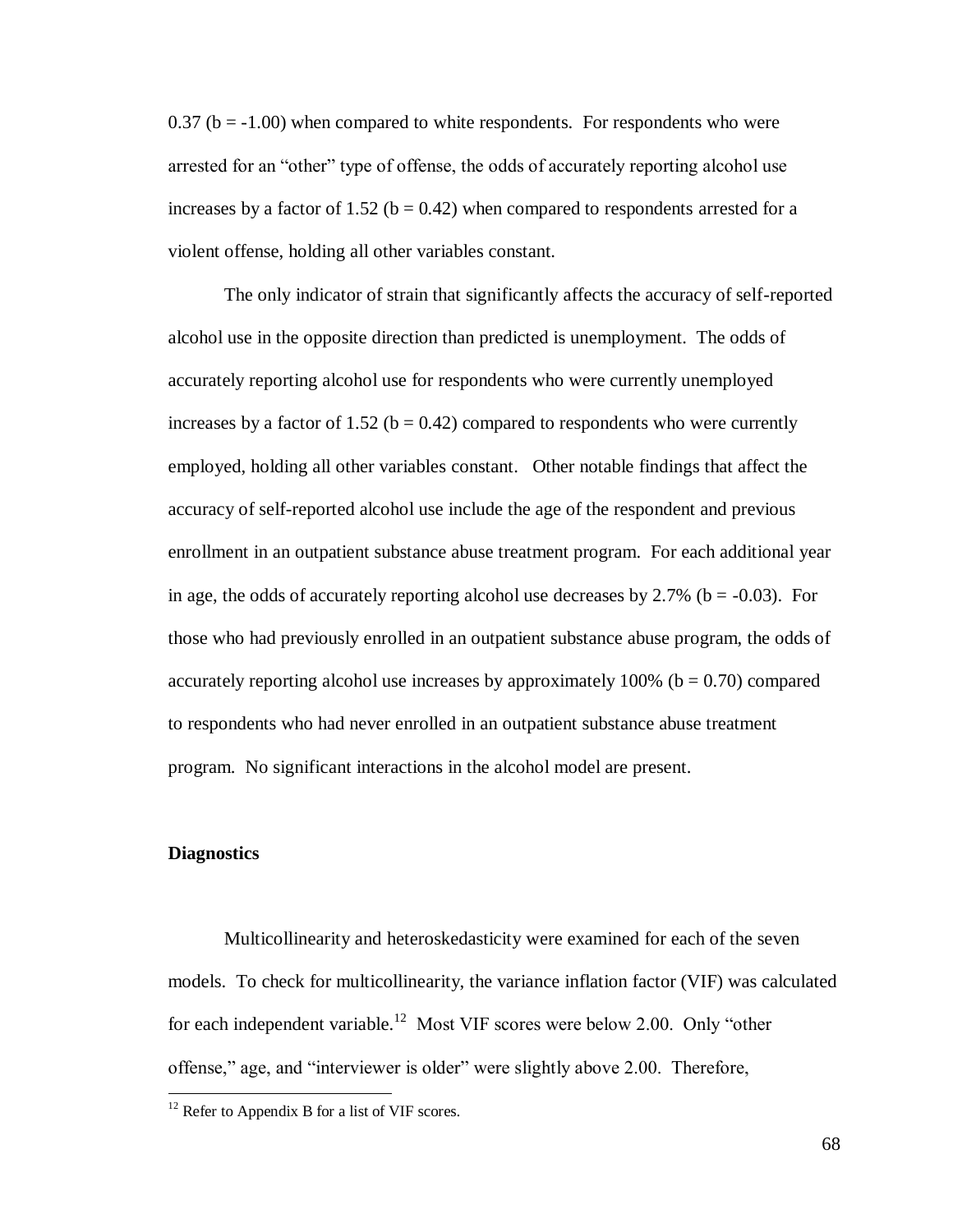multicollinearity was not a problem. However, due to fixed effects, some cities were dropped due to collinearity problems within the particular city. No cities were dropped from the cocaine and marijuana model. One city (2 observations) was dropped from the opiate model while one city (28 observations) was dropped from the alcohol model. Two cities (2 observations) were dropped from the benzodiazepine model. Eight cities (24 observations) were dropped from the methamphetamine model and eight cities (20 observations) were dropped from the methadone model.

To check for heteroskedasticity within the seven models, each model was calculated with and without robust standard errors. Every model except the methadone model slightly varied on the number of statistical findings. Mild heteroskedasticity is present in six of the seven models. Therefore, robust standard errors were used on all models including the methadone model to protect against heteroskedasticity and for conformity between the seven models.

The results of the seven drug models suggest that strain influences the accuracy of self-reported drug use. However, these results vary between drug models. Why these differences vary across models, implications of the current study, and directions for future research are discussed in Chapter 5.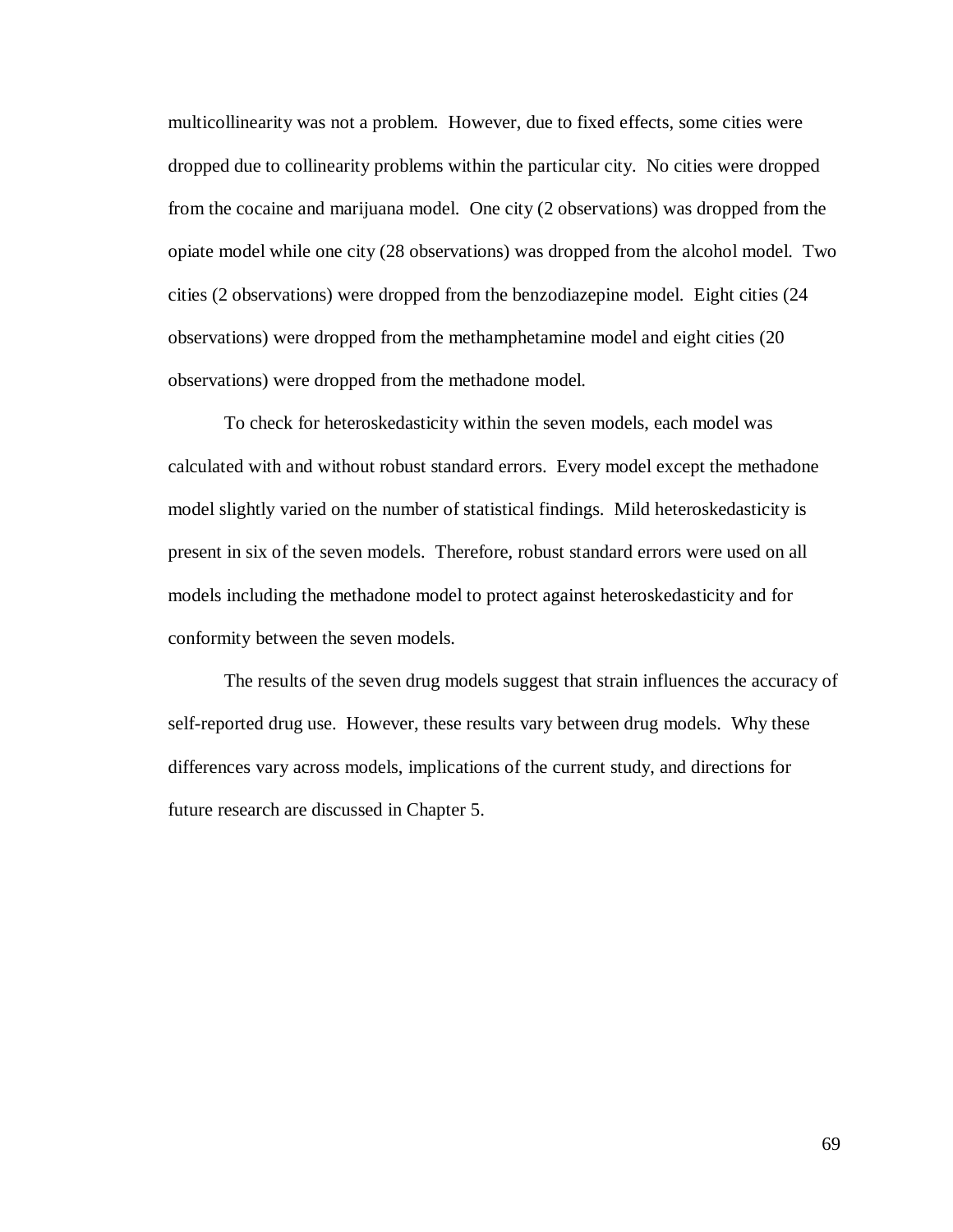# **Chapter Five**

# **Conclusions**

The main purpose of this study was to determine if strain decreased the accuracy of self-reported drug use across seven different types of drugs. The analyses reveal that multiple types of strain significantly decrease the odds of accurately reporting drug use in all drug models. However, each drug model varies in the types of strain associated with inaccurate self-reported drug use. Prior literature has indicated that the predictors of accurate self-reported drug use vary by drug type based on the stigma associated with the different types of substances (Lu et al., 2001; Magura and Kang, 1996; Rosay et al., 2007). The one-way ANOVA conducted in this study indicates that the differences in predictors across drug groups may also be the result of relatively distinct populations testing positive for each type of drug. For example, the predictors for the cocaine model differ from those in the alcohol model since these two models were composed of two relatively distinct subsamples.

Table 13 presents a summary of the effects of strain on the accuracy of selfreported drug use across the seven drug models. Across the seven drug models, the most influential source of strain is being of minority status. In six of the seven drug models, being a minority significantly decreases the odds of the respondent accurately reporting drug use. In four of the seven models, being arrested for a violent offense significantly decreased the odds of accurately reporting drug use. In two of the drug models, strain from never having been arrested before decreases the odds of accurately reporting drug use, while never having been to jail decreases the odds of accurately reporting drug use in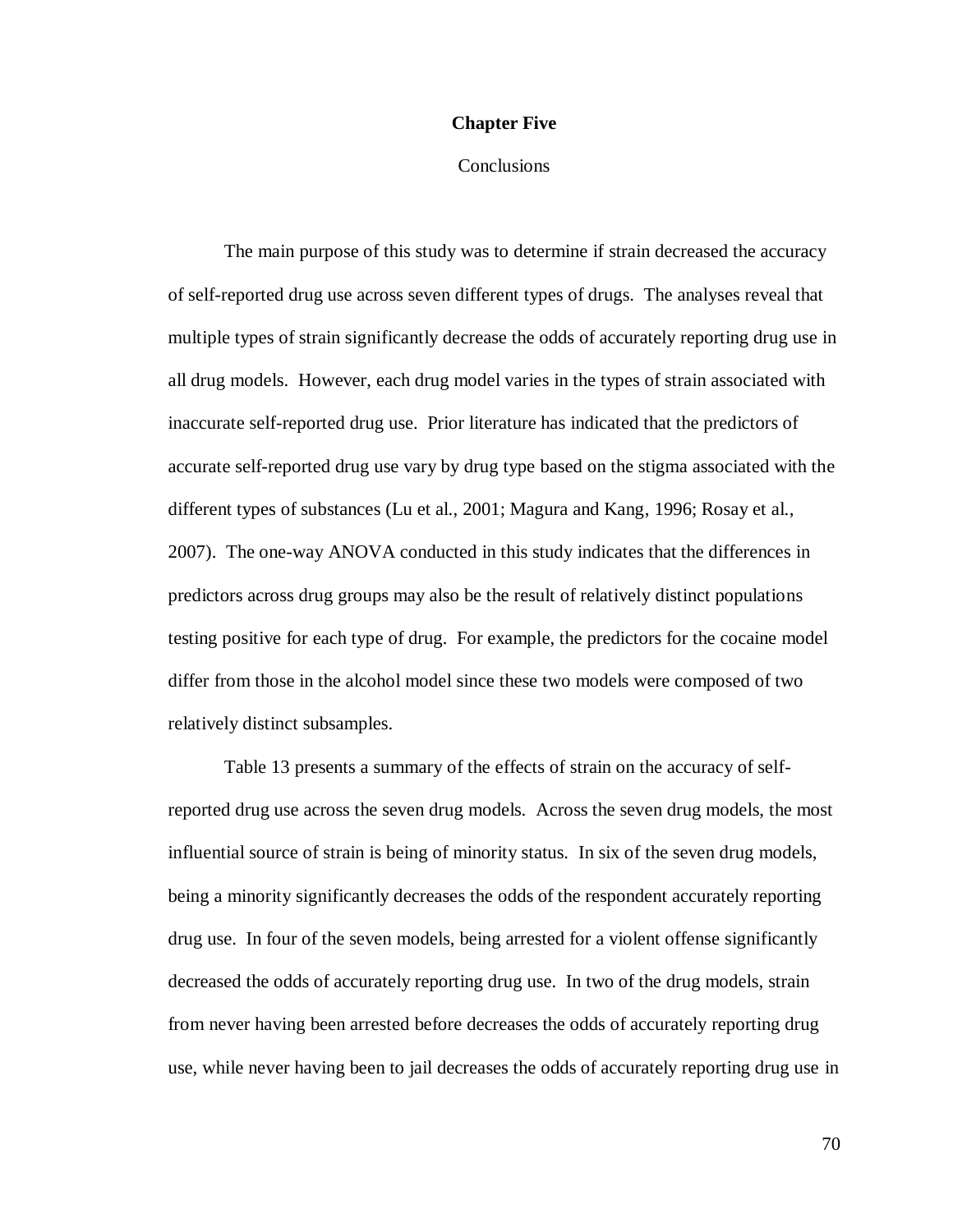|                                          | Cocaine<br>$(n = 4935)$ | <b>Opiates</b>           | Methamphetamines<br>$(n = 1272)$ $(n = 2332)$ | Marijuana<br>$(n = 7485)$ | Benzodiazepines<br>$(n = 726)$ | Methadone<br>$(n = 229)$ | Alcohol<br>$(n = 1085)$ |
|------------------------------------------|-------------------------|--------------------------|-----------------------------------------------|---------------------------|--------------------------------|--------------------------|-------------------------|
| Relative Nghd. Disadvantage <sup>1</sup> | ns                      | ns                       | ns                                            | ns                        | ns                             | ns                       | ns                      |
| Homeless                                 | $^{+}$                  | ns                       | $+$                                           | ns                        | ns                             | ns                       | ns                      |
| <b>Minority Status:</b>                  |                         |                          |                                               |                           |                                |                          |                         |
| <b>Black</b>                             |                         | $\overline{\phantom{a}}$ |                                               | ns                        |                                | ns                       | -                       |
| Hispanic                                 | ns.                     | ns                       |                                               |                           | ns                             | ns                       |                         |
| Other Minority                           | ns                      | $\overline{\phantom{a}}$ | ns                                            | ns                        | ns                             | ns                       | ns                      |
| <b>Educational Underachievement</b>      | Ξ.                      | ns                       | ns                                            | ns                        | ns                             | ns                       | ns                      |
| Unemployed                               | $^{+}$                  | ns                       | $+$                                           | ns                        | ns                             | ns                       | ns                      |
| Felony Offense (vs. Misdemeanor) +       |                         | $^{+}$                   | $+$                                           | ns                        | ns                             | ns                       | ns                      |
| Violent Offense (vs. Drug Offense) -     |                         | ns                       |                                               |                           | ns                             | ns                       | ns                      |
| Never Been Arrested Before               | ns                      | $\overline{\phantom{a}}$ | ns                                            |                           | ns                             | ns                       | ns                      |
| Never Been to Jail Before                | ns                      | $\overline{\phantom{a}}$ | $\overline{\phantom{0}}$                      |                           | ns                             | ns                       | ns                      |
| Previous Outpatient Treatment            | $+$                     | ns                       | $+$                                           | $+$                       | $+$                            | $+$                      | $^{+}$                  |
| Interactions:                            |                         |                          |                                               |                           |                                |                          |                         |
| <b>Educational Underachievement</b>      |                         |                          |                                               |                           |                                |                          |                         |
| X Unemployed                             |                         | ns                       | ns                                            | ns                        | ns                             | ns                       | ns                      |
| Homeless X Educational                   |                         |                          |                                               |                           |                                |                          |                         |
| Underachievement                         | $\sim$                  | ns                       |                                               | ns                        | ns                             | ns                       | ns                      |
| Relative Nghd Dis. X Homeless            | ns                      | $\overline{\phantom{a}}$ | ns                                            | ns                        | ns                             | $\overline{\phantom{a}}$ | ns                      |

Table 13. Influence of Strain on the Accuracy of Self-Reported Drug Use Across Seven Types of Drugs

<sup>1</sup>Relative Neighborhood Disadvantage created by dividing Neighborhood Disadvantage by County Disadvantage

+ Significant positive relationship with accurate self-reported drug use

- Significant negative relationship with accurate self-reported drug use

ns Not significantly related to the accuracy of self-reported drug use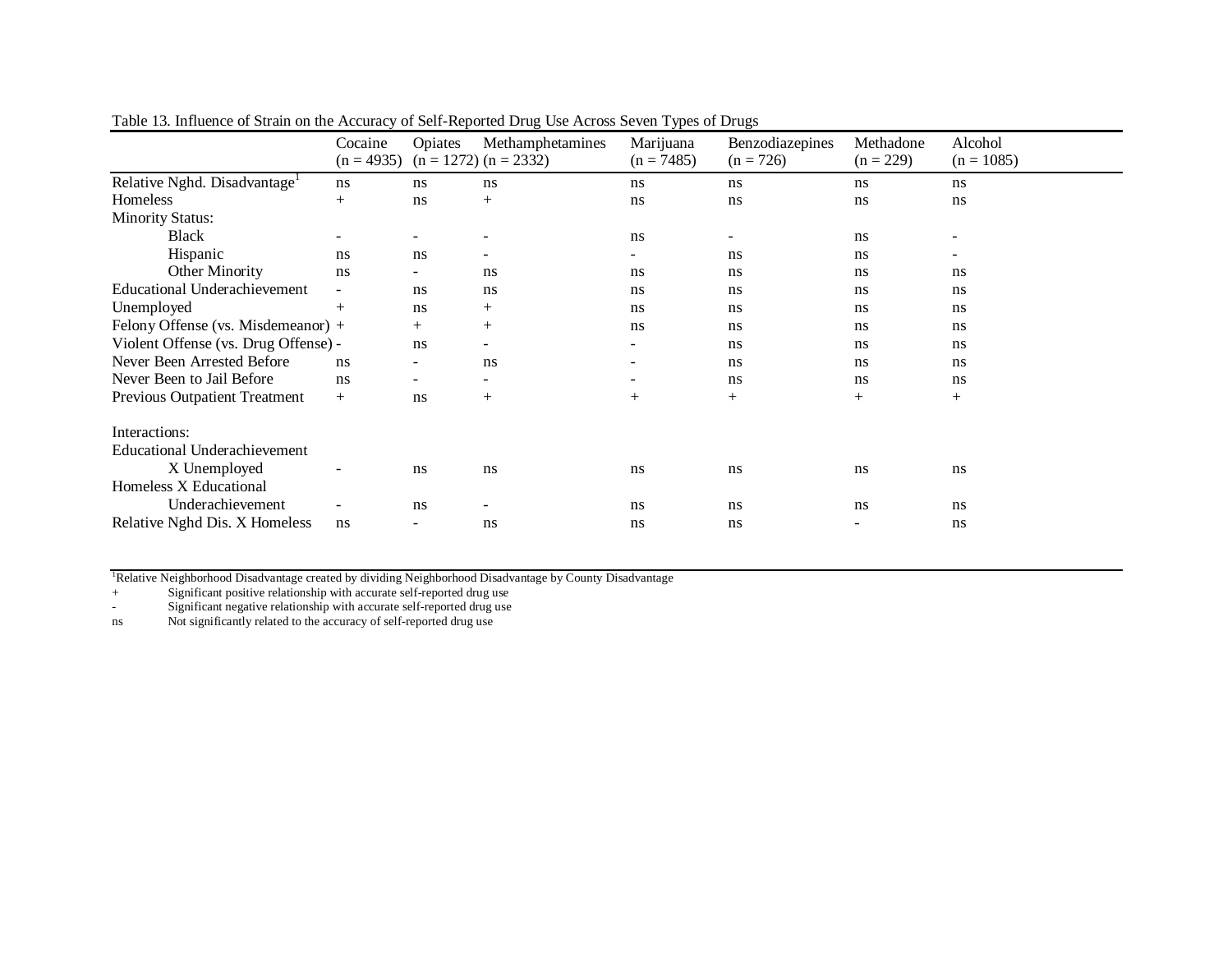three of the seven drug models. Finally, less education (higher educational underachievement) significantly decreases the odds of accurately reporting drug use in one of the seven drug models. Therefore, strain experienced as a result of being a minority, being arrested for a violent offense, never having been arrested nor having been to jail before, and having a higher educational underachievement all significantly decreases the odds of accurately reporting drug use.

In contrast to predictions made in this study in regard to general strain theory, the strain indicators that significantly increase the odds of accurately reporting drug use across the seven drug models include homelessness, unemployment, and the seriousness of the charge. Being homeless or unemployed increases the odds of accurately reporting drug use in both the cocaine and methamphetamine models. Being arrested for a felony increases the odds of accurately reporting drug use for the cocaine, opiate, and methamphetamine models.

However, many of the strain indicators that were originally found to increase the accuracy of self-reported drug use, showed an inverse relationship when interaction effects were examined. This finding is in line with Agnew's (2001) general strain theory. Specifically, homelessness significantly decreases the accuracy of self-reported drug use for those who had higher educational underachievement in both the cocaine and methamphetamine models. In the cocaine model, those who were unemployed and had higher educational underachievement were also less likely to accurately report drug use. For both the opiate and methadone models, respondents who were homeless and resided in a neighborhood with more disadvantage than those areas in the surrounding county, were less likely to accurately report drug use.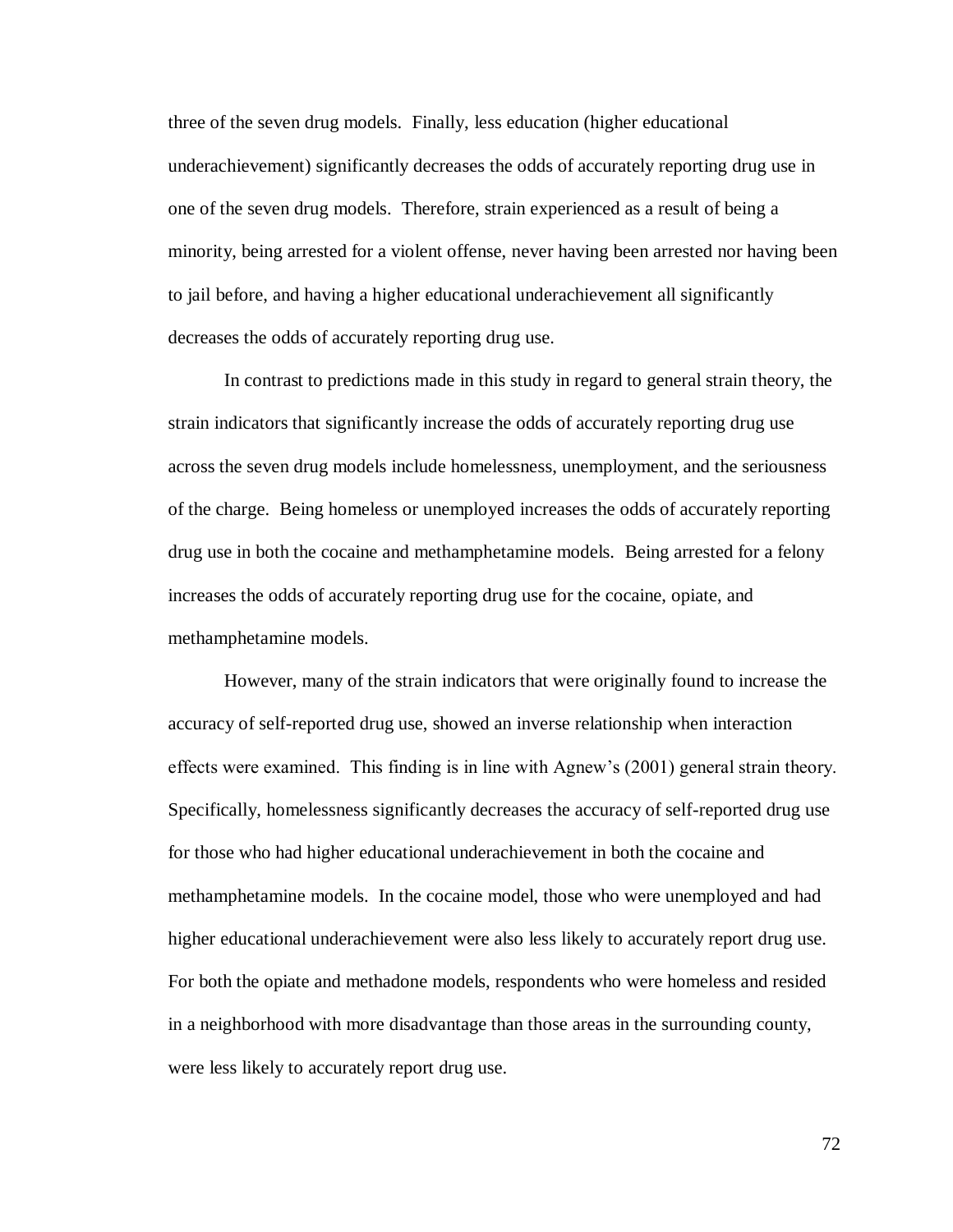The only strain indicator that remained significant in the opposite direction predicted is the severity of the offense. It is unknown why those who were arrested for a felony offense would be more likely to accurately report drug use than those arrested for a misdemeanor. However, one possible reason could be the coding of the data. As mentioned earlier, the current study only includes the most serious recent charge. It could be that respondents who were arrested for three misdemeanors were under more strain than respondents who were arrested for one felony.

Another finding of note, although not directly related to general strain theory, is that prior enrollment in a substance abuse treatment program significantly increases the odds of accurately reporting drug use in six of the seven drug models. This finding has been noted in prior literature (Magura and Kang, 1996). For those who previously took part in substance abuse treatment, admitting to drug use may not contribute to the individual's anticipated strain. This may be because these individuals have previously admitted to the use of drugs in order to obtain substance abuse treatment.

# *Theoretical Contributions*

The current study found no support for non-intentional framework of test adequacy since the accuracy of self-reported drug use varied from approximately 45% in the cocaine model to nearly 85% in the alcohol model. If the accuracy of the urinalysis test itself solely affected the findings, then fewer than 3% of the respondents in each model would have inaccurately reported drug use. The current study found little, clear support for the non-intentional cognitive framework since several respondents were able to recall they had consumed a drug but were unable to identify the type of drug they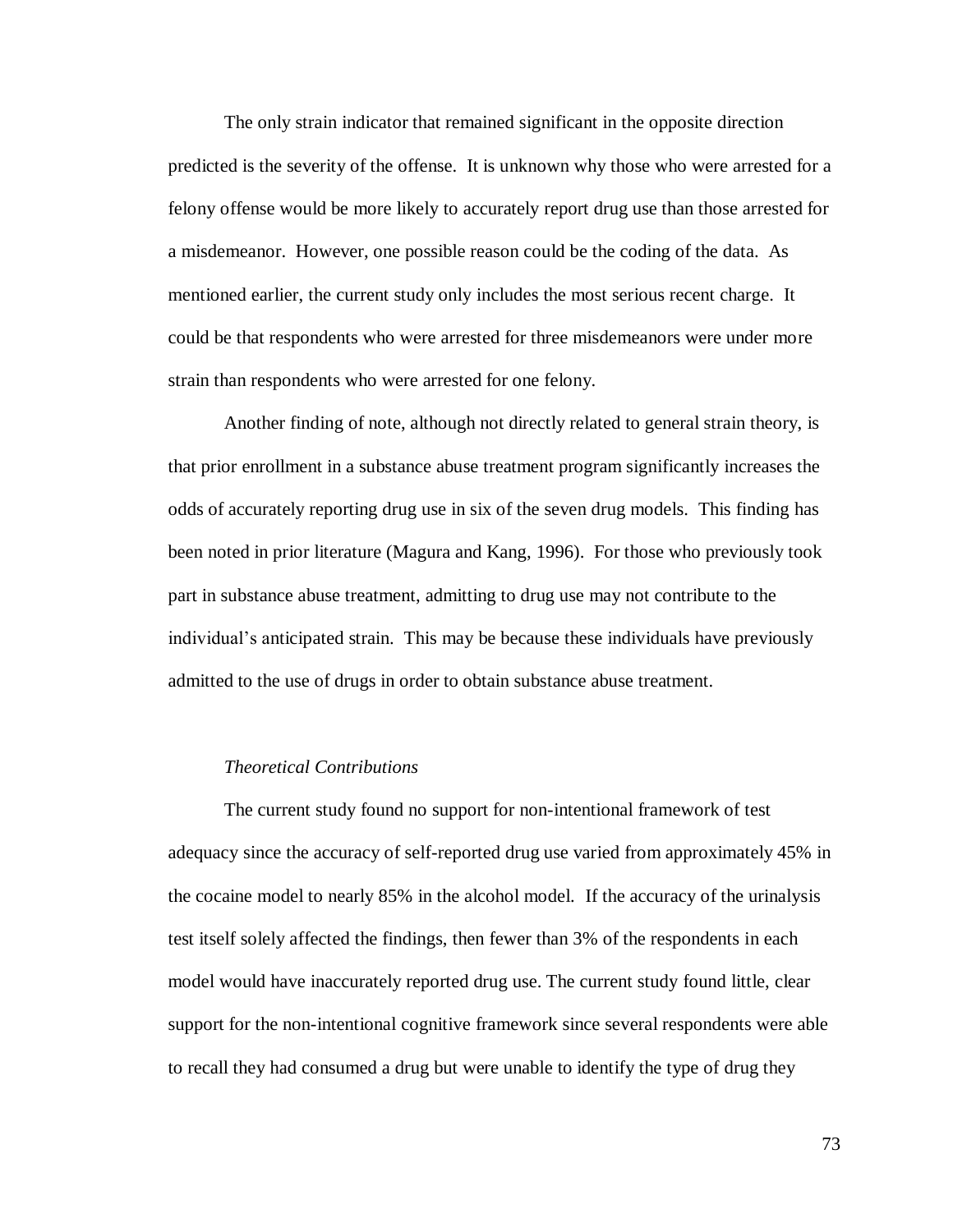consumed. This was apparent with the question "what other type of drug have you used in the past 72 hours." Many respondents reported that they had not consumed opiates or benzodiazepines but listed types of opiates and benzodiazepines for this question. To find overwhelming support for a cognitive framework (i.e., memory errors), the current study would have to have found high and similar accuracy rates for all seven different types of drugs. The current study also found support for the social desirability thesis since the more stigmatized drugs were less accurately reported than the less stigmatized drugs. However, the social desirability thesis was unable to forecast the predictors associated with inaccurate self-reported drug use because it is unknown what in fact is considered undesirable across varying individuals. The current study did find support for Agnew's (2001) general strain theory. Strain and the interactions between the different types of strain decreased the odds of accurately reporting drug use.

The general strain theory literature has often concentrated on criminal coping, or illegal/deviant reactions to strain. This study suggests that deviant coping mechanisms should include purposeful deception. In these analyses, respondents appeared to try to prevent experiencing further strain by altering their responses to appear more favorable to them, in light of their current situation. Therefore, this study extends general strain theory by incorporating purposeful deception as an additional deviant coping mechanism in response to strain.

This study also adds to the limited research on anticipated strain. In the current study, the number of strains significantly related to inaccurate self-reported drug use increases with the associated stigma of the drug. For example, few indicators of strain are significant in the marijuana and alcohol models compared to the cocaine, opiate, and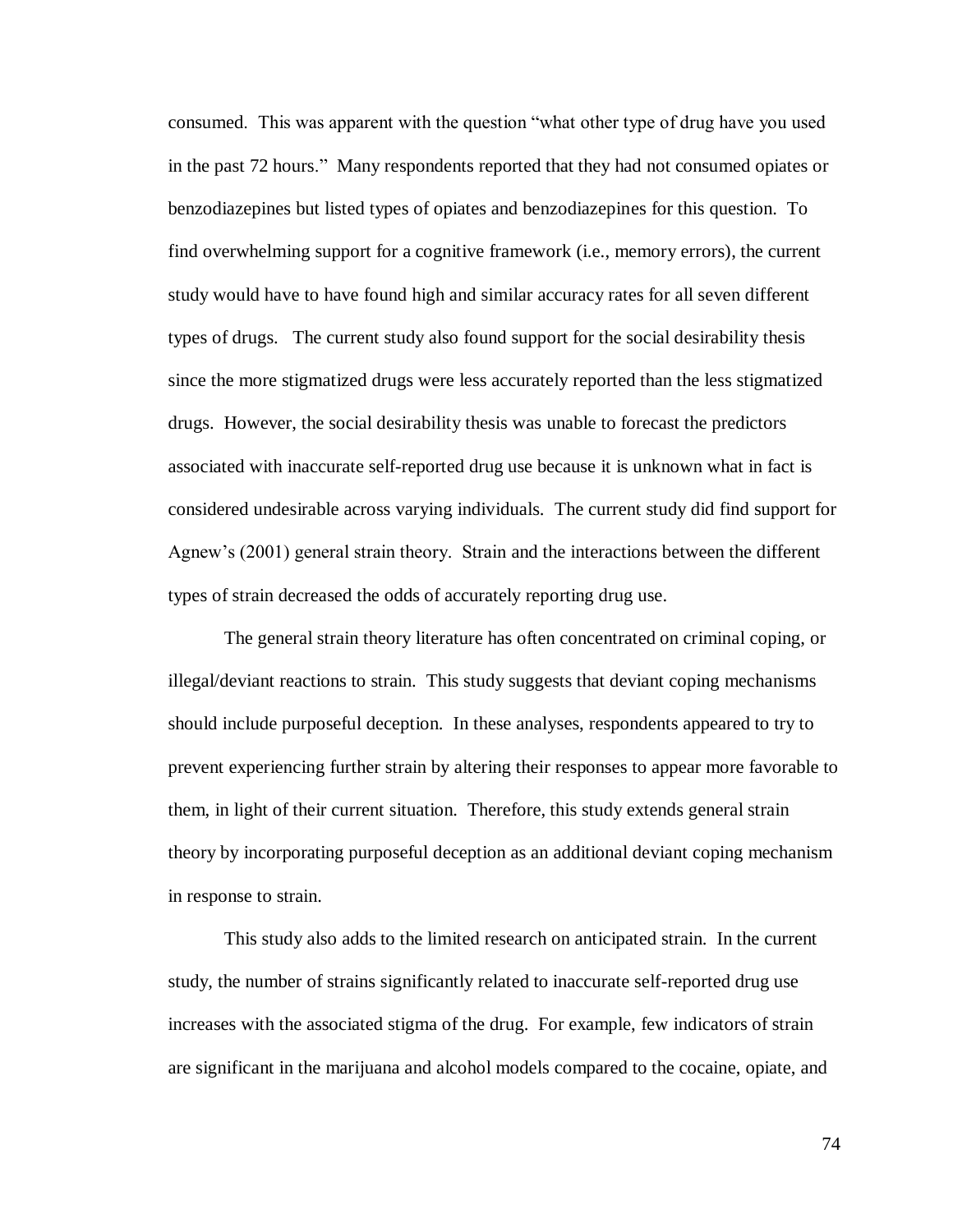methamphetamine models - substances generally associated with higher levels of stigma. This indicates that the anticipated strain of admitting to drug use in general, coupled with the respondent's current levels of strain, were severe enough to alter the respondent's responses about drug use. It appears this deception allowed respondents to avoid the future anticipated strains of becoming further stigmatized in the criminal justice system as a drug user, or to prevent additional drug-related criminal charges or increased surveillance.

# *Policy Recommendations*

In addition to theoretical contributions, the current study also suggests support for several policy recommendations. When attempting to identify active substance abuse users, criminal justice agencies should seek information about the individual's current level of strain. This would allow the professionals in the criminal justice system to provide more adequate referrals to substance abuse treatment programs. Increasing the precision of accuracy rates would also decrease the criminal justice system's reliance on the use of urinalyses and increase reliance on self-reported drug use. This would save revenue and could subsequently increase the availability of treatment for those currently in the custody of the criminal justice system.

Inquiring about the individual's current level of strain may increase the precision and accuracy rates for self-reported drug use and may also be incorporated into actuarial methods of measuring the individual's risks and needs. Therefore, inquiring about current levels of strain could also assist criminal justice professionals in identifying other individuals who might be less than truthful about other types of sensitive information.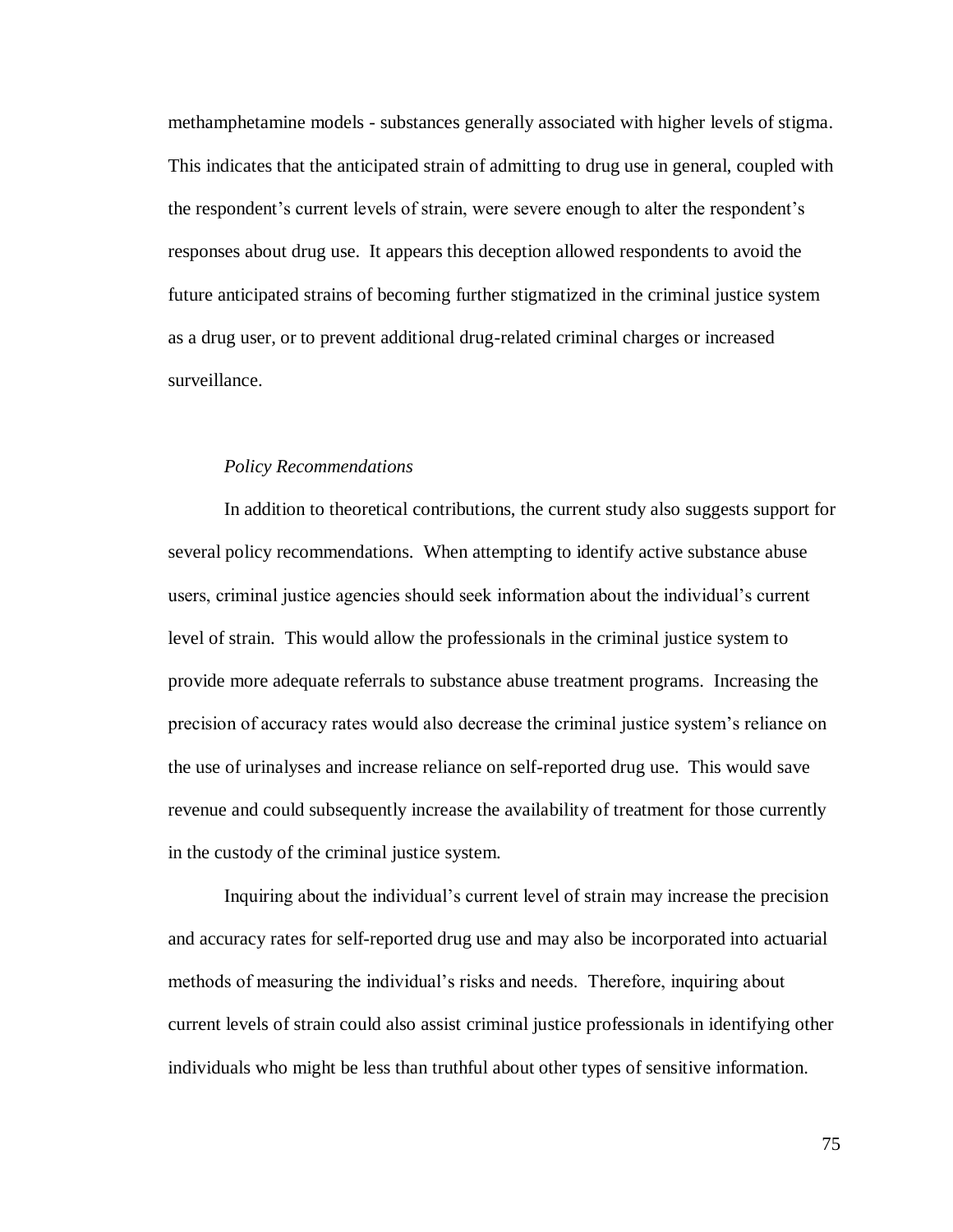For example, an individual may not admit to anger management problems, however, with knowledge of strain predictors, criminal justice workers may also be able to provide better referrals for those suffering from anger management problems.

Increasing the accuracy of self-reported drug use also minimizes the intrusiveness of the criminal justice system into an individual's privacy. Obtaining a urinalysis specimen can cause additional stress to the respondent by placing the individual in an uncomfortable and demeaning situation (i.e., providing a urine specimen in the presence of others). Increasing the use of self-reported measures as opposed to conducting multiple urinalyses over time may enhance the rapport between those involved in the criminal justice system and the professionals who work with these individuals.

#### *Limitations and Implications for Future Research*

As mentioned in the introduction, the current study is not generalizable to all inmates in jails nationwide. In addition, the current study did not include data on females or juveniles; therefore, generalizations cannot be made about these unique populations. Future research should examine the relationship between strain and the accuracy of selfreported drug use using samples of females or juvenile arrestees. Research using different samples may help determine if strain indicators have varying effects on respondents based on sex or being a minor.

As mentioned earlier, operationalization of the various types of strain is a limitation in that all measures of strain used in this study are objective instead of subjective. In addition, the operationalizations of many of the types of strain in the current study have not been used in prior tests of general strain theory. For example,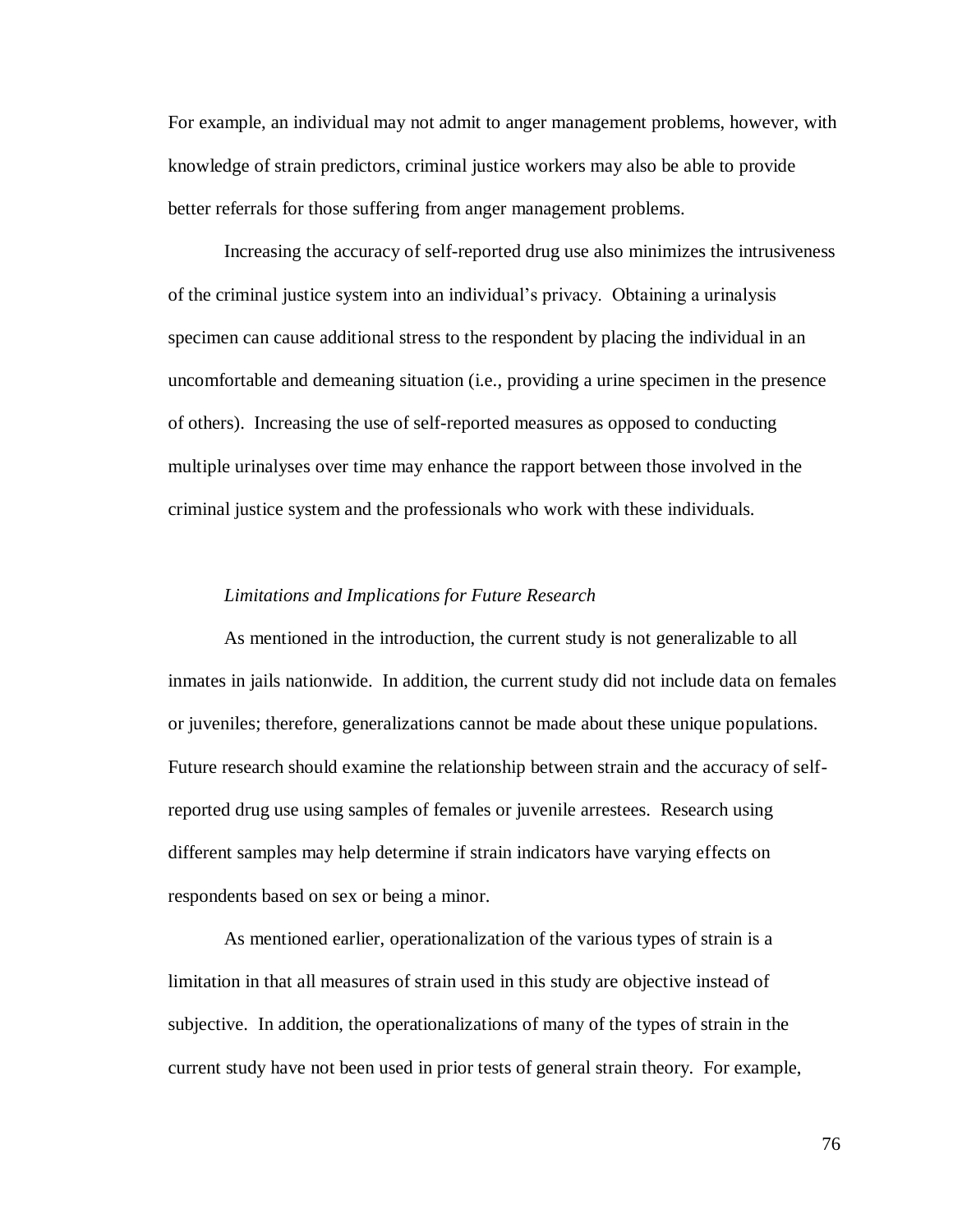minority status and educational underachievement are not commonly used as indicators of strain in prior tests of general strain theory. Future research that explores congruency rates of self-reports should focus on subjective strain. For example, instead of asking if the respondent is a minority, and then assuming that everyone who is a minority experiences greater levels of strain, the interviewer should inquire specifically about the types and levels of stressors the individual experiences due to being a minority.

Another limitation in the current study was its inability to differentiate between cocaine and crack-cocaine. Crack-cocaine is more stigmatized then cocaine and the accuracy rates between the two types of drugs should substantially differ (Lu et al., 2001). For example, by combining cocaine with crack-cocaine, it is unknown if the predictors of accurate self-reported cocaine use differ from the predictors of accurate selfreported crack-cocaine use. Therefore, future studies should seek to parse out these differences to determine if strain is still a significant predictor of self-reported drug use within the subgroups of both crack-cocaine users and cocaine users. The current study was also unable to differentiate between heroin and other types of opiates; future studies should also examine these differences.

Another limitation in the current study occurred as a result of the differences in time frames that occurred between the drugs' window of detection and the corresponding lengths of time in the self-report measures. One of the largest discrepancies existed in the benzodiazepine model (14-day window of detection; 72 hour self-report measure) which was one of the lowest accurately reported drugs. Therefore, all respondents who used between four and fourteen days prior to the study accurately underreported benzodiazepine use. In addition, the length of time in the self-report measure in the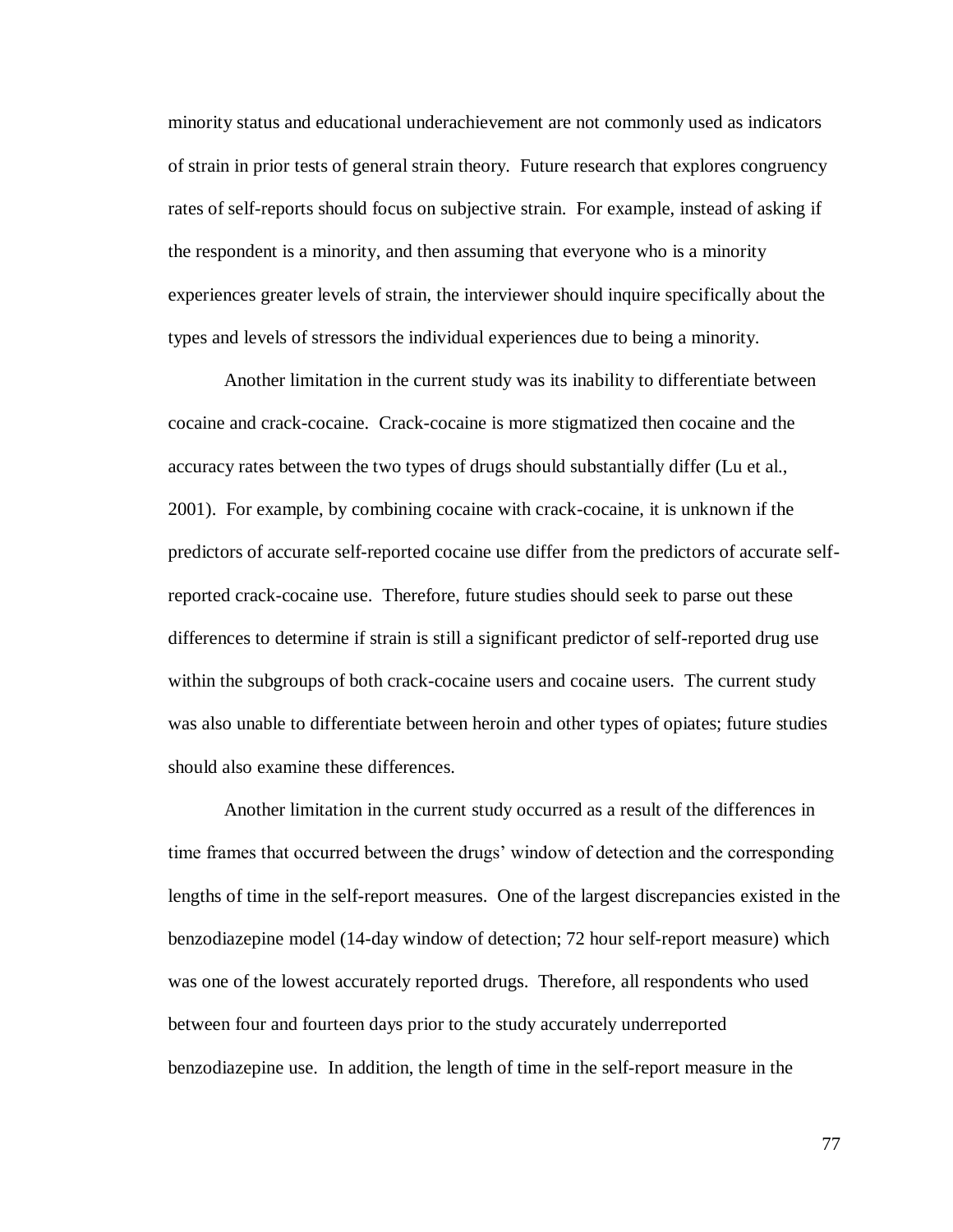alcohol and marijuana models asked about use within the last 30 days, whereas, all other substances included measures representing use in the last 72 hours. Marijuana use can be detected 30 days after use; therefore, a self-report period of 30 days for marijuana aligns with marijuana's window of detection. However, a self-report period of 30 days for the alcohol model does not align with alcohol's window of detection. The discrepancy between length of time of the self-report measure and the window of detection for alcohol use is larger than the discrepancy found in the benzodiazepine model. Since length of time for the self-report measure is larger than the window of detection for alcohol, the alcohol model did not incorporate any additional accurate under-reporters. However, a longer self-report period for alcohol and marijuana may reduce the anticipated strain of admitting to recent use of these drugs and may artificially increase the accuracy of selfreported drug use for alcohol and marijuana. Future studies should attempt to keep the time frames as similar as possible when examining accuracy rates and predictors of these accuracy rates.

The last major limitation of the current study is its inability to test for other applicable theories. It is possible that those with less social control mechanisms in their lives or those with lower self control are less likely to accurately report drug use. It may also be that deception is a learned response from association with intimate contacts, such as social learning theory would predict. Future research should strive to include variables for these additional theories. This would greatly expand the applicability of other criminological theories and would help determine if the current findings are robust.

Implications for researchers include incorporating strain related measures when examining self-reports of highly sensitive issues. Past literature indicates that highly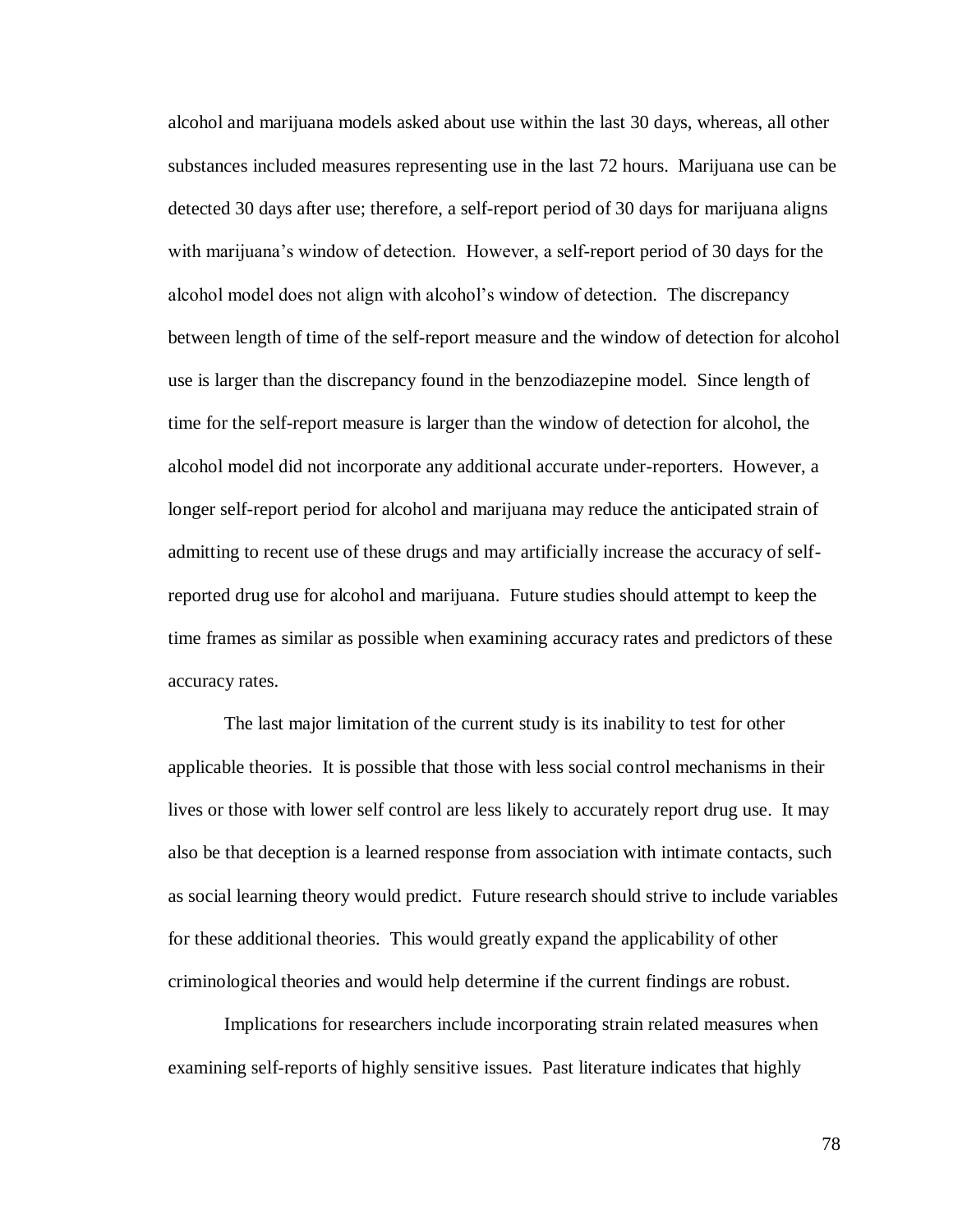sensitive topics are not reported as accurately as less sensitive topics (Harrison, 1997; Thornberry and Krohn, 2000). Several methods have been introduced in recent years that increase the accuracy of self-report measures such as Computer-Assisted Personal Interview (CAPI) or randomized response techniques (Thornberry and Krohn, 2000). However, these techniques can be costly and time consuming compared to asking the individual about his or her current levels of strain. If anticipated strain reduces the accuracy of self-reported sensitive items, then strain can be included as a control variable or as a frequency weight.

With the war on drugs and the U.S. policies of mass imprisonment, drug users have experienced greater surveillance and control by the criminal justice system than in the past. Many individuals may choose to deceive criminal justice professionals about their drug use and involvement. However, general strain theory offers a new way to assess people who may be less than truthful about their drug use, and perhaps other stigmatized and sensitive issues.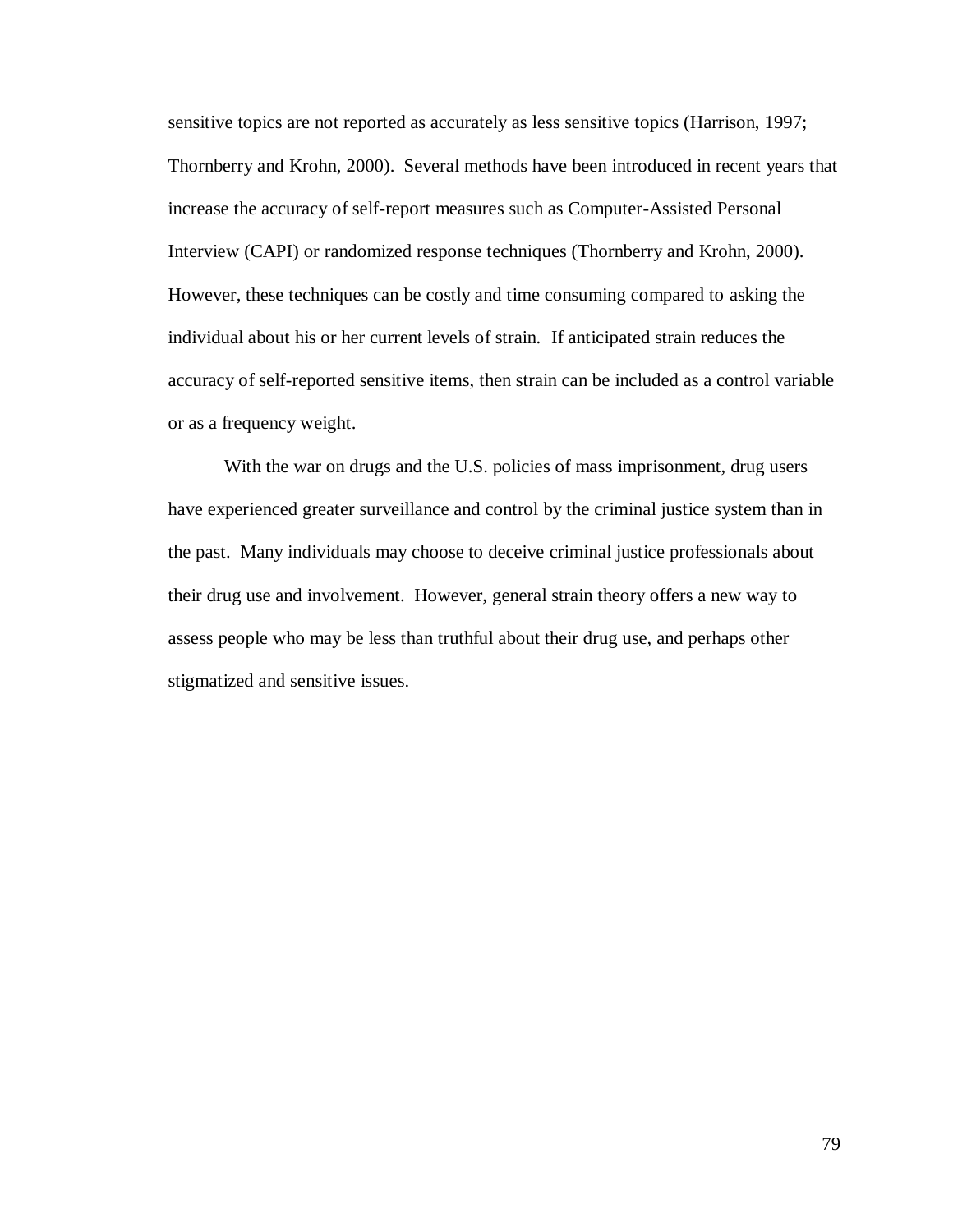# **Appendix A**

ADAM Cities:

Albuquerque Anchorage Atlanta Birmingham Boston Capital Area New York **Charlotte** Chicago Cleveland Dallas Des Moines Denver Houston Indianapolis Honolulu Las Vegas Los Angeles Miami Minneapolis New Orleans New York Oklahoma City Omaha Philadelphia Phoenix Portland Oregon Rio Arriba, New Mexico Sacramento Salt Lake City San Antonio San Diego San Jose Seattle Spokane Tampa Tucson Tulsa Washington D.C. Woodbury County Iowa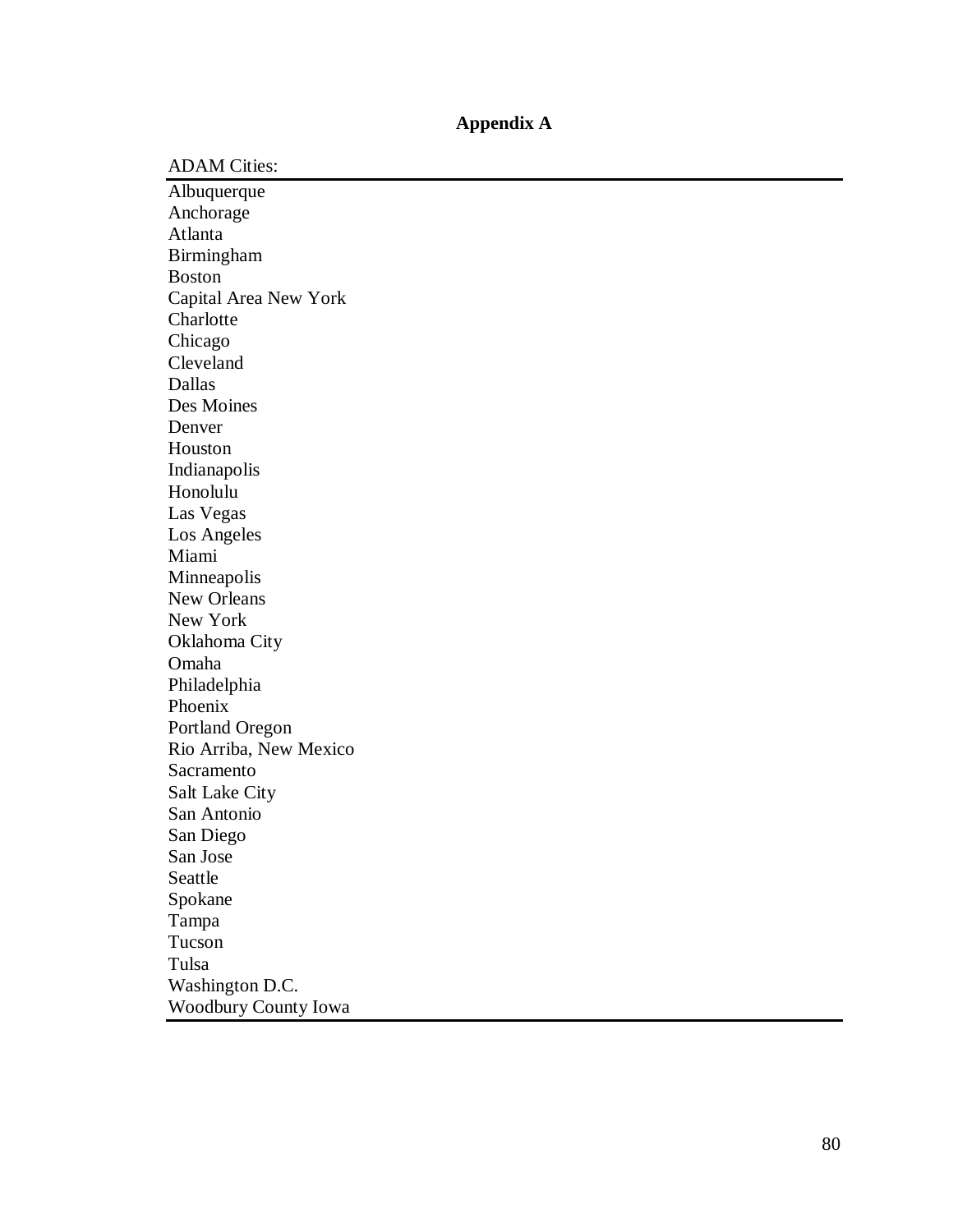| Variable                             | <b>VIF</b> |
|--------------------------------------|------------|
| Relative Neighborhood Disadvantage   | 1.06       |
| Homeless                             | 1.04       |
| <b>Minority Status:</b>              |            |
| <b>Black</b>                         | 1.48       |
| Hispanic                             | 1.26       |
| <b>Other Minority</b>                | 1.12       |
| <b>Educational Underachievement</b>  | 1.10       |
| <b>Employment Status:</b>            |            |
| Unemployed                           | 1.12       |
| Other Employment                     | 1.09       |
| Offense Severity:                    |            |
| Misdemeanor                          | 1.20       |
| <b>Traffic/Local Ordinance</b>       | 1.23       |
| Offense Charge:                      |            |
| Drug                                 | 1.80       |
| Property                             | 1.70       |
| <b>Other Offense</b>                 | 2.12       |
| Never Been Arrested                  | 1.78       |
| Never Been to Jail                   | 1.82       |
| Age                                  | 2.16       |
| <b>Marital Status:</b>               |            |
| Single                               | 1.71       |
| Divorced/Separated/Widowed           | 1.59       |
| <b>Hours Since Arrest</b>            | 1.04       |
| <b>Previous Outpatient Treatment</b> | 1.07       |
| Interviewer Age:                     |            |
| Older Than Respondent                | 1.54       |
| Younger Than Respondent              | 2.04       |
| Female Interviewer                   | 1.01       |
| Different Race Than Respondent       | 1.14       |
| Quarter:                             |            |
| Second                               | 1.42       |
| Third                                | 1.43       |
| Fourth                               | 1.25       |

**Appendix B**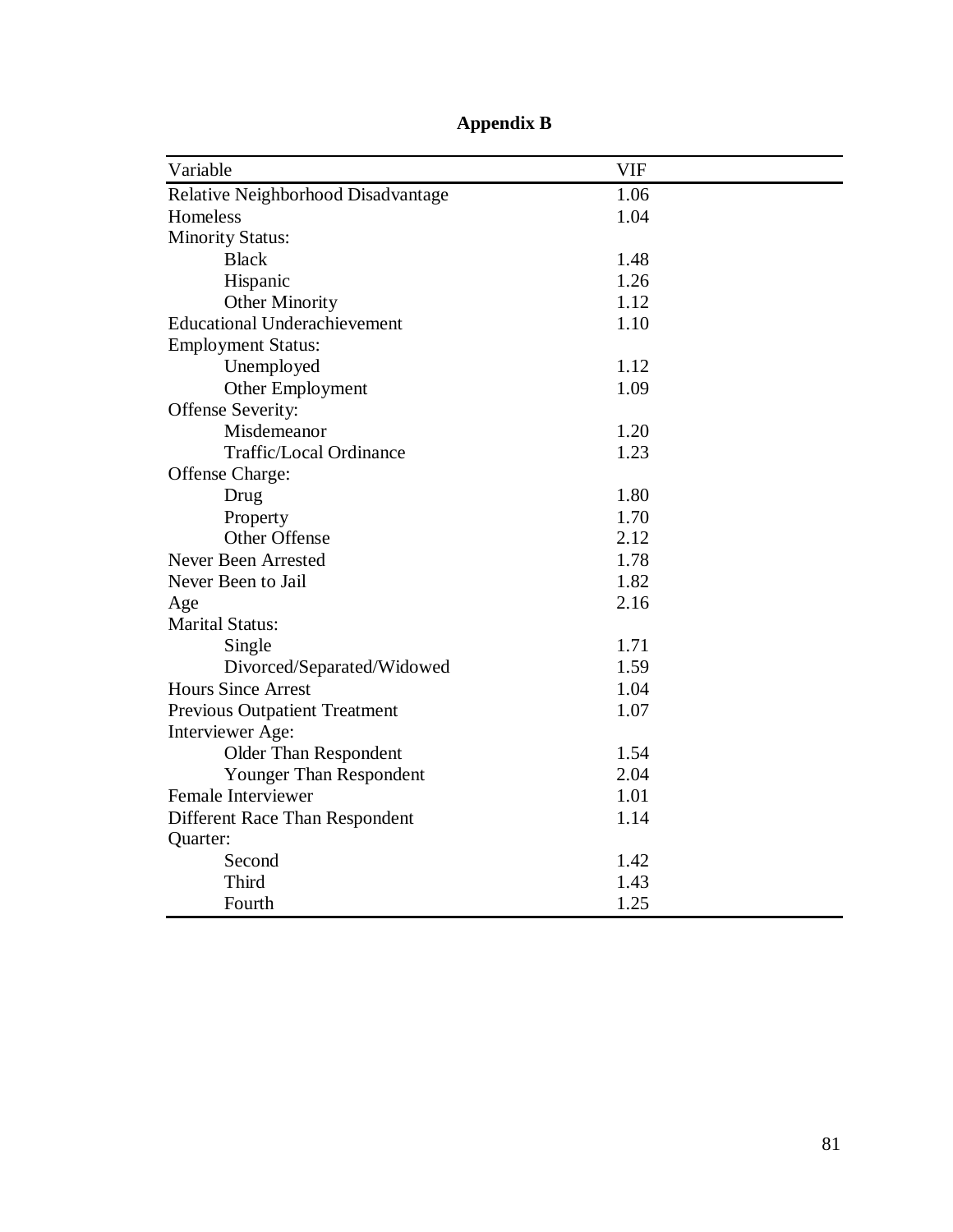# References

- Abramson, Lyn Y., Martin E. P. Seligman, and John D. Teasdale. 1978. Learned helplessness in humans: Critique and reformulation. Journal of Abnormal Psychology 87:49-74.
- Agnew, Robert, and Helene Raskin White. 1992. An empirical test of general strain theory. Criminology 30:475-99.
- Agnew, Robert. 1985. A revised strain theory of delinquency. Social Forces 64:151-67.
- Agnew, Robert. 1992. Foundation for a general strain theory of crime and delinquency. Criminology 30:47-87.
- Agnew, Robert. 1999. A general strain theory of community differences in crime rates. Journal of Research in Crime and Delinquency 36:123-55.
- Agnew, Robert. 2001. Building on the foundation of general strain theory: Specifying the types of strains most likely to lead to crime and delinquency. Journal of Research in Crime and Delinquency 38:319-61.
- Agnew, Robert. 2002. Experienced, vicarious, and anticipated strain: An exploratory study focusing on physical victimization and delinquency. Justice Quarterly 19:603-32.
- Agnew, Robert. 2006. Pressured Into Crime. Los Angeles: Roxbury.
- Aiken, Leona S., and Leonard A. Losciuto. 1985. Ex-addict versus nonaddict counselors' knowledge of clients' drug use. Substance Use and Misuse 20:417-33.
- Amsel, Zili, Wallace Mandell, Lynda Matthias, Carol Mason, and Irit Hocherman. 1976. Reliability and validity of self-reported illegal activities and drug use collected from narcotic addicts. The International Journal of the Addictions 11:325-36.
- Anderson, Elijah. 1999. Code of the Street. New York: W. W. Norton.
- Ball, John C. 1976. The reliability of interview data obtained from 59 narcotic drug addicts. The American Journal of Sociology 72:650-54.
- Baron, Stephan W. 2008. Street youth, unemployment, and crime: Is it that simple? Using general strain theory to untangle the relationship. Canadian Journal of Criminology and Criminal Justice 50:399-30.
- Baron, Stephan W., and Timothy Hartnagel. 1997. Attributions, affect and crime: Street youths' reactions to unemployment. Criminology 35:409-34.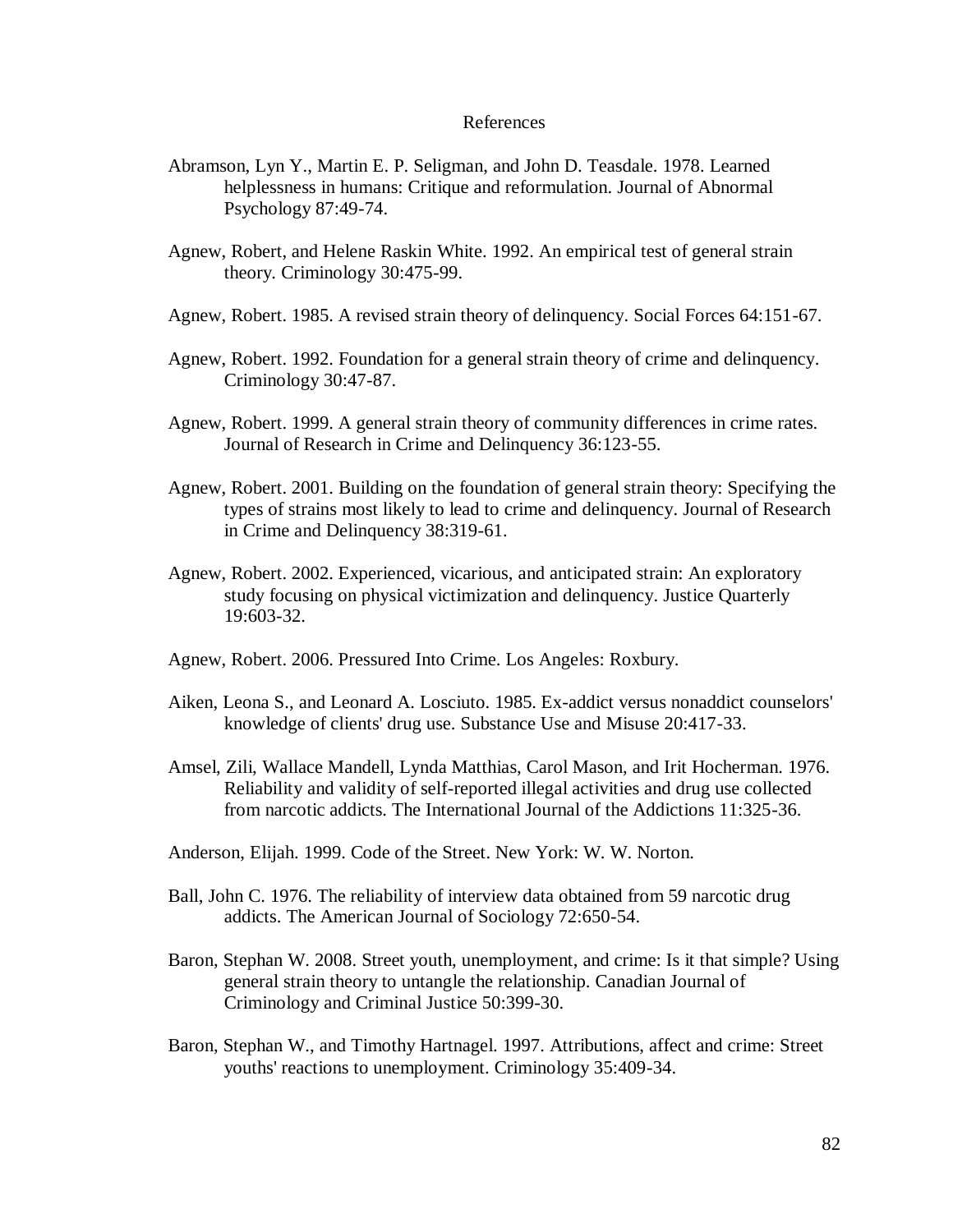- Bonito, Arthur J., David N. Nurco, and John W. Shaffer. 1976. The veridicality of addicts' self-reports in social research. The International Journal of the Addictions 11:719-24.
- Brezina, Timothy. 1996. Adapting to Strain: An examination of delinquent coping responses. Criminology 34:39-60.
- Broidy, Lisa M. 2001. A test of general strain theory. Criminology 39:9-33.
- Clark, John P., and Larry L. Tifft. 1966. Polygraph and interview validation of selfreported deviant behavior. American Sociological Review 31:516-23.
- Cook, Thomas D., and Thomas R. Curtin. 1987. The Mainstream and the Underclass: Why are the Differences so Salient and the Similarities so Unobtrusive? In Social Comparison, Social Justice, and Relative Deprivation: Theoretical, Empirical, and Policy Perspectives, eds. John C. Masters and Williams P. Smith, Hillsdale, New Jersey: Lawrence Erlbaum Associates.
- Dalton, Melanie M., and Kenneth I. Pakenham. 2002. Adjustment of homeless adolescents to a crises shelter: Applications of a stress and coping model. Journal of Youth and Adolescence 31:79-89.
- Edwards, Allen L. 1953. The relationship between the judged desirability of a trait and the probability that the trait will be endorsed. The Journal of Applied Psychology 37:90-93.
- Edwards, Allen L. 1957. The Social Desirability Variable in Personality Assessment and Research. New York: Dryden.
- Falck, Russel, Harvey Siegal, Mary Ann Forneey, Jichuan Wangs, and Robert Carlson. 1992. The validity of injection drug users self-reported use of opiates and cocaine. Journal of Drug Issues 22:823-32.
- Fendrich, Michael, Timothy Johnson, Chitra Shaligram, and Joseph S. Wislar. 1999. The impact of interviewer characteristics on drug use reporting by male juvenile arrestees. Journal of Drug Issues 29:37-58.
- Ford, Jason A., and Ryan D. Schroeder. 2009. Academic strain and non-medical use of prescription stimulants among college students. Deviant Behavior 30:26-53.
- Foreman, Tyrone A., David R. Williams, and James S. Jackson. 1997. Race, Place, and Discrimination. Perspectives on Social Problems 9:231-61.
- Froggio, Giacinto, and Robert Agnew. 2007. The relationship between crime and "objective versus "subjective strains. Journal of Criminal Justice 35:81-87.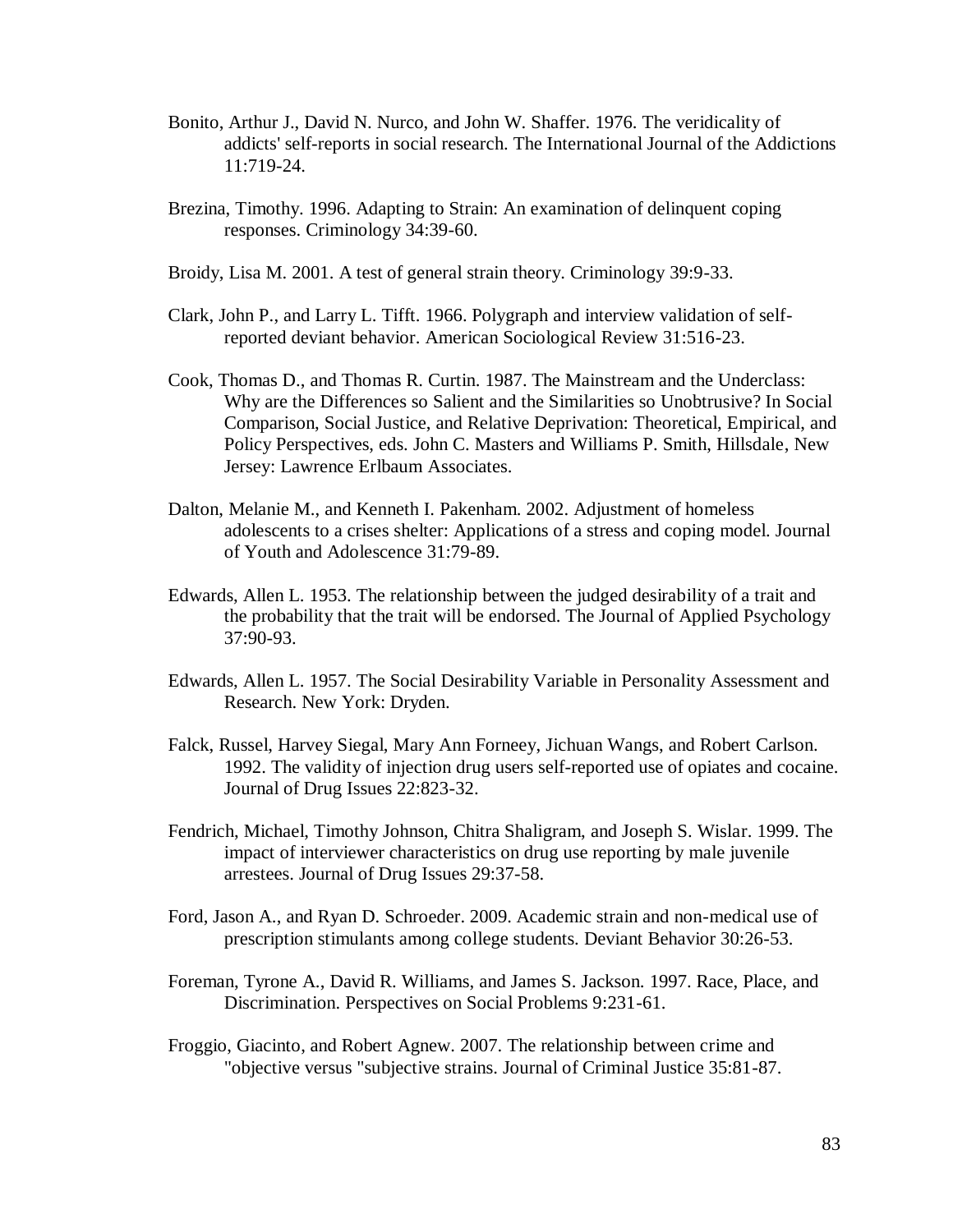- Golub, Andrew, Bruce Johnson, Angela Taylor, and Hilary James Liberty. 2002. The validity of arrestees' self-reports: Variations across questions and persons. Justice Quarterly 19:477-02.
- Golub, Andrew, Hilary James Liberty, and Bruce D. Johnson. 2005. Inaccuracies in selfreports and urinalysis tests: Impacts on monitoring marijuana use trends among arrestees. Journal of Drug Issues 35:941-65.
- Gray, Thomas A., and Eric D. Wish. 1999. Correlates of underreporting recent drug use by female arrestees. Journal of Drug Issues 29:91-06.
- Hagan, John, and Bill McCarthy. 1997. Mean Streets: Youth, Crime, and Homelessness. New York: Cambridge University Press.
- Harrell, Adele V. 1997. The validity of self-reported drug use data: The accuracy of responses on confidential self-administered answer sheets. In The Validity of Self-Reported Drug Use: Improving the Accuracy of Survey Estimates, eds. Lana
- Harrison and Arthur Hughes, NIDA Research Monograph 167: U.S. Department of Health and Human Services.
- Harrison, Lana. 1995. The validity of self-reported data on drug use. Journal of Drug Issues 25:91-11.
- Harrison, Lana. 1997. The validity of self-reported drug use in survey research: An overview and critique of research methods. In The Validity of Self-Reported Drug Use: Improving the Accuracy of Survey Estimates, eds. Lana Harrison and Arthur Hughes, NIDA Research Monograph 167: U.S. Department of Health and Human Services.
- Hayes, Lindsay M. 1995. Prison suicide: An overview and a guide to prevention. The Prison Journal 75:431-456.
- Hunt, Dana, and William Rhodes. 2001. Arrestee Drug Abuse Monitoring (ADAM) Program: Methodology Guide for ADAM. National Institute of Justice.
- Kaplan, Diane S., and Kelly R. Damphousse. 1994. Mental health implications of not graduating from high school. Journal of Experimental Education 62:105-24.
- Kaplan, Diane S., Howard B. Kaplan, and Kelly R. Damphousse. 1996. Moderating effects of gender on the relationship between not graduating from high school and psychological dysfunction in young adulthood. Journal of Educational Psychology 88:760-74.
- Kaplan, Howard B. 1980. Deviant Behavior in Defense of Self. New York: Academic Press.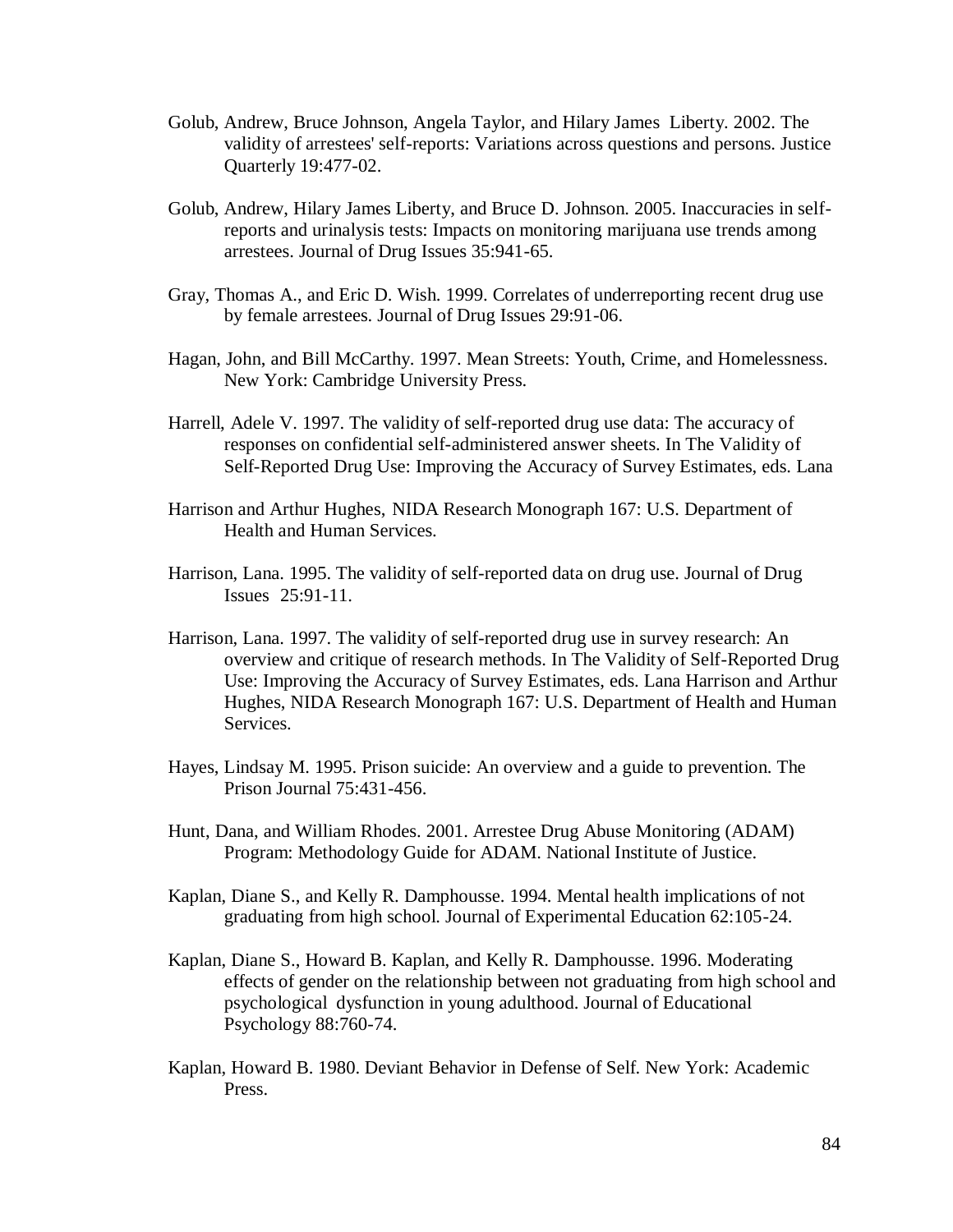- Kaplan, Howard B. 1983. Psychological Distress in Sociological Context: Toward a General Theory of Psychological Stress. In Psychological Stress: Trends in Theory and Research ed. Howard B. Kaplan, San Diego: Academic Press.
- Katz, Charles M., Vincent J. Webb, Patrick R. Gartin, and Chris E. Marshall. 1997. The validity of self-reported marijuana and cocaine use. Journal of Criminal Justice  $25:31-41$ .
- Kaufman, Joanne M., Cesar J. Rebellon, Sherod Thaxton, and Robert Agnew. 2008. A general strain theory of racial differences in criminal offending. The Australian and New Zealand Journal of Criminology 41:421-37.
- Kim, Julia Yun Soo, Michael Fendrich, and Joseph S. Wislar. 2000. The validity of juvenile arrestees' drug use reporting: a gender comparison. Journal of Research in Crime and Delinquency 37:419-32.
- Kim, Mimi M., and Julian Ford. 2006. Trauma and post-traumatic stress among homeless men. Journal of Aggression, Maltreatment, and Trauma 13:1-22.
- Linsky, Arnold S., and Murray A. Straus. 1986. Social Stress in the United States. Dover, Massachusetts: Auburn House Publishing Company.
- Lu, Natalie T., Bruce G. Taylor, and K. Jack Riley. 2001. The validity of adult arrestee self-reports of crack cocaine use. American Journal of Drug and Alcohol Abuse 27:299-19.
- Magura, Stephen, and Sung-Yeon Kang. 1996. Validity of self-reported drug use in high risk populations: A meta-analytical review. Substance Use and Misuse 31:1131- 53.
- Magura, Stephen, Douglas Goldsmith, Cathy Casriel, Paul J. Goldstein, and Douglas S. Lipton. 1987. The validity of methadone clients' self-reported drug use. The International Journal of the Addictions 22:727-49.
- Maisto, Stephen A., James R. McKay, and Gerard J. Connors. 1990. Self-reported issues in substance abuse: State of the art and future directions. Behavioral Assessment 12:117-34.
- Massey, Douglas S., and Nancy A. Denton. 1993. American Apartheid: Segregation and the Making of the Underclass. Cambridge: Harvard University Press.
- McCarthy, Bill, and John Hagan. 1992. Mean Streets: The theoretical significance of situational delinquency among homeless youths. The American Journal of Sociology 98:597-27.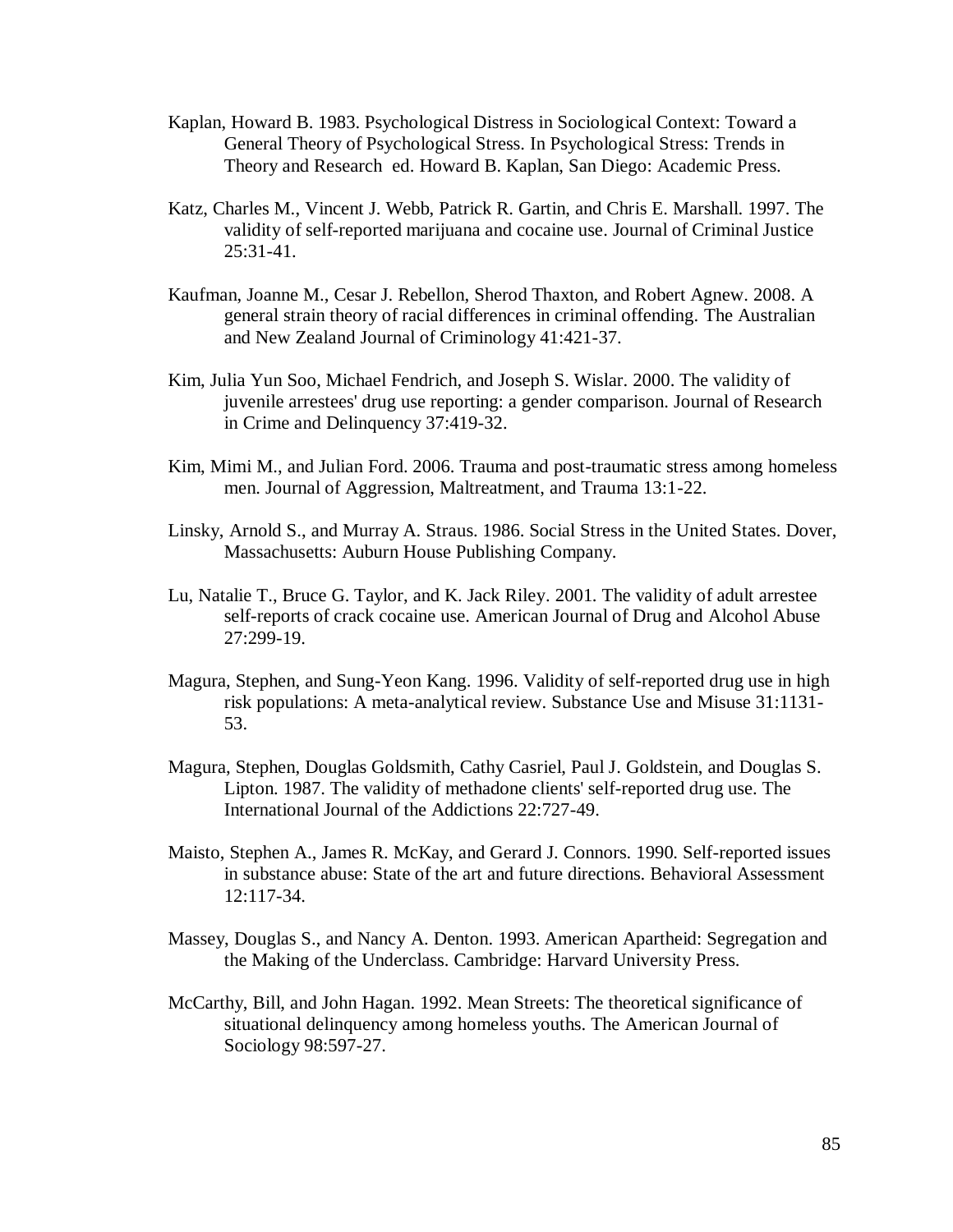- McCubbin, Hamilton J., Constance B. Joy, A. Elisabeth Cauble, Joan K Comeau, Joan M. Patterson, and Richard H. Needle. 1980. Family stress and coping: A decade review. Journal of Marriage and Family 42:855-71.
- McElrath, Karen, Roger Dunham, and Paul Cromwell. 1995. Validity of self-reported cocaine and opiate use among arrestees in five cities. Journal of Criminal Justice 23:531-40.
- Moon, Byongook, David Blurton, and John D. McCluskey. 2008. General strain theory and delinquency: Focusing on the influences of key strain characteristics on delinquency. Crime and Delinquency 54:582-13.
- Moon, Byongook, Kraig Hays, and David Blurton. 2009. General strain theory, key strains, and deviance. Journal of Criminal Justice 37:98-06.
- Murnane, Richard J., John B. Willett, and John H. Tyler. 2000. Who benefits from obtaining a GED? Evidence from high school and beyond. The Review of Economics and Statistics 82:23-37.
- Nelson, Deborah Brooks, Lynne Kotranski, Salaam Semaan, Karyn Collier, Jennifer Lauby, Kelly Feighan, and Joan Halbert. 1998. The validity of self-reported opiate and cocaine use by out-of-treatment drug users. Journal of Drug Issues 28:483-94.
- Page, W.F., J.E. Davies, R.A. Ladner Jr., and J. Alfassa. 1977. Urinalysis screened vs. verbally reported drug use: The identification of discrepant groups. The International Journal of Addictions 12:439-50.
- Pager, Devah. 2003. The mark of a criminal record. American Journal of Sociology 108:937-75.
- Preston, Pamela. 2006. Marijuana use as a coping response to psychological strain: Racial, ethnic, and gender differences among young adults. Deviant Behavior 27:397-21.
- Rousseau, Jean-Jacques. 1979. Reveries of the Solitary Walker. New York: Penguin.
- Rosay, Andre B., Stacy Skroban Najaka, and Denise C. Herz. 2007. Differences in the validity of self-reported drug use across five factors: Gender, race, age, type of drug, and offense seriousness. Journal of Quantitative Criminology 23:41-58.
- Rosenfeld, Richard, and Scott Decker. 1993. Discrepant values, correlated measures: Cross-city and longitudinal comparisons of self-reports and urine tests of cocaine use among arrestees. Journal of Criminal Justice 21:223-30.